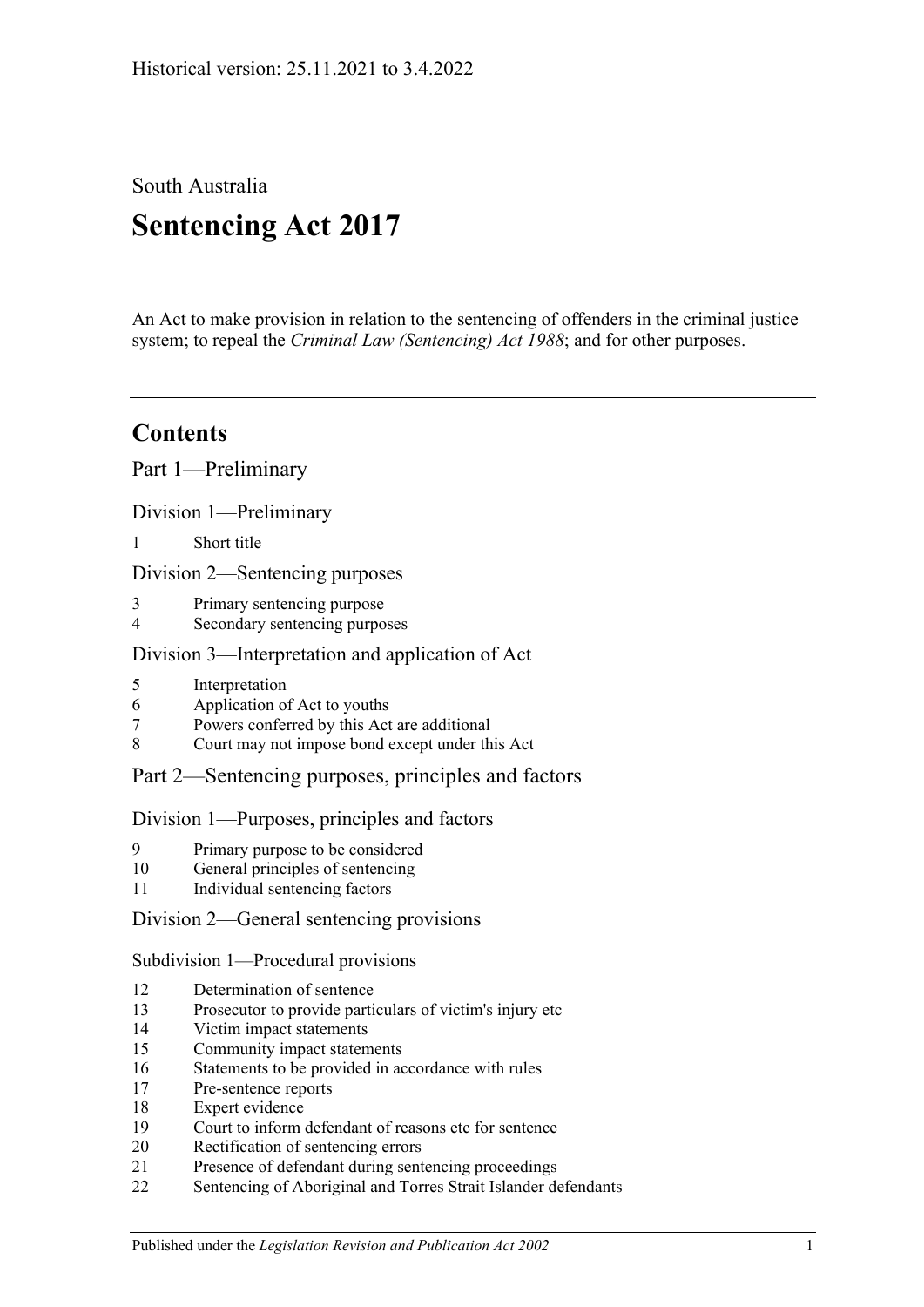#### Subdivision [2—General sentencing powers](#page-18-0)

- [Discharge without penalty](#page-18-1)
- [Imposition of penalty without conviction](#page-19-0)<br>25 Court may reduce, add or substitute certa
- [Court may reduce, add or substitute certain penalties](#page-19-1)
- [Sentencing for multiple offences](#page-20-0)
- [Non-association or place restriction orders may be issued on sentence](#page-20-1)
- [Intervention orders may be issued on finding of guilt or sentencing](#page-21-0)
- [Deferral of sentence for rehabilitation and other purposes](#page-22-0)
- [Mental impairment](#page-23-0)

#### Subdivision [4—Sentencing reductions](#page-24-0)

- [Application of Subdivision](#page-24-1)
- [Reduction of sentences for cooperation etc with law enforcement agency](#page-25-0)
- [Reduction of sentences for guilty plea in Magistrates Court etc](#page-26-0)
- [Reduction of sentences for guilty pleas in other cases](#page-28-0)
- [Application of sentencing reductions](#page-32-0)
- [Re-sentencing for failure to cooperate in accordance with undertaking under section](#page-32-1) 37
- [Re-sentencing for subsequent cooperation with law enforcement agency](#page-33-0)

#### Part [3—Custodial sentences](#page-34-0)

#### Division [1—Imprisonment](#page-34-1)

- [Commencement of sentences and non-parole periods](#page-34-2)
- [Cumulative sentences](#page-35-0)

#### Division [2—Non-parole periods](#page-36-0)

- [Application of Division to youths](#page-36-1)
- [Duty of court to fix or extend non-parole periods](#page-36-2)
- [Mandatory minimum non-parole periods and proportionality](#page-39-0)

#### Division [3—Serious firearm offenders](#page-40-0)

- [Interpretation](#page-40-1)
- [Serious firearm offenders](#page-42-0)
- [Sentence of imprisonment not to be suspended](#page-42-1)

#### Division [4—Serious repeat adult offenders and recidivist young offenders](#page-42-2)

- [Interpretation](#page-42-3)
- [Serious repeat offenders](#page-44-0)
- [Sentencing of serious repeat offenders](#page-44-1)
- [Declaration that youth is recidivist young offender](#page-44-2)

### Division [5—Offenders incapable of controlling, or unwilling to control, sexual](#page-45-0)  [instincts](#page-45-0)

- [Application of this Division](#page-45-1)
- Offenders incapable of controlling, [or unwilling to control, sexual instincts](#page-45-2)
- [Discharge of detention order under section](#page-48-0) 57
- [Release on licence](#page-49-0)
- [Appropriate board may direct person to surrender firearm etc](#page-52-0)
- [Court may obtain reports](#page-52-1)
- [Inquiries by medical practitioners](#page-52-2)
- [Parties](#page-53-0)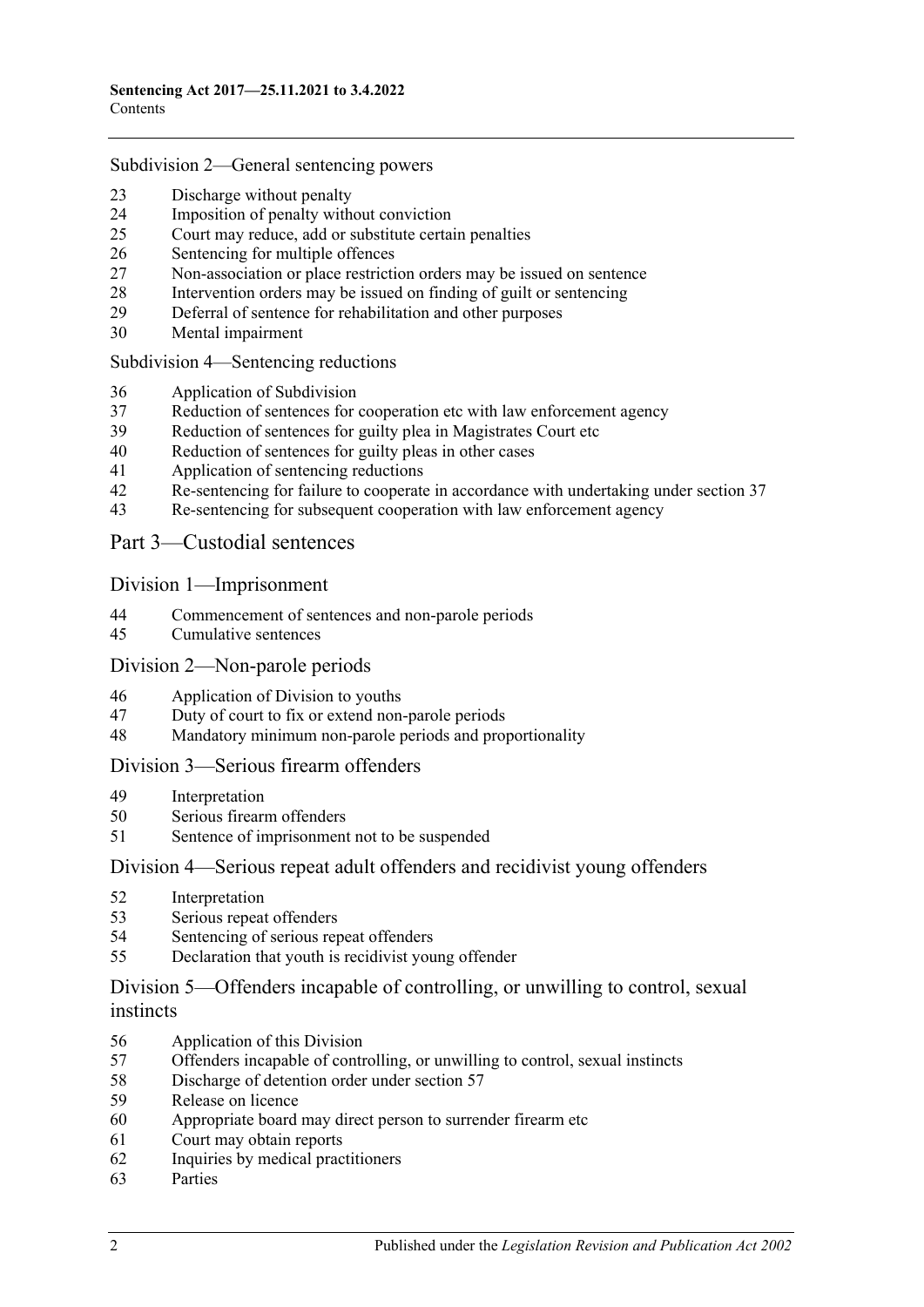- [Service on guardian](#page-53-1)
- [Appeals](#page-53-2)
- [Proclamations](#page-54-0)
- [Regulations](#page-54-1)

Division [6—Sentencing standards for offences involving paedophilia](#page-54-2)

[Sentencing standards for offences involving paedophilia](#page-54-3)

Division [7—Community based custodial sentences](#page-54-4)

Subdivision [1—Home detention](#page-54-5)

- [Purpose of home detention](#page-54-6)
- [Home detention not available for certain offences](#page-55-0)
- [Home detention orders](#page-55-1)
- [Conditions of home detention order](#page-60-0)
- [Orders that court may make on breach of condition of home detention order etc](#page-61-0)
- [Court to provide CE with copy of home detention order](#page-63-0)<br>75 CE must assign home detention officer
- [CE must assign home detention officer](#page-63-1)
- Powers of [home detention officers](#page-64-0)
- [Apprehension and detention of person subject to home detention order without warrant](#page-64-1)
- [Offence to contravene or fail to comply with condition of home detention order](#page-64-2)

Subdivision [2—Intensive correction](#page-65-0)

- [Purpose of intensive correction order](#page-65-1)
- [Intensive correction not available for certain offences](#page-65-2)
- [Intensive correction orders](#page-65-3)
- [Conditions of intensive correction order](#page-69-0)
- [Orders that court may make on breach of condition of intensive correction order etc](#page-71-0)
- [Court to provide CE with copy of intensive correction order](#page-74-0)
- [CE must assign community corrections officer](#page-74-1)
- [Provisions relating to community service](#page-74-2)
- [Court to be notified if suitable community service placement not available](#page-75-0)
- [Community corrections officer to give reasonable directions](#page-75-1)
- [Power of Minister in relation to default in performance of community service](#page-76-0)
- Apprehension and detention of [person subject to intensive correction order without](#page-76-1)  [warrant](#page-76-1)
- [Offence to contravene or fail to comply with condition of intensive correction order](#page-76-2)

[Subdivision](#page-77-0) 3—General

[Court may direct person to surrender firearm etc](#page-77-1)

Division [8—Effect of imprisonment for contempt](#page-77-2)

- [Effect of imprisonment for contempt](#page-77-3)
- Part [4—Other community based sentences](#page-77-4)

#### Division [1—Purpose, interpretation and application](#page-77-5)

- [Purpose of Part](#page-77-6)
- [Interpretation and application of Part](#page-77-7)

#### Division [2—Bonds, community service and supervision in community](#page-78-0)

[Suspension of imprisonment on defendant entering into bond](#page-78-1)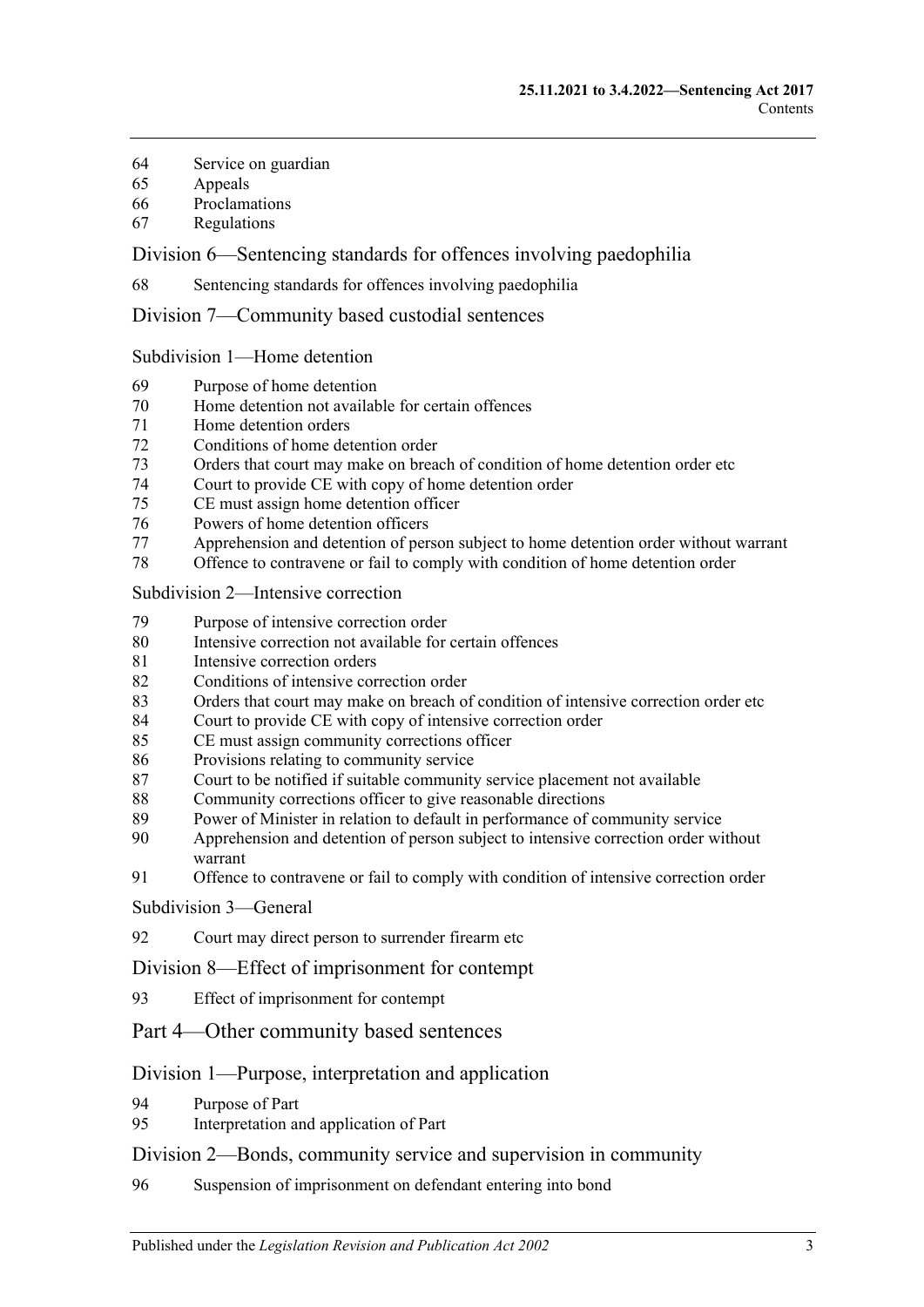- [Discharge of other defendants on entering into good behaviour bond](#page-83-0)
- [Conditions of bonds under this Act](#page-83-1)
- [Term of bond](#page-85-0)
- [Guarantors etc](#page-85-1)
- [Court may direct person to surrender firearm etc](#page-86-0)
- [Court to provide CE with copy of court order](#page-86-1)
- [Variation or discharge of bond](#page-86-2)
- [Court to be notified if suitable community service placement not available](#page-87-0)
- [Provisions relating to community service](#page-87-1)
- [Provisions relating to supervision in the community](#page-88-0)
- [CE must assign community corrections officer](#page-88-1)
- [Community corrections officer to give reasonable directions](#page-89-0)
- [Variation of community service order](#page-89-1)
- [Power of Minister to cancel unperformed hours of community service](#page-90-0)
- [Power of Minister in relation to default in performance of community service](#page-90-1)

Division [3—Enforcement of bonds, community service orders and other orders of a](#page-91-0)  [non-pecuniary nature](#page-91-0)

[Subdivision](#page-91-1) 1—Bonds

- [Non-compliance with bond](#page-91-2)
- [Orders that court may make on breach of bond](#page-92-0)

#### Subdivision [2—Community service orders and other orders of a non-pecuniary nature](#page-93-0)

- [Community service orders may be enforced by imprisonment](#page-93-1)
- [Other non-pecuniary orders may be enforced by imprisonment](#page-95-0)
- [Registrar may exercise jurisdiction under this Division](#page-95-1)
- [Detention in prison](#page-96-0)

#### Part [5—Financial penalties](#page-96-1)

- [Maximum fine if no other maximum provided](#page-96-2)
- [Order for payment of pecuniary sum not to be made in certain circumstances](#page-96-3)
- [Preference must be given to compensation for victims](#page-96-4)
- [Court not to fix time for payment of pecuniary sums](#page-97-0)
- Part [6—Restitution and compensation](#page-97-1)

#### Division [1—Restitution and compensation generally](#page-97-2)

- [Restitution of property](#page-97-3)
- [Compensation](#page-97-4)
- [Certificate for victims of identity theft](#page-98-0)

#### Division [2—Enforcement of restitution orders](#page-99-0)

[Non-compliance with order for restitution of property](#page-99-1)

#### Part [7—Miscellaneous](#page-100-0)

- [Power of delegation—intervention program manager](#page-100-1)
- [Regulations](#page-100-2)

## Schedule [1—Repeal and transitional provisions](#page-101-0)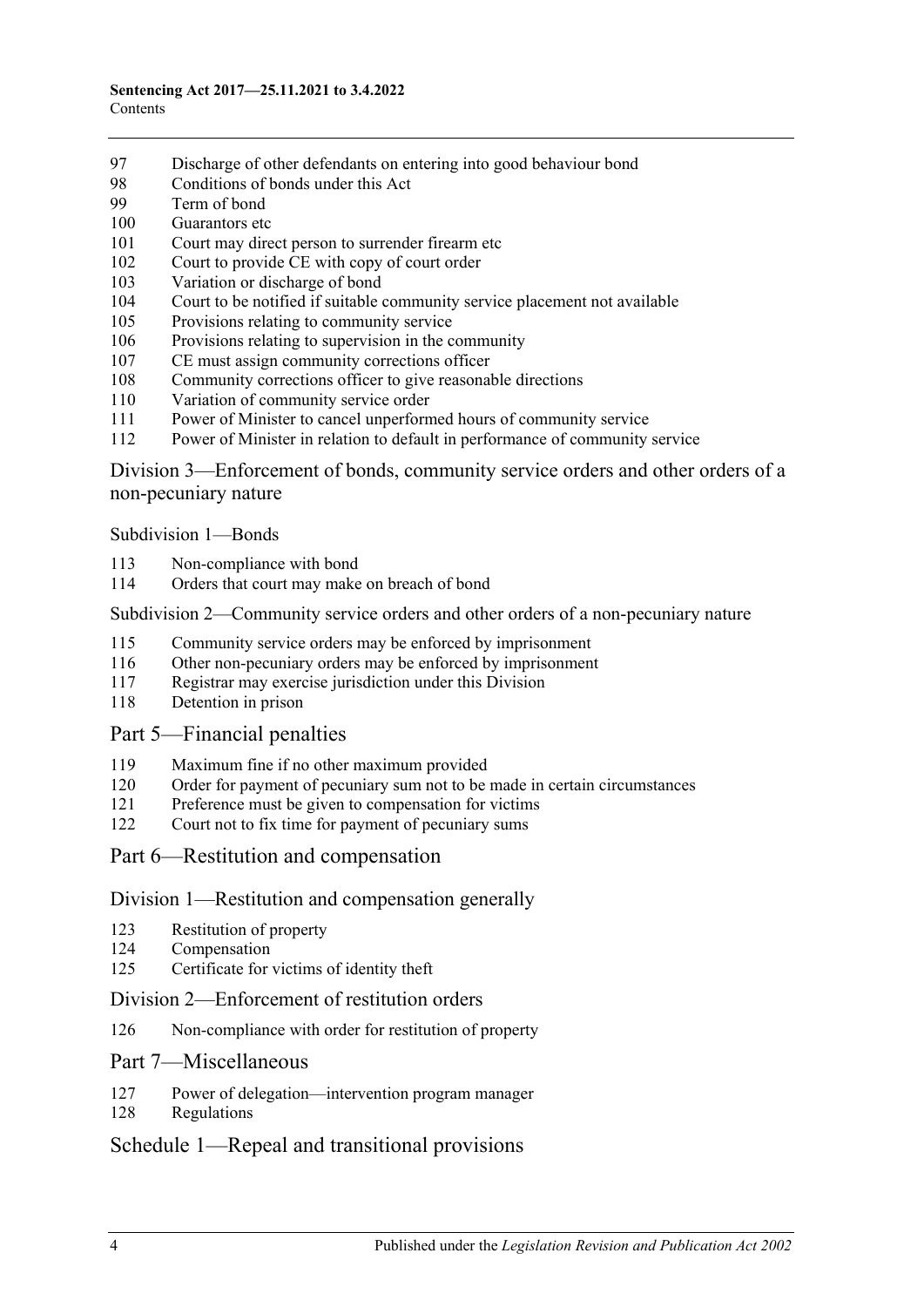Part 1—Repeal of *Criminal Law (Sentencing) Act 1988*

1 [Repeal of Act](#page-101-1)

Part 2—Transitional provisions

2 [Transitional provisions](#page-101-2)

Part 3—Transitional provisions relating to *Sentencing (Release on Licence) Amendment Act 2018*

3 [Transitional provisions](#page-101-3)

[Schedule 2—Re-consideration of authorisations to release on licence under](#page-102-0)  [section 24 of repealed Act or section](#page-102-0) 59 of this Act

1 [Re-consideration of authorisations to release on licence under section 24 of repealed Act](#page-102-1)  or [section](#page-49-0) 59 [of this Act](#page-102-1)

[Legislative history](#page-105-0)

## <span id="page-4-0"></span>**The Parliament of South Australia enacts as follows:**

# **Part 1—Preliminary**

## <span id="page-4-1"></span>**Division 1—Preliminary**

## <span id="page-4-2"></span>**1—Short title**

This Act may be cited as the *Sentencing Act 2017*.

## <span id="page-4-3"></span>**Division 2—Sentencing purposes**

## <span id="page-4-4"></span>**3—Primary sentencing purpose**

The primary purpose for sentencing a defendant for an offence is to protect the safety of the community (whether as individuals or in general).

## <span id="page-4-6"></span><span id="page-4-5"></span>**4—Secondary sentencing purposes**

- (1) The secondary purposes for sentencing a defendant for an offence are as follows:
	- (a) to ensure that the defendant—
		- (i) is punished for the offending behaviour; and
		- (ii) is held accountable to the community for the offending behaviour;
	- (b) to publicly denounce the offending behaviour;
	- (c) to publicly recognise the harm done to the community and to any victim of the offending behaviour;
	- (d) to deter the defendant and others in the community from committing offences;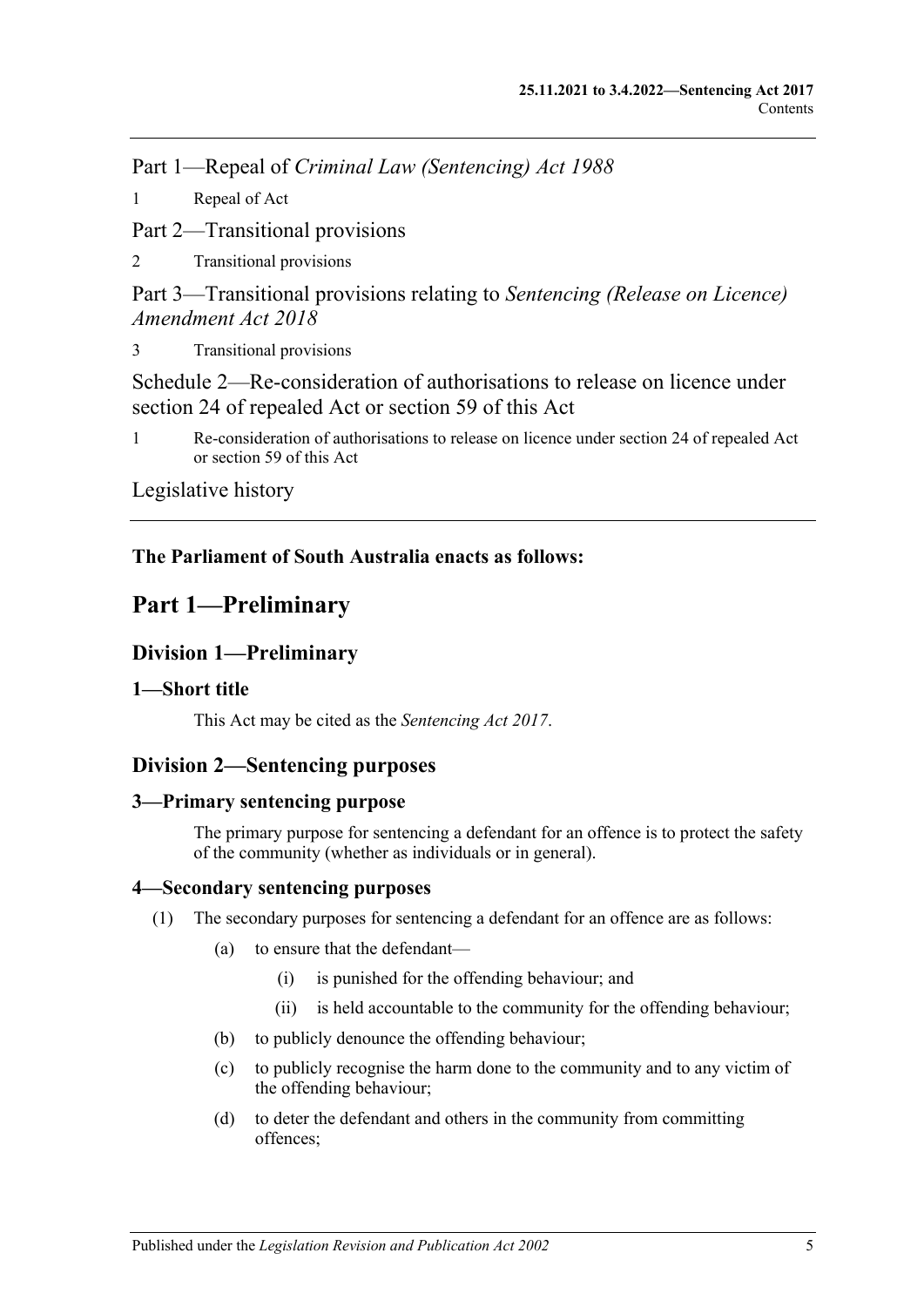- (da) to deter the defendant and others in the community from harming or assaulting prescribed emergency workers (within the meaning of section 20AA of the *[Criminal Law Consolidation Act](http://www.legislation.sa.gov.au/index.aspx?action=legref&type=act&legtitle=Criminal%20Law%20Consolidation%20Act%201935) 1935*) acting in the course of official duties;
- (e) to promote the rehabilitation of the defendant.
- (2) Nothing about the order in which the secondary purposes are listed in [subsection](#page-4-6) (1) implies that any 1 of those secondary purposes is to be given greater weight than any other secondary purpose.

## <span id="page-5-0"></span>**Division 3—Interpretation and application of Act**

## <span id="page-5-1"></span>**5—Interpretation**

(1) In this Act, unless the contrary intention appears—

*bond* means an agreement (not being a bail agreement) entered into pursuant to the sentence of a court under which the defendant undertakes to the Crown to comply with the conditions of the agreement (see Part [4 Division](#page-78-0) 2):

*CE* means the chief executive of the administrative unit of the Public Service that is responsible for assisting a Minister in the administration of the *[Correctional Services](http://www.legislation.sa.gov.au/index.aspx?action=legref&type=act&legtitle=Correctional%20Services%20Act%201982)  Act [1982](http://www.legislation.sa.gov.au/index.aspx?action=legref&type=act&legtitle=Correctional%20Services%20Act%201982)*;

*close personal relationship* means the relationship between 2 adult persons (whether or not related by family and irrespective of their sex or gender identity) who live together as a couple on a genuine domestic basis, but does not include—

- (a) the relationship between a legally married couple; or
- (b) a relationship where 1 of the persons provides the other with domestic support or personal care (or both) for fee or reward, or on behalf of some other person or an organisation of whatever kind;

**Note—**

Two persons may live together as a couple on a genuine domestic basis whether or not a sexual relationship exists, or has ever existed, between them.

*cognitive impairment* includes—

- (a) a developmental disability (including, for example, an intellectual disability, Down syndrome, cerebral palsy or an autistic spectrum disorder); and
- (b) an acquired disability as a result of illness or injury (including, for example, dementia, a traumatic brain injury or a neurological disorder); and
- (c) a mental illness;

*community based custodial sentence*—see Part [3 Division](#page-54-4) 7;

*community corrections officer* means an officer or employee of the administrative unit of the Public Service that is responsible for assisting a Minister in the administration of the *[Correctional Services Act](http://www.legislation.sa.gov.au/index.aspx?action=legref&type=act&legtitle=Correctional%20Services%20Act%201982) 1982* whose duties include the supervision of offenders in the community;

*conditional release* means conditional release from a training centre;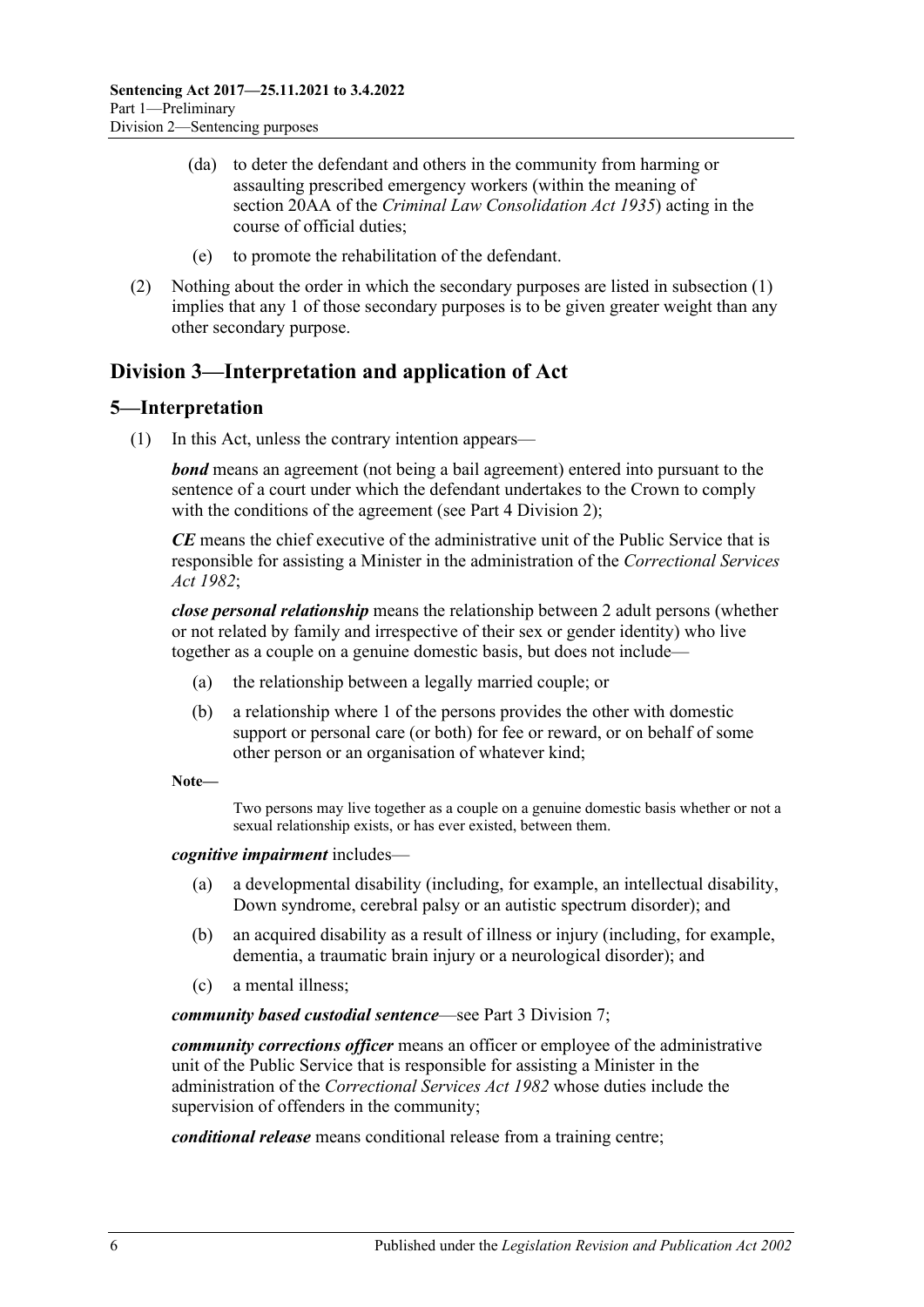*consumption* of a drug includes—

- (a) injection of the drug (either by the person to whom the drug is administered or someone else); and
- (b) inhalation of the drug; and
- (c) any other means of introducing the drug into the body;

#### *court*—

- (a) means a court of criminal jurisdiction; and
- (b) in relation to the exercise of powers under this Act with respect to the variation, revocation or enforcement of an order of a court or other related matters, means the court that made the order or a court of coordinate jurisdiction;

*domestic partner*—a person is the domestic partner of another if the person lives with the other in a close personal relationship;

*DPP* means the Director of Public Prosecutions:

*drug* means alcohol or any other substance that is capable (either alone or in combination with other substances) of influencing mental functioning;

*home detention officer* means a home detention officer appointed by the Minister for Correctional Services under Part 4 Division 6A of the *[Correctional Services Act](http://www.legislation.sa.gov.au/index.aspx?action=legref&type=act&legtitle=Correctional%20Services%20Act%201982) 1982*;

*home detention condition*—see [section](#page-60-0) 72;

*home detention order*—see [section](#page-55-1) 71;

*injury*, in relation to an offence, includes pregnancy, mental injury, shock, fear, grief, distress or embarrassment resulting from the offence;

*intensive correction condition*—see [section](#page-69-0) 82;

*intensive correction order*—see [section](#page-65-3) 81;

*intervention program* means a program that provides—

- (a) supervised treatment; or
- (b) supervised rehabilitation; or
- (c) supervised behaviour management; or
- (d) supervised access to support services; or
- (e) a combination of any 1 or more of the above,

designed to address behavioural problems (including problem gambling), substance abuse or cognitive impairment;

#### *intervention program manager* means—

(a) for the purposes of [sections](#page-22-0) 29 and [30—](#page-23-0)a person employed by the South Australian Courts Administration Authority (including a delegate of such a person) to have general oversight of intervention programs referred to in those sections and to coordinate the implementation of relevant court orders under those sections; or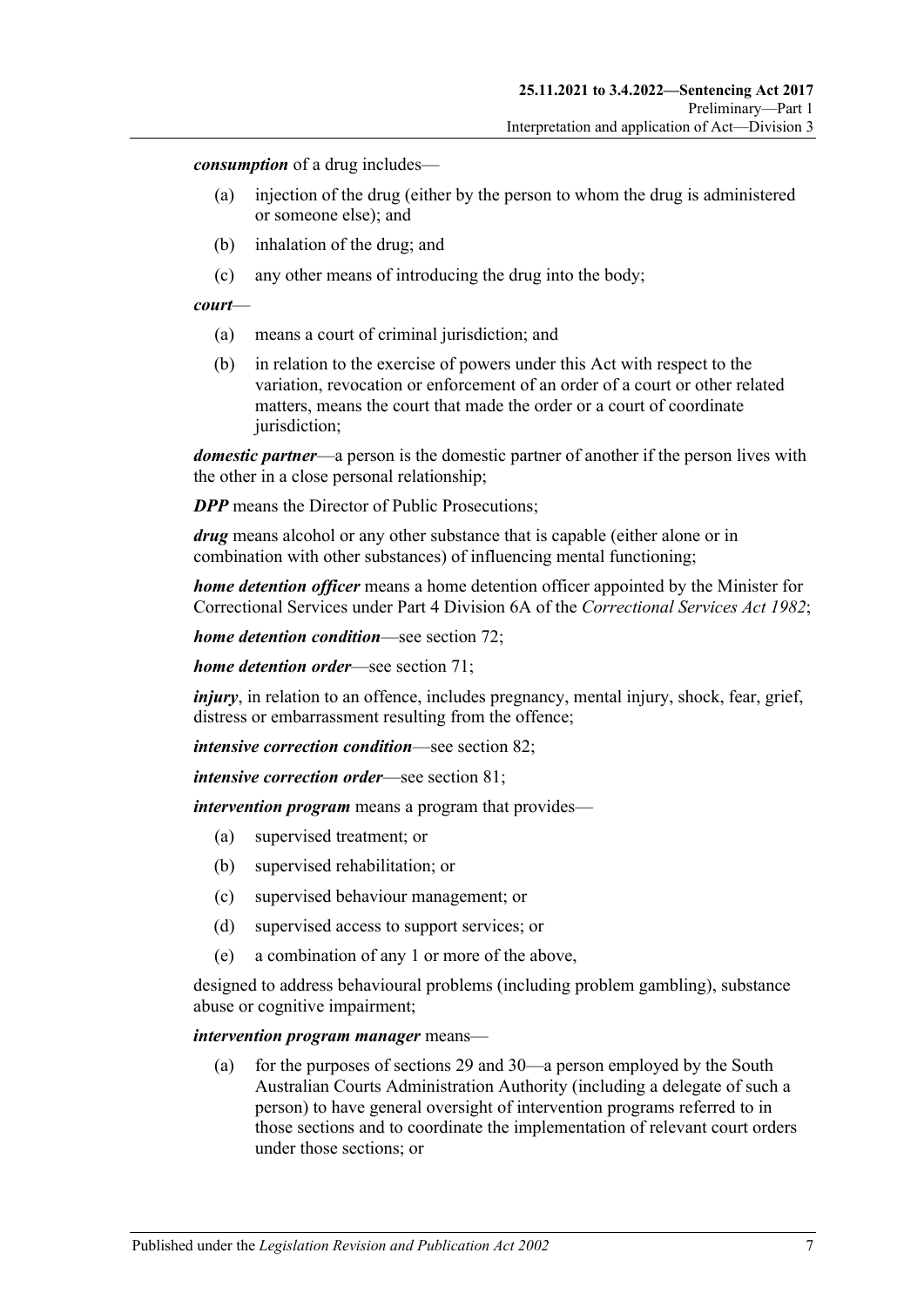(b) for the purposes of this Act (other than [sections](#page-22-0) 29 and [30\)](#page-23-0)—a person employed in the administrative unit of the Public Service that is responsible for assisting a Minister in the administration of the *[Correctional Services](http://www.legislation.sa.gov.au/index.aspx?action=legref&type=act&legtitle=Correctional%20Services%20Act%201982)  Act [1982](http://www.legislation.sa.gov.au/index.aspx?action=legref&type=act&legtitle=Correctional%20Services%20Act%201982)* (including a delegate of such a person) to have general oversight of intervention programs and coordinate the implementation of relevant court orders;

*Minister for Correctional Services* means the Minister responsible for the administration of the *[Correctional Services Act](http://www.legislation.sa.gov.au/index.aspx?action=legref&type=act&legtitle=Correctional%20Services%20Act%201982) 1982*;

*Minister for Youth Justice* means the Minister responsible for the administration of the *[Youth Justice Administration Act](http://www.legislation.sa.gov.au/index.aspx?action=legref&type=act&legtitle=Youth%20Justice%20Administration%20Act%202016) 2016*;

*Parole Board* means the Parole Board of South Australia established under the *[Correctional Services Act](http://www.legislation.sa.gov.au/index.aspx?action=legref&type=act&legtitle=Correctional%20Services%20Act%201982) 1982*;

*pecuniary sum* means—

- (a) a fine; or
- (b) compensation; or
- (c) costs; or
- (d) a sum payable under a bond or to a guarantee ancillary to a bond; or
- (e) any other amount payable under an order or direction of a court,

and includes a VIC levy;

*primary purpose*—the primary purpose for sentencing a defendant for an offence is as set out in [section](#page-4-4) 3;

*prisoner*—a reference to a *prisoner* includes, where the context so requires, a reference to a person serving a sentence—

- (a) on home detention subject to a home detention order; or
- (b) in the community subject to an intensive correction order;

*probationer* means a defendant who has entered into a bond under [Part](#page-77-4) 4;

*probative court* means—

- (a) in the case of a bond entered into pursuant to an order of an appellate court on an appeal against sentence—the court that imposed that sentence; or
- (b) in any other case—the court that made the order pursuant to which the defendant entered into the bond;

*recreational use* of a drug—consumption of a drug is to be regarded as recreational use of the drug unless—

- (a) the drug is administered against the will, or without the knowledge, of the person who consumes it; or
- (b) the consumption occurs accidentally; or
- (c) the person who consumes the drug does so under duress, or as a result of fraud or reasonable mistake; or
- (d) the consumption is therapeutic;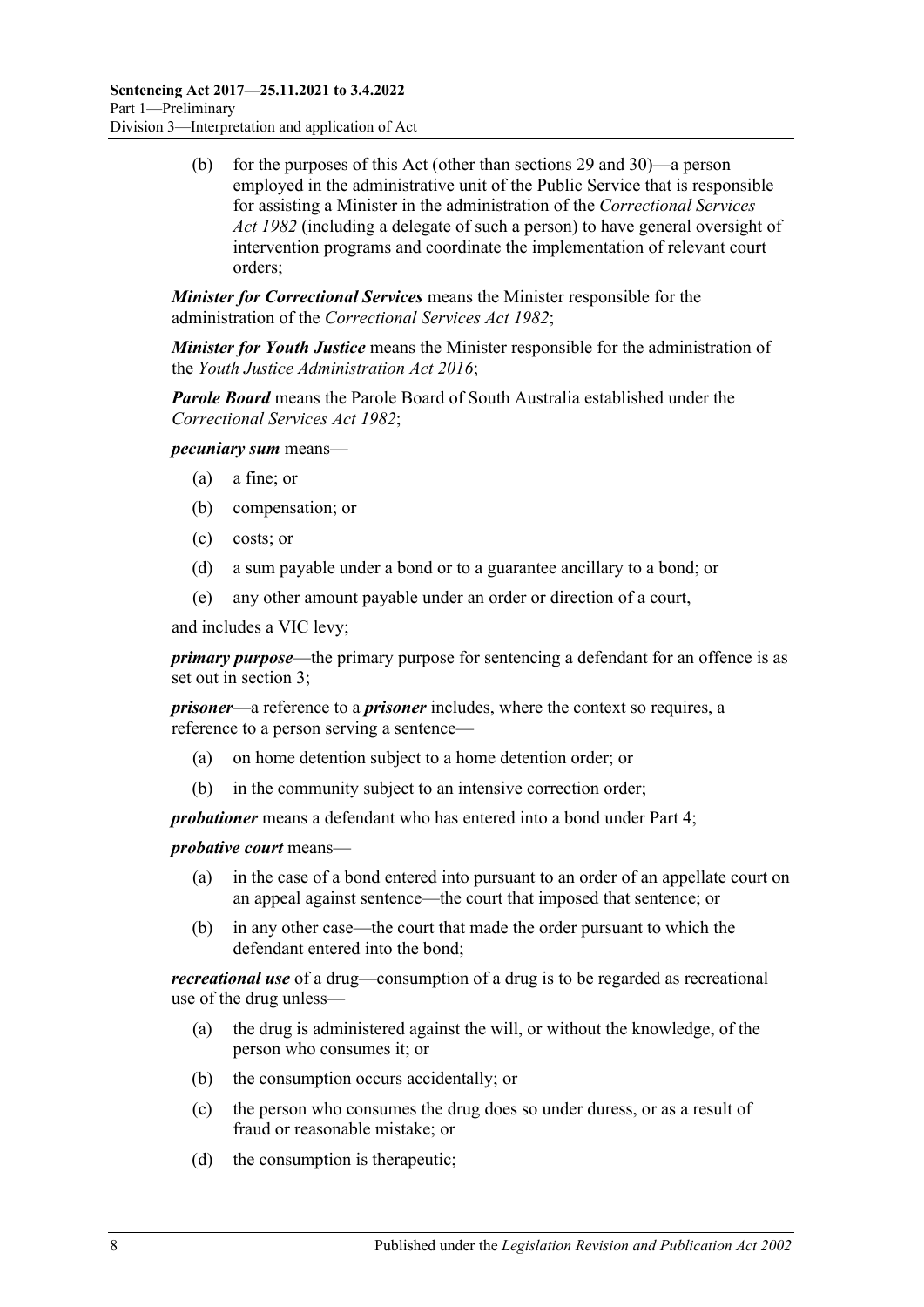*residence* includes, if the defendant is an Aboriginal or Torres Strait Islander person, any place specified by the court as the person's residence;

*secondary purposes*—the secondary purposes for sentencing a defendant for an offence are as set out in [section](#page-4-5) 4;

*self-induced*—see [subsections \(2\)](#page-8-0) and [\(3\);](#page-8-1)

*sentence* means—

- (a) the imposition of a penalty; or
- (b) the decision of a court to offer a defendant an opportunity to enter into a bond; or
- (c) the fixing, extending or negating of a non-parole period; or
- (d) the making of any other order or direction affecting penalty, including the decision of a court to discharge a defendant—
	- (i) without imposing a penalty; or
	- (ii) without recording a conviction;

*sentence of indeterminate duration* means detention in custody until further order (and see Part [3 Division](#page-45-0) 5);

*spouse*—a person is the spouse of another if they are legally married;

*therapeutic*—the consumption of a drug is to be regarded as therapeutic if—

- (a) the drug is prescribed by, and consumed in accordance with the directions of, a medical practitioner; or
- (b) the drug—
	- (i) is a drug of a kind available, without prescription, from registered pharmacists; and
	- (ii) is consumed for a purpose recommended by the manufacturer and in accordance with the manufacturer's instructions;

*VIC levy* means a levy imposed under the *[Victims of Crime Act](http://www.legislation.sa.gov.au/index.aspx?action=legref&type=act&legtitle=Victims%20of%20Crime%20Act%202001) 2001* or a corresponding previous law;

*working day* means any day other than a Saturday, Sunday or public holiday;

*youth* has the same meaning as in the *[Young Offenders Act](http://www.legislation.sa.gov.au/index.aspx?action=legref&type=act&legtitle=Young%20Offenders%20Act%201993) 1993*;

*Youth Court* means the *Youth Court of South Australia*.

- <span id="page-8-0"></span>(2) Intoxication resulting from the recreational use of a drug is to be regarded as self-induced.
- <span id="page-8-1"></span>(3) If a person becomes intoxicated as a result of the combined effect of the therapeutic consumption of a drug and the recreational use of the same or another drug, the intoxication is to be regarded as self-induced even though in part attributable to therapeutic consumption.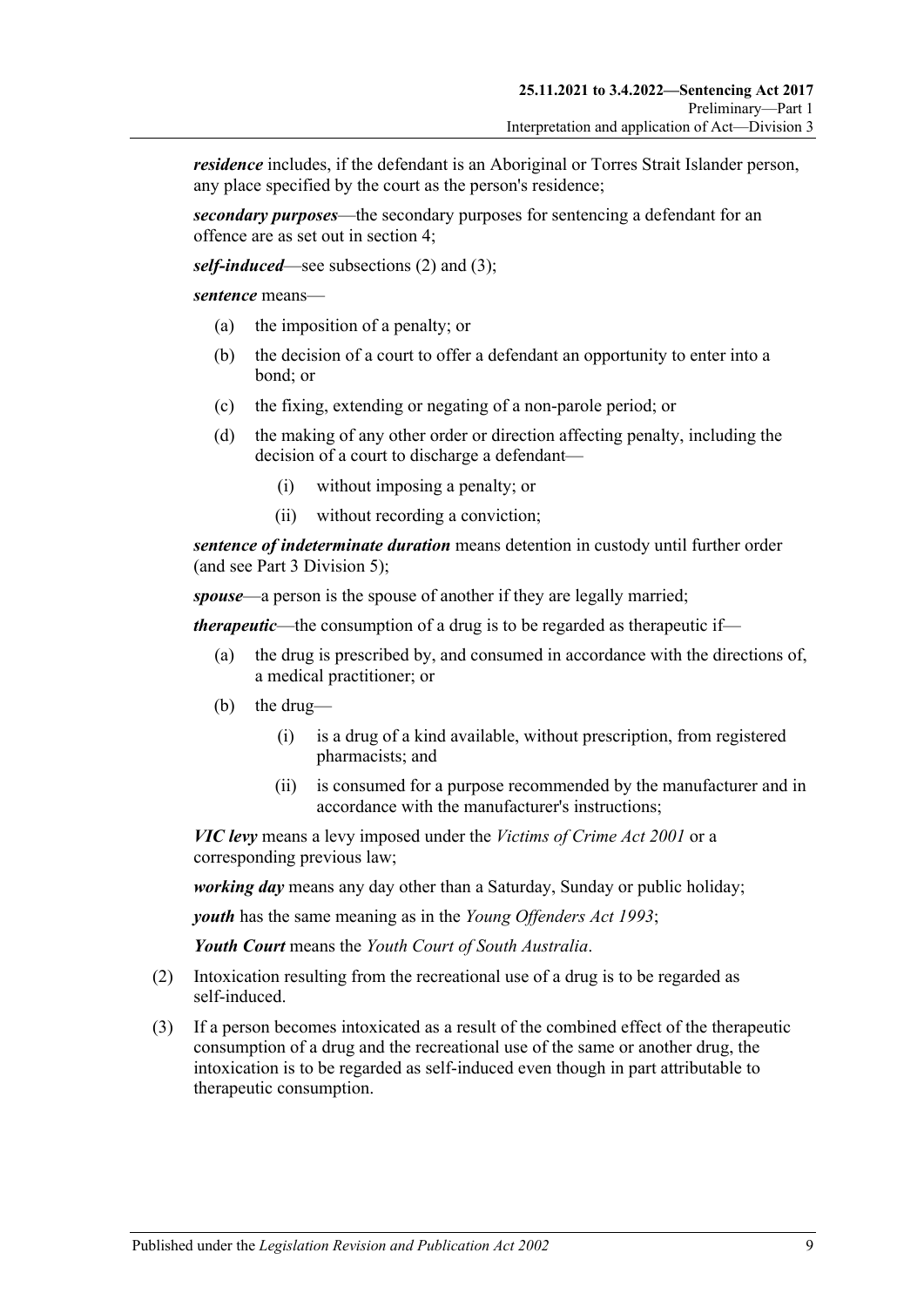- (4) For the purposes of this Act
	- a VIC levy imposed on a person will be taken to have been imposed by order of the court that found the person guilty of the offence that gave rise to the levy; and
	- (b) a person who pleads guilty to a charge of an offence will be taken to have been found guilty of the offence unless—
		- (i) the plea is subsequently withdrawn; or
		- (ii) the person is adjudged incompetent to have made the plea.

### <span id="page-9-0"></span>**6—Application of Act to youths**

- (1) Subject to a provision of this Act to the contrary, this Act applies in relation to the sentencing of a youth and the enforcement of a sentence against a youth.
- (2) However, in the event of conflict between a provision of this Act and a provision of the *[Young Offenders Act](http://www.legislation.sa.gov.au/index.aspx?action=legref&type=act&legtitle=Young%20Offenders%20Act%201993) 1993* or the *[Youth Court Act](http://www.legislation.sa.gov.au/index.aspx?action=legref&type=act&legtitle=Youth%20Court%20Act%201993) 1993*, the latter provision prevails to the extent of that conflict.
- (3) In applying a provision of this Act to a youth who is being or has been dealt with as a youth (and not as an adult)—
	- (a) a reference to imprisonment is to be read as a reference to detention; and
	- (b) a reference to a warrant of commitment is to be read as an order for detention; and
	- (c) a reference to a prison is to be read as a reference to a training centre; and
	- (d) a reference to the CE is to be read as a reference to the chief executive of the administrative unit of the Public Service that is responsible for assisting a Minister in the administration of the *[Youth Justice Administration Act](http://www.legislation.sa.gov.au/index.aspx?action=legref&type=act&legtitle=Youth%20Justice%20Administration%20Act%202016) 2016*; and
	- (e) a reference to a community corrections officer is to be read as a reference to a community youth justice officer under the *[Youth Justice Administration](http://www.legislation.sa.gov.au/index.aspx?action=legref&type=act&legtitle=Youth%20Justice%20Administration%20Act%202016)  Act [2016](http://www.legislation.sa.gov.au/index.aspx?action=legref&type=act&legtitle=Youth%20Justice%20Administration%20Act%202016)*; and
	- (f) a reference to a bond, or to entering into a bond, is to be read as a reference to an order under section 26 of the *[Young Offenders Act](http://www.legislation.sa.gov.au/index.aspx?action=legref&type=act&legtitle=Young%20Offenders%20Act%201993) 1993*, or to becoming subject to such an order; and
	- (g) a reference to a probationer is to be read as a reference to a youth the subject of such an order; and
	- (h) a reference to the Minister for Correctional Services is to be read as a reference to the Minister for Youth Justice.

#### <span id="page-9-1"></span>**7—Powers conferred by this Act are additional**

- (1) Subject to this Act, the powers conferred on a court by this Act are in addition to, and do not derogate from, the powers conferred by another Act or law to impose a penalty on, or make an order or give a direction in relation to, a person found guilty of an offence.
- (2) Nothing in this Act affects the powers of a court to punish a person for contempt of that court.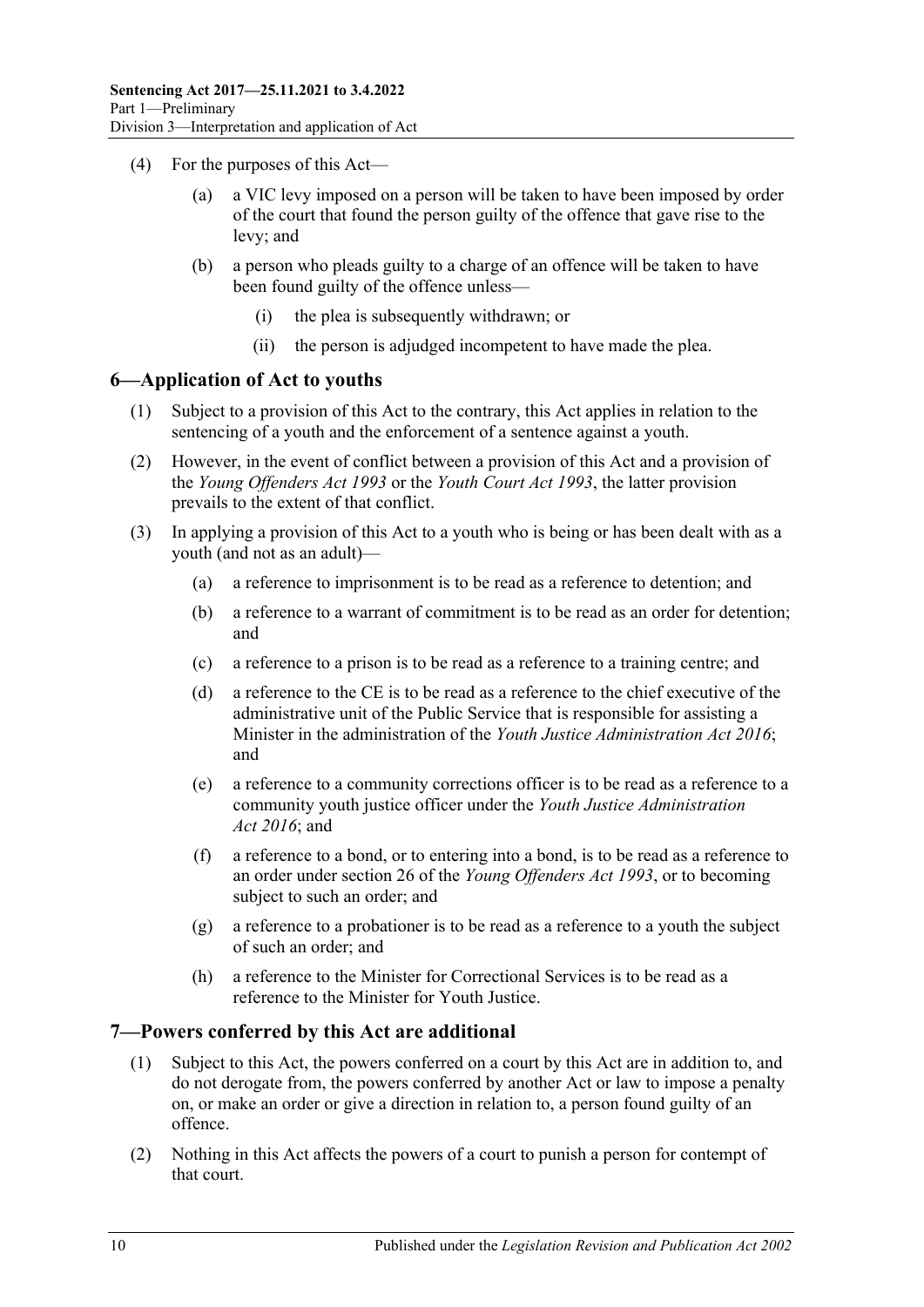## <span id="page-10-0"></span>**8—Court may not impose bond except under this Act**

Despite any other Act or law to the contrary, a defendant may not enter into a bond except under this Act.

# <span id="page-10-1"></span>**Part 2—Sentencing purposes, principles and factors**

## <span id="page-10-2"></span>**Division 1—Purposes, principles and factors**

## <span id="page-10-3"></span>**9—Primary purpose to be considered**

For the avoidance of doubt, the primary purpose for sentencing a defendant for an offence must be the paramount consideration when a court is determining and imposing the sentence.

## <span id="page-10-4"></span>**10—General principles of sentencing**

- (1) Subject to this Act or any other Act, in determining a sentence for an offence, a court must apply (although not to the exclusion of any other relevant principle) the common law concepts reflected in the following principles:
	- (a) proportionality;
	- (b) parity;
	- (c) totality;
	- (d) the rule that a defendant may not be sentenced on the basis of having committed an offence in respect of which the defendant was not convicted.
- (2) Subject to this Act or any other Act, a court must not impose a sentence of imprisonment on a defendant unless the court decides that—
	- (a) the seriousness of the offence is such that the only penalty that can be justified is imprisonment; or
	- (b) it is required for the purpose of protecting the safety of the community (whether as individuals or in general).

## <span id="page-10-6"></span><span id="page-10-5"></span>**11—Individual sentencing factors**

- <span id="page-10-7"></span>(1) In determining a sentence for an offence, a court must take into account such of the factors as are known to the court that relate to the following matters as may be relevant:
	- (a) the nature, circumstances and seriousness of the offence;
	- (b) the personal circumstances and vulnerability of any victim of the offence whether because of the victim's age, occupation, relationship to the defendant, disability or otherwise;
	- (c) the extent of any injury, emotional harm, loss or damage resulting from the offence or any significant risk or danger created by the offence, including any risk to national security;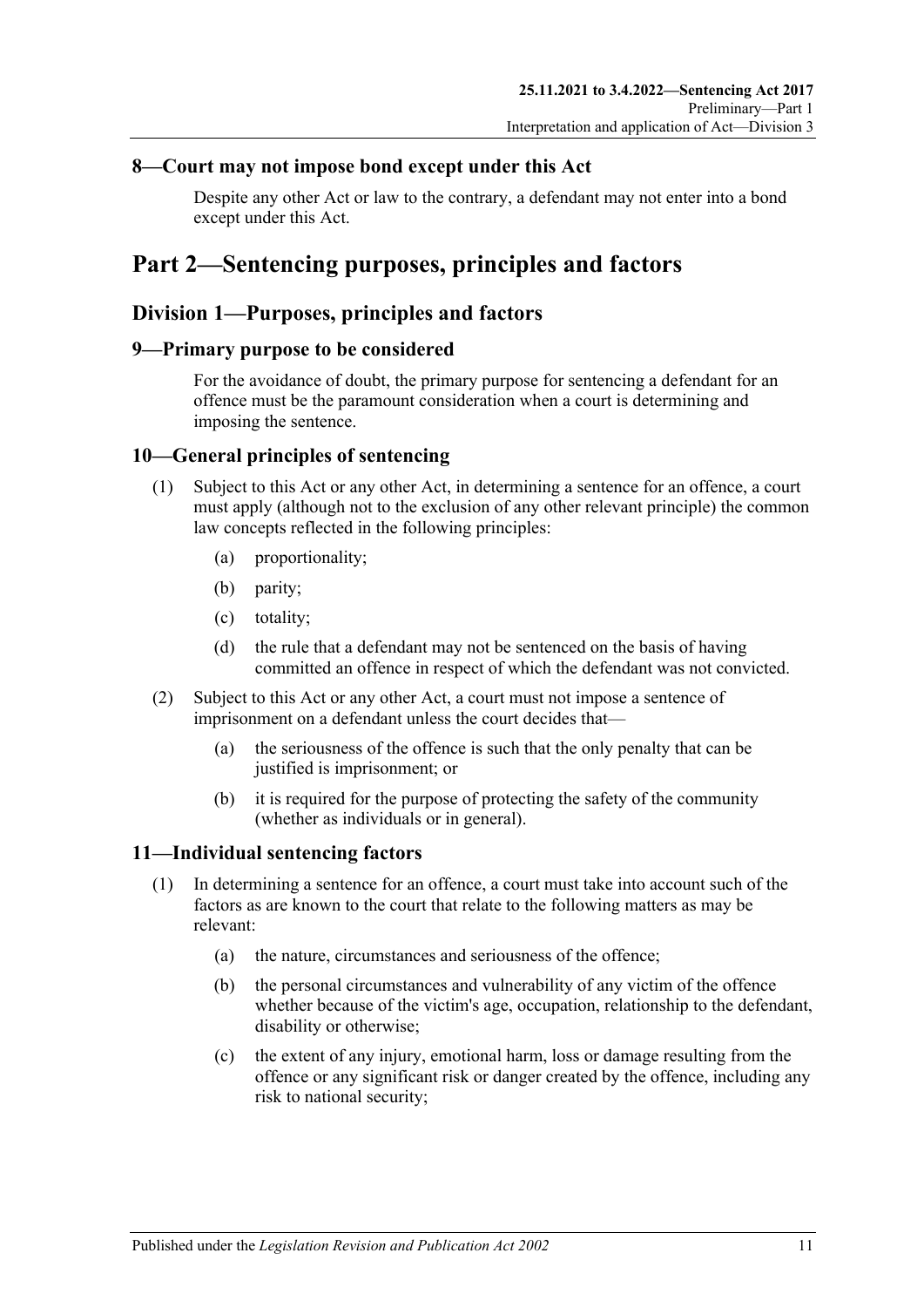- (ca) whether the offence was wholly or partly motivated by hatred for, or prejudice against, a group of people to which the defendant believed the victim belonged (including, without limiting this paragraph, people of a particular race, religion, sex, sexual orientation, gender identity or age, or people having an intersex variation or a particular disability);
- (d) the defendant's character, general background and offending history;
- (e) the likelihood of the defendant re-offending;
- (f) the defendant's age, and physical and mental condition (including any cognitive impairment);
- (g) the extent of the defendant's remorse for the offence, having regard in particular as to whether—
	- (i) the defendant has provided evidence that the defendant has accepted responsibility for the defendant's actions; and
	- (ii) the defendant has acknowledged any injury, loss or damage caused by the defendant's actions, or voluntarily made reparation for any such injury, loss or damage, or both;
- (h) the defendant's prospects of rehabilitation.
- (2) The matters referred to in [subsection](#page-10-6) (1) are in addition to any other matter the court is required or permitted to take into account under this Act or any other Act or law.
- (3) The court must not have regard to any of the factors in sentencing if it would be contrary to an Act or law to do so (and the fact that any such factor is relevant and known to the court does not require the court to increase or reduce the sentence for the offence).
- (4) A court must determine the sentence for an offence without regard to—
	- (a) the fact that this Act or another Act prescribes a mandatory minimum non-parole period in respect of the offence; or
	- (b) any consequences that may arise under the *[Child Sex Offenders Registration](http://www.legislation.sa.gov.au/index.aspx?action=legref&type=act&legtitle=Child%20Sex%20Offenders%20Registration%20Act%202006)  Act [2006](http://www.legislation.sa.gov.au/index.aspx?action=legref&type=act&legtitle=Child%20Sex%20Offenders%20Registration%20Act%202006)*; or
	- (c) the good character or lack of previous convictions of the defendant if—
		- (i) the offence is a class 1 or class 2 offence within the meaning of the *[Child Sex Offenders Registration Act](http://www.legislation.sa.gov.au/index.aspx?action=legref&type=act&legtitle=Child%20Sex%20Offenders%20Registration%20Act%202006) 2006*; and
		- (ii) the court is satisfied that the defendant's alleged good character or lack of previous convictions was of assistance to the defendant in the commission of the offence.
- (5) For the purposes of [subsection](#page-10-7)  $(1)(a)$ , the court must only have regard to the matters personal to the defendant that the court is satisfied are causally connected with, or have materially contributed to, the commission of the offence, including (for example) the defendant's motivation in committing the offence and the degree to which the defendant participated in its commission.
- (6) If a defendant has participated in an intervention program, a court may treat the defendant's participation in the program, and the defendant's achievements in the program, as relevant to sentence.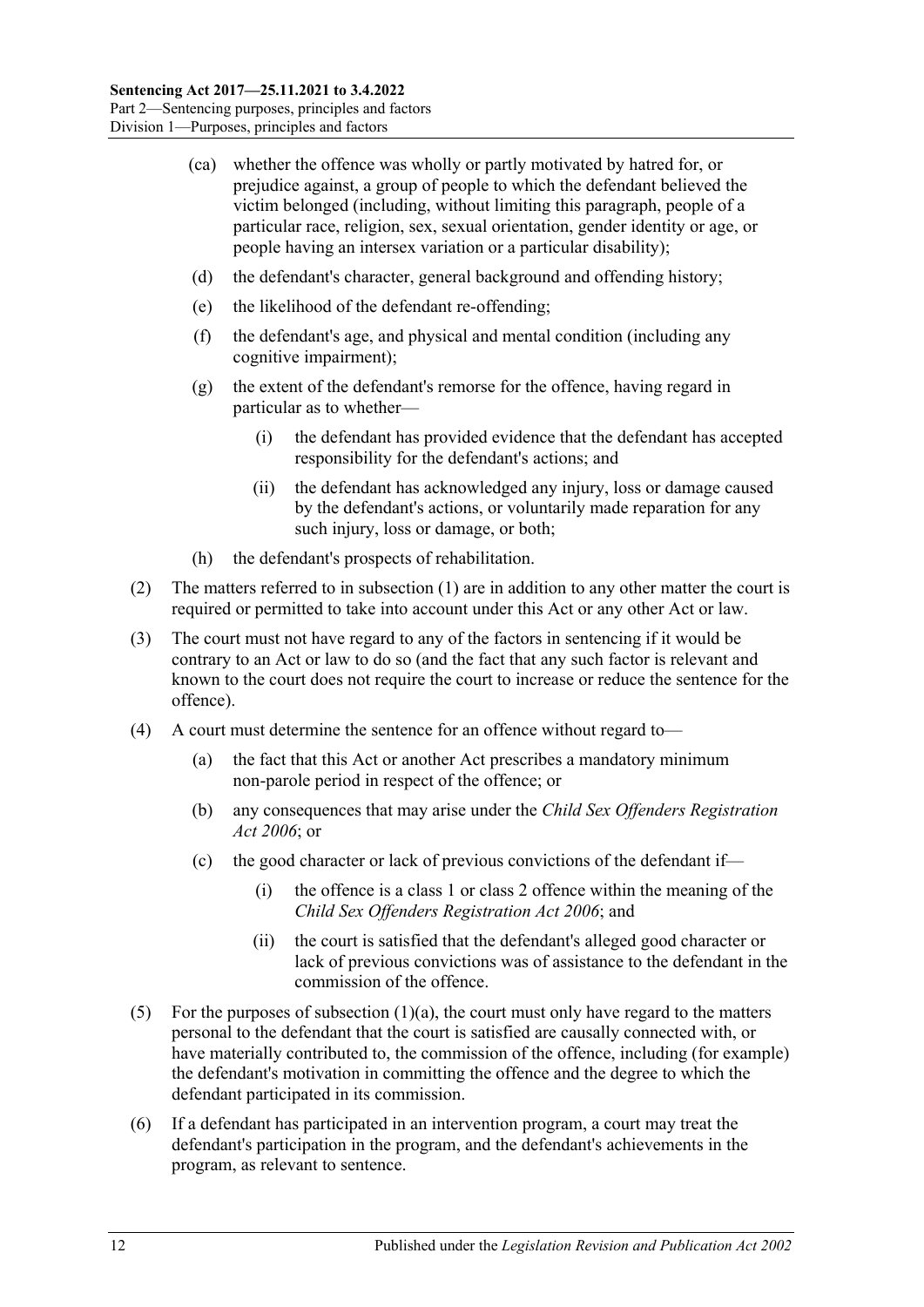- (7) However, the fact that a defendant—
	- (a) has not participated in, or has not had the opportunity to participate in, an intervention program; or
	- (b) has performed badly in, or has failed to make satisfactory progress in, such a program,

is not relevant to sentence.

## <span id="page-12-1"></span><span id="page-12-0"></span>**Division 2—General sentencing provisions**

#### **Subdivision 1—Procedural provisions**

#### <span id="page-12-2"></span>**12—Determination of sentence**

For the purpose of determining sentence, a court—

- (a) is not bound by the rules of evidence; and
- (b) may inform itself on matters relevant to the determination as it thinks fit; and
- (c) must act according to equity, good conscience and the substantial merits of the case without regard to technicalities and legal forms.

#### <span id="page-12-3"></span>**13—Prosecutor to provide particulars of victim's injury etc**

- (1) Subject to [subsection](#page-12-4) (2), the prosecutor must, for the purpose of assisting a court to determine sentence for an offence, provide the court with particulars (that are reasonably ascertainable and not already before the court in evidence or a pre-sentence report) of—
	- (a) injury, loss or damage resulting from the offence; and
	- (b) injury, loss or damage resulting from—
		- (i) any other offence that is to be taken into account specifically in the determination of sentence; or
		- (ii) a course of conduct consisting of a series of criminal acts of the same or a similar character of which the offence for which sentence is to be imposed forms part.
- <span id="page-12-4"></span>(2) The prosecutor may refrain from providing the court with particulars of injury, loss or damage suffered by a person if the person has expressed a wish to that effect to the prosecutor.
- (3) If the offence is not an offence in relation to which a victim impact statement may be provided in accordance with [section](#page-13-0) 14, the court must still allow particulars provided under this section to include a victim impact statement unless the court determines that it would not be appropriate in the circumstances of the case (and the other provisions of this Division relating to victim impact statements apply to such a statement as if it were provided under [section](#page-13-0) 14).
- (4) The validity of a sentence is not affected by non-compliance or insufficient compliance with this section.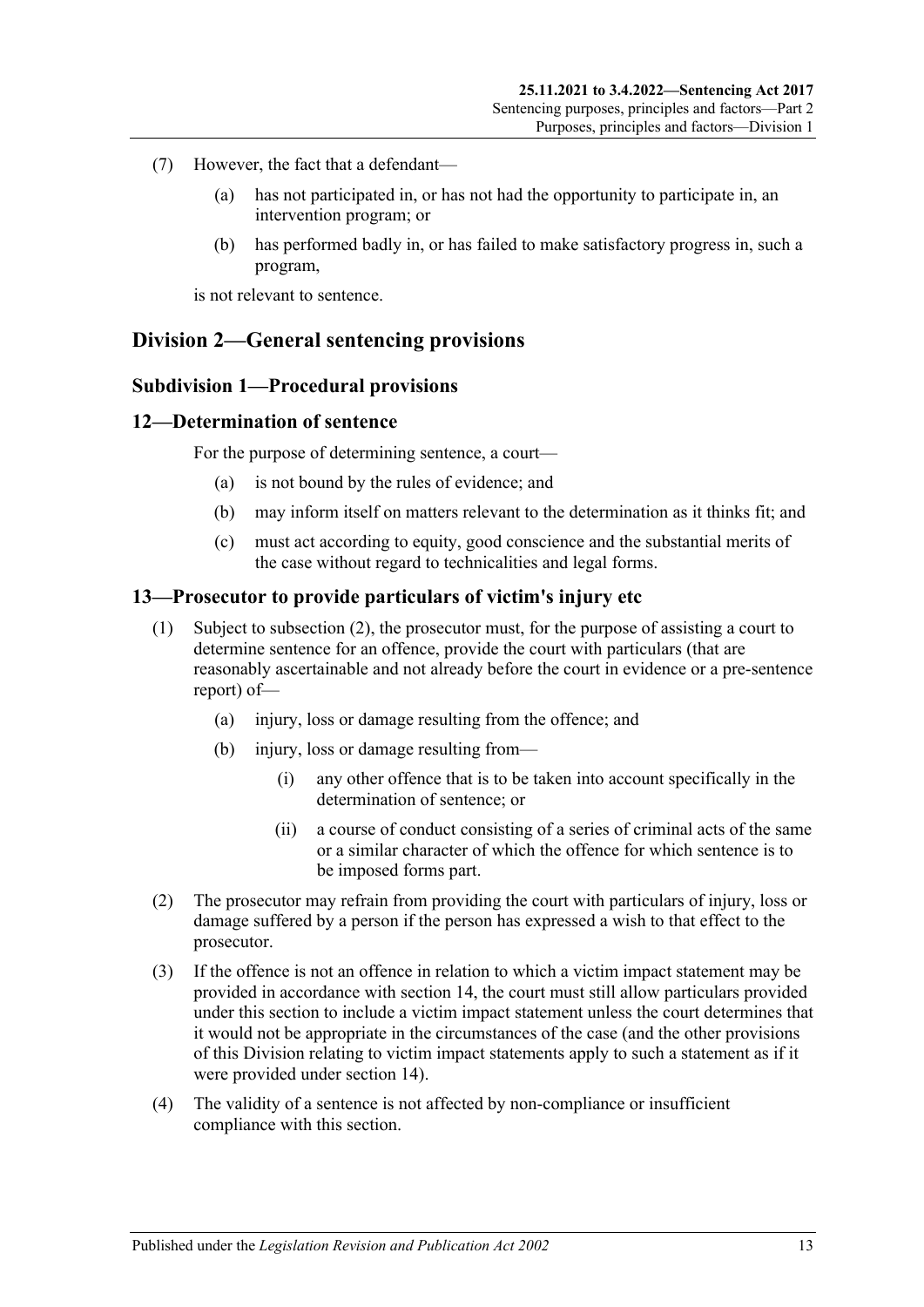### <span id="page-13-0"></span>**14—Victim impact statements**

- (1) A person who has suffered injury, loss or damage resulting from an indictable offence or a prescribed summary offence committed by another may provide the sentencing court with a written personal statement (a *victim impact statement*) about the impact of that injury, loss or damage on the person and the person's family.
- (2) Before determining sentence for the offence, the court may, if the person so requested when providing the statement—
	- (a) allow the person an opportunity to read the statement aloud to the court; or
	- (b) cause the statement to be read aloud to the court; or
	- (c) give consideration to the statement without the statement being read aloud to the court.
- (3) If the court considers there is good reason to do so, it may, in order to assist a person who wishes to read aloud a victim impact statement to the court—
	- (a) allow an audio visual record or audio record of the person reading the statement to be played to the court; or
	- (b) exercise any other powers that it has with regard to a vulnerable witness.
- <span id="page-13-2"></span>(4) Subject to [subsection](#page-13-1) (5) (but despite any other provision of this Act), the court must, if the person so requested when providing the statement, ensure that—
	- (a) the defendant; or
	- (b) if the defendant is a body corporate, a director or some other representative of the body corporate satisfactory to the court,

is present when the statement is read aloud to the court.

- <span id="page-13-1"></span>(5) [Subsection](#page-13-2) (4) does not apply if the court is satisfied that special reasons exist which make it inappropriate for the defendant or other person to be present, or that the presence of the defendant or other person may cause a disturbance or a threat to public order and safety (however, in such a case, the court must ensure that the defendant or other person is present by means of an audio visual link or audio link, if such facilities are reasonably available to the court, or that arrangements are otherwise made for an audio visual record of the statement to be made and played to the defendant or other person).
- (6) The validity of a sentence is not affected by non-compliance or insufficient compliance with this section.
- (7) In this section—

#### *prescribed summary offence* means—

- (a) a summary offence that results in the death of a victim or a victim suffering total incapacity; or
- (b) a summary offence (other than a summary offence of assault) that results in a victim suffering serious harm;

#### *serious harm* means—

(a) harm that endangers a person's life; or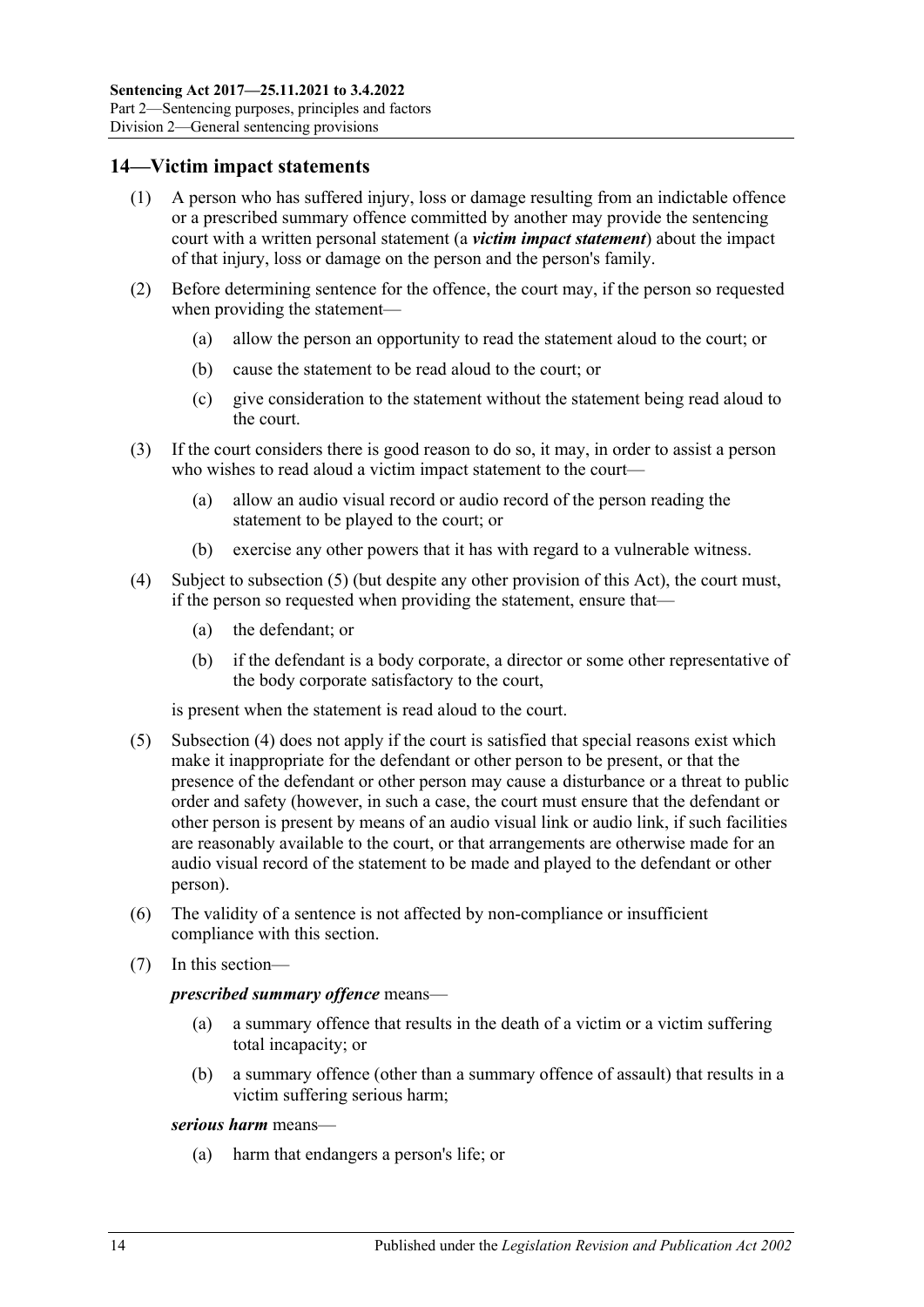- (b) harm that consists of loss of, or serious and protracted impairment of, a part of the body or a physical or mental function; or
- (c) harm that consists of serious disfigurement;

*total incapacity*—a victim suffers total incapacity if the victim is permanently physically or mentally incapable of independent function.

## <span id="page-14-0"></span>**15—Community impact statements**

- (1) Any person may make a submission to the Commissioner for Victims' Rights for the purpose of assisting the Commissioner to compile information which may be included in a statement under this section.
- (2) In proceedings to determine sentence for an offence, the prosecutor or the Commissioner for Victims' Rights may, if they think fit, provide the sentencing court with—
	- (a) a written statement about the effect of the offence, or of offences of the same kind, on people living or working in the location in which the offence was committed (a *neighbourhood impact statement*); or
	- (b) a written statement about the effect of the offence, or of offences of the same kind, on the community generally or on any particular sections of the community (a *social impact statement*).
- (3) Before determining sentence for the offence, the court will cause the statement to be read aloud to the court by the prosecutor, or such other person as the court thinks fit, unless the court determines that it is inappropriate or would be unduly time consuming for the statement to be so read.
- (4) The validity of a sentence is not affected by non-compliance or insufficient compliance with this section.

## <span id="page-14-1"></span>**16—Statements to be provided in accordance with rules**

- (1) A statement to be provided to a court under [section](#page-13-0) 14 or [15](#page-14-0) must comply with and be provided in accordance with rules of court.
- (2) Nothing prevents a statement to be provided to a court under [section](#page-13-0) 14 or [15](#page-14-0) from containing recommendations relating to the sentence to be determined by the court.
- (3) A copy of a statement to be provided to a court under [section](#page-13-0) 14 or [15](#page-14-0) must be made available for inspection by the defendant or the defendant's counsel in accordance with rules of court and the defendant is entitled to make submissions to the court in relation to the statement.

#### <span id="page-14-2"></span>**17—Pre-sentence reports**

- (1) A court may, if of the opinion that it would assist in determining sentence, order the preparation of a pre-sentence report on any or all of the following matters:
	- (a) the physical or mental condition of the defendant;
	- (b) the personal circumstances and history of the defendant;
	- (c) any other matter that would assist the court in determining sentence.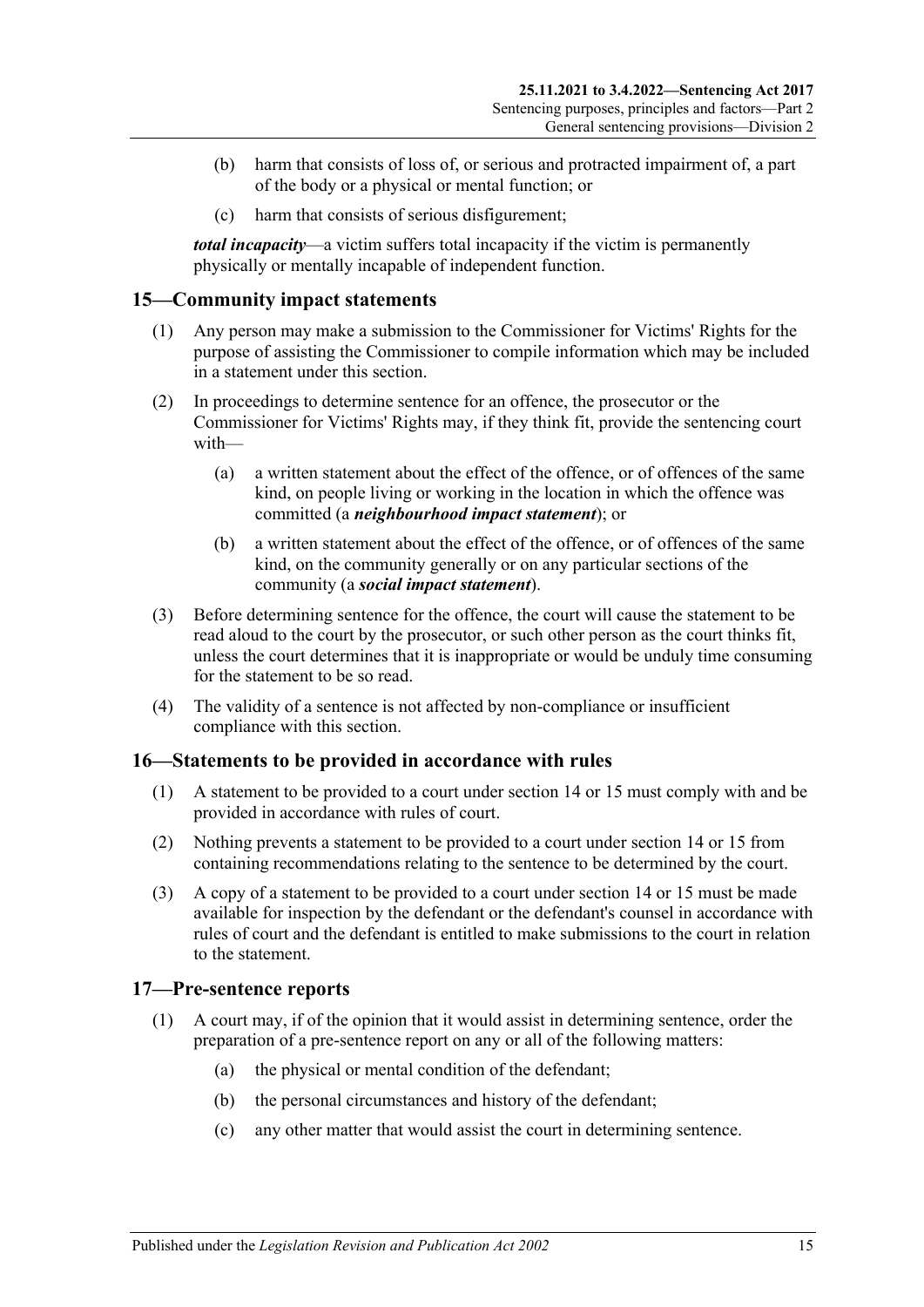- (2) However, the court should not order the preparation of a pre-sentence report—
	- (a) if the information sought by the court cannot be provided within a reasonable time; or
	- (b) if the penalty to be imposed is a mandatory penalty for which no other penalty can be substituted and a non-parole period is not in question.
- (3) A pre-sentence report may be given orally or in writing.
- (4) A copy of every written pre-sentence report received by a court must be provided to the prosecutor and to the defendant or the defendant's counsel.
- (5) The person by whom a pre-sentence report is given is liable to be examined or cross-examined on any of the matters contained in the report and, in the case of a written report, must appear before the court for that purpose if requested to do so.
- (6) If a statement of fact or opinion in a pre-sentence report is challenged by the prosecutor or the defendant, the court must disregard the fact or opinion unless it is substantiated on oath.

### <span id="page-15-0"></span>**18—Expert evidence**

- (1) If a defendant is to be sentenced for an indictable offence and expert evidence is to be presented to the court by the defendant or the defendant's counsel, written notice of intention to introduce the evidence must be given to the DPP—
	- (a) at least 28 days before the date appointed for submissions on sentence; or
	- (b) if the evidence does not become available to the defence until later—as soon as practicable after it becomes available to the defence.
- (2) The notice must—
	- (a) set out the name and qualifications of the expert; and
	- (b) describe the general nature of the evidence and what it tends to establish.
- (3) The court may, on application by a defendant, exempt the defendant from the obligation imposed by this section.
- <span id="page-15-1"></span>(4) If the defence proposes to introduce expert psychiatric evidence or other expert medical evidence relevant to the defendant's mental state or medical condition at the time of an alleged offence, the court may, on application by the prosecutor, require the defendant to submit, at the prosecutor's expense, to an examination by an independent expert approved by the court.
- (5) If a defendant fails to comply with a requirement of or under this section, the evidence will not be admitted without the court's permission (but the court cannot allow the admission of evidence if the defendant fails to submit to an examination by an independent expert under [subsection](#page-15-1) (4)).
- <span id="page-15-2"></span>(6) If the DPP receives notice under this section of an intention to introduce expert evidence less than 28 days before the day appointed for submissions on sentence, the court may, on application by the prosecutor, adjourn the sentencing to allow the prosecution a reasonable opportunity to obtain expert advice on the proposed evidence.
- (7) The court should grant an application for an adjournment under [subsection](#page-15-2) (6) unless there are good reasons to the contrary.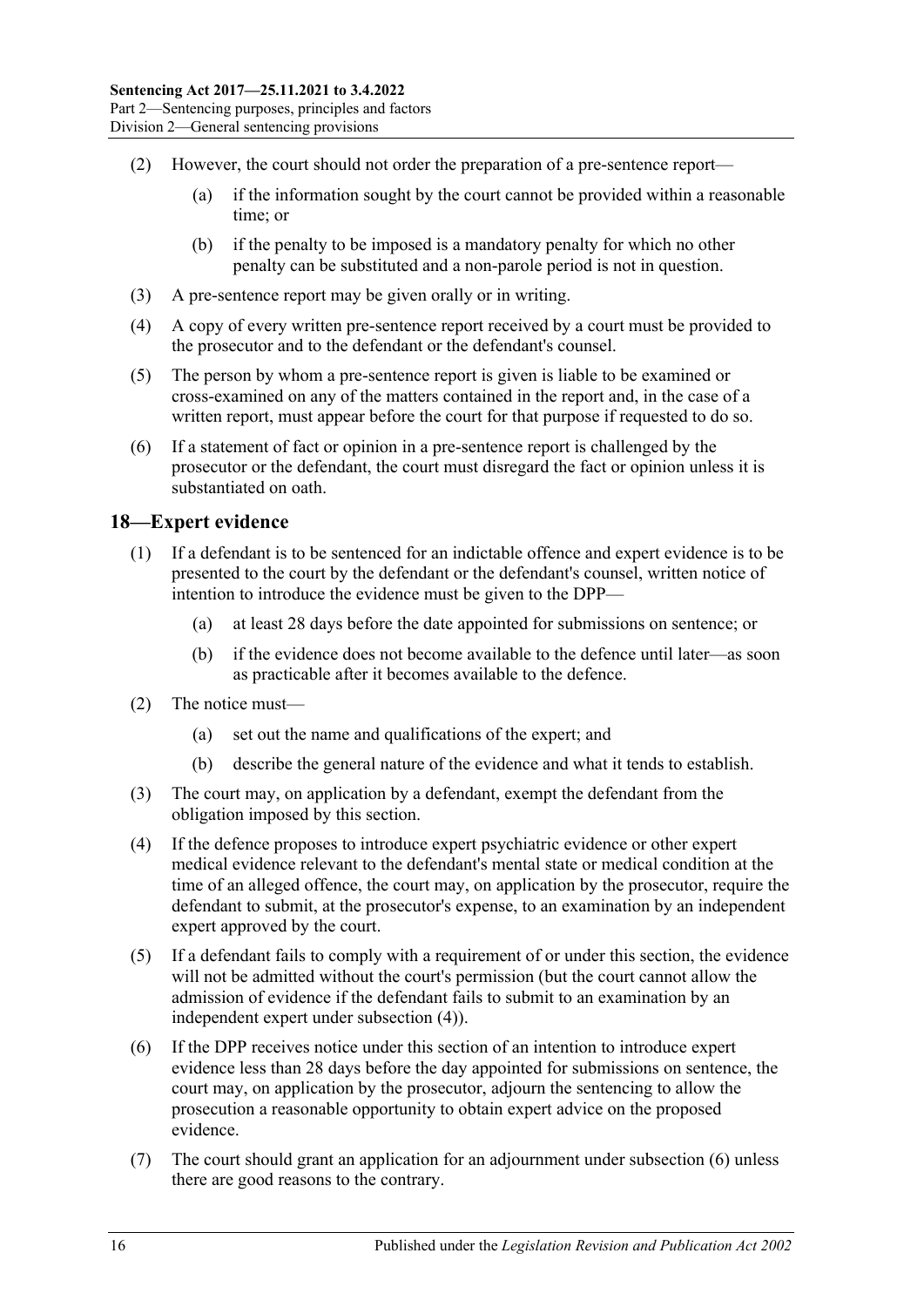(8) The court may, on application by the prosecution, require the defendant to provide to the prosecution a copy of any report obtained by the defendant from a person proposed to be called to give expert evidence at the sentencing.

## <span id="page-16-3"></span><span id="page-16-0"></span>**19—Court to inform defendant of reasons etc for sentence**

- (1) A court must, on sentencing a defendant who is present in court (whether in person or by audio visual link or audio link) for an offence or offences, state the sentence that it is imposing for the offence or offences and its reasons for imposing that sentence, including (for example) any reason why a sentence that would otherwise have been imposed for the offence or offences has been reduced.
- (2) Nothing in [subsection](#page-16-3) (1) requires a court to state any information that relates to a person's cooperation, or undertaking to cooperate, with a law enforcement agency.
- (3) The validity of a sentence is not affected by non-compliance or insufficient compliance with this section.

### <span id="page-16-1"></span>**20—Rectification of sentencing errors**

- (1) A court that imposes, or purports to impose, a sentence on a defendant, or a court of coordinate jurisdiction, may, on its own initiative or on application by the DPP or the defendant, make such orders as the court is satisfied are required to rectify an error of a technical nature made by the sentencing court in imposing, or purporting to impose, the sentence, or to supply a deficiency or remove an ambiguity in the sentencing order.
- (2) The DPP and the defendant are both parties to proceedings under this section.

## <span id="page-16-2"></span>**21—Presence of defendant during sentencing proceedings**

- (1) Subject to the exceptions set out in [subsection](#page-16-4) (2), a defendant who is to be sentenced for an indictable offence must be present when the sentence is imposed and throughout all proceedings relevant to the determination of sentence.
- <span id="page-16-4"></span>(2) The following exceptions apply:
	- (a) the defendant may, with the court's consent, be absent during the whole or part of the proceedings;
	- (b) if a defendant is in custody prior to sentence and facilities exist for dealing with proceedings by means of an audio visual link or audio link, the court may, if of the opinion that it is appropriate in the circumstances to do so, deal with the proceedings by audio visual link or audio link without requiring the personal attendance of the defendant;
	- (c) the court may exclude the defendant from the courtroom if satisfied that the exclusion is necessary in the interests of safety or for the orderly conduct of the proceedings (however, if such an exclusion is made, the court should (if practicable) make arrangements to enable the defendant to see and hear the proceedings by audio visual link).
- (3) If the defendant is a body corporate, the requirement is satisfied by the presence of a director or some other representative of the body corporate satisfactory to the court (but, in that case, either the prosecutor or the court may waive the requirement).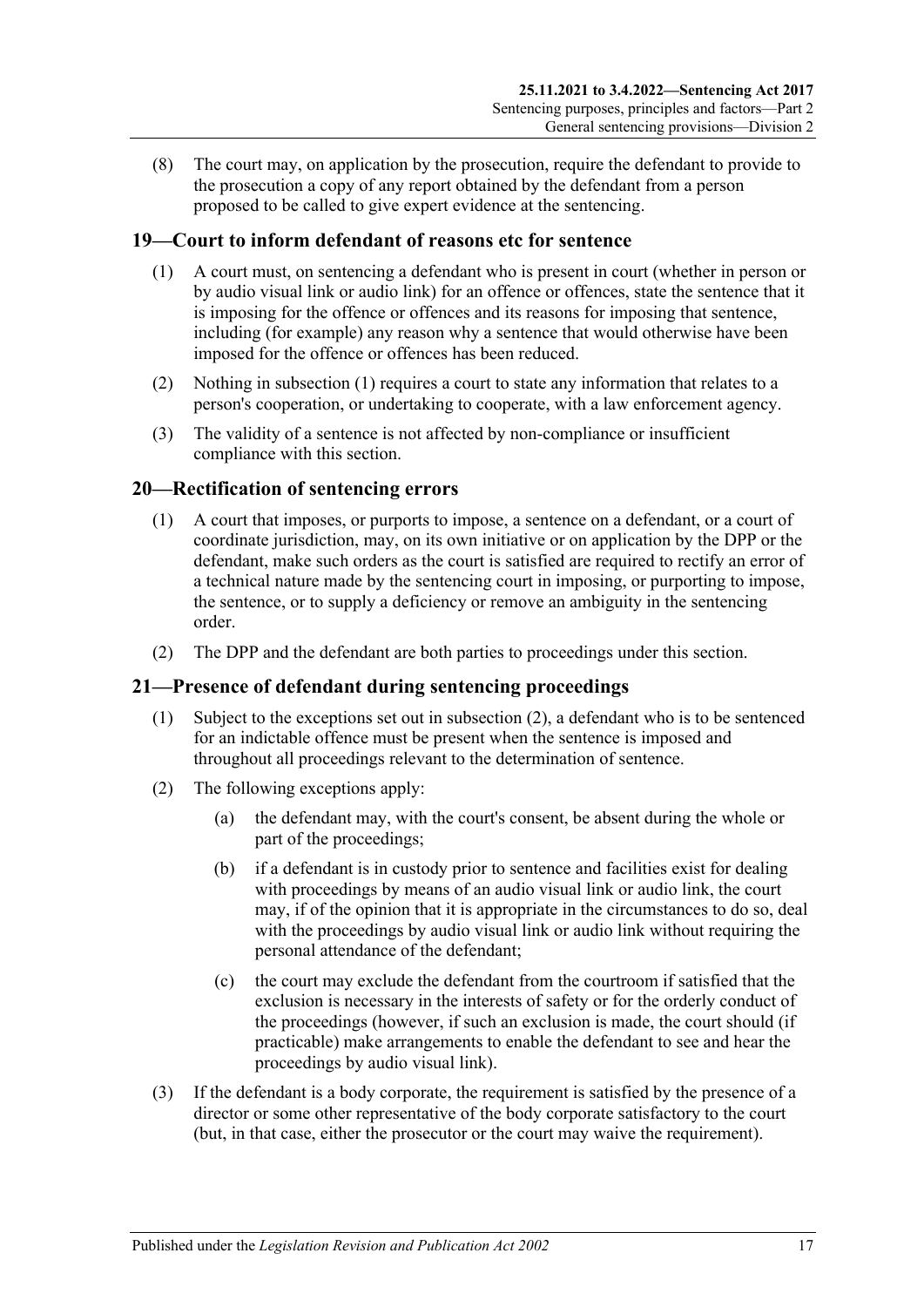- (4) A court may make any order necessary to secure compliance with this section and, if necessary, issue a warrant to have the defendant (or, if the defendant is a body corporate, a director or other representative of the defendant) arrested and brought before the court.
- (5) This section—
	- (a) does not prevent the passing of sentence in the absence of the defendant in a case where the defendant cannot be found; and
	- (b) does not invalidate a sentence passed in the absence of the defendant.

## <span id="page-17-1"></span><span id="page-17-0"></span>**22—Sentencing of Aboriginal and Torres Strait Islander defendants**

- (1) Before sentencing an Aboriginal or Torres Strait Islander defendant, the court may, with the defendant's consent, and with the assistance of an Aboriginal and Torres Strait Islander Justice Officer—
	- (a) convene a sentencing conference; and
	- (b) take into consideration views expressed at the conference.
- (2) Nothing in [subsection](#page-17-1) (1) is to be taken to require the court to convene a sentencing conference if the court, after taking into account all relevant sentencing purposes, principles and factors, determines not to convene a sentencing conference.
- (3) A sentencing conference must comprise—
	- (a) the defendant and, if the defendant is a child, the defendant's parent or guardian; and
	- (b) the defendant's legal representative (if any); and
	- (c) the prosecutor; and
	- (d) if the victim chooses to be present at the conference—the victim and, if the victim so desires, a person of the victim's choice to provide assistance and support; and
	- (e) if the victim is a child—the victim's parent or guardian.
- (4) A sentencing conference may also include (if the court thinks the person may contribute usefully to the sentencing process) 1 or more of the following:
	- (a) a person regarded by the defendant, and accepted within the defendant's Aboriginal or Torres Strait Islander community, as an Aboriginal or Torres Strait Islander elder;
	- (b) a person accepted by the defendant's Aboriginal or Torres Strait Islander community as a person qualified to provide cultural advice relevant to sentencing of the defendant;
	- (c) a member of the defendant's family;
	- (d) a person who has provided support or counselling to the defendant;
	- (e) any other person.
- (5) A person will be taken to be an Aboriginal or Torres Strait Islander person for the purposes of this section if—
	- (a) the person is descended from an Aboriginal or Torres Strait Islander; and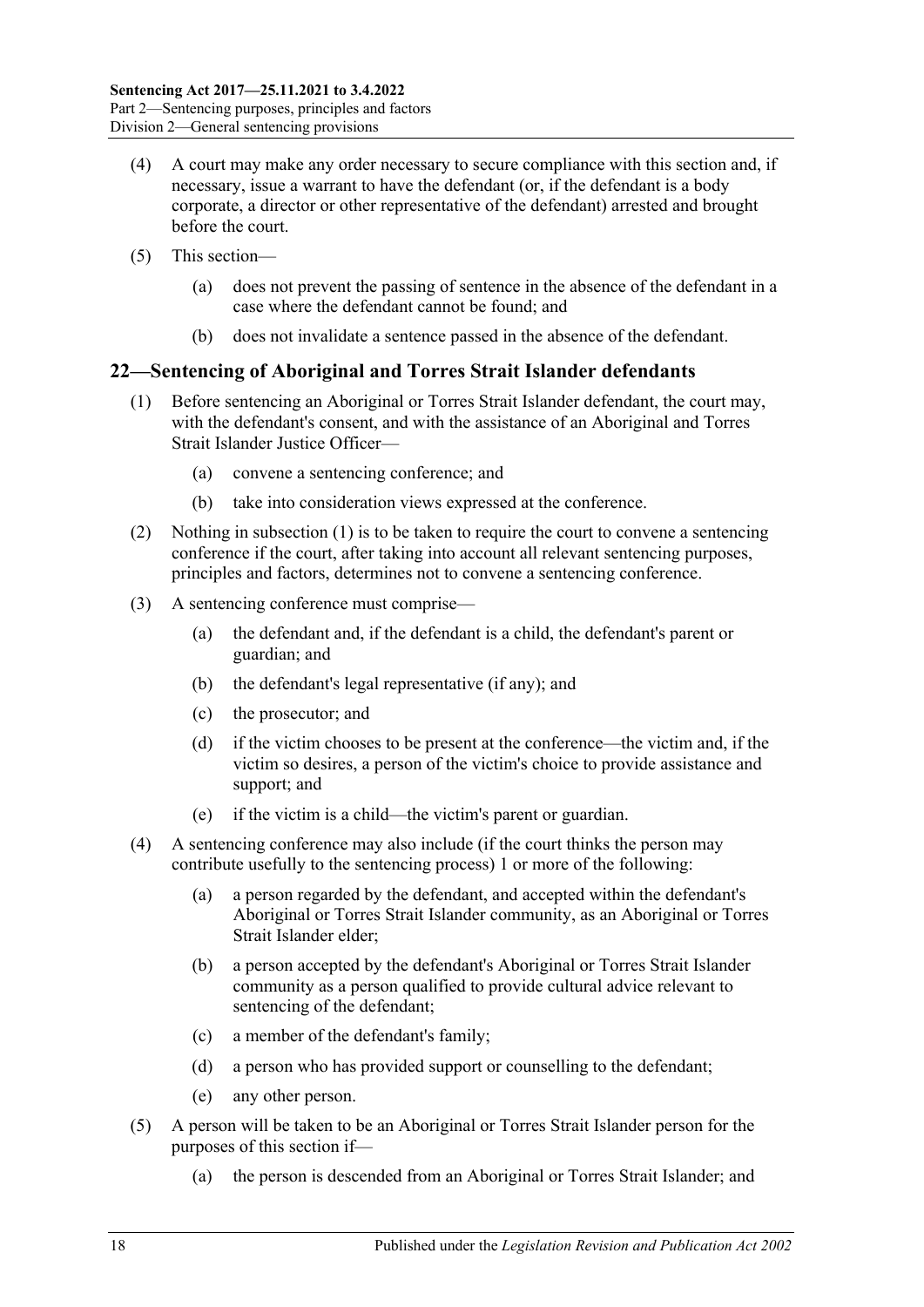- (b) the person regards themself as an Aboriginal or Torres Strait Islander or, if the person is a young child, at least 1 of the parents regards the child as an Aboriginal or Torres Strait Islander; and
- (c) the person is accepted as an Aboriginal or Torres Strait Islander by an Aboriginal or Torres Strait Islander community.
- (6) In this section—

*Aboriginal and Torres Strait Islander Justice Officer* means a person employed by the South Australian Courts Administration Authority whose duties include—

- (a) assisting the court in sentencing Aboriginal or Torres Strait Islander persons by providing advice on Aboriginal or Torres Strait Islander society and culture; and
- (b) assisting the court to convene sentencing conferences under this section; and
- (c) assisting Aboriginal or Torres Strait Islander persons to understand court procedures and sentencing options and to comply with court orders;

*family* includes—

- (a) the defendant's spouse or domestic partner; and
- (b) any person to whom the defendant is related by blood; and
- (c) any person who is, or has been, a member of the defendant's household; and
- (d) any person held to be related to the defendant according to Aboriginal or Torres Strait Islander kinship rules and observances.

#### <span id="page-18-0"></span>**Subdivision 2—General sentencing powers**

#### <span id="page-18-1"></span>**23—Discharge without penalty**

- (1) If a court finds a person guilty of an offence but finds the offence so trifling that it is inappropriate to impose a penalty, the court may—
	- (a) without recording a conviction—dismiss the charge; or
	- (b) on recording a conviction—discharge the defendant without penalty.
- (2) If a court finds a person guilty of an offence and—
	- (a) the defendant has spent time in custody in respect of the offence; and
	- (b) the court is satisfied there is good reason not to impose any further penalty on the defendant,

the court may—

- (c) without recording a conviction—dismiss the charge; or
- (d) on recording a conviction—discharge the defendant without further penalty.
- (3) A court may exercise the powers conferred by this section despite any minimum penalty fixed by an Act or statutory instrument.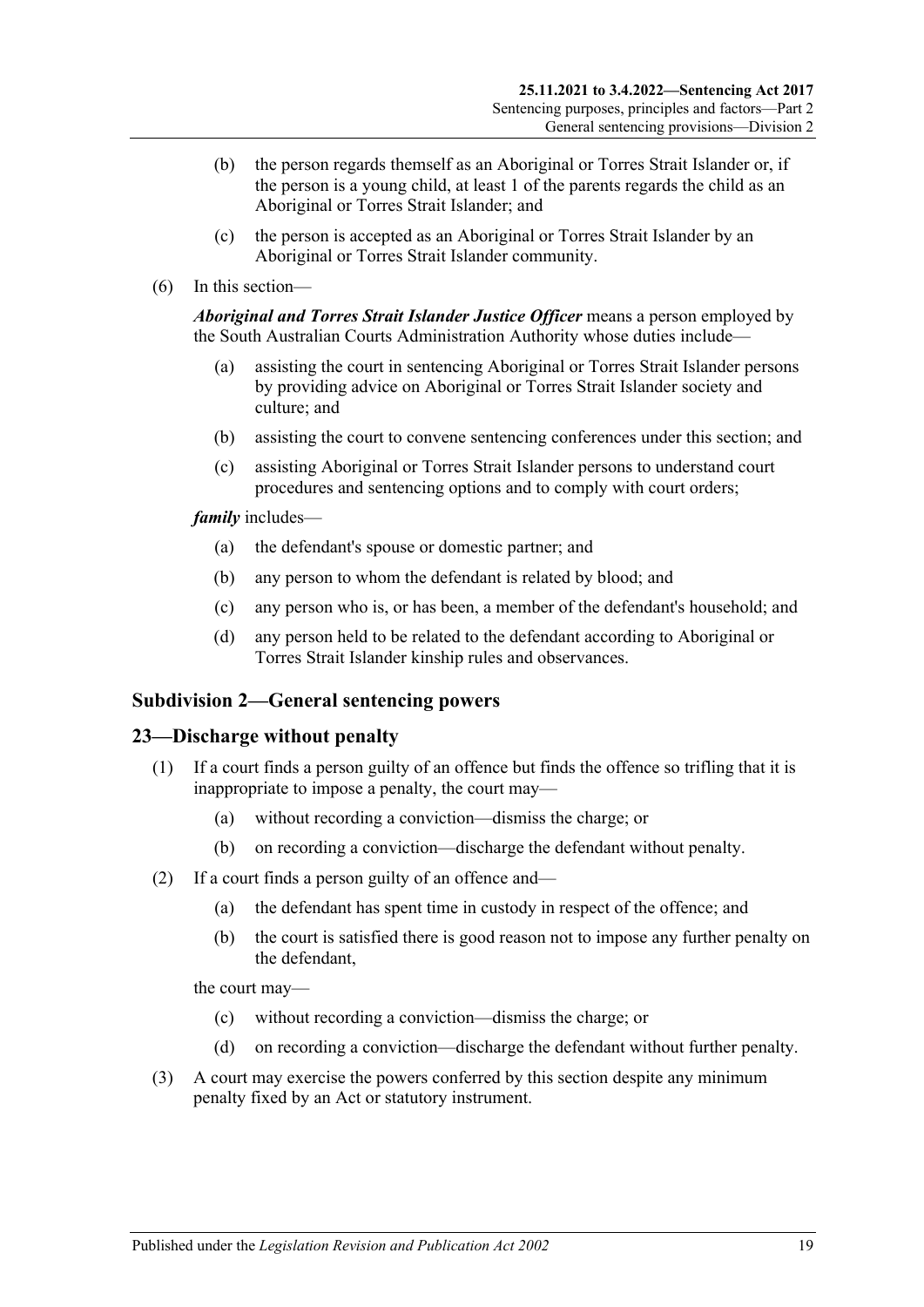## <span id="page-19-0"></span>**24—Imposition of penalty without conviction**

If a court finds a person guilty of an offence for which it proposes to impose a fine, a sentence of community service, or both, and the court is of the opinion—

- (a) that the defendant is unlikely to commit such an offence again; and
- (b) that, having regard to—
	- (i) the character, antecedents, age, or physical or mental condition, of the defendant; or
	- (ii) the fact that the offence was trifling; or
	- (iii) any other extenuating circumstances,

good reason exists for not recording a conviction,

the court may impose the penalty without recording a conviction.

#### <span id="page-19-1"></span>**25—Court may reduce, add or substitute certain penalties**

- (1) Subject to this Act or any other Act that prohibits the substitution or mitigation of a penalty prescribed under the Act, if, on convicting a defendant or finding a defendant guilty of an offence and after having regard to—
	- (a) the character, antecedents, age, or physical or mental condition, of the defendant; or
	- (b) the fact that the offence was trifling; or
	- (c) any other extenuating circumstances,

the court thinks that good reason exists for reducing the penalty below the minimum, the court may so reduce the penalty.

- <span id="page-19-2"></span>(2) Subject to this Act or any other Act that prohibits the substitution or mitigation of a penalty prescribed under the Act, if, on convicting a defendant or finding a defendant guilty of an offence, the court thinks that good reason exists for departing from the penalty provided for the offence under the Act, the court may—
	- (a) impose another type of sentence for the sentence prescribed under the Act for the offence; or
	- (b) impose more than 1 type of sentence as the court thinks appropriate in the circumstances.
- (3) For the purposes of [subsection](#page-19-2) (2)—
	- (a) if the Act prescribes a sentence of imprisonment only for the offence, the court may instead impose—
		- (i) a sentence of imprisonment (including a community based custodial sentence or a suspended sentence); or
		- (ii) a fine; or
		- (iii) a sentence of community service; or
		- (iv) both a fine and a sentence of community service; or
	- (b) if the Act prescribes a sentence of both imprisonment and a fine for the offence, the court may instead impose—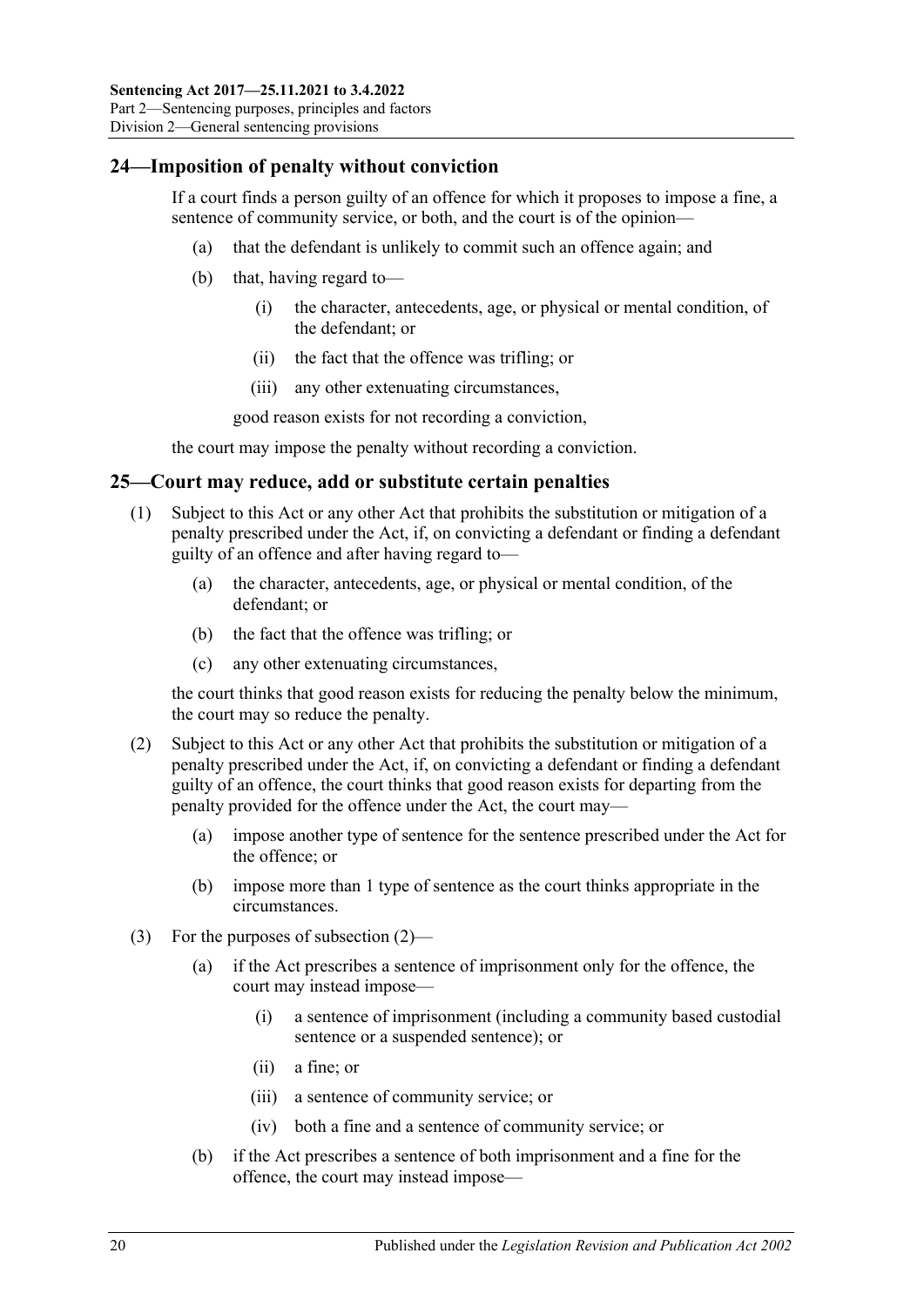- (i) a sentence of imprisonment (including a community based custodial sentence or a suspended sentence) only; or
- (ii) a fine only; or
- (iii) a sentence of community service; or
- (iv) both a fine and a sentence of community service; or
- (c) if the Act prescribes a sentence of imprisonment or a fine in the alternative for the offence, the court may instead impose—
	- (i) a sentence of community service; or
	- (ii) both a fine and a sentence of community service; or
- (d) if the Act prescribes a fine only for the offence, the court may instead impose a sentence of community service.
- (4) In this section—

*Act* includes a statutory instrument;

*community based custodial sentence* means—

- (a) a sentence on home detention under a home detention order; or
- (b) a sentence to be served in the community while subject to intensive correction under an intensive correction order;

*suspended sentence* means a sentence of imprisonment that is suspended on condition that the defendant enter into a bond under Part [4 Division](#page-78-0) 2.

## <span id="page-20-2"></span><span id="page-20-0"></span>**26—Sentencing for multiple offences**

- (1) If a person is to be sentenced by a court for a number of offences, the court may sentence the person to the 1 penalty for all or some of those offences, but the sentence cannot exceed the total of the maximum penalties that could be imposed in respect of each of the offences to which the sentence relates.
- (2) However, if any of the offences for which the person is being sentenced is a prescribed designated offence, [subsection](#page-20-2) (1) does not apply to the sentencing of the person for that offence (but nothing in this subsection affects the operation of [subsection](#page-20-2) (1) in respect of the other offences).
- (3) In this section—

*prescribed designated offence* has the same meaning as in [section](#page-78-1) 96.

#### <span id="page-20-1"></span>**27—Non-association or place restriction orders may be issued on sentence**

(1) A court may, on sentencing a person for a prescribed offence, exercise the powers of the Magistrates Court to issue against the defendant a non-association order or a place restriction order under the *[Criminal Procedure Act](http://www.legislation.sa.gov.au/index.aspx?action=legref&type=act&legtitle=Criminal%20Procedure%20Act%201921) 1921* as if a complaint had been made under that Act against the defendant in relation to that conviction (and if the person is already subject to such an order, the court may vary or revoke that order as if an application for variation or revocation of the order had been made under that Act, regardless of whether the order was made by it or by some other court).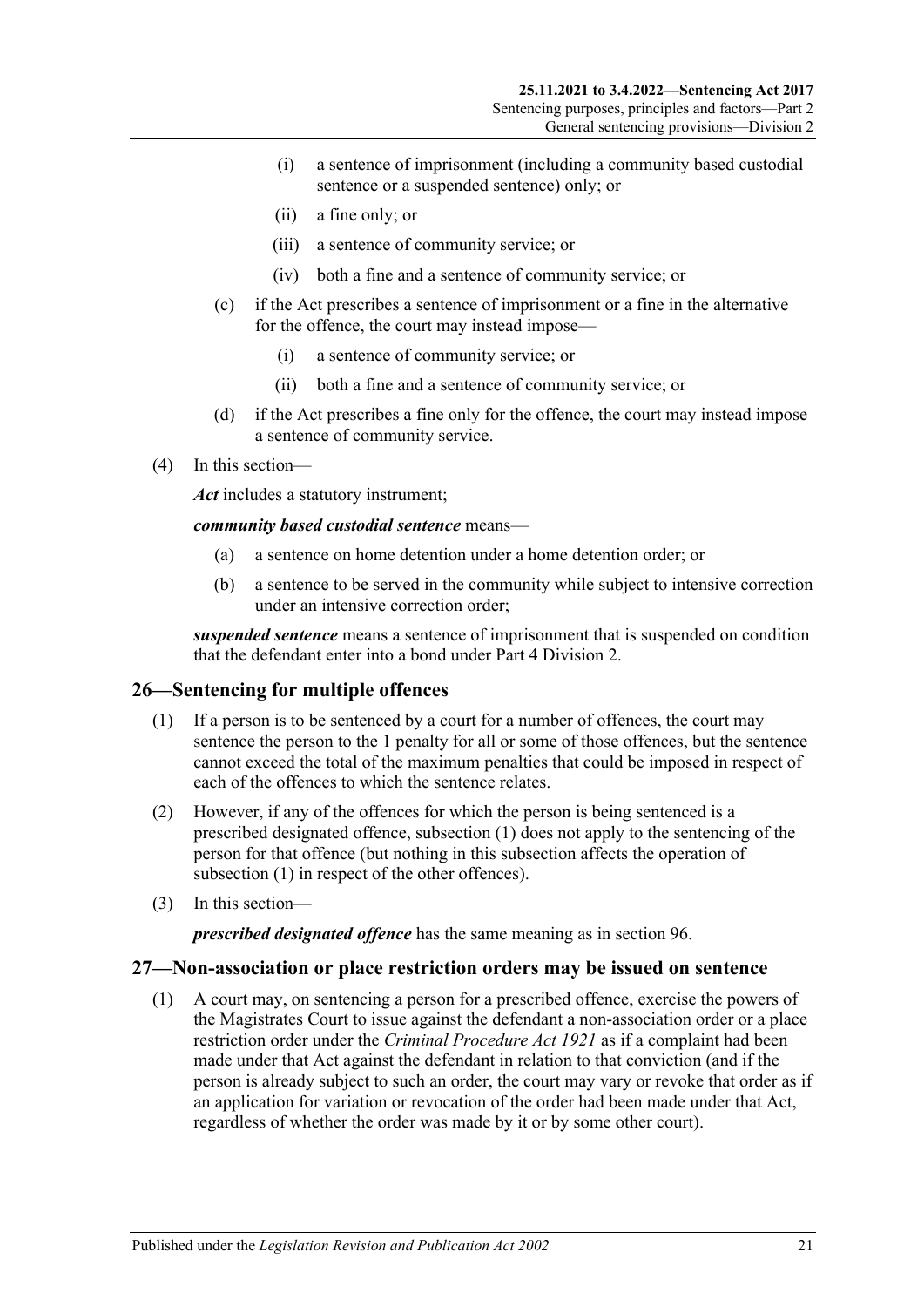- (2) A non-association order or a place restriction order issued or varied under this section on sentencing a person for a prescribed offence—
	- (a) has effect as such an order under the *[Criminal Procedure Act](http://www.legislation.sa.gov.au/index.aspx?action=legref&type=act&legtitle=Criminal%20Procedure%20Act%201921) 1921*; and
	- (b) is not a sentence for the purposes of this Act but may be taken into account in determining the sentence for the prescribed offence.
- (3) In this section—

*prescribed offence* has the same meaning as in Part 4 Division 5 of the *[Criminal](http://www.legislation.sa.gov.au/index.aspx?action=legref&type=act&legtitle=Criminal%20Procedure%20Act%201921)  [Procedure Act](http://www.legislation.sa.gov.au/index.aspx?action=legref&type=act&legtitle=Criminal%20Procedure%20Act%201921) 1921*.

#### <span id="page-21-0"></span>**28—Intervention orders may be issued on finding of guilt or sentencing**

- (1) A court may, on finding a person guilty of an offence or on sentencing a person for an offence, exercise the powers of the Magistrates Court to issue against the defendant a restraining order under the *[Criminal Procedure Act](http://www.legislation.sa.gov.au/index.aspx?action=legref&type=act&legtitle=Criminal%20Procedure%20Act%201921) 1921* or an intervention order under the *[Intervention Orders \(Prevention of Abuse\) Act](http://www.legislation.sa.gov.au/index.aspx?action=legref&type=act&legtitle=Intervention%20Orders%20(Prevention%20of%20Abuse)%20Act%202009) 2009* as if an application had been made under the relevant Act against the defendant in relation to the matters alleged in the proceedings for the offence.
- (2) Before issuing an order under this section, the court must consider whether, if the whereabouts of the person for whose benefit the order would be issued are not known to the defendant, the issuing of the order would be counterproductive.
- (3) If a court, in accordance with this section, determines to exercise the powers of the Magistrates Court to issue a restraining order under section 99AAC of the *[Criminal](http://www.legislation.sa.gov.au/index.aspx?action=legref&type=act&legtitle=Criminal%20Procedure%20Act%201921)  [Procedure Act](http://www.legislation.sa.gov.au/index.aspx?action=legref&type=act&legtitle=Criminal%20Procedure%20Act%201921) 1921*, section 99KA of that Act applies to proceedings relating to the restraining order as if—
	- (a) the court were the Magistrates Court; and
	- (b) the proceedings were child protection restraining order proceedings within the meaning of that section.
- (4) An order issued under this section—
	- (a) has effect—
		- (i) as a restraining order under the *[Criminal Procedure Act](http://www.legislation.sa.gov.au/index.aspx?action=legref&type=act&legtitle=Criminal%20Procedure%20Act%201921) 1921*; or
		- (ii) as a final intervention order issued by the court under the *[Intervention Orders \(Prevention of Abuse\) Act](http://www.legislation.sa.gov.au/index.aspx?action=legref&type=act&legtitle=Intervention%20Orders%20(Prevention%20of%20Abuse)%20Act%202009) 2009*,

as the case may require; and

- (b) is not a sentence for the purposes of this Act.
- (5) A court must, on finding a person guilty of a sexual offence or on sentencing a person for a sexual offence—
	- (a) consider whether or not an order should be issued under this section; and
	- (b) if the court determines that an order should not be issued under this section—give reasons for that determination (and the determination is subject to appeal as if it were an order of the court made on sentence).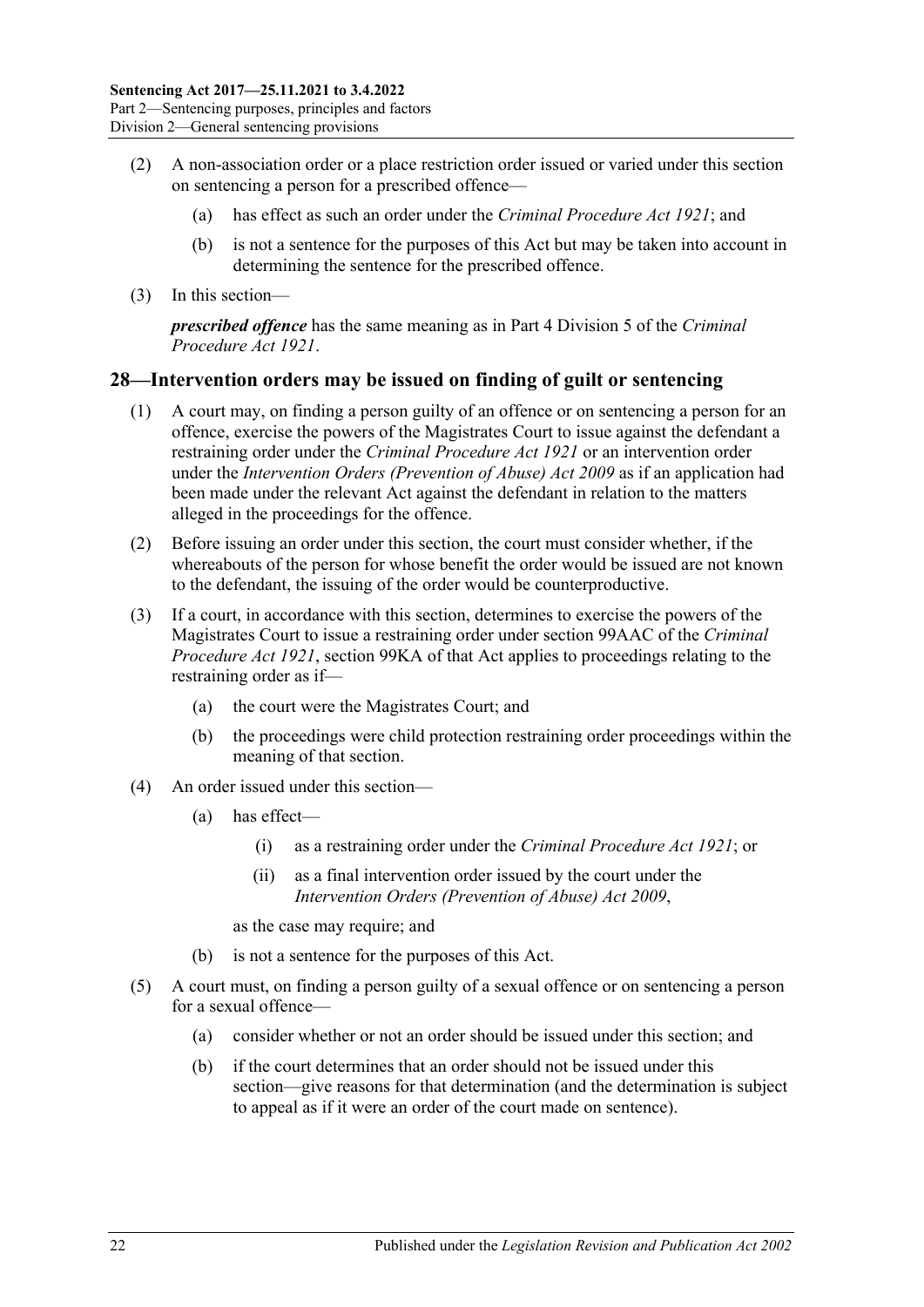(6) In this section—

#### *sexual offence* means—

- (a) rape; or
- (b) compelled sexual manipulation; or
- (c) indecent assault; or
- (d) any offence involving unlawful sexual intercourse or an act of gross indecency; or
- (e) incest; or
- (f) any offence involving sexual exploitation or abuse of a child, or exploitation of a child as an object of prurient interest; or
- (g) an offence of sexual exploitation of a person with a cognitive impairment under section 51 of the *[Criminal Law Consolidation Act](http://www.legislation.sa.gov.au/index.aspx?action=legref&type=act&legtitle=Criminal%20Law%20Consolidation%20Act%201935) 1935*; or
- (h) an attempt to commit, or assault with intent to commit, any of the offences referred to in a preceding paragraph.

### <span id="page-22-0"></span>**29—Deferral of sentence for rehabilitation and other purposes**

- (1) A court may, on finding a person guilty of an offence (whether or not it proceeds to conviction), make an order adjourning proceedings to a specified date, and granting bail to the defendant in accordance with the *[Bail Act](http://www.legislation.sa.gov.au/index.aspx?action=legref&type=act&legtitle=Bail%20Act%201985) 1985*—
	- (a) for the purpose of assessing the defendant's capacity and prospects for rehabilitation; or
	- (b) for the purpose of allowing the defendant to demonstrate that rehabilitation has taken place; or
	- (c) for the purpose of assessing the defendant's eligibility for participation in an intervention program; or
	- (d) for the purpose of allowing the defendant to participate in an intervention program; or
	- (e) for any other purpose the court considers appropriate in the circumstances.
- (2) As a general rule, proceedings may not be adjourned under this section (whether by a single adjournment or a series of adjournments) for more than 12 months from the date of the finding of guilt (the *usual maximum*).
- (3) A court may adjourn proceedings for a period exceeding the usual maximum if the defendant is, or will be, participating in an intervention program and the court is satisfied that—
	- (a) the defendant has, by participating in, or agreeing to participate in, the intervention program, demonstrated a commitment to addressing the problems out of which the defendant's offending arose; and
	- (b) if the proceedings were not adjourned for such a period—
		- (i) the defendant would be prevented from completing, or participating in, the intervention program; and
		- (ii) the defendant's rehabilitation would be prejudiced.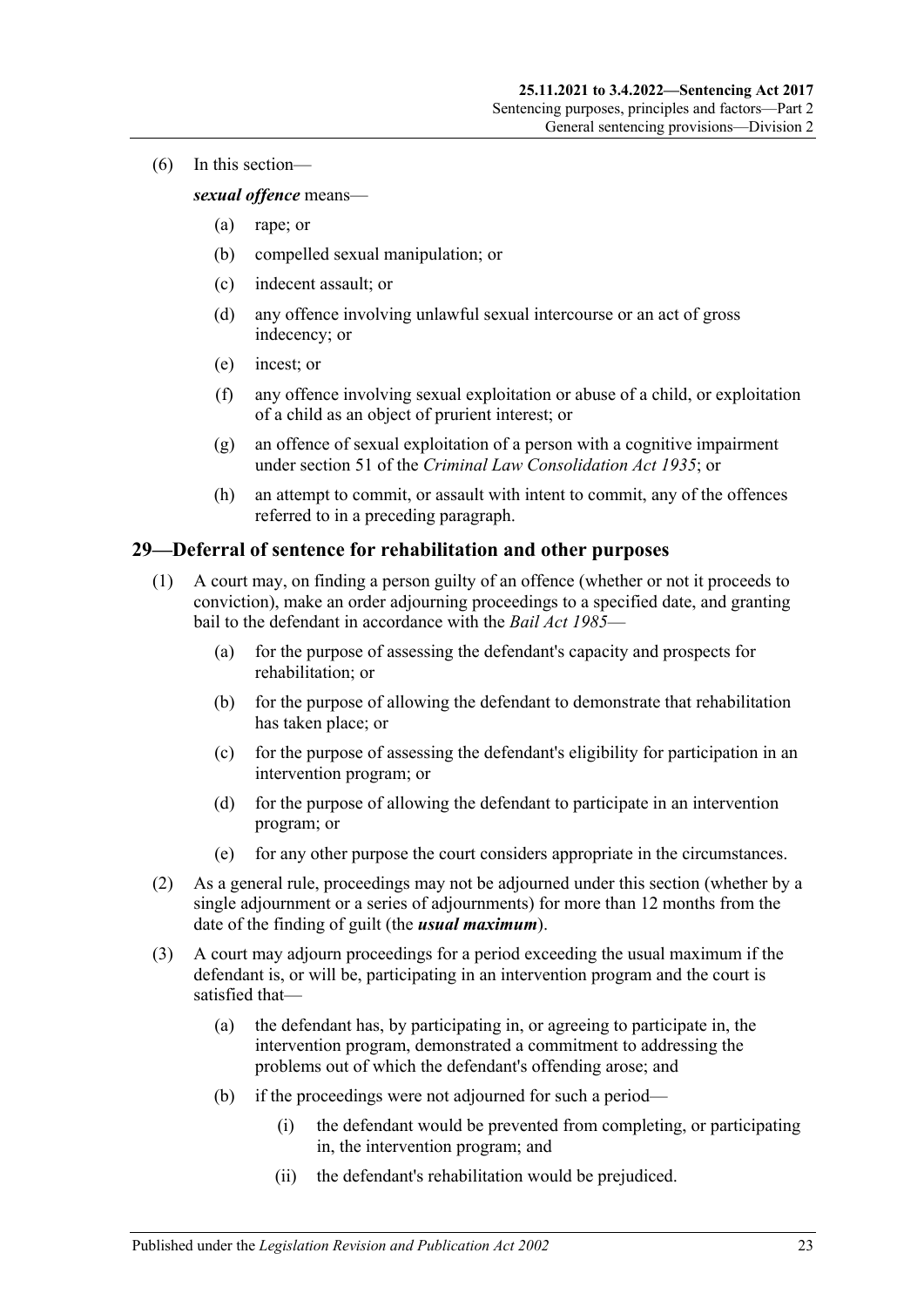- (4) In considering whether to adjourn proceedings for a period exceeding the usual maximum, a court is not bound by the rules of evidence and may (in particular) inform itself on the basis of a written or oral report from a person who may be in a position to provide relevant information.
- (5) A person who provides information to the court by way of a written or oral report is liable to be cross-examined on any of the matters contained in the report.
- (6) If a statement of fact or opinion in a report is challenged by the prosecutor or the defendant, the court must disregard the fact or opinion unless it is substantiated on oath.
- (7) This section does not limit any power that a court has, apart from this section, to adjourn proceedings or to grant bail in relation to any period of adjournment.

## <span id="page-23-0"></span>**30—Mental impairment**

- (1) A court that finds a defendant guilty of a summary or minor indictable offence may release the defendant without conviction or penalty if satisfied—
	- (a) that the defendant—
		- (i) suffers from a mental impairment that explains and extenuates, at least to some extent, the conduct that forms the subject matter of the offence; and
		- (ii) has completed, or is participating to a satisfactory extent in, a suitable intervention program; and
		- (iii) recognises that the defendant suffers from the mental impairment and is making a conscientious attempt to overcome behavioural problems associated with it; and
	- (b) that the release of the defendant under this subsection would not involve an unacceptable risk to the safety of a particular person or the community.
- <span id="page-23-1"></span>(2) A court may, at any time before a charge of a summary or minor indictable offence has been finally determined, dismiss the charge if satisfied—
	- (a) that the defendant—
		- (i) suffers from a mental impairment that explains and extenuates, at least to some extent, the conduct that forms the subject matter of the offence; and
		- (ii) has completed, or participated to a satisfactory extent in, a suitable intervention program; and
		- (iii) recognises that the defendant suffers from the mental impairment and is making a conscientious attempt to overcome behavioural problems associated with it; and
	- (b) that dismissal of the charge under this subsection would not involve an unacceptable risk to the safety of a particular person or the community; and
	- (c) that the court would not, if a finding of guilt were made, make an order requiring the defendant to pay compensation for injury, loss or damage resulting from the offence.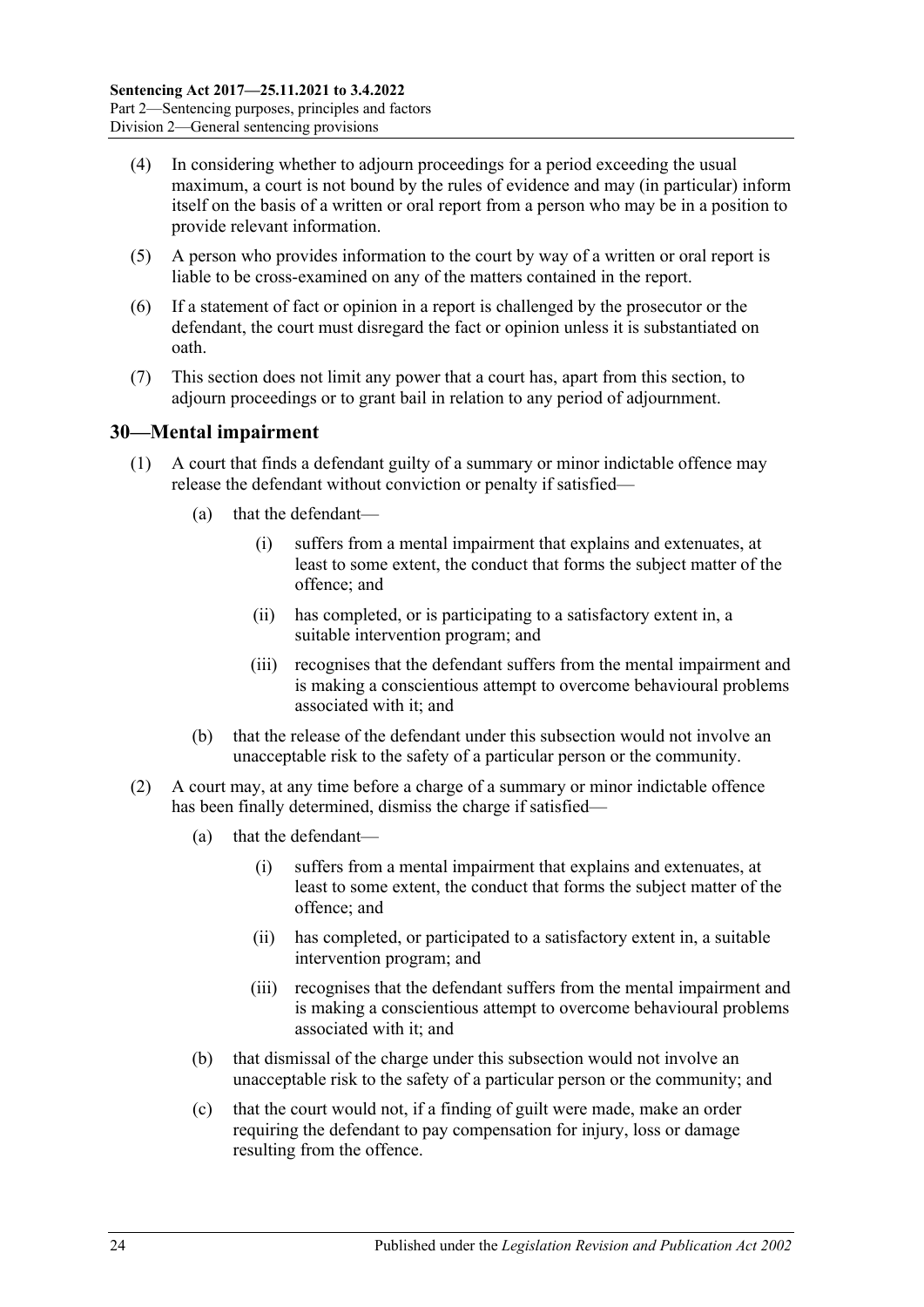- <span id="page-24-2"></span>(3) If the defendant is participating in, but has not completed, an intervention program, the court may, instead of dismissing the charge under [subsection](#page-23-1) (2), release the defendant on an undertaking—
	- (a) to complete the intervention program; and
	- (b) to appear before the court for determination of the charge—
		- (i) after the defendant has completed the intervention program; or
		- (ii) if the defendant fails to complete the intervention program.
- (4) In deciding whether to exercise its powers under this section, the court—
	- (a) may act on the basis of information that it considers reliable without regard to the rules of evidence; and
	- (b) should, if proposing to dismiss a charge under [subsection](#page-23-1) (2) or release a defendant on an undertaking under [subsection](#page-24-2) (3), consider any information about the interests of possible victims that is before it (but is not obliged to inform itself on the matter).
- (5) In this section—

*court* means—

- (a) the Magistrates Court; or
- (b) the Youth Court; or
- (c) any other court authorised by regulation to exercise the powers conferred by this section;

*mental impairment* means an impaired intellectual or mental function resulting from a mental illness, an intellectual disability, a personality disorder, or a brain injury or neurological disorder (including dementia);

*suitable intervention program*, in respect of a defendant, means an intervention program that, in the opinion of the court, provides—

- (a) supervised treatment; or
- (b) supervised rehabilitation; or
- (c) supervised behaviour management; or
- (d) supervised access to support services; or
- (e) a combination of any 1 or more of the above,

that is suited to address the particular behavioural problems of the defendant relating to the defendant's mental impairment.

## <span id="page-24-0"></span>**Subdivision 4—Sentencing reductions**

## <span id="page-24-1"></span>**36—Application of Subdivision**

Except where the contrary intention expressly appears, this Subdivision is in addition to, and does not derogate from, a provision of this Act or any other Act—

(a) that expressly prohibits the reduction, mitigation or substitution of penalties or sentences; or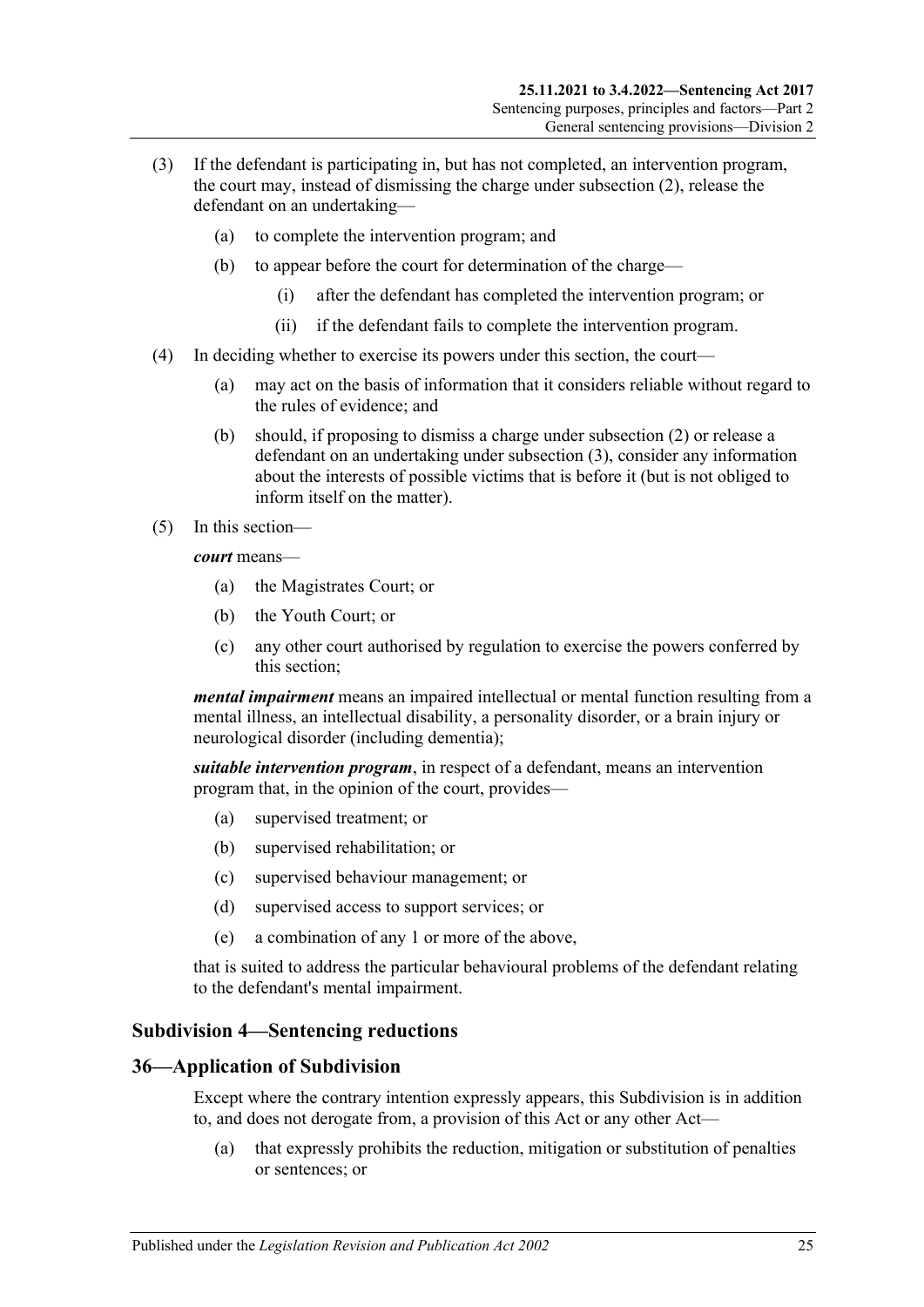(b) that limits or otherwise makes special provision in relation to the way a penalty or sentence for a particular offence under that Act may be imposed.

### <span id="page-25-1"></span><span id="page-25-0"></span>**37—Reduction of sentences for cooperation etc with law enforcement agency**

- (1) A court may declare a defendant to be a defendant to whom this section applies if the court is satisfied that the defendant has cooperated or undertaken to cooperate with a law enforcement agency and the cooperation—
	- (a) relates directly to combating serious and organised criminal activity; and
	- (b) is provided in exceptional circumstances; and
	- (c) contributes significantly to the public interest.
- (2) In determining sentence for an offence or offences to which a defendant has pleaded guilty or in respect of which a defendant has been found guilty, the court may, if the defendant is the subject of a declaration under [subsection](#page-25-1) (1), reduce the sentence that it would otherwise have imposed by such percentage as the court thinks appropriate in the circumstances.
- (3) In determining the percentage by which a sentence is to be reduced under this section, the court must have regard to such of the following as may be relevant:
	- (a) if the defendant has pleaded guilty to the offence or offences—that fact and the circumstances of the plea;
	- (b) the nature and extent of the defendant's cooperation or undertaking;
	- (c) the timeliness of the cooperation or undertaking;
	- (d) the truthfulness, completeness and reliability of any information or evidence provided by the defendant;
	- (e) the evaluation (if any) by the authorities of the significance and usefulness of the defendant's cooperation or undertaking;
	- (f) any benefit that the defendant has gained or is likely to gain by reason of the cooperation or undertaking;
	- (g) the degree to which the safety of the defendant (or some other person) has been put at risk of violent retribution as a result of the defendant's cooperation or undertaking;
	- (h) whether the cooperation or undertaking concerns an offence for which the defendant is being sentenced or some other offence, whether related or unrelated (and, if related, whether the offence forms part of a criminal enterprise);
	- (i) whether, as a consequence of the defendant's cooperation or undertaking, the defendant would be likely to suffer violent retribution while serving any term of imprisonment, or be compelled to serve any such term in particularly severe conditions;
	- (j) the nature of any steps that would be likely to be necessary to protect the defendant on release from prison;
	- (k) the likelihood that the defendant will commit further offences,

and may have regard to any other factor or principle the court thinks relevant.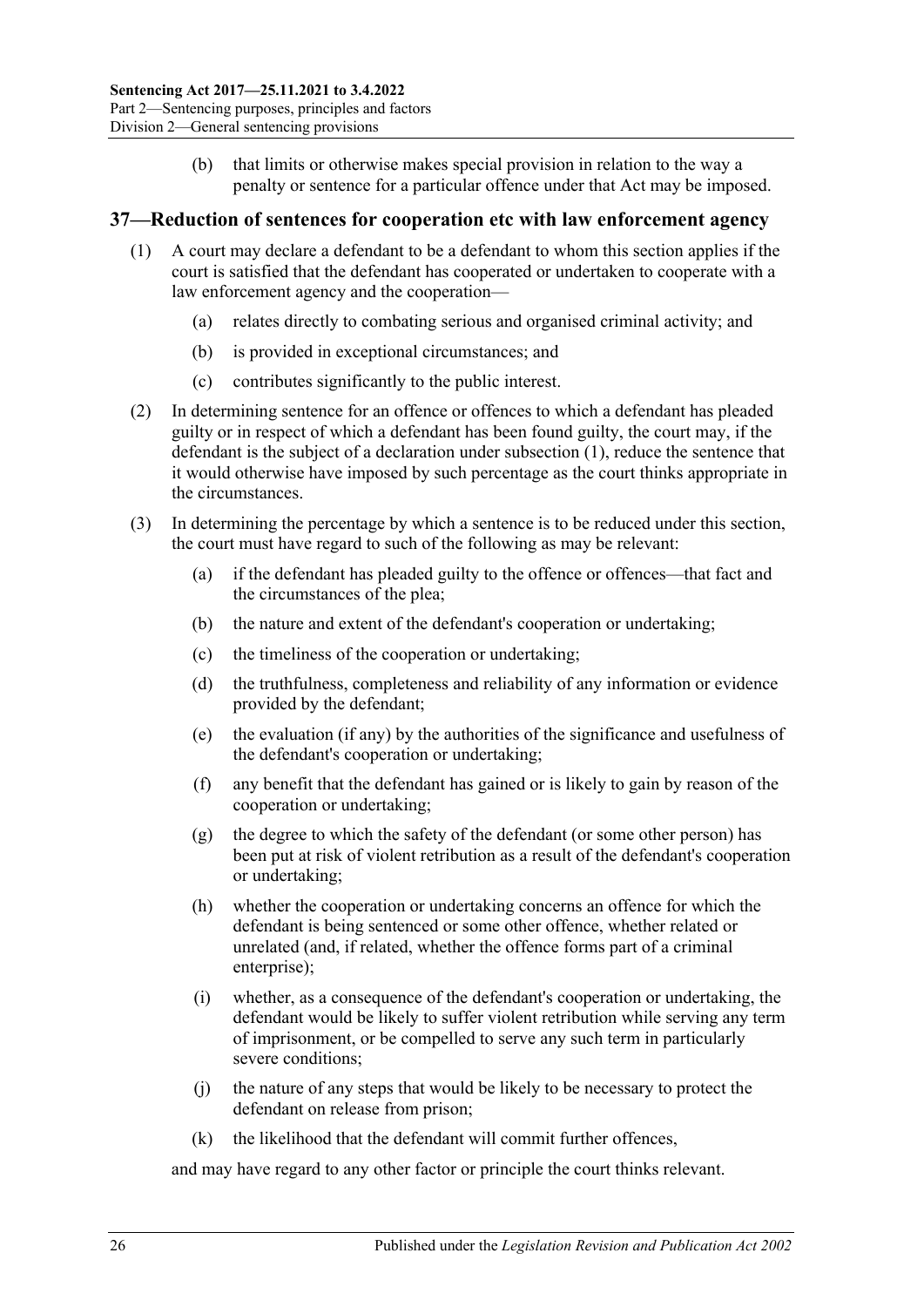(4) In this section—

*serious and organised criminal activity* includes any activity that may constitute a serious and organised crime offence within the meaning of the *[Criminal Law](http://www.legislation.sa.gov.au/index.aspx?action=legref&type=act&legtitle=Criminal%20Law%20Consolidation%20Act%201935)  [Consolidation Act](http://www.legislation.sa.gov.au/index.aspx?action=legref&type=act&legtitle=Criminal%20Law%20Consolidation%20Act%201935) 1935*.

## <span id="page-26-4"></span><span id="page-26-0"></span>**39—Reduction of sentences for guilty plea in Magistrates Court etc**

- (1) This section applies—
	- (a) if the offence is a summary offence; or
	- (b) if the sentencing court is sentencing in relation to a minor indictable offence that has been tried in the same way as a summary offence; or
	- (c) in any other circumstances prescribed by the regulations.
- <span id="page-26-3"></span><span id="page-26-1"></span>(2) Subject to this section, if a defendant has pleaded guilty to an offence or offences—
	- (a) not more than 4 weeks after the defendant's first court appearance in relation to the relevant offence or offences—the sentencing court may reduce the sentence that it would otherwise have imposed by up to 40%;
	- (b) more than 4 weeks after the defendant's first court appearance in relation to the relevant offence or offences but—
		- (i) if a date has been set for a trial for the offence or offences—not less than 4 weeks before that day; or
		- (ii) in any other case—before the commencement of the trial for the offence or offences,

the sentencing court may reduce the sentence that it would otherwise have imposed by up to 30%;

- (c) less than 4 weeks before the day set for trial for the offence or offences, and if the defendant satisfies the sentencing court that the defendant could not reasonably have pleaded guilty at an earlier stage in the proceedings because of circumstances outside of the defendant's control—the sentencing court may reduce the sentence that it would otherwise have imposed by up to 30%;
- (d) in circumstances other than those referred to in a preceding paragraph—the sentencing court may, if satisfied that there is good reason to do so, reduce the sentence that it would otherwise have imposed by up to 10%.
- <span id="page-26-2"></span> $(3)$  If—
	- (a) a maximum reduction available under [subsection](#page-26-1) (2) does not apply in relation to a defendant's plea of guilty because the defendant did not plead guilty within the relevant period; and
	- (b) the court is satisfied that the only reason that the defendant did not plead guilty within the relevant period was because—
		- (i) the court did not sit during that period; or
		- (ii) the court did not sit during that period at a place where the defendant could reasonably have been expected to attend; or
		- (iii) the court did not list the defendant's matter for hearing during that period; or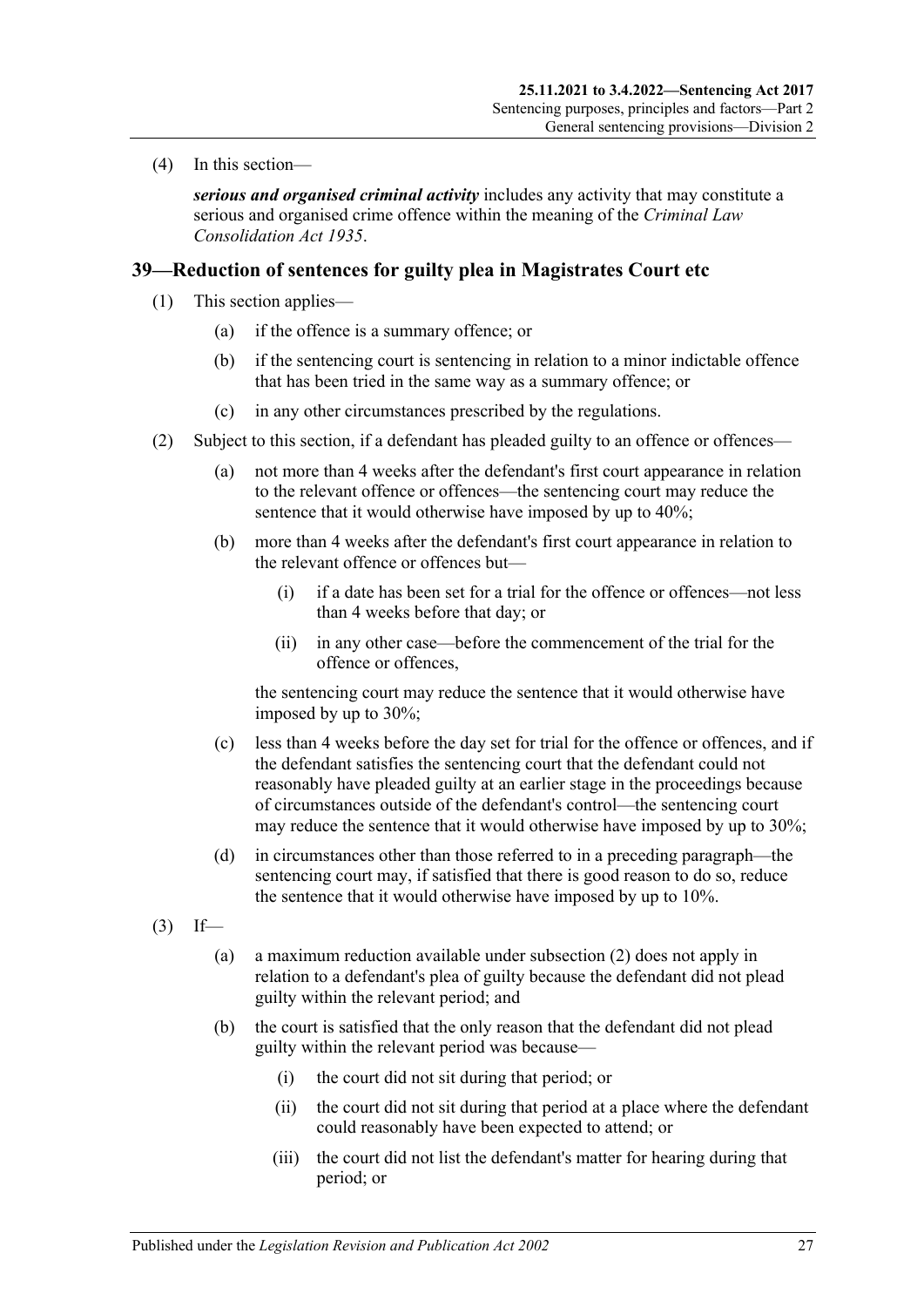- (iv) the court was, for any other reason outside of the control of the defendant, unable to hear the defendant's matter during that period; or
- (v) the prosecution was, for any reason outside of the control of the defendant, unable to finalise negotiations with the defendant in relation to the plea during that period,

the court may nevertheless reduce the sentence that it would otherwise have imposed as if the defendant had pleaded guilty during the relevant period.

- (3a) Without limiting [subsection](#page-26-2) (3), if—
	- (a) the maximum reduction available under [subsection](#page-26-3) (2)(a) does not apply in relation to a defendant's plea of guilty because the defendant did not plead guilty within the period specified in that subsection (the *designated period*); and
	- (b) the defendant pleads guilty no more than 14 days after the expiration of the designated period; and
	- (c) the court is satisfied that the defendant was unable to obtain legal advice within the designated period as a result of—
		- (i) the defendant residing in a remote location; or
		- (ii) the defendant leading an itinerant lifestyle; or
		- (iii) communication difficulties arising from the defendant being unable to speak reasonably fluent English,

the court may nevertheless reduce the sentence that it would otherwise have imposed as if the defendant had pleaded guilty during the designated period.

- (4) In determining the percentage by which a sentence for an offence is to be reduced in respect of a guilty plea made within a particular period, a court must have regard to such of the following as may be relevant:
	- (a) whether the reduction of the defendant's sentence by the percentage contemplated would be so disproportionate to the seriousness of the offence, or so inappropriate in the case of that particular defendant, that it would, or may, affect public confidence in the administration of justice;
	- (b) the stage in the proceedings for the offence at which the defendant first indicated the defendant's intention to plead guilty (including whether it would, in the opinion of the court, have been reasonable to expect the defendant to have done so at an earlier stage in the proceedings);
	- (c) whether the defendant was initially charged with a different offence in respect of the same conduct and whether (and at what stage in the proceedings) negotiations occurred with the prosecution in relation to the offence charged;
	- (d) in the case where the defendant has been charged with more than 1 offence—whether the defendant pleaded guilty to all of the offences;
	- (e) whether or not the defendant was made aware of any relevant matter that would have enabled the defendant to plead guilty at an earlier stage in the proceedings;
	- (f) whether at any stage in the proceedings for the offence—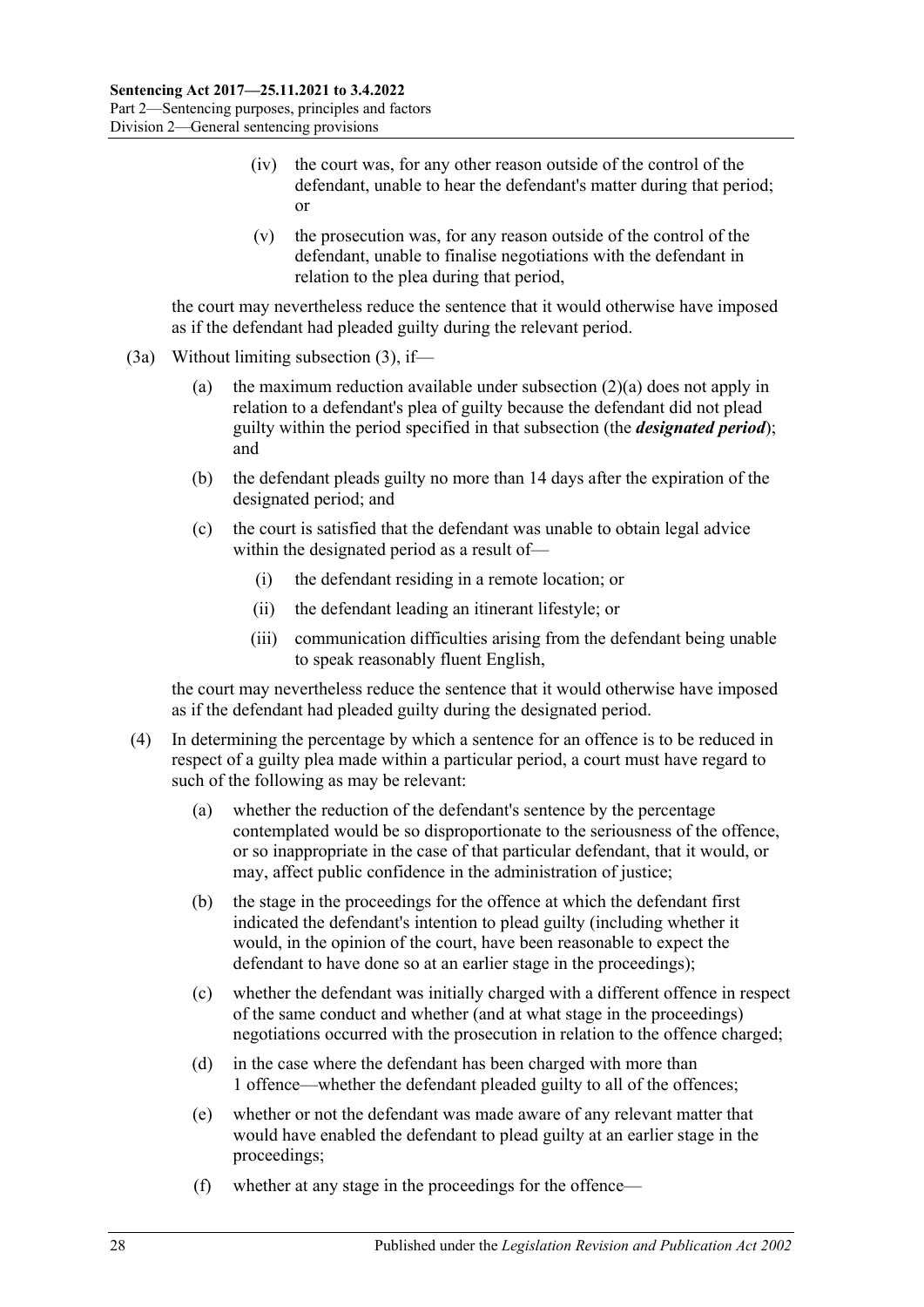- (i) the defendant disputed the factual basis of the plea; and
- (ii) a hearing occurred in relation to the dispute; and
- (iii) the dispute was not resolved in favour of the defendant;
- (g) if the prosecution satisfies the court that the defendant intentionally concealed the commission of the offence to which the defendant's sentence relates—that fact, and the period of time for which the concealment persisted;
- (h) whether the prosecution's case against the defendant (the assessment of which should ordinarily be made by reference to evidence in the form of an affidavit, or any other documentary evidence) is so overwhelming that a reduction of the defendant's sentence by the percentage contemplated would be so inappropriate that it would, or may, affect public confidence in the administration of justice;
- (i) whether any genuine remorse on behalf of the defendant for the commission of the offence is so lacking that a reduction of the defendant's sentence by the percentage contemplated would be so inappropriate that it would, or may, affect public confidence in the administration of justice,

and may have regard to any other factor or principle the court thinks relevant.

(5) For the purposes of this section, a reference to a defendant appearing in a court will be taken to include a reference to a person appearing in a court on behalf of the defendant.

#### <span id="page-28-0"></span>**40—Reduction of sentences for guilty pleas in other cases**

- (1) This section applies to a court sentencing a defendant for an offence other than an offence described in [section](#page-26-4) 39(1).
- $(2)$  If—
	- (a) a defendant in any proceedings is pleading guilty to more than 1 offence; and
	- (b) this section applies to at least 1 of the offences,

this section will be taken to apply to all of the offences (despite [section](#page-26-4) 39(1)).

- <span id="page-28-1"></span>(3) Subject to this section, if a defendant has pleaded guilty to an offence or offences—
	- (a) not more than 4 weeks after the defendant's first court appearance in relation to the relevant offence or offences—the sentencing court may reduce the sentence that it would otherwise have imposed by—
		- (i) in the case of a serious indictable offence—up to 25%; or
		- (ii) in any other case—up to 35%; or
	- (b) more than 4 weeks after the defendant's first court appearance in relation to the relevant offence or offences but on the day of, or before, the defendant's committal appearance in relation to the relevant offence or offences—the sentencing court may reduce the sentence that it would otherwise have imposed by—
		- (i) in the case of a serious indictable offence—up to 15%; or
		- (ii) in any other case—up to 25%; or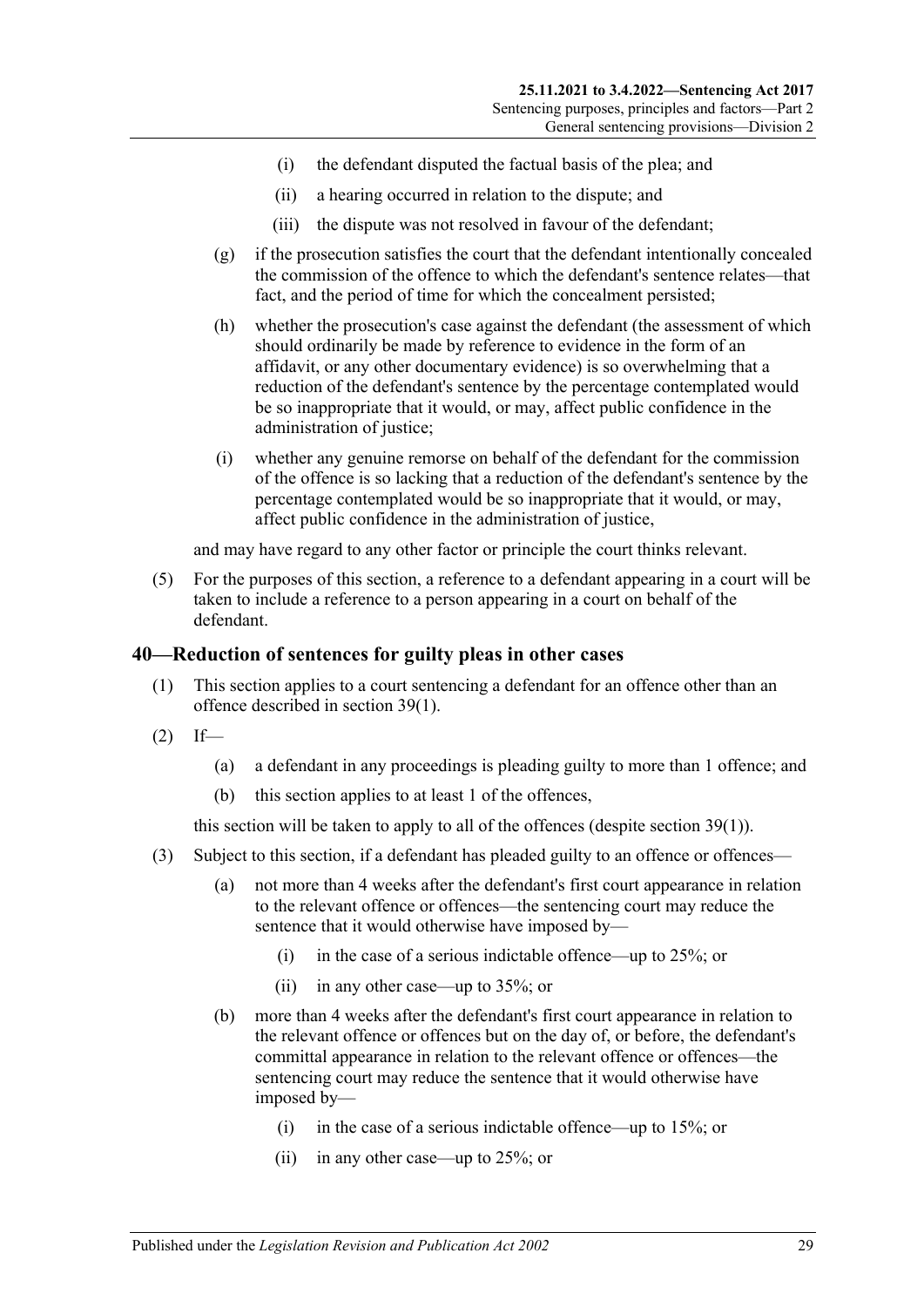- (c) during the period commencing on the day after the defendant's committal appearance in relation to the relevant offence or offences and ending immediately before the defendant is committed for trial for the offence or offences—the sentencing court may reduce the sentence that it would otherwise have imposed by—
	- (i) in the case of a serious indictable offence—up to  $10\%$ ; or
	- (ii) in any other case—up to 15%; or

**Note—**

See also section 110(3) of the *[Criminal Procedure Act](http://www.legislation.sa.gov.au/index.aspx?action=legref&type=act&legtitle=Criminal%20Procedure%20Act%201921) 1921*.

- (d) during the period commencing immediately after the defendant is committed for trial for the relevant offence or offences and ending immediately after the first date fixed for the arraignment of the defendant in a superior court—the sentencing court may reduce the sentence that it would otherwise have imposed by—
	- (i) in the case of a serious indictable offence—up to 5%; or
	- (ii) in any other case—up to 10%; or
- (e) during the period commencing immediately after the first date fixed for the arraignment of the defendant in a superior court in relation to the relevant offence or offences and ending at the commencement of the defendant's trial for the relevant offence or offences—the sentencing court may, if satisfied that there is good reason to do so, reduce the sentence that it would otherwise have imposed by up to 5%.
- <span id="page-29-0"></span> $(4)$  If—
	- (a) a maximum reduction available under subsection (3) does not apply in relation to a defendant's plea of guilty because the defendant did not plead guilty within the relevant period; and
	- (b) the court is satisfied that the only reason that the defendant did not plead guilty within the relevant period was because—
		- (i) the court did not sit during that period; or
		- (ii) the court did not sit during that period at a place where the defendant could reasonably have been expected to attend; or
		- (iii) the court did not list the defendant's matter for hearing during that period; or
		- (iv) the court was, for any other reason outside of the control of the defendant, unable to hear the defendant's matter during that period; or
		- (v) after the making of the charge determination (within the meaning of section 106 of the *[Criminal Procedure Act](http://www.legislation.sa.gov.au/index.aspx?action=legref&type=act&legtitle=Criminal%20Procedure%20Act%201921) 1921*)—the prosecution was, for any reason outside of the control of the defendant, unable to finalise negotiations with the defendant in relation to the plea during that period,

the court may nevertheless reduce the sentence that it would otherwise have imposed as if the defendant had pleaded guilty during the relevant period.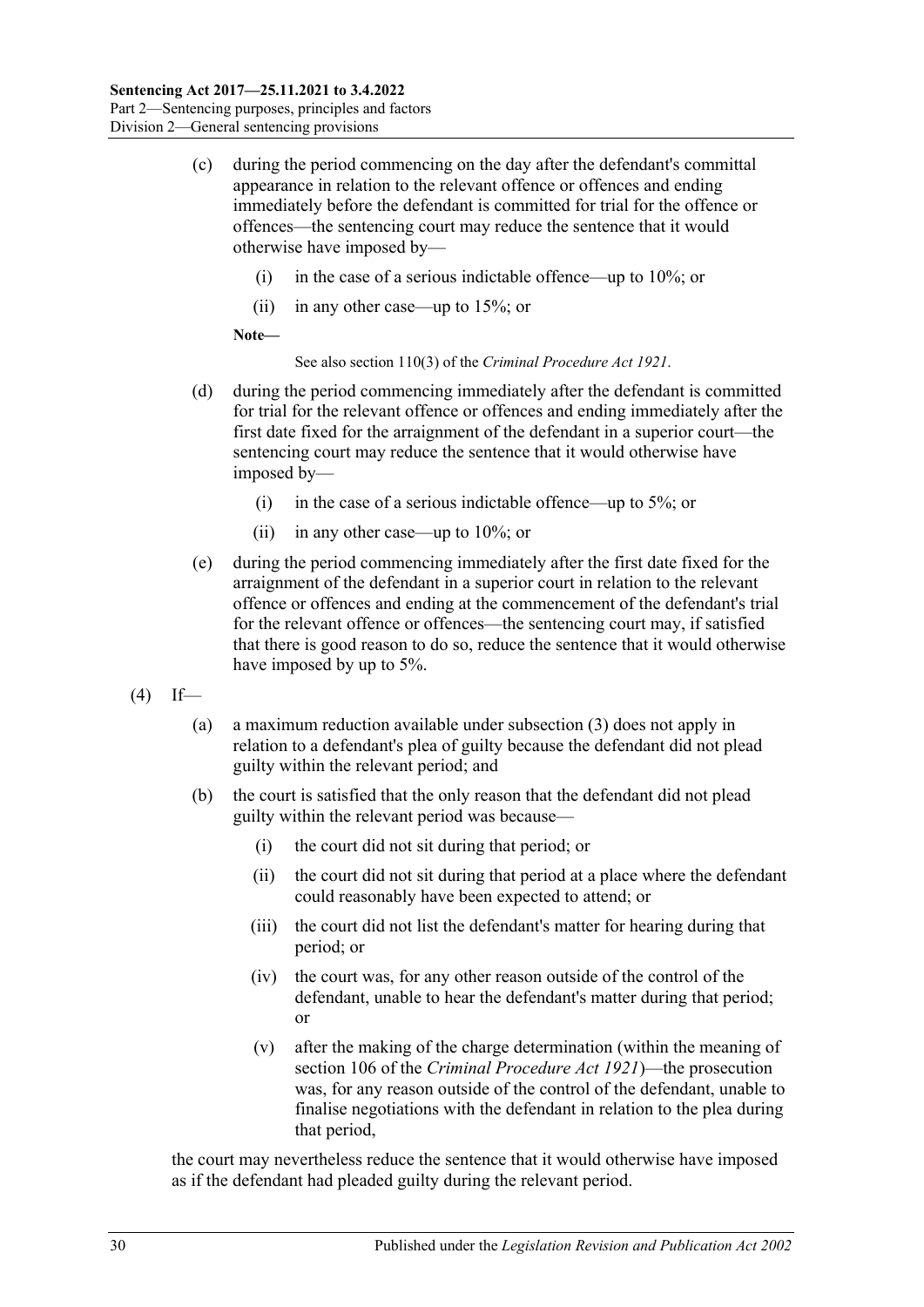- (4a) Without limiting [subsection](#page-29-0) (4), if—
	- (a) the maximum reduction available under [subsection](#page-28-1) (3)(a) does not apply in relation to a defendant's plea of guilty because the defendant did not plead guilty within the period specified in that subsection (the *designated period*); and
	- (b) the defendant pleads guilty no more than 14 days after the expiration of the designated period; and
	- (c) the court is satisfied that the defendant was unable to obtain legal advice within the designated period as a result of—
		- (i) the defendant residing in a remote location; or
		- (ii) the defendant leading an itinerant lifestyle; or
		- (iii) communication difficulties arising from the defendant being unable to speak reasonably fluent English,

the court may nevertheless reduce the sentence that it would otherwise have imposed as if the defendant had pleaded guilty during the designated period.

- (5) In determining the percentage by which a sentence for an offence is to be reduced in respect of a guilty plea made within a particular period, a court must have regard to such of the following as may be relevant:
	- (a) whether the reduction of the defendant's sentence by the percentage contemplated would be so disproportionate to the seriousness of the offence, or so inappropriate in the case of that particular defendant, that it would, or may, affect public confidence in the administration of justice;
	- (b) the stage in the proceedings for the offence at which the defendant indicated an intention to plead guilty (including whether it would, in the opinion of the court, have been reasonable to expect the defendant to have done so at an earlier stage in the proceedings);
	- (c) whether the defendant was initially charged with a different offence in respect of the same conduct and whether (and at what stage in the proceedings) negotiations occurred with the prosecution in relation to the offence charged;
	- (d) in the case where the defendant has been charged with more than 1 offence—whether the defendant pleaded guilty to all of the offences;
	- (e) if the defendant satisfies the court that the defendant could not reasonably have been expected to plead guilty at an earlier stage in the proceedings because of circumstances outside of the defendant's control—that fact;
	- (f) whether or not the defendant was made aware of any relevant matter that would have enabled the defendant to plead guilty at an earlier stage in the proceedings;
	- (g) whether at any stage in the proceedings for the offence—
		- (i) the defendant disputed the factual basis of the plea; and
		- (ii) a hearing occurred in relation to the dispute; and
		- (iii) the dispute was not resolved in favour of the defendant;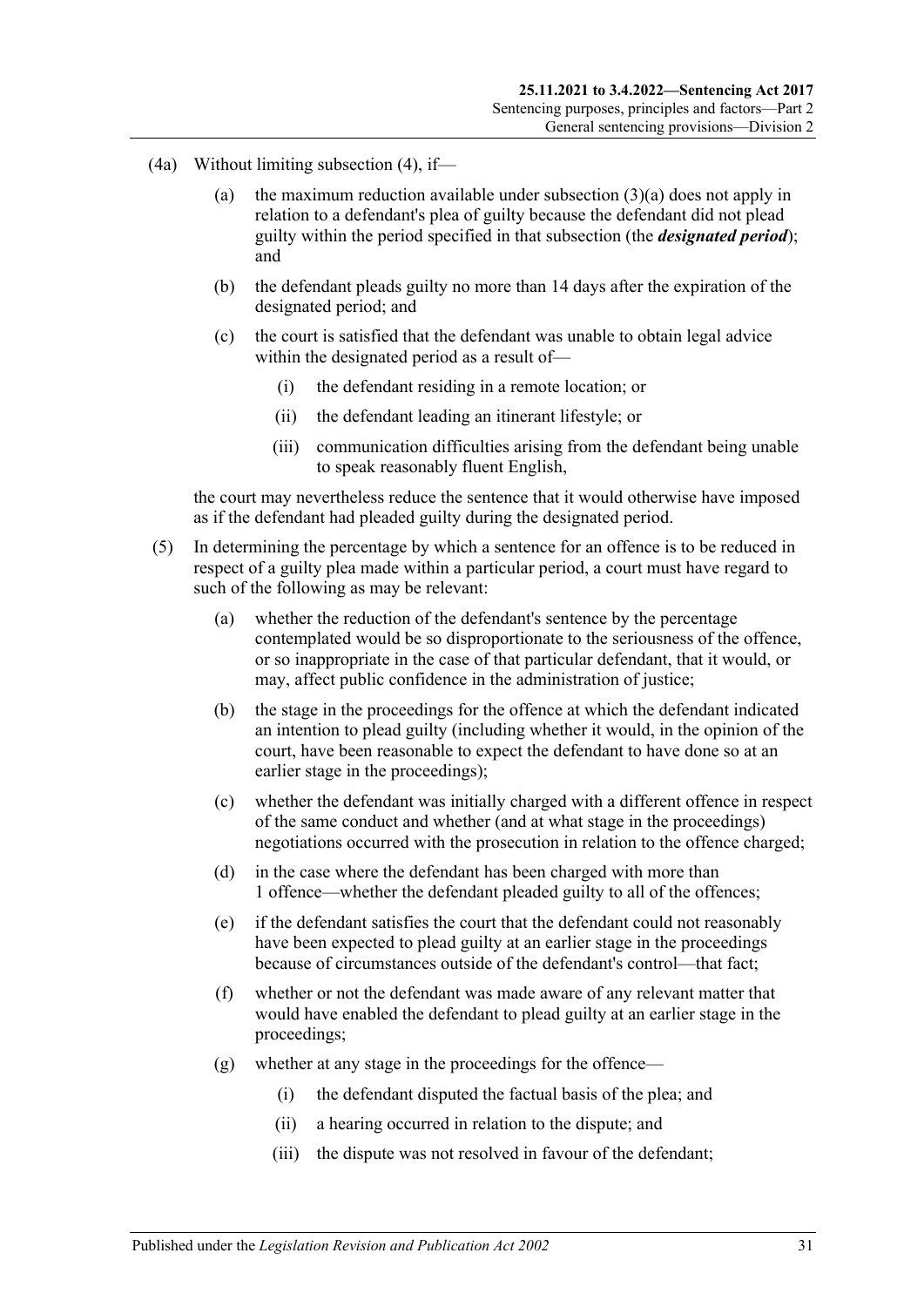- (h) if the prosecution satisfies the court that the defendant intentionally concealed the commission of the offence to which the defendant's sentence relates—that fact, and the period of time for which the concealment persisted;
- (i) whether the prosecution's case against the defendant (the assessment of which should ordinarily be made by reference to evidence in the form of an affidavit, or any other documentary evidence) is so overwhelming that a reduction of the defendant's sentence by the percentage contemplated would be so inappropriate that it would, or may, affect public confidence in the administration of justice;
- (j) whether any genuine remorse on behalf of the defendant for the commission of the offence is so lacking that a reduction of the defendant's sentence by the percentage contemplated would be so inappropriate that it would, or may, affect public confidence in the administration of justice,

and may have regard to any other factor or principle the court thinks relevant.

- (6) For the purposes of this section, a reference to a defendant appearing in a court will be taken to include a reference to a person appearing in a court on behalf of the defendant.
- (7) Where proceedings have been instituted in a superior court by the DPP laying an information ex officio in accordance with section 103 of the *[Criminal Procedure](http://www.legislation.sa.gov.au/index.aspx?action=legref&type=act&legtitle=Criminal%20Procedure%20Act%201921)  Act [1921](http://www.legislation.sa.gov.au/index.aspx?action=legref&type=act&legtitle=Criminal%20Procedure%20Act%201921)*, this section applies in relation to those proceedings with the modifications prescribed by the regulations.
- (8) In this section—

*committal appearance* has the same meaning as in section 109 of the *[Criminal](http://www.legislation.sa.gov.au/index.aspx?action=legref&type=act&legtitle=Criminal%20Procedure%20Act%201921)  [Procedure Act](http://www.legislation.sa.gov.au/index.aspx?action=legref&type=act&legtitle=Criminal%20Procedure%20Act%201921) 1921*;

*serious harm* has the same meaning as in section 21 of the *[Criminal Law](http://www.legislation.sa.gov.au/index.aspx?action=legref&type=act&legtitle=Criminal%20Law%20Consolidation%20Act%201935)  [Consolidation Act](http://www.legislation.sa.gov.au/index.aspx?action=legref&type=act&legtitle=Criminal%20Law%20Consolidation%20Act%201935) 1935*;

*serious indictable offence* means an offence that is—

- (a) a serious offence of violence for which the maximum penalty prescribed is, or includes, imprisonment for at least 5 years; or
- (b) a serious sexual offence for which the maximum penalty prescribed is, or includes, imprisonment for at least 5 years; or
- (c) any other offence prescribed by the regulations for the purposes of this definition;

*serious offence of violence* means—

- (a) an offence under section 11, 13, 13A, 19A(1), 19AB(1), 23, 29(1), 29(2), 29A(1) or 31(1) of the *[Criminal Law Consolidation Act](http://www.legislation.sa.gov.au/index.aspx?action=legref&type=act&legtitle=Criminal%20Law%20Consolidation%20Act%201935) 1935*; or
- (b) an offence under section 14 of the *[Criminal Law Consolidation Act](http://www.legislation.sa.gov.au/index.aspx?action=legref&type=act&legtitle=Criminal%20Law%20Consolidation%20Act%201935) 1935* where the victim died or suffered serious harm; or
- (c) an offence under section 19A(3) or 19AB(2) of the *[Criminal Law](http://www.legislation.sa.gov.au/index.aspx?action=legref&type=act&legtitle=Criminal%20Law%20Consolidation%20Act%201935)  [Consolidation Act](http://www.legislation.sa.gov.au/index.aspx?action=legref&type=act&legtitle=Criminal%20Law%20Consolidation%20Act%201935) 1935* where serious harm was caused to a person; or
- (d) an offence under a corresponding previous enactment substantially similar to an offence referred to in any of the preceding paragraphs; or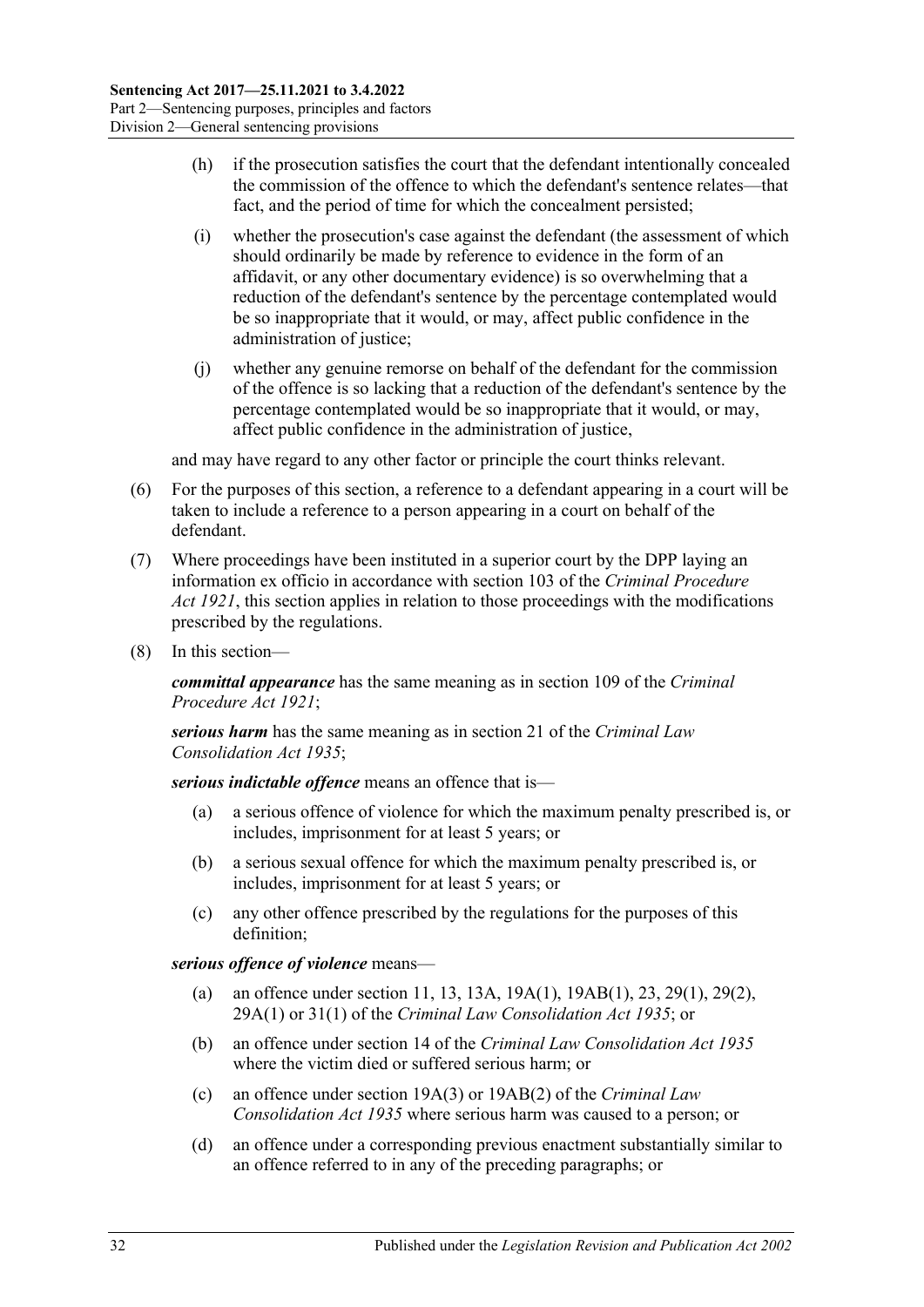(e) an attempt to commit or an assault with intent to commit any of the offences referred to in any of the preceding paragraphs;

#### *serious sexual offence* means—

- (a) an offence under section 48, 48A, 49, 50, 51, 56, 58, 59, 60, 63, 63B, 66, 67, 68 or 72 of the *[Criminal Law Consolidation Act](http://www.legislation.sa.gov.au/index.aspx?action=legref&type=act&legtitle=Criminal%20Law%20Consolidation%20Act%201935) 1935*; or
- (b) an offence under a corresponding previous enactment substantially similar to an offence referred to in the preceding paragraph; or
- (c) an attempt to commit or an assault with intent to commit any of the offences referred to in either of the preceding paragraphs.

## <span id="page-32-5"></span><span id="page-32-0"></span>**41—Application of sentencing reductions**

- <span id="page-32-4"></span><span id="page-32-2"></span>(1) For the purpose of applying [section](#page-25-0) 37, 38, [39](#page-26-0) or [40](#page-28-0) in sentencing a defendant for a particular offence, the sentencing court must—
	- (a) first determine the sentence that the court would apply but for the existence of those provisions; and
	- (b) then determine the maximum percentage reduction that is applicable to the sentencing in accordance with those provisions; and
	- (c) then determine the percentage reduction that is, in the opinion of the court, appropriate in the particular case (being not more than the maximum percentage determined in accordance with [paragraph](#page-32-2) (b)); and
	- (d) finally, apply the percentage reduction determined in accordance with [paragraph](#page-32-3) (c) to the sentence determined in accordance with [paragraph](#page-32-4) (a).
- <span id="page-32-3"></span>(2) A sentencing court that wants to apply [section](#page-20-0) 26 to sentence a defendant to a single penalty for more than 1 offence must, if the court would otherwise be required to apply [section](#page-25-0) 37, 38, [39](#page-26-0) or [40](#page-28-0) in sentencing the defendant for any 1 or more of those offences (the *discounted offences*), determine, in accordance with [subsection](#page-32-5) (1), the appropriate sentence for each discounted offence before applying [section](#page-20-0) 26 to determine the total sentence (and for the purposes of [section](#page-20-0) 26, a reference to the maximum penalty that could be imposed in respect of an offence will, in the case of each discounted offence, be a reference to the sentence determined, in accordance with [subsection](#page-32-5) (1), for that discounted offence).
- (3) Nothing in this Subdivision affects the operation of [section 23,](#page-18-1) [24](#page-19-0) or [25.](#page-19-1)

## <span id="page-32-1"></span>**42—Re-sentencing for failure to cooperate in accordance with undertaking under [section](#page-25-0) 37**

- (1) This section applies if—
	- (a) a person is currently serving a sentence of imprisonment for an offence or offences that was reduced by the sentencing court under [section](#page-25-0) 37 (the *relevant sentence*); and
	- (b) the person has failed to cooperate with a law enforcement agency in accordance with the terms of an undertaking given by the person under that section.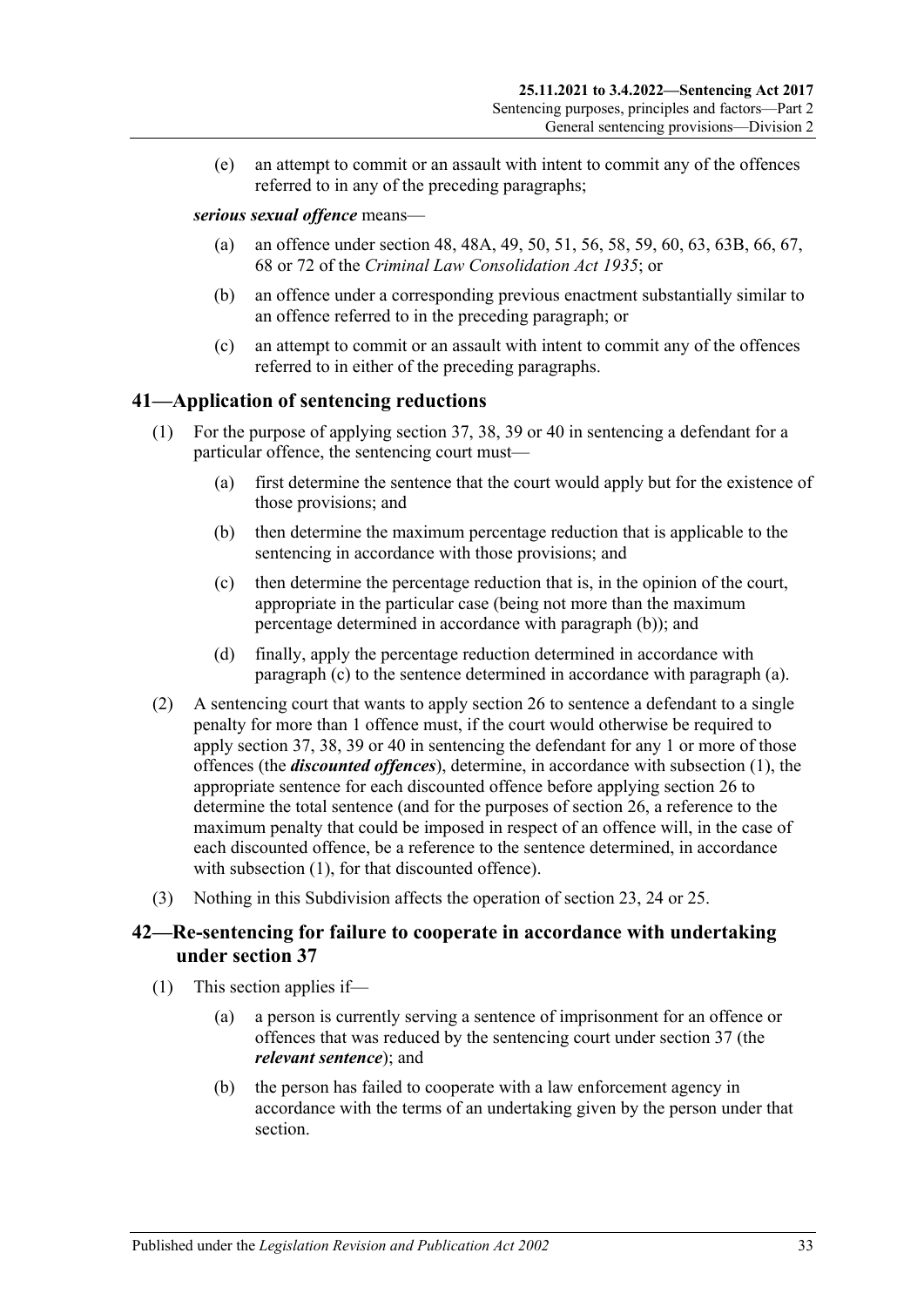- (2) The DPP may, with the permission of the court that imposed the relevant sentence on the person, apply to the court to have the sentence quashed and a new sentence imposed, taking into account the person's failure to cooperate with the law enforcement agency in accordance with the terms of an undertaking given by the person under [section](#page-25-0) 37.
- (3) The DPP, the chief officer of the law enforcement agency and the person are parties to the proceedings on the application.
- (4) Nothing in this section authorises a court to impose a new sentence that would exceed the sentence that would, but for the reduction given under [section](#page-25-0) 37, have been imposed by the sentencing court under that section.

### <span id="page-33-0"></span>**43—Re-sentencing for subsequent cooperation with law enforcement agency**

- (1) This section applies to a person if—
	- (a) the person is currently serving a period of imprisonment for an offence or offences (the *relevant sentence*); and
	- (b) the person has cooperated with a law enforcement agency.
- (2) A person to whom this section applies may, with the permission of the court that imposed the relevant sentence, apply to the court to have the sentence quashed and a new sentence imposed, taking into account the person's cooperation with the law enforcement agency in accordance with this section.
- (3) The court may only grant permission to make an application under this section if the court is satisfied that the cooperation relates directly to an offence that is, in the opinion of the court, a serious offence that has been committed or may be committed in the future (whether in this or any other jurisdiction).
- (4) The chief officer of the law enforcement agency, the DPP and the applicant are parties to the proceedings on the application.
- (5) In determining a new sentence on an application under this section, the court must have regard to such of the following as may be relevant:
	- (a) the nature and extent of the person's cooperation;
	- (b) the timeliness of the cooperation;
	- (c) the truthfulness, completeness and reliability of any information or evidence provided by the person;
	- (d) the evaluation (if any) by the authorities of the significance and usefulness of the person's cooperation;
	- (e) any benefit that the person has gained or is likely to gain by reason of the cooperation;
	- (f) the degree to which the safety of the person (or some other person) has been put at risk of violent retribution as a result of the person's cooperation;
	- (g) whether the cooperation concerns the offence for which the person is being sentenced or some other offence, whether related or unrelated;
	- (h) whether, as a consequence of the person's cooperation, the person would be likely to suffer violent retribution while serving any term of imprisonment, or be compelled to serve any such term in particularly severe conditions;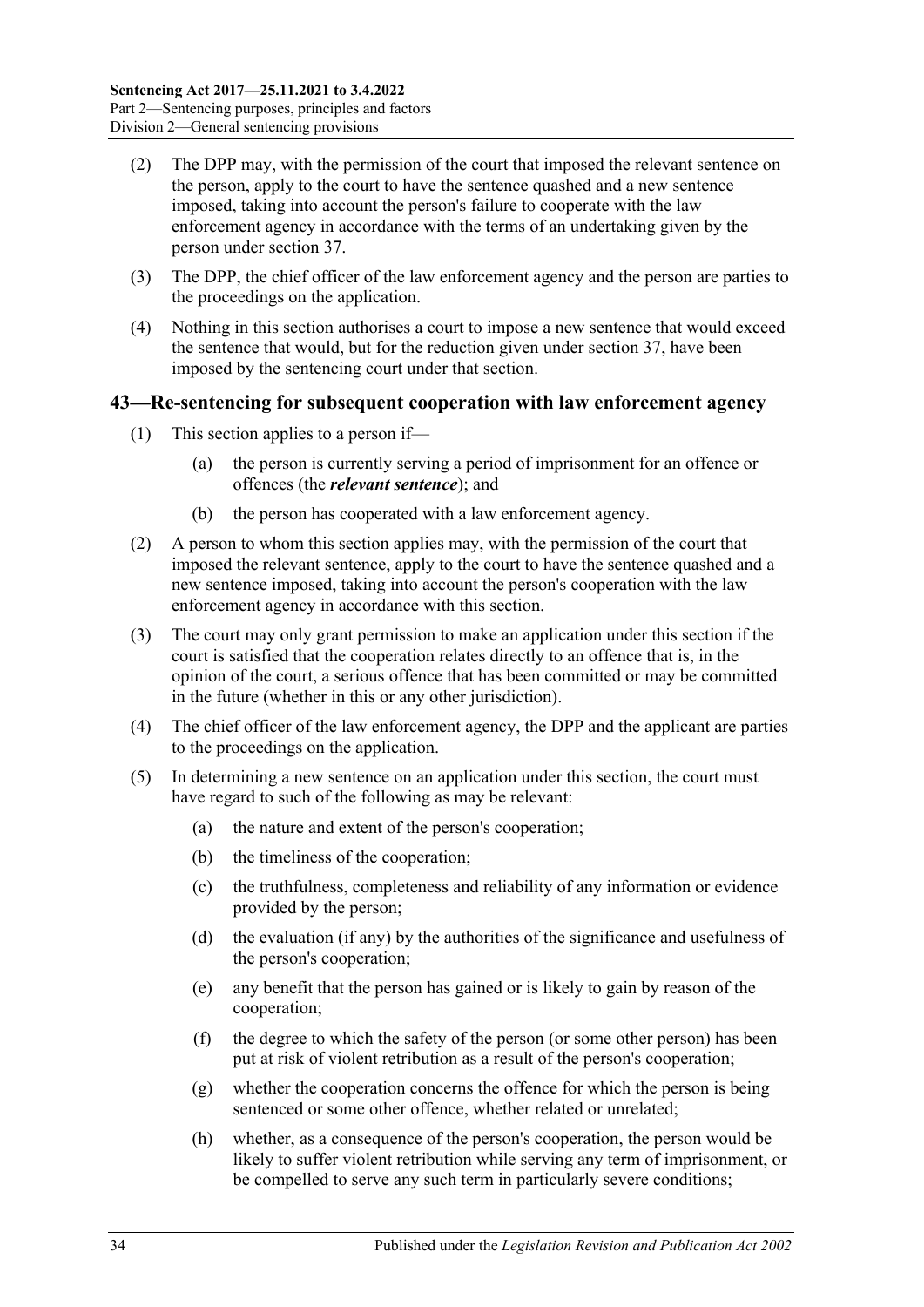- (i) the nature of any steps that would be likely to be necessary to protect the person on release from prison;
- (j) the likelihood that the person will commit further offences,

and may have regard to any other factor or principle the court thinks relevant.

- (6) Except as provided in this section, in determining a new sentence on an application under this section, the court must apply the law that was applicable in relation to the relevant sentence at the time that sentence was imposed (and this subsection applies to an application under this section, whether made or determined before or after the commencement of this subsection).
- (7) On an application by a person under this section, the court must not impose a sentence that is more severe than the relevant sentence, but the court may extend the non-parole period where the court passes a shorter sentence.
- (8) In this section—

*chief officer* of a law enforcement agency means—

- (a) in the case of SA Police—the Commissioner of Police;
- (b) in the case of the Independent Commissioner Against Corruption—the Independent Commissioner Against Corruption;
- (c) in any other case—the person for the time being occupying a position within the agency prescribed by the regulations.

## <span id="page-34-1"></span><span id="page-34-0"></span>**Part 3—Custodial sentences**

## **Division 1—Imprisonment**

#### <span id="page-34-2"></span>**44—Commencement of sentences and non-parole periods**

- (1) If a court imposes a sentence of imprisonment and does not suspend the sentence under Part [4 Division](#page-78-0) 2, the court must specify the date on which, or the time at which, the sentence is to commence or is to be taken to have commenced.
- (2) If a defendant has spent time in custody in respect of an offence for which the defendant is subsequently sentenced to imprisonment, the court may, when sentencing the defendant, take into account the time already spent in custody and—
	- (a) make an appropriate reduction in the term of the sentence; or
	- (b) direct that the sentence will be taken to have commenced—
		- (i) on the day on which the defendant was taken into custody; or
		- (ii) on a date specified by the court that occurs after the day on which the defendant was taken into custody but before the day on which the defendant is sentenced.
- (3) If a court imposes a sentence of imprisonment on a defendant who is not present in court, the court must direct that the sentence is to commence—
	- (a) on the day on which the defendant is taken into custody under the warrant of commitment issued in respect of the sentence; or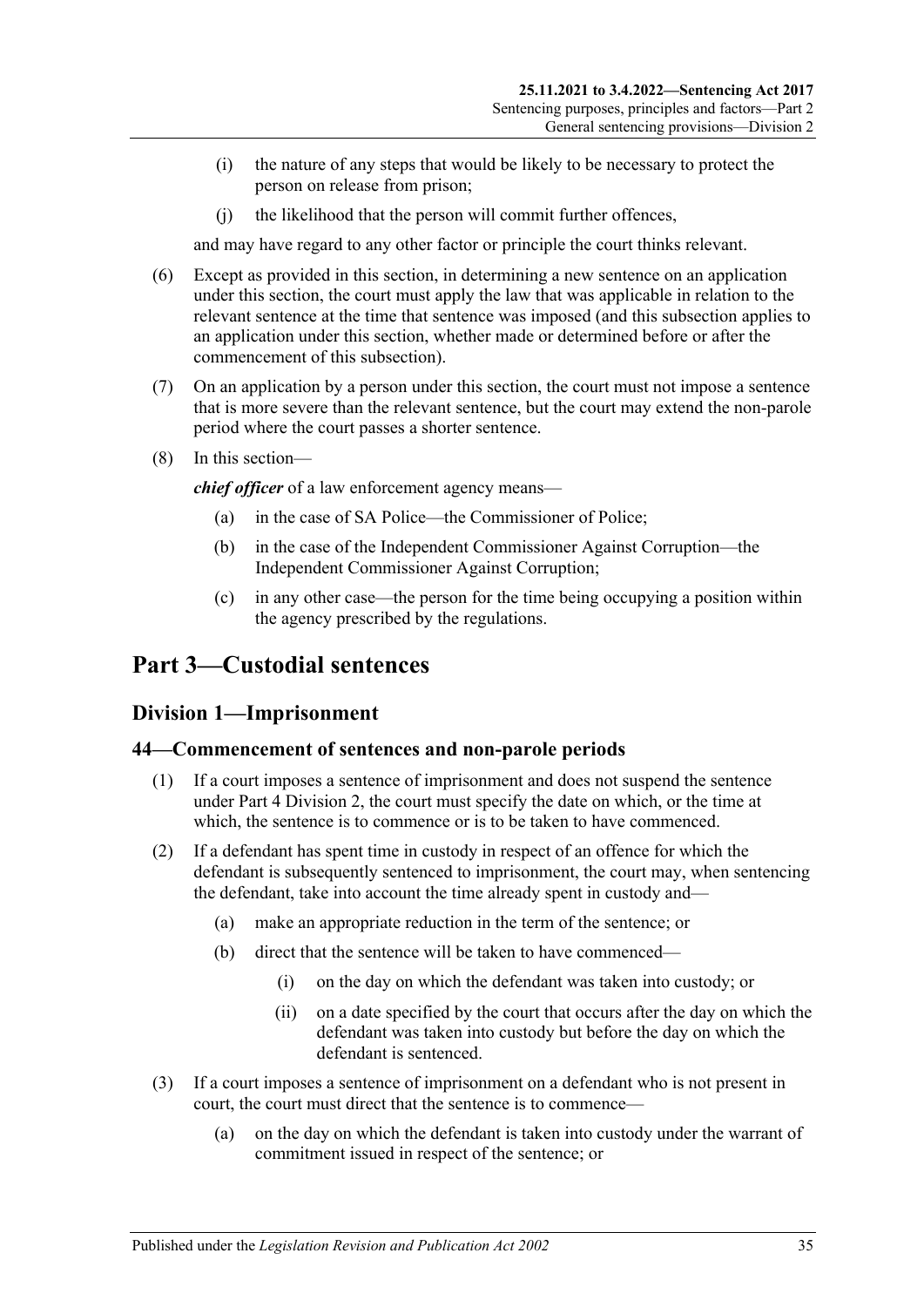- (b) if the defendant is subject to some other sentence of imprisonment—on the completion of that other sentence of imprisonment or at some earlier time fixed by the court.
- (4) If a court fixes a non-parole period, the court must specify the date on which the non-parole period is to commence or is to be taken to have commenced.
- (5) If a court directs that a sentence of imprisonment is to be taken to have commenced on the day on which the defendant was taken into custody, any non-parole period fixed by the court in respect of that sentence will be taken to have commenced on that day.
- (6) If, on imposing a sentence of imprisonment, the court fails to specify the date on which or the time at which the sentence is to commence or is to be taken to have commenced, the sentence will—
	- (a) in the case of a defendant not then in custody—commence on the day on which the defendant is subsequently taken into custody for the offence; or
	- (b) in the case of a defendant already in custody for the offence—be taken to have commenced on the day on which the defendant was last so taken into custody; or
	- (c) in the case of a defendant in custody for some other offence—commence on the day on which the sentence is imposed, unless the sentence is to be served cumulatively under this Act or any other Act.

## <span id="page-35-2"></span><span id="page-35-0"></span>**45—Cumulative sentences**

- (1) Subject to [subsection](#page-35-1) (2), the court by which a sentence of imprisonment is imposed may direct that the sentence be cumulative on any other sentence, or sentences, of imprisonment or detention in a training centre then being served, or to be served, by the defendant.
- <span id="page-35-1"></span>(2) If a sentence of imprisonment is imposed for an offence committed by the defendant—
	- (a) during a period of release on parole or conditional release; or
	- (b) while serving a period of imprisonment under an order of the Parole Board for breach of parole conditions,

the sentence will (except where 1 of the sentences to which the defendant is subject is life imprisonment) be cumulative on the sentence, or sentences, in respect of which the defendant was on parole.

- (3) A direction may be given under [subsection](#page-35-2) (1) irrespective of the number of cumulative sentences that the defendant is already serving or will, in consequence of the direction, be liable to serve.
- (4) This section does not apply in relation to a youth unless the youth is sentenced as an adult.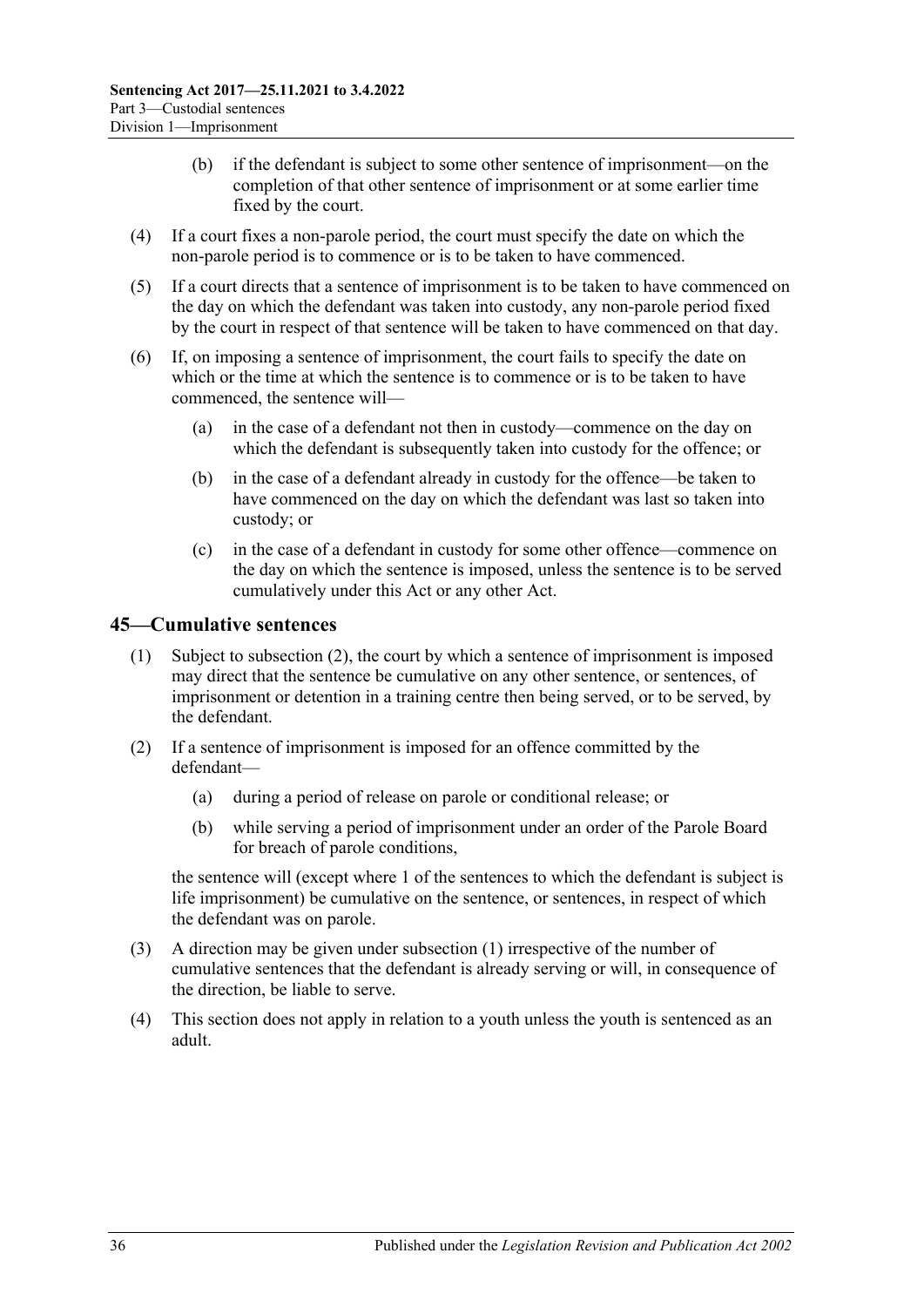# **Division 2—Non-parole periods**

## **46—Application of Division to youths**

- (1) The following provisions of this Division do not apply in relation to a youth unless the youth is sentenced as an adult:
	- (a) section  $47(5)(b)$ ;
	- (b) section [47\(5\)\(d\);](#page-37-1)
	- (c) [section](#page-37-2)  $47(6)$ ;
	- (d) [section](#page-39-0) 48.
- (2) The remaining provisions of this Division do not apply in relation to a youth unless the youth is sentenced as an adult, or is sentenced to detention to be served in a prison, or is otherwise transferred to or ordered to serve a period of detention in a prison.
- (3) [Section](#page-36-0) 47 applies in relation to a person who is serving concurrent sentences of imprisonment and detention in a prison as if the person were serving concurrent sentences of imprisonment.

## <span id="page-36-0"></span>**47—Duty of court to fix or extend non-parole periods**

- <span id="page-36-1"></span>(1) Subject to this section, when a court, on convicting a person of an offence, sentences the person to imprisonment, the court must—
	- (a) if the person is not subject to an existing non-parole period—fix a non-parole period; or
	- (b) if the person is subject to an existing non-parole period—review the non-parole period and extend it by such period as the court thinks fit (but not so that the period of extension exceeds the period of imprisonment that the person becomes liable to serve by virtue of the sentence, or sentences, imposed by the court); or
	- (c) if the person is serving a minimum term imposed in respect of an offence under a law of the Commonwealth or is liable to serve such a term on the expiry of an existing non-parole period—fix a non-parole period in respect of the sentence, or sentences, to be served on the expiry of that minimum term.
- (2) If the sentence of imprisonment is imposed for an offence committed during a period of release on parole or conditional release from a previous sentence of imprisonment or detention, the court, in fixing a non-parole period under [subsection](#page-36-1)  $(1)(a)$ , must have regard to the total period of imprisonment (or detention and imprisonment) that the person is, by virtue of the new sentence and the balance of the previous sentence, liable to serve.
- <span id="page-36-2"></span>(3) If a prisoner is serving a sentence of imprisonment but is not subject to an existing non-parole period, the sentencing court may, subject to [subsection](#page-37-3) (5), fix a non-parole period, on application by the prisoner or the presiding member of the Parole Board.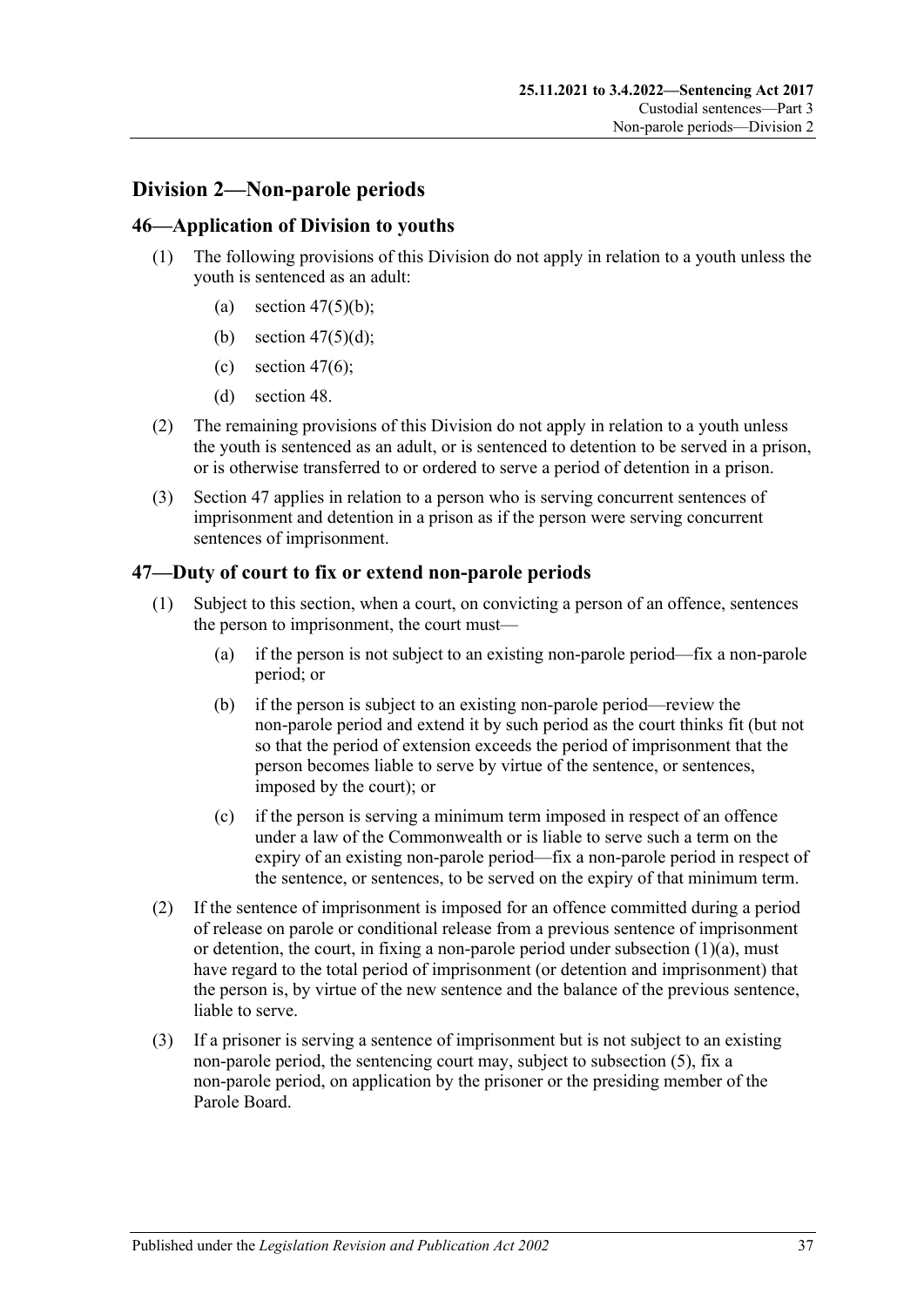- (4) The fact that the prisoner has completed a non-parole period previously fixed in respect of the same sentence of imprisonment, or that a court has previously declined to fix a non-parole period in respect of that sentence, does not preclude an application under [subsection](#page-36-2) (3).
- <span id="page-37-3"></span><span id="page-37-1"></span><span id="page-37-0"></span>(5) The above provisions are subject to the following qualifications:
	- (a) a non-parole period may not be fixed—
		- (i) in respect of a person who is liable to serve a total period of imprisonment (or detention and imprisonment) of less than 12 months; or
		- (ii) in respect of a person who is liable to serve a sentence in the community while subject to an intensive correction order;
	- (b) if fixing a non-parole period in respect of a person sentenced to life imprisonment for an offence of murder, the mandatory minimum non-parole period prescribed in respect of the offence is 20 years;
	- (c) if a person who is subject to a sentence of life imprisonment is further sentenced to imprisonment by the Magistrates Court or the Youth Court, the question of whether a non-parole period should be fixed or extended must be referred to the court by which the sentence of life imprisonment was imposed;
	- (d) if fixing a non-parole period in respect of a person sentenced to imprisonment for a serious offence against the person, the mandatory minimum non-parole period prescribed in respect of the offence is four-fifths the length of the sentence;
	- (e) a court may, by order, decline to fix a non-parole period in respect of a person sentenced to imprisonment if the court is of the opinion that it would be inappropriate to fix such a period because of—
		- (i) the gravity of the offence or the circumstances surrounding the offence; or
		- (ii) the criminal record of the person; or
		- (iii) the behaviour of the person during any previous period of release on parole or conditional release; or
		- (iv) any other circumstance.
- <span id="page-37-2"></span> $(6)$  If—
	- (a) a court sentences a person under [section](#page-20-0) 26 to the 1 penalty for a number of offences; and
	- (b) a mandatory minimum non-parole period is prescribed (*mandatory period*) in respect of any of those offences,

any non-parole period to be fixed by the court under that section—

- (c) must be a period not less than the mandatory period prescribed in respect of the relevant offence; and
- (d) if there is more than 1 such offence in respect of which a mandatory period is prescribed—must be a period not less than the greater of any such mandatory period; and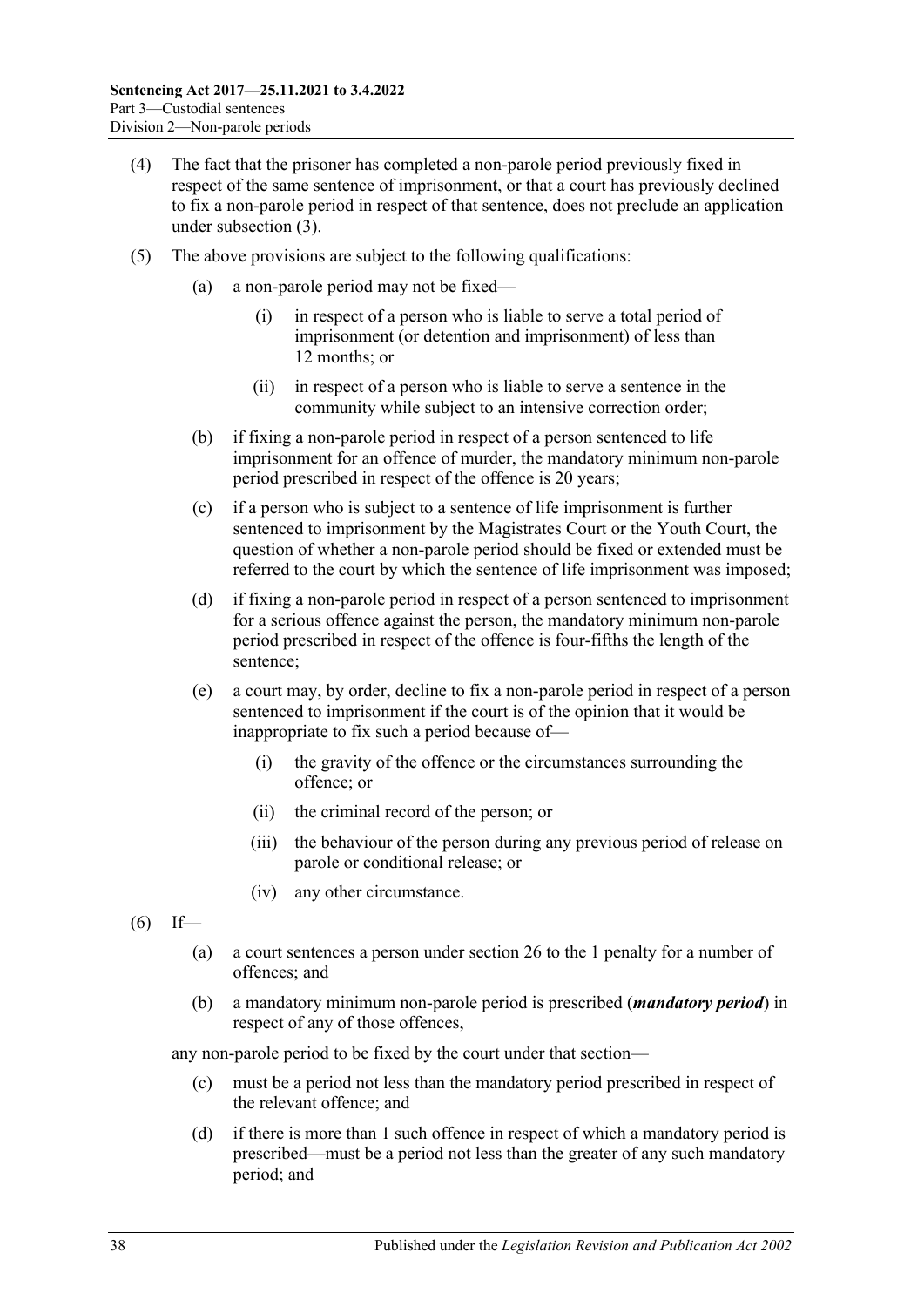(e) must be commenced or be taken to have commenced on the date specified by the court (which may be the day on which the person was first taken into custody or a later date specified by the court that occurs after the day on which the defendant was taken into custody but before the day on which the person is sentenced).

**Note—**

See PNJ v The Queen [2009] HCA 6.

- <span id="page-38-0"></span>(7) The DPP or the presiding member of the Parole Board or the Training Centre Review Board (as the case may require) may apply to the sentencing court for an order extending a non-parole period fixed in respect of the sentence, or sentences, of a prisoner, whether the non-parole period was fixed before or after the commencement of this Act.
- (8) The DPP must be notified of an application made by the presiding member of the Parole Board or Training Centre Review Board under this section.
- (9) In fixing or extending a non-parole period, the court—
	- (a) must, if the person in respect of whom the non-parole period is to be fixed or extended is in prison or a training centre serving a sentence of imprisonment or detention, take into account the period already served; and
	- (b) in the case of an application by the DPP or the presiding member of the Parole Board or Training Centre Review Board under [subsection](#page-38-0) (7), must have regard to—
		- (i) the likely behaviour of the person the subject of the application should the person be released from custody; and
		- (ii) the necessity (if any) to protect some other person or persons generally should the person be released from custody; and
		- (iii) the behaviour of the person while in custody (but only insofar as it may assist the court to determine how the person is likely to behave should the person be released); and
		- (iv) such other matters as the court thinks relevant.
- (10) This section does not apply in relation to a person who is serving, or is liable to serve, a sentence of indeterminate duration.
- (11) The Parole Board or the Training Centre Review Board (as the case may require) must, at the request of a sentencing court, make a report to the court on any person in respect of whom the court proposes to fix or extend a non-parole period.
- (12) For the purposes of this section—
	- (a) a court that orders a suspended sentence of imprisonment to be carried into effect will be taken to have sentenced the person to whom the order relates to imprisonment; and
	- (b) the person the subject of an application by the DPP or the presiding member of the Parole Board or Training Centre Review Board under this section is a party to the application and the DPP is a party to an application under [subsection](#page-36-2) (3); and
	- (c) a reference to an *offence of murder* includes—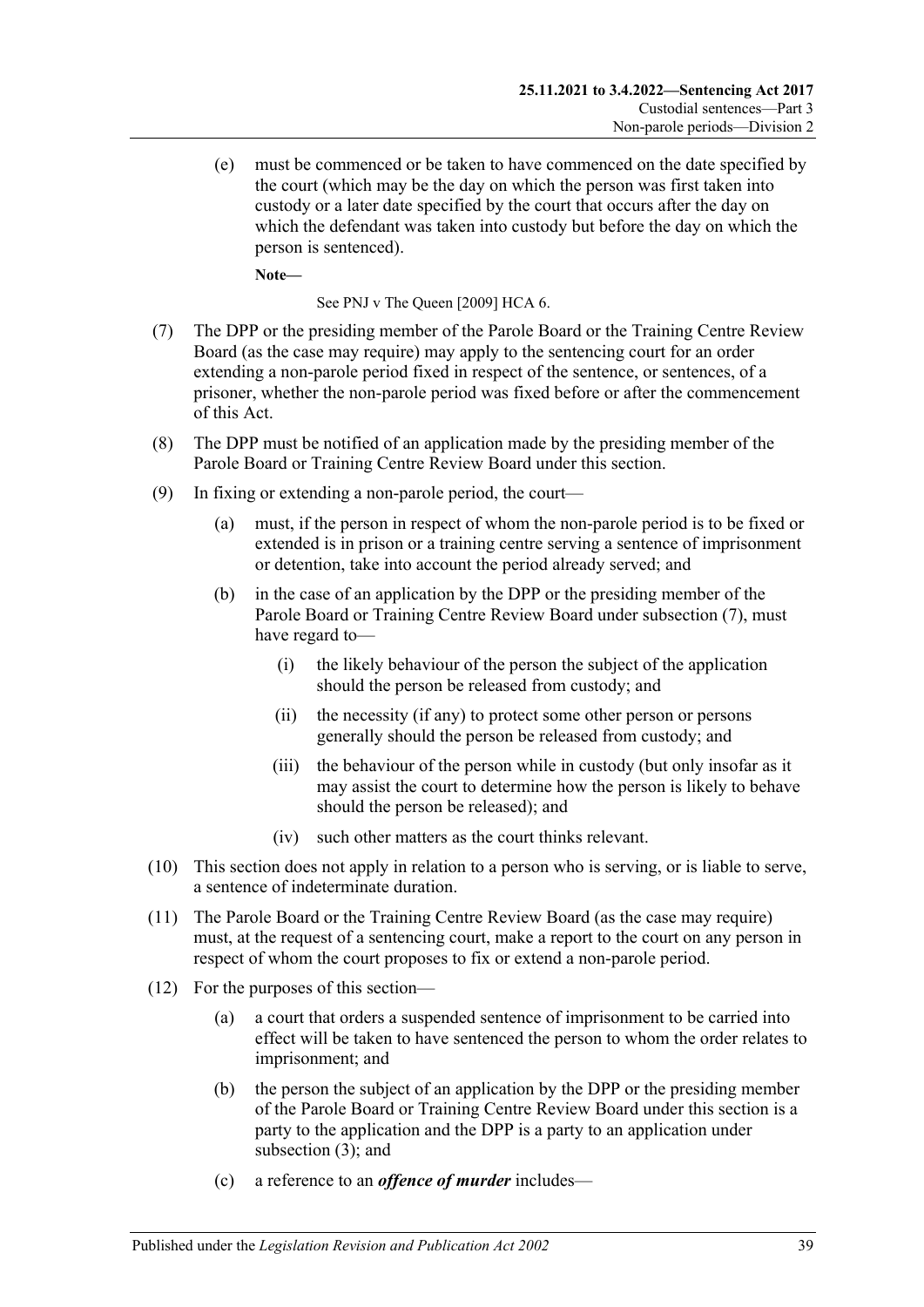- (i) an offence of conspiracy to murder; and
- (ii) an offence of aiding, abetting, counselling or procuring the commission of murder; and
- (d) the *sentencing court* means—
	- (i) if the prisoner is subject to a single sentence of imprisonment, or a number of sentences imposed by the 1 court or by a number of courts of coordinate jurisdiction—that court, or a court of coordinate jurisdiction; or
	- (ii) if the prisoner is subject to a number of sentences of imprisonment imposed by courts of different jurisdiction—the court of the highest jurisdiction or a court whose jurisdiction is coordinate with the jurisdiction of that court; and
- <span id="page-39-1"></span>(e) a *serious offence against the person* means—
	- (i) a major indictable offence (other than an offence of murder) that results in the death of the victim or the victim suffering total incapacity; or
	- (ii) a conspiracy to commit an offence referred to in [subparagraph](#page-39-1) (i); or
	- (iii) aiding, abetting, counselling or procuring the commission of an offence referred to in [subparagraph](#page-39-1) (i); and
- (f) a victim suffers *total incapacity* if the victim is permanently physically or mentally incapable of independent function.

### <span id="page-39-0"></span>**48—Mandatory minimum non-parole periods and proportionality**

- (2) In fixing a non-parole period in respect of an offence for which a mandatory minimum non-parole period is prescribed, the court may—
	- (a) if satisfied that a non-parole period that is longer than the prescribed period is warranted because of any objective or subjective factors affecting the relative seriousness of the offence, fix such longer non-parole period as it thinks fit; or
	- (b) in the circumstances (if any) prescribed by the regulations for the purposes of this paragraph, or otherwise in exceptional circumstances, fix a non-parole period that is shorter than the prescribed period.
- <span id="page-39-2"></span>(3) Without limiting [subsection](#page-39-2) (2)(b), exceptional circumstances may include the following:
	- (a) the offence was committed in circumstances in which the victim's conduct or condition substantially mitigated the offender's conduct;
	- (ab) the offence was committed in circumstances of family violence (being circumstances in which the offender, or a member of the offender's family, was a victim of family violence committed by the victim of the offence);
	- (b) if the offender pleaded guilty to the charge of the offence—that fact and the circumstances surrounding the plea;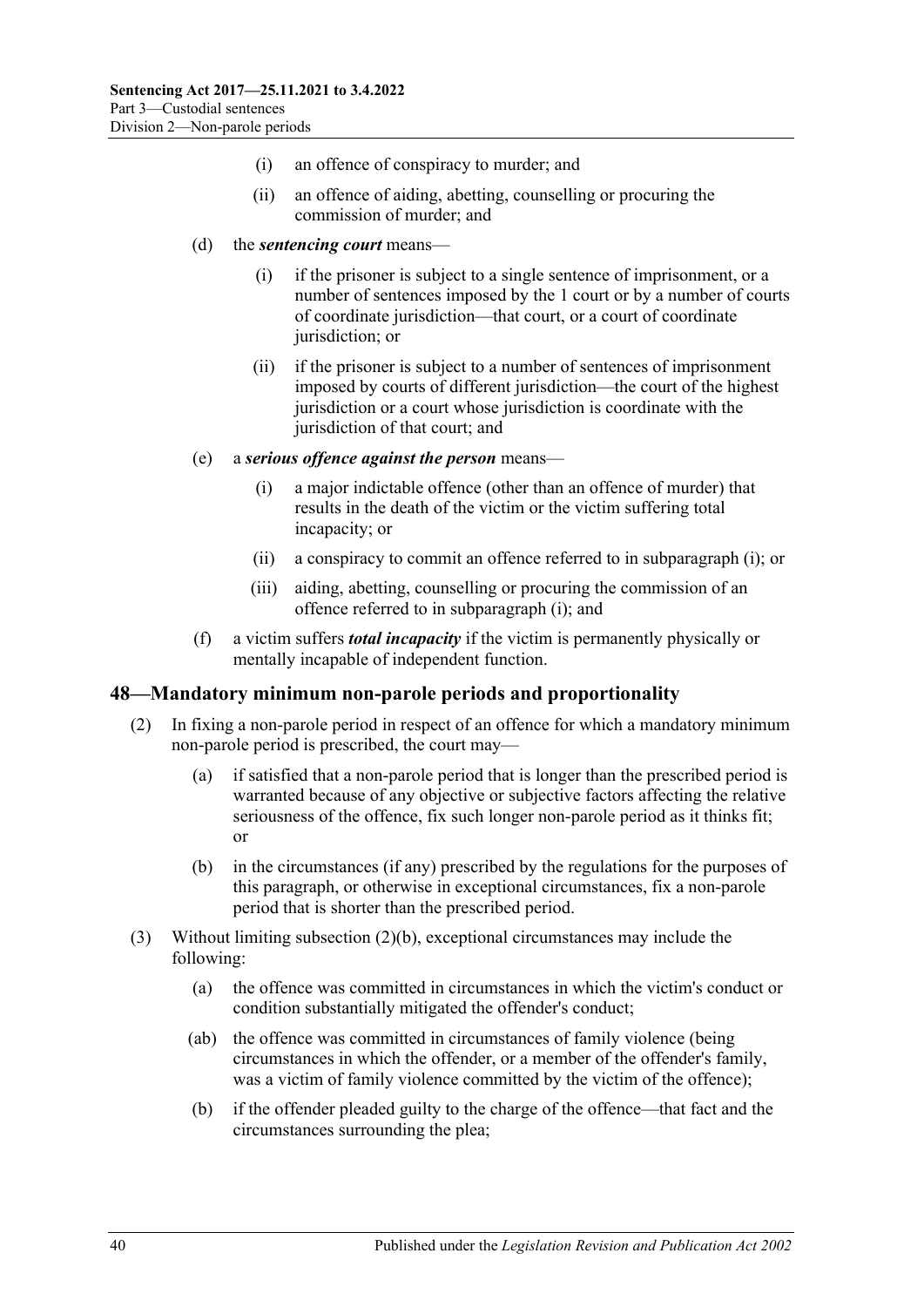- (c) the degree to which the offender has cooperated in the investigation or prosecution of that or any other offence and the circumstances surrounding, and likely consequences of, any such cooperation.
- (3a) In deciding whether exceptional circumstances exist for the purposes of [subsection](#page-39-2) (2)(b) in relation to an offence committed in circumstances of family violence, the court must have regard to any evidence of family violence admitted in the course of the trial for the relevant offence or otherwise before the court.
- (4) This section applies whether a mandatory minimum non-parole period is prescribed under this Act or some other Act.
- (5) In this section—

*circumstances of family violence* has the same meaning as in section 34V of the *[Evidence Act](http://www.legislation.sa.gov.au/index.aspx?action=legref&type=act&legtitle=Evidence%20Act%201929) 1929*;

*evidence of family violence* has the same meaning as in section 34W of the *[Evidence](http://www.legislation.sa.gov.au/index.aspx?action=legref&type=act&legtitle=Evidence%20Act%201929)  Act [1929](http://www.legislation.sa.gov.au/index.aspx?action=legref&type=act&legtitle=Evidence%20Act%201929)*.

# **Division 3—Serious firearm offenders**

## **49—Interpretation**

(1) In this Division—

*serious drug offence* means an offence under section 32, 33, 33A, 33B, 33C, 33F, 33G, 33H, 33I, 33J, 33K, 33LA or 33LB of the *[Controlled Substances Act](http://www.legislation.sa.gov.au/index.aspx?action=legref&type=act&legtitle=Controlled%20Substances%20Act%201984) 1984*;

*serious firearm offence* means—

- (a) an offence under the *[Criminal Law Consolidation Act](http://www.legislation.sa.gov.au/index.aspx?action=legref&type=act&legtitle=Criminal%20Law%20Consolidation%20Act%201935) 1935* or the *[Firearms](http://www.legislation.sa.gov.au/index.aspx?action=legref&type=act&legtitle=Firearms%20Act%202015)  Act [2015](http://www.legislation.sa.gov.au/index.aspx?action=legref&type=act&legtitle=Firearms%20Act%202015)* involving the use or carriage of—
	- (i) a category H firearm—
		- (A) that is unregistered at the time of the offence or is registered in the name of a person other than the defendant; and
		- (B) for which the defendant does not, at the time of the offence, hold a firearms licence authorising possession of the firearm; or
	- (ii) a category C firearm or category D firearm that is an automatic firearm; or
	- (iii) a prescribed firearm (other than a firearm declared by the regulations to be excluded from the ambit of this subparagraph); or
	- (iv) any other firearm declared by the regulations to be included in the ambit of this paragraph; or
- (b) an offence under the *[Criminal Law Consolidation Act](http://www.legislation.sa.gov.au/index.aspx?action=legref&type=act&legtitle=Criminal%20Law%20Consolidation%20Act%201935) 1935* or the *[Firearms](http://www.legislation.sa.gov.au/index.aspx?action=legref&type=act&legtitle=Firearms%20Act%202015)  Act [2015](http://www.legislation.sa.gov.au/index.aspx?action=legref&type=act&legtitle=Firearms%20Act%202015)* involving the use or possession of a firearm and committed—
	- (i) while the defendant is the subject of a control order under the *[Serious](http://www.legislation.sa.gov.au/index.aspx?action=legref&type=act&legtitle=Serious%20and%20Organised%20Crime%20(Control)%20Act%202008)  [and Organised Crime \(Control\) Act](http://www.legislation.sa.gov.au/index.aspx?action=legref&type=act&legtitle=Serious%20and%20Organised%20Crime%20(Control)%20Act%202008) 2008*; or
	- (ii) in the circumstances contemplated by section  $5AA(1)(ga)$  of the *[Criminal Law Consolidation Act](http://www.legislation.sa.gov.au/index.aspx?action=legref&type=act&legtitle=Criminal%20Law%20Consolidation%20Act%201935) 1935*; or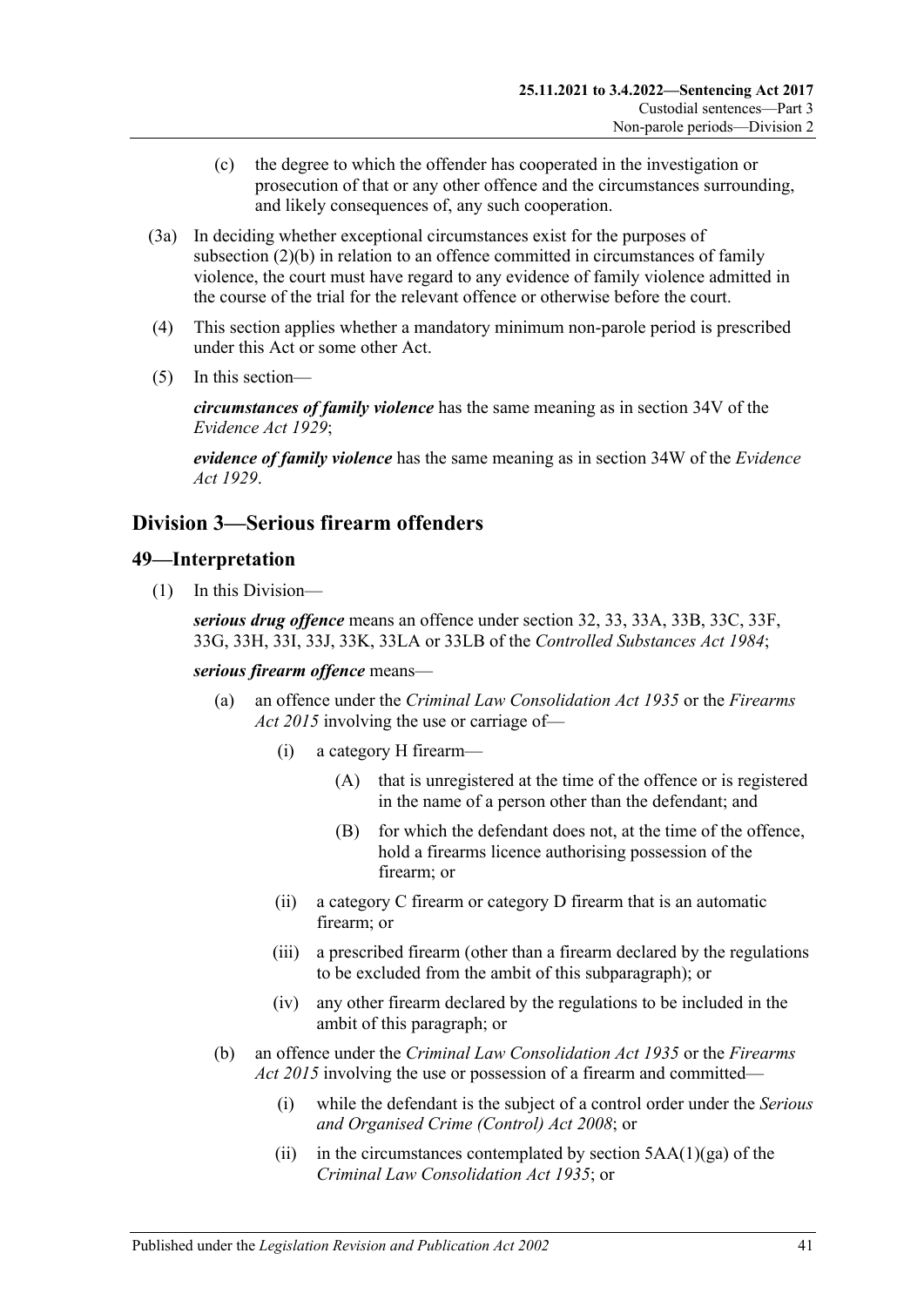- (iii) while the defendant is the subject of a firearms prohibition order; or
- (c) an offence under section 29A of the *[Criminal Law Consolidation Act](http://www.legislation.sa.gov.au/index.aspx?action=legref&type=act&legtitle=Criminal%20Law%20Consolidation%20Act%201935) 1935*; or
- (d) an offence under the *[Firearms Act](http://www.legislation.sa.gov.au/index.aspx?action=legref&type=act&legtitle=Firearms%20Act%202015) 2015* involving the use or possession of a firearm if the use or possession of the firearm occurred in the course of, or was for a purpose related to, the commission of a serious drug offence; or
- (e) an offence under the *[Firearms Act](http://www.legislation.sa.gov.au/index.aspx?action=legref&type=act&legtitle=Firearms%20Act%202015) 2015* committed while the defendant—
	- (i) is on bail (being bail that was, at the relevant time, subject to the condition imposed by section 11(1)(a) of the *[Bail Act](http://www.legislation.sa.gov.au/index.aspx?action=legref&type=act&legtitle=Bail%20Act%201985) 1985*); or
	- (ii) is the subject of a bond under this or any other Act (being a bond that was, at the relevant time, subject to the condition imposed by section [96\(2\)\(a\),](#page-78-0) or a condition of a similar kind); or
	- (iii) is serving a sentence on home detention under a home detention order subject to the condition imposed by section  $72(1)(e)$ ; or
	- (iv) is on release from prison on home detention (being a release subject to the condition imposed by section 37A(3)(ca) of the *[Correctional](http://www.legislation.sa.gov.au/index.aspx?action=legref&type=act&legtitle=Correctional%20Services%20Act%201982)  [Services Act](http://www.legislation.sa.gov.au/index.aspx?action=legref&type=act&legtitle=Correctional%20Services%20Act%201982) 1982*); or
	- (v) is on parole (being parole that was, at the relevant time, subject to the condition imposed by section 68(1)(a)(ia) of the *[Correctional](http://www.legislation.sa.gov.au/index.aspx?action=legref&type=act&legtitle=Correctional%20Services%20Act%201982)  [Services Act](http://www.legislation.sa.gov.au/index.aspx?action=legref&type=act&legtitle=Correctional%20Services%20Act%201982) 1982*); or
	- (vi) is on release on licence from custody under this or any other Act (being a licence that was, at the relevant time, subject to a condition prohibiting the defendant from possessing a firearm, part of a firearm or ammunition); or
- (f) an offence under section 45(9) of the *[Firearms Act](http://www.legislation.sa.gov.au/index.aspx?action=legref&type=act&legtitle=Firearms%20Act%202015) 2015*; or
- (g) an offence under section 22(2)(a) of the *[Firearms Act](http://www.legislation.sa.gov.au/index.aspx?action=legref&type=act&legtitle=Firearms%20Act%202015) 2015*; or
- (h) an offence that was a *serious firearms offence* within the meaning of section 20AA of the *[Criminal Law \(Sentencing\) Act](http://www.legislation.sa.gov.au/index.aspx?action=legref&type=act&legtitle=Criminal%20Law%20(Sentencing)%20Act%201988) 1988* at the time of the commission of the offence;

*serious firearm offender* means a person who is, by virtue of the operation of [section](#page-42-0) 50, a serious firearm offender.

- (2) In this Division, the following terms have the same meaning as in the *[Firearms](http://www.legislation.sa.gov.au/index.aspx?action=legref&type=act&legtitle=Firearms%20Act%202015)  Act [2015](http://www.legislation.sa.gov.au/index.aspx?action=legref&type=act&legtitle=Firearms%20Act%202015)*:
	- (a) automatic firearm;
	- (b) category C firearm;
	- (c) category D firearm;
	- (d) category H firearm;
	- (e) firearm;
	- (f) firearms prohibition order;
	- (g) prescribed firearm.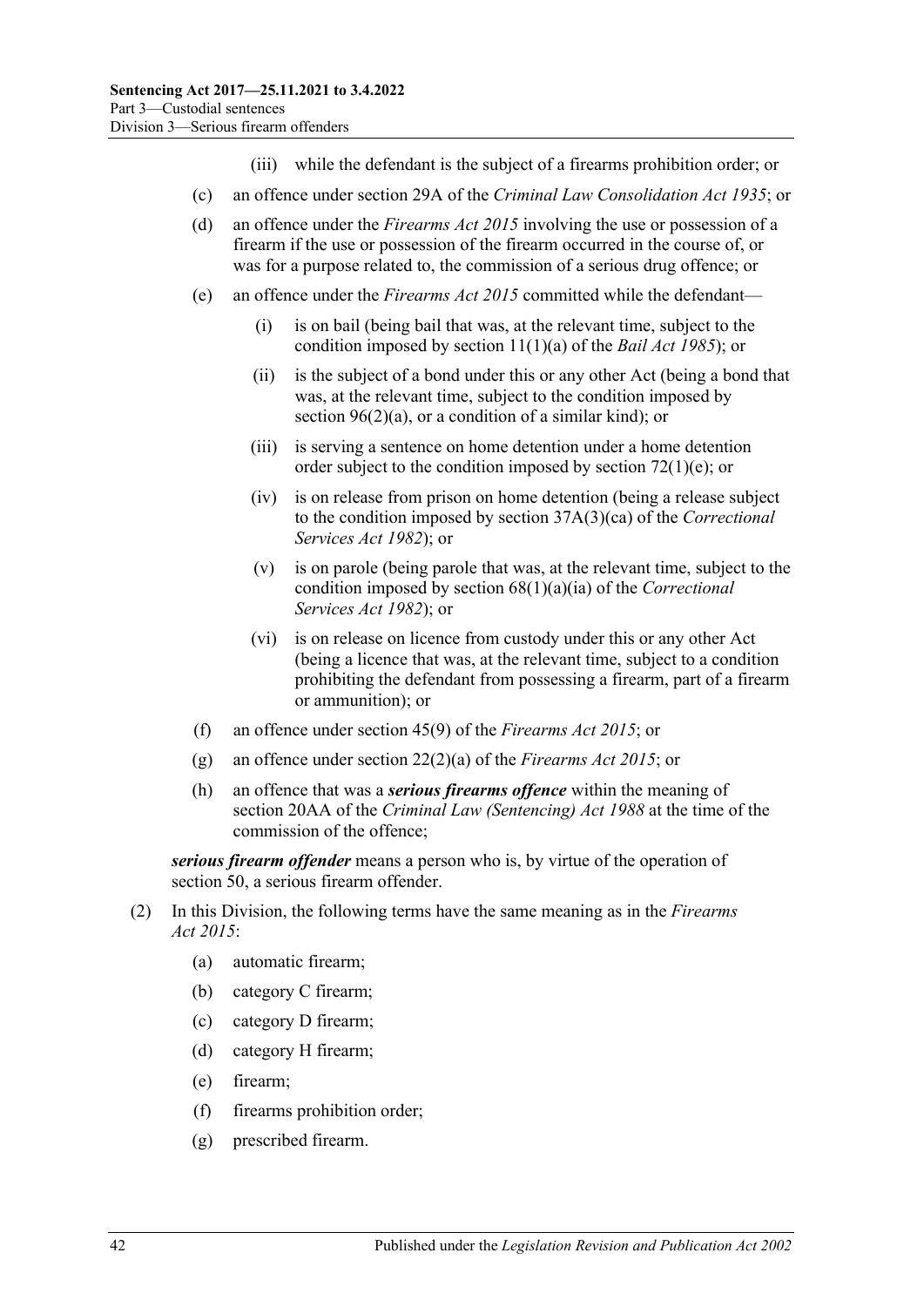(3) For the purposes of this Division, a reference to imprisonment includes, in the case of a youth, a reference to detention in a training centre or home detention (within the meaning of the *[Young Offenders Act](http://www.legislation.sa.gov.au/index.aspx?action=legref&type=act&legtitle=Young%20Offenders%20Act%201993) 1993*).

## <span id="page-42-1"></span><span id="page-42-0"></span>**50—Serious firearm offenders**

- (1) A person will, by force of this section, be taken to be a *serious firearm offender* if the person is convicted of a serious firearm offence (whether the offence was committed as an adult or as a youth).
- (2) [Subsection](#page-42-1) (1) does not apply in relation to a conviction of a serious firearm offence if—
	- (a) the defendant was prosecuted and punished as a principal offender in respect of the offence under section 267 of the *[Criminal Law Consolidation](http://www.legislation.sa.gov.au/index.aspx?action=legref&type=act&legtitle=Criminal%20Law%20Consolidation%20Act%201935)  Act [1935](http://www.legislation.sa.gov.au/index.aspx?action=legref&type=act&legtitle=Criminal%20Law%20Consolidation%20Act%201935)*; or
	- (b) the defendant's liability in respect of the offence derives solely from the defendant's involvement in a joint criminal enterprise (however described).

## **51—Sentence of imprisonment not to be suspended**

- (1) Subject to [subsection](#page-42-2) (2), but despite any other provision of this Act or any other Act or law, the following provisions apply in relation to the sentencing of a person who is a serious firearm offender for a serious firearm offence (including where the offence is the serious firearm offence that resulted in the person being a serious firearm offender):
	- (a) if the maximum penalty for the serious firearm offence includes a period of imprisonment—a sentence of imprisonment must be imposed on the person;
	- (b) the sentence of imprisonment cannot be suspended;
	- (c) [section](#page-19-0) 25 does not apply in respect of the sentencing of the person.
- <span id="page-42-3"></span><span id="page-42-2"></span>(2) A court sentencing a person who is a serious firearm offender for a serious firearm offence may declare that [subsection](#page-42-3) (1)(b) does not apply to the person if the person satisfies the court, by evidence given on oath, that—
	- (a) the person's personal circumstances are so exceptional as to outweigh the paramount consideration of protecting the safety of the community (whether as individuals or in general) and personal and general deterrence; and
	- (b) it is, in all the circumstances, appropriate to suspend the sentence.

## **Division 4—Serious repeat adult offenders and recidivist young offenders**

## **52—Interpretation**

In this Division—

*community based custodial sentence* has the same meaning as in section 25;

#### <span id="page-42-5"></span><span id="page-42-4"></span>*serious offence* means—

- (a) a serious firearm offence within the meaning of Division 3; or
- (b) any of the following offences if the maximum penalty prescribed for the offence is, or includes, imprisonment for at least 5 years: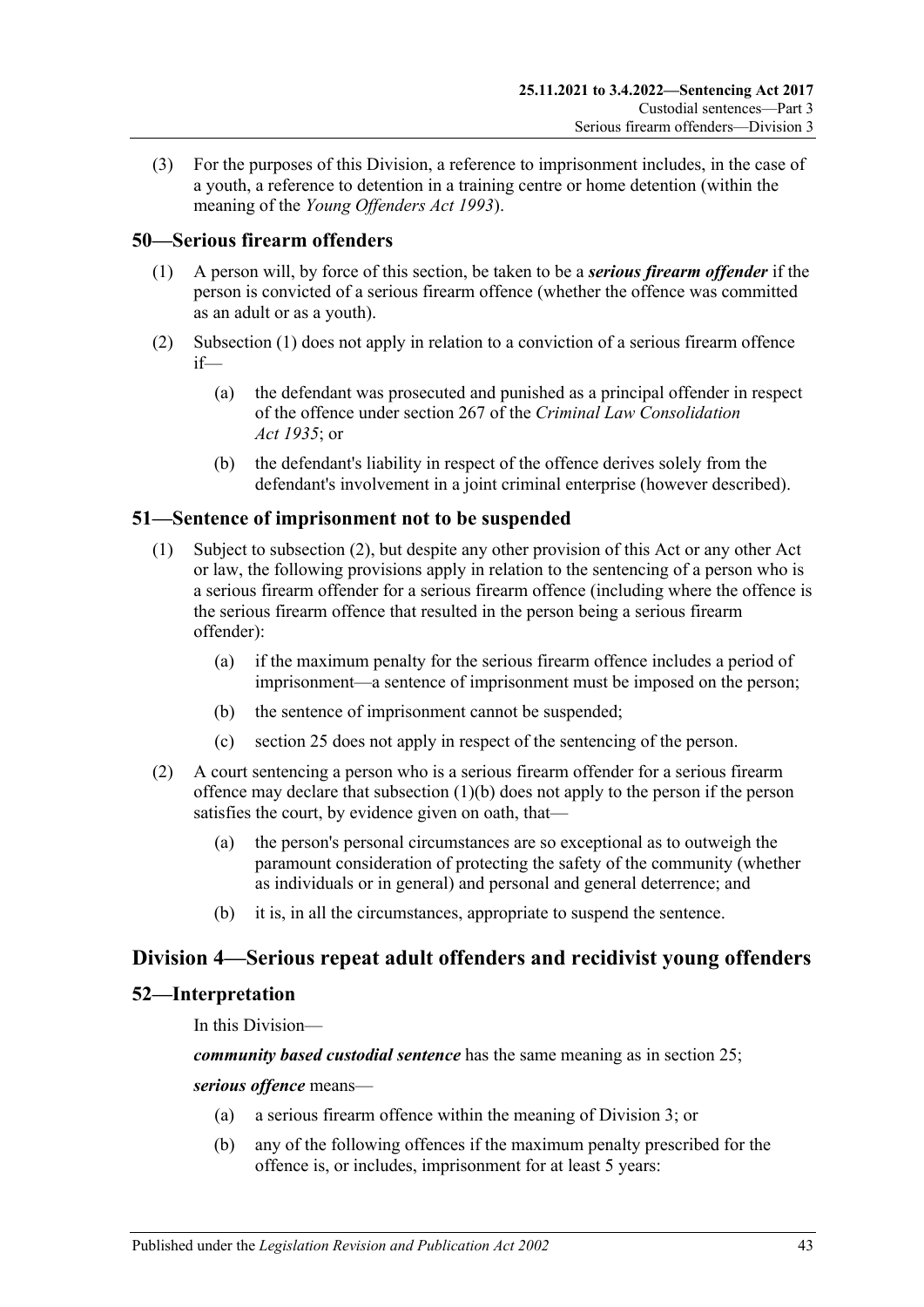- (i) an offence under Part 5 Division 2 or 3 of the *[Controlled Substances](http://www.legislation.sa.gov.au/index.aspx?action=legref&type=act&legtitle=Controlled%20Substances%20Act%201984)  Act [1984](http://www.legislation.sa.gov.au/index.aspx?action=legref&type=act&legtitle=Controlled%20Substances%20Act%201984)*;
- (ii) an offence under a law of the Commonwealth dealing with the unlawful importation of drugs into Australia;
- (iii) an offence involving a terrorist act (within the meaning of Part 5.3 of the *Criminal Code* of the Commonwealth);
- (iv) an offence under Part 3 of the *[Criminal Law Consolidation Act](http://www.legislation.sa.gov.au/index.aspx?action=legref&type=act&legtitle=Criminal%20Law%20Consolidation%20Act%201935) 1935*;
- (v) an offence under section 137 of the *[Criminal Law Consolidation](http://www.legislation.sa.gov.au/index.aspx?action=legref&type=act&legtitle=Criminal%20Law%20Consolidation%20Act%201935)  Act [1935](http://www.legislation.sa.gov.au/index.aspx?action=legref&type=act&legtitle=Criminal%20Law%20Consolidation%20Act%201935)*;
- (vi) an offence under section 170 of the *[Criminal Law Consolidation](http://www.legislation.sa.gov.au/index.aspx?action=legref&type=act&legtitle=Criminal%20Law%20Consolidation%20Act%201935)  Act [1935](http://www.legislation.sa.gov.au/index.aspx?action=legref&type=act&legtitle=Criminal%20Law%20Consolidation%20Act%201935)*;
- (vii) an aggravated offence under section 170A of the *[Criminal Law](http://www.legislation.sa.gov.au/index.aspx?action=legref&type=act&legtitle=Criminal%20Law%20Consolidation%20Act%201935)  [Consolidation Act](http://www.legislation.sa.gov.au/index.aspx?action=legref&type=act&legtitle=Criminal%20Law%20Consolidation%20Act%201935) 1935*;
- (viii) an offence under section 85(1) of the *[Criminal Law Consolidation](http://www.legislation.sa.gov.au/index.aspx?action=legref&type=act&legtitle=Criminal%20Law%20Consolidation%20Act%201935)  Act [1935](http://www.legislation.sa.gov.au/index.aspx?action=legref&type=act&legtitle=Criminal%20Law%20Consolidation%20Act%201935)*;
- (ix) an offence under section 85B of the *[Criminal Law Consolidation](http://www.legislation.sa.gov.au/index.aspx?action=legref&type=act&legtitle=Criminal%20Law%20Consolidation%20Act%201935)  Act [1935](http://www.legislation.sa.gov.au/index.aspx?action=legref&type=act&legtitle=Criminal%20Law%20Consolidation%20Act%201935)*;
- (x) a serious and organised crime offence (within the meaning of the *[Criminal Law Consolidation Act](http://www.legislation.sa.gov.au/index.aspx?action=legref&type=act&legtitle=Criminal%20Law%20Consolidation%20Act%201935) 1935*);
- (xi) an offence under a corresponding previous enactment substantially similar to an offence referred to in a preceding subparagraph;
- (xii) a conspiracy to commit, or an attempt to commit, an offence referred to in a preceding subparagraph;
- (xiii) an offence under the law of another State or a Territory involving conduct that would, if committed in this State, be a serious offence,

provided that an offence listed in [paragraph](#page-42-4) (a) or [\(b\)](#page-42-5) is not a serious offence unless a sentence of imprisonment (other than a wholly suspended sentence or a sentence that consists only of a community based custodial sentence) has been, or is to be, imposed for the offence;

### *serious repeat offender*—see [section](#page-44-0) 53;

*serious sexual offence* means a serious offence that is—

- (a) an offence under section 48, 48A, 49, 50, 56, 58, 59, 60, 63, 63B, 66, 67, 68 or 72 of the *[Criminal Law Consolidation Act](http://www.legislation.sa.gov.au/index.aspx?action=legref&type=act&legtitle=Criminal%20Law%20Consolidation%20Act%201935) 1935* where the victim was under the age of 14 years at the time of the offence; or
- (b) an offence under section 51 of the *[Criminal Law Consolidation Act](http://www.legislation.sa.gov.au/index.aspx?action=legref&type=act&legtitle=Criminal%20Law%20Consolidation%20Act%201935) 1935*; or
- (c) an offence under a corresponding previous enactment substantially similar to an offence referred to in a preceding paragraph; or
- (d) an attempt to commit or an assault with intent to commit an offence referred to in a preceding paragraph; or
- (e) an offence under the law of another State or a Territory involving conduct that would, if committed in this State, be a serious sexual offence.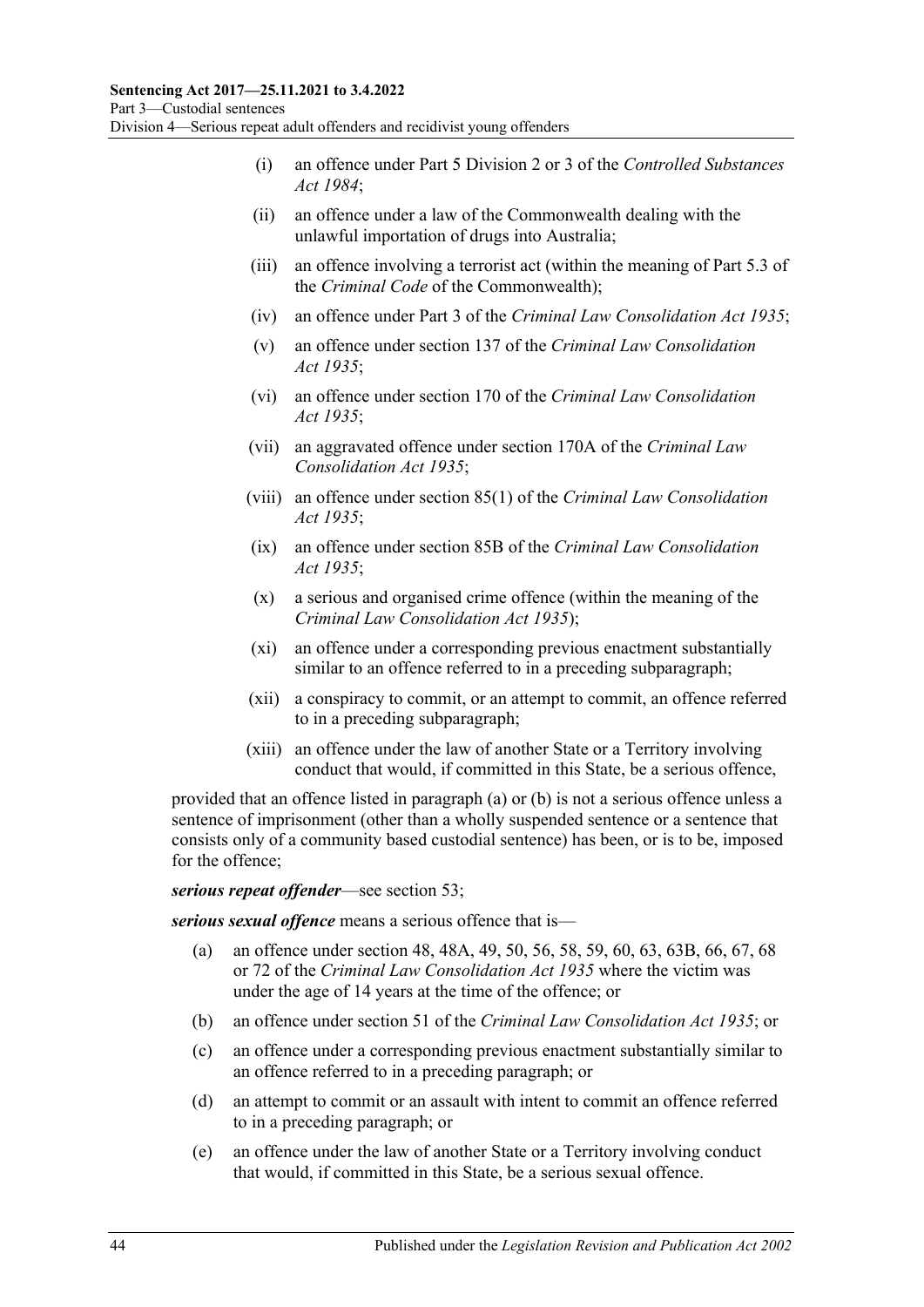## <span id="page-44-0"></span>**53—Serious repeat offenders**

- (1) A person is, by force of this subsection, taken to be a *serious repeat offender* if the person (whether as an adult or as a youth) has committed and been convicted of—
	- (a) at least 3 serious offences committed on separate occasions (whether or not the same offence on each occasion); or
	- (b) at least 2 serious sexual offences committed on separate occasions (whether or not the same offence on each occasion).
- (2) For the purposes of this section, when determining the number of occasions on which a person has committed a particular kind of offence, the offence for which the person is being sentenced is to be included if it is of the relevant kind.

### <span id="page-44-1"></span>**54—Sentencing of serious repeat offenders**

- (1) The following provisions apply in relation to the sentencing of a person who is a serious repeat offender for an offence (including an offence that resulted in the person being a serious repeat offender):
	- (a) the court sentencing the person is not bound to ensure that the sentence it imposes for the offence is proportional to the offence;
	- (b) any non-parole period fixed in relation to the sentence must be at least four-fifths the length of the sentence.
- (2) However, a court that is sentencing a person who is a serious repeat offender for an offence may declare that [subsection](#page-44-1) (1) does not apply if the person satisfies the court, by evidence given on oath, that—
	- (a) the person's personal circumstances are so exceptional as to outweigh the paramount consideration of protecting the safety of the community (whether as individuals or in general) and personal and general deterrence; and
	- (b) it is, in all the circumstances, not appropriate that the person be sentenced as a serious repeat offender.

### **55—Declaration that youth is recidivist young offender**

- (1) A youth is liable to be declared a recidivist young offender if the youth has been convicted of—
	- (a) at least 3 serious offences committed on separate occasions (whether or not the same offence on each occasion); or
	- (b) at least 2 serious sexual offences committed on separate occasions (whether or not the same offence on each occasion).
- (2) If a court convicts a youth of a serious offence, and the youth is liable, or becomes liable as a result of the conviction, to a declaration that the youth is a recidivist young offender, the court—
	- (a) must consider whether to make such a declaration; and
	- (b) if of the opinion that the youth's history of offending warrants a particularly severe sentence in order to protect the community—should make such a declaration.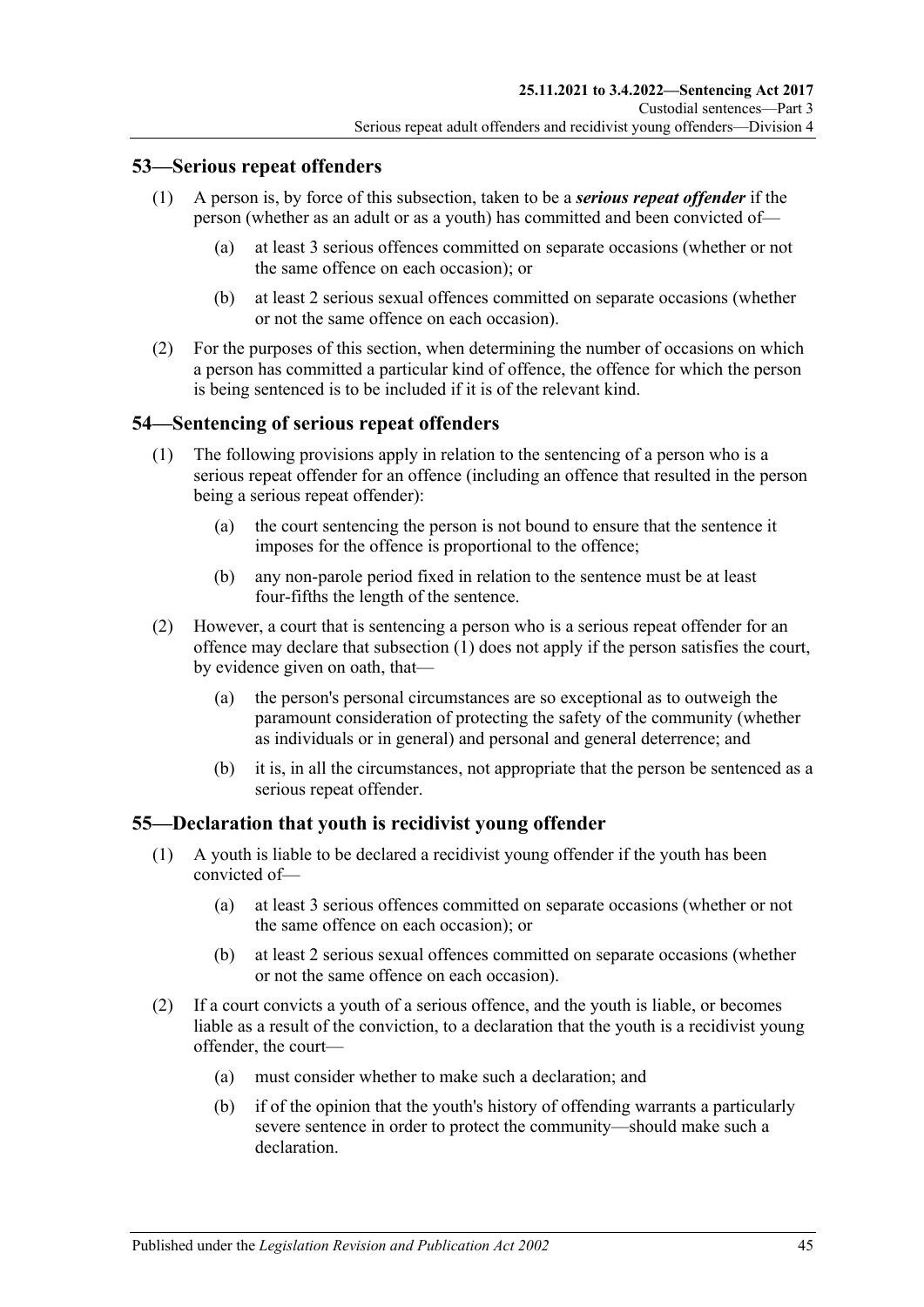- (3) If a court convicts a youth of a serious offence, and the youth is declared (or has previously been declared) to be a recidivist young offender—
	- (a) the court is not bound to ensure that the sentence it imposes for the offence is proportional to the offence (but, in the case of the Youth Court, the limitations relating to a sentence of detention under section 23 of the *[Young](http://www.legislation.sa.gov.au/index.aspx?action=legref&type=act&legtitle=Young%20Offenders%20Act%201993)  [Offenders Act](http://www.legislation.sa.gov.au/index.aspx?action=legref&type=act&legtitle=Young%20Offenders%20Act%201993) 1993* apply to the sentence that may be imposed by the Youth Court on the recidivist young offender); and
	- (b) any non-parole period fixed in relation to the sentence must be at least four-fifths the length of the sentence.

# **Division 5—Offenders incapable of controlling, or unwilling to control, sexual instincts**

## **56—Application of this Division**

- (1) Subject to [subsection](#page-45-0) (2), this Division does not apply in relation to a youth.
- <span id="page-45-0"></span>(2) The Supreme Court may exercise its powers under [section](#page-45-1) 57 in relation to a youth who is sentenced as an adult under the *[Young Offenders Act](http://www.legislation.sa.gov.au/index.aspx?action=legref&type=act&legtitle=Young%20Offenders%20Act%201993) 1993*.

## <span id="page-45-1"></span>**57—Offenders incapable of controlling, or unwilling to control, sexual instincts**

(1) In this section—

### *institution* means—

- (a) a prison; and
- (b) a place declared by the Governor by proclamation to be a place in which persons may be detained under this section; and
- (c) in relation to a youth, includes a training centre;

### *person to whom this section applies* means—

- (a) a person convicted by the Supreme Court of a relevant offence; or
- (b) a person remanded by the District Court or the Magistrates Court under [subsection](#page-46-0) (2) to be dealt with by the Supreme Court under this section; or
- (c) a person who is the subject of an application by the Attorney-General under [subsection](#page-46-1) (3);

### *relevant offence* means—

- (a) an offence under section 48, 48A, 49, 50, 56, 58, 59, 63, 63A, 63B, 69 or 72 of the *[Criminal Law Consolidation Act](http://www.legislation.sa.gov.au/index.aspx?action=legref&type=act&legtitle=Criminal%20Law%20Consolidation%20Act%201935) 1935*; or
- (b) an offence under section 23 of the *[Summary Offences Act](http://www.legislation.sa.gov.au/index.aspx?action=legref&type=act&legtitle=Summary%20Offences%20Act%201953) 1953*; or
- (c) an offence under a corresponding previous enactment substantially similar to an offence referred to in either of the preceding paragraphs; or
- (d) any other offence where the evidence indicates that the defendant may be incapable of controlling, or unwilling to control, the defendant's sexual instincts; or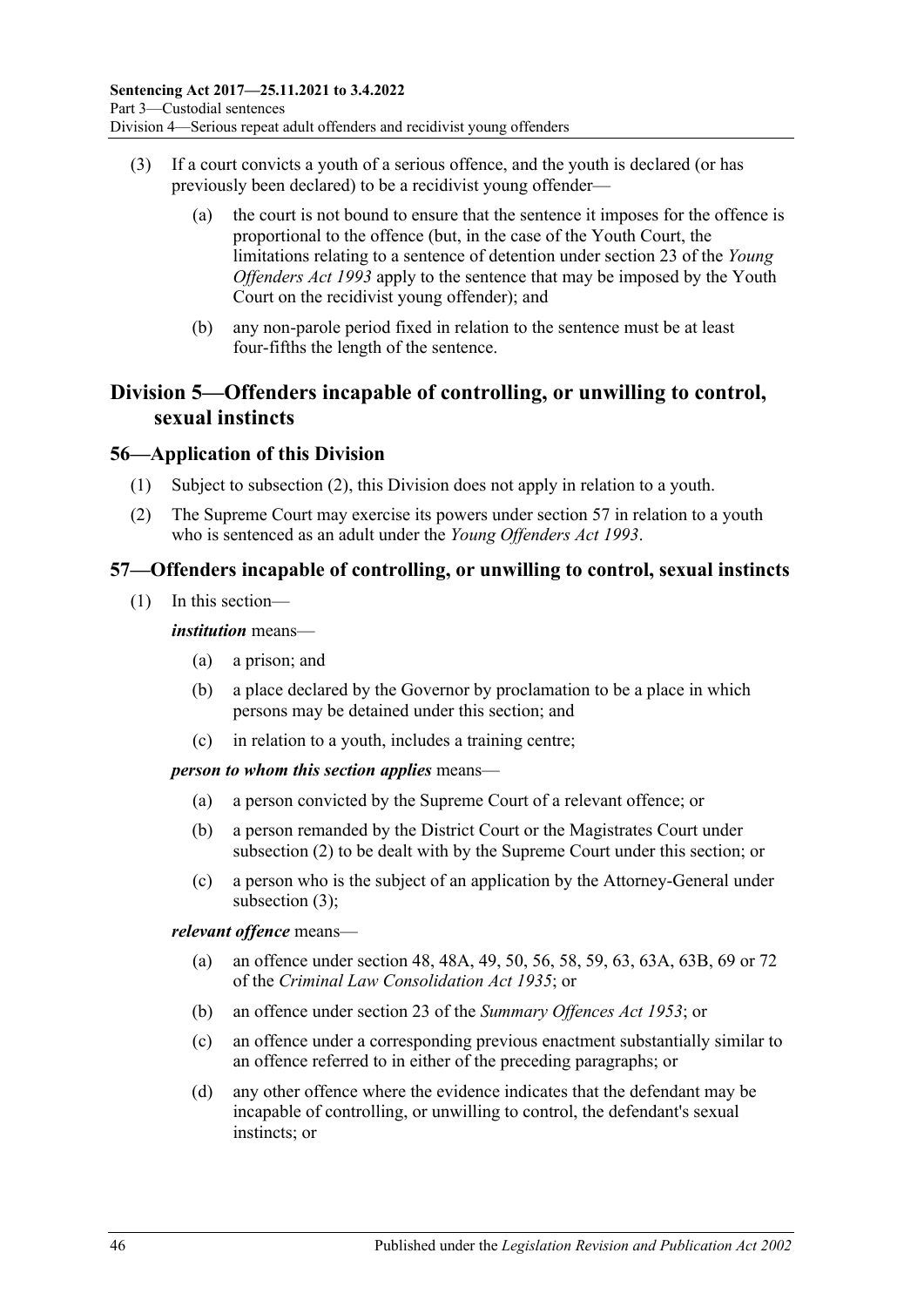(e) an offence of failing to comply with a reporting obligation relating to reportable contact with a child without a reasonable excuse where the defendant is a registrable offender within the meaning of the *[Child Sex](http://www.legislation.sa.gov.au/index.aspx?action=legref&type=act&legtitle=Child%20Sex%20Offenders%20Registration%20Act%202006)  [Offenders Registration Act](http://www.legislation.sa.gov.au/index.aspx?action=legref&type=act&legtitle=Child%20Sex%20Offenders%20Registration%20Act%202006) 2006*;

*unwilling*—a person to whom this section applies will be regarded as unwilling to control sexual instincts if there is a significant risk that the person would, given an opportunity to commit a relevant offence, fail to exercise appropriate control of the person's sexual instincts.

- <span id="page-46-0"></span>(2) If, in proceedings before the District Court or Magistrates Court, a person is convicted of a relevant offence and—
	- (a) the court is of the opinion that the defendant should be dealt with under this section; or
	- (b) the prosecutor applies to have the defendant dealt with under this section,

the court will, instead of sentencing the defendant itself, remand the convicted person, in custody or on bail, to appear before the Supreme Court to be dealt with under this section.

- <span id="page-46-1"></span>(3) If a person has been convicted of a relevant offence, the Attorney-General may, while the person remains in prison serving a sentence of imprisonment, apply to the Supreme Court to have the person dealt with under this section.
- (4) The Attorney-General may make an application under [subsection](#page-46-1) (3) in respect of a person serving a sentence of imprisonment whether or not an application to the Supreme Court to have the person dealt with under this section has previously been made (but, if a previous application has been made, a further application cannot be made more than 12 months before the person is eligible to apply for release on parole).
- (5) The Supreme Court may, if the Attorney-General has made an application under [subsection](#page-46-1) (3) in respect of a person who is in prison serving a sentence of imprisonment, make an interim order that the person is to remain in custody pending determination by the Supreme Court as to whether to make an order under this section that the person be detained in custody until further order.
- <span id="page-46-2"></span>(6) The Supreme Court must, before determining whether to make an order that a person to whom this section applies be detained in custody until further order, direct that at least 2 legally qualified medical practitioners (to be nominated by a prescribed authority for the purpose) inquire into the mental condition of a person to whom this section applies and report to the Court on whether the person is incapable of controlling, or unwilling to control, the person's sexual instincts.
- (7) The Supreme Court may order that a person to whom this section applies be detained in custody until further order if satisfied that the order is appropriate.
- (8) The paramount consideration of the Supreme Court in determining whether to make an order that a person to whom this section applies be detained in custody until further order must be to protect the safety of the community (whether as individuals or in general).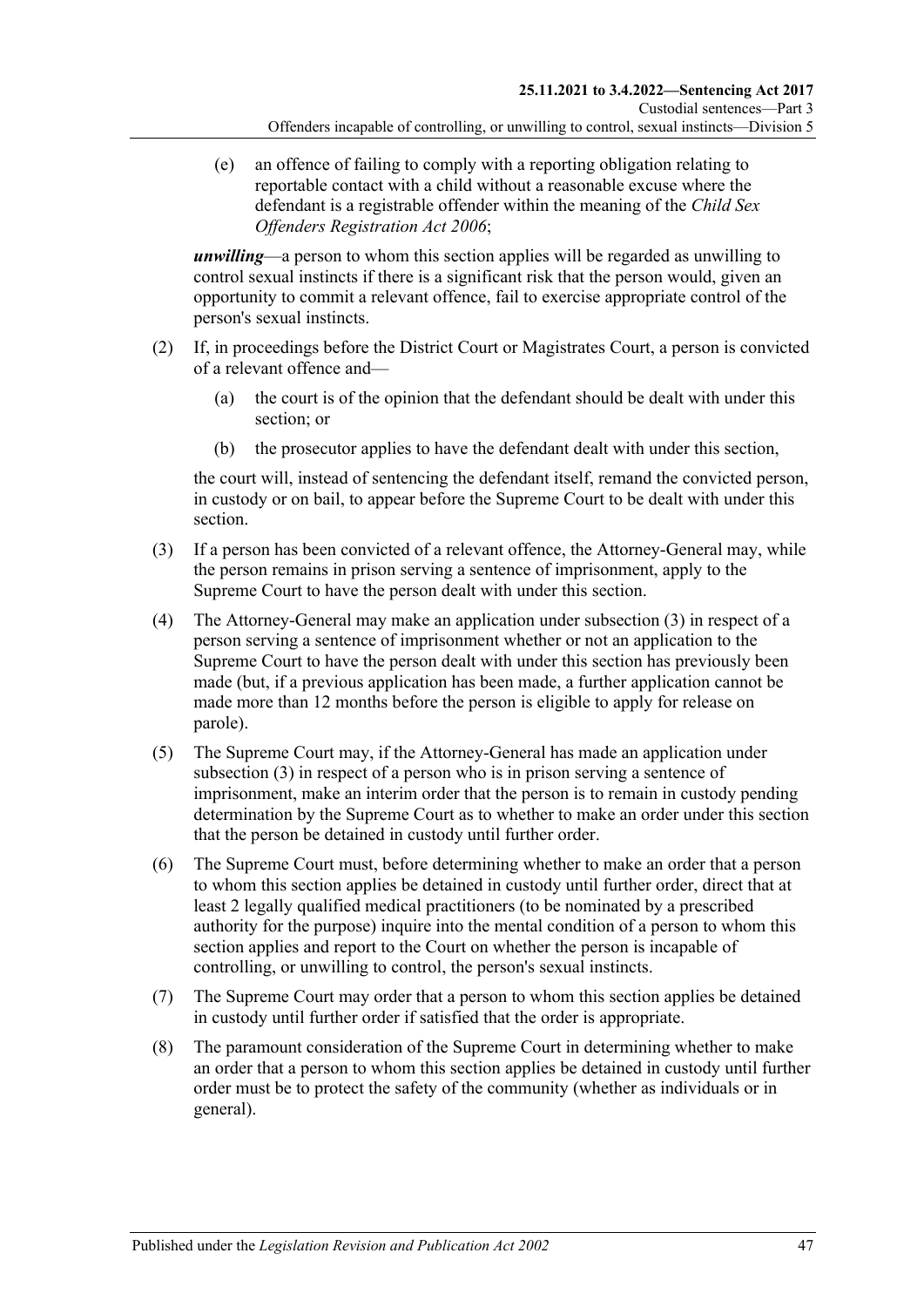- <span id="page-47-0"></span>(9) The Supreme Court must also take the following matters into consideration in determining whether to make an order that a person to whom this section applies be detained in custody until further order:
	- (a) the reports of the medical practitioners (as directed and nominated under [subsection](#page-46-2) (6)) provided to the Court;
	- (b) any relevant evidence or representations that the person may desire to put to the Court;
	- (c) any report required by the Court under [section](#page-52-0) 61;
	- (d) any other matter that the Court thinks relevant.
- (10) A copy of a report provided to the Supreme Court under [subsection](#page-47-0) (9) must be given to each party to the proceedings or to counsel for those parties.
- (11) If a person to whom this section applies refuses to cooperate with an inquiry or examination for the purposes of this section, the Supreme Court may, if satisfied that the order is appropriate, order that the person be detained in custody until further order having given—
	- (a) paramount consideration to protecting the safety of the community (whether as individuals or in general); and
	- (b) consideration to any relevant evidence and representations that the person may desire to put to the Court.
- (12) If a person to whom this section applies has not been sentenced for a relevant offence, the Supreme Court will deal with the question of sentence at the same time as it deals with the question whether an order is to be made under this section and, if the Court decides to make such an order, the order may be made in addition to, or instead of, a sentence of imprisonment.
- (13) If the detention is in addition to a sentence of imprisonment, the detention will commence on the expiration of the term of imprisonment, or of all terms of imprisonment, that the person is liable to serve.
- (14) A person detained in custody under this section will be detained—
	- (a) if the defendant is under 18 years of age—in such institution (not being a prison) as the Minister for Youth Justice from time to time directs;
	- (b) in any other case—in such institution as the Minister for Correctional Services from time to time directs.
- <span id="page-47-1"></span>(15) The progress and circumstances of a person subject to an order under this section must be reviewed at least once in each period of 12 months—
	- (a) if the person is detained in, or released on licence from, a training centre—by the Training Centre Review Board; or
	- (b) in any other case—by the Parole Board,

for the purpose of making a recommendation about whether the person is—

- (c) if the person is in custody—suitable for release on licence under [section](#page-49-0) 59; or
- (d) if the person has been authorised to be released, or has been released, on licence under [section](#page-49-0) 59—suitable to be so released.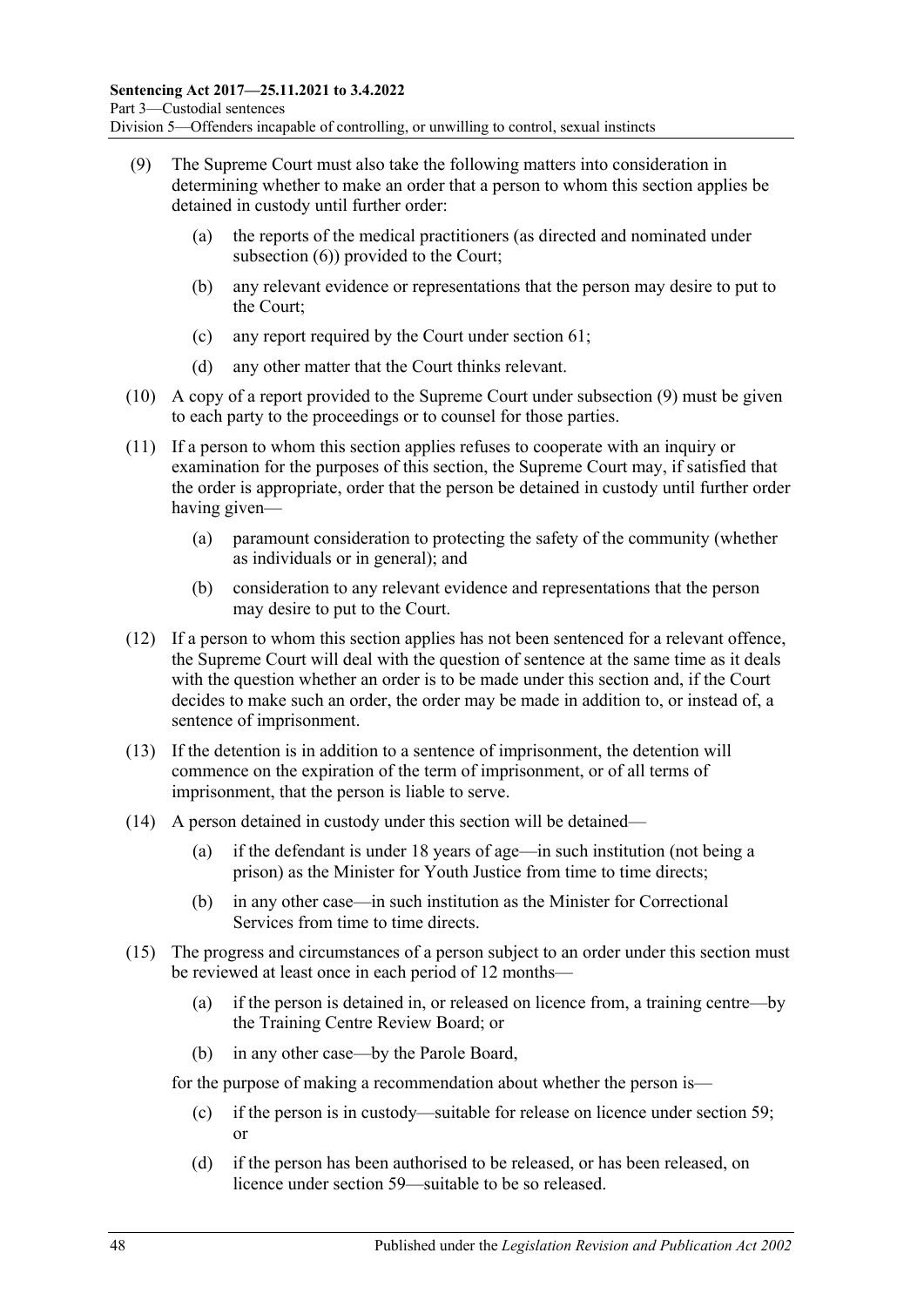- (16) The results of a review under [subsection](#page-47-1) (15), including the recommendation of the relevant Board, must be embodied in a written report, a copy of which must be provided to the person the subject of the report, the Attorney-General and—
	- (a) in the case of a report of the Training Centre Review Board—the Minister for Youth Justice;
	- (b) in the case of a report of the Parole Board—the Minister for Correctional Services.

## **58—Discharge of detention order under [section](#page-45-1) 57**

- (1) Subject to this Act, a person subject to an order for detention under [section](#page-45-1) 57 will not be released from detention under that section until the Supreme Court, on application by the DPP or the person, discharges the order for detention.
- (1a) An order for detention under [section](#page-45-1) 57 cannot be discharged unless the person subject to the order satisfies the Supreme Court that—
	- (a) the person is both capable of controlling and willing to control the person's sexual instincts; or
	- (b) the person no longer presents an appreciable risk to the safety of the community (whether as individuals or in general) due to the person's advanced age or permanent infirmity.
- <span id="page-48-0"></span>(2) The Supreme Court must, before determining an application under this section for the discharge of an order for detention under [section](#page-45-1) 57, direct that at least 2 legally qualified medical practitioners (to be nominated by a prescribed authority for the purpose) inquire into the mental condition of the person subject to the order and report to the Court on whether the person is incapable of controlling, or unwilling to control, the person's sexual instincts.
- (3) The paramount consideration of the Supreme Court when determining an application for the discharge of an order for detention under [section](#page-45-1) 57 must be to protect the safety of the community (whether as individuals or in general).
- <span id="page-48-1"></span>(4) The Supreme Court must also take the following matters into consideration when determining an application for the discharge of an order for detention under [section](#page-45-1) 57:
	- (a) the reports of the medical practitioners (as directed and nominated under [subsection](#page-48-0) (2)) provided to the Court;
	- (b) any relevant evidence or representations that the person may desire to put to the Court;
	- (c) a report provided to the Court by the Training Centre Review Board or Parole Board (as the case may be) in accordance with the direction of the Court for the purposes of assisting the Court to determine the application, including—
		- (i) any opinion that the relevant Board may have about the effect the discharge of the order may have on the safety of the community; and
		- (ii) a report as to the probable circumstances of the person if the order is discharged; and
		- (iii) the recommendation of the relevant Board about whether the order should be discharged;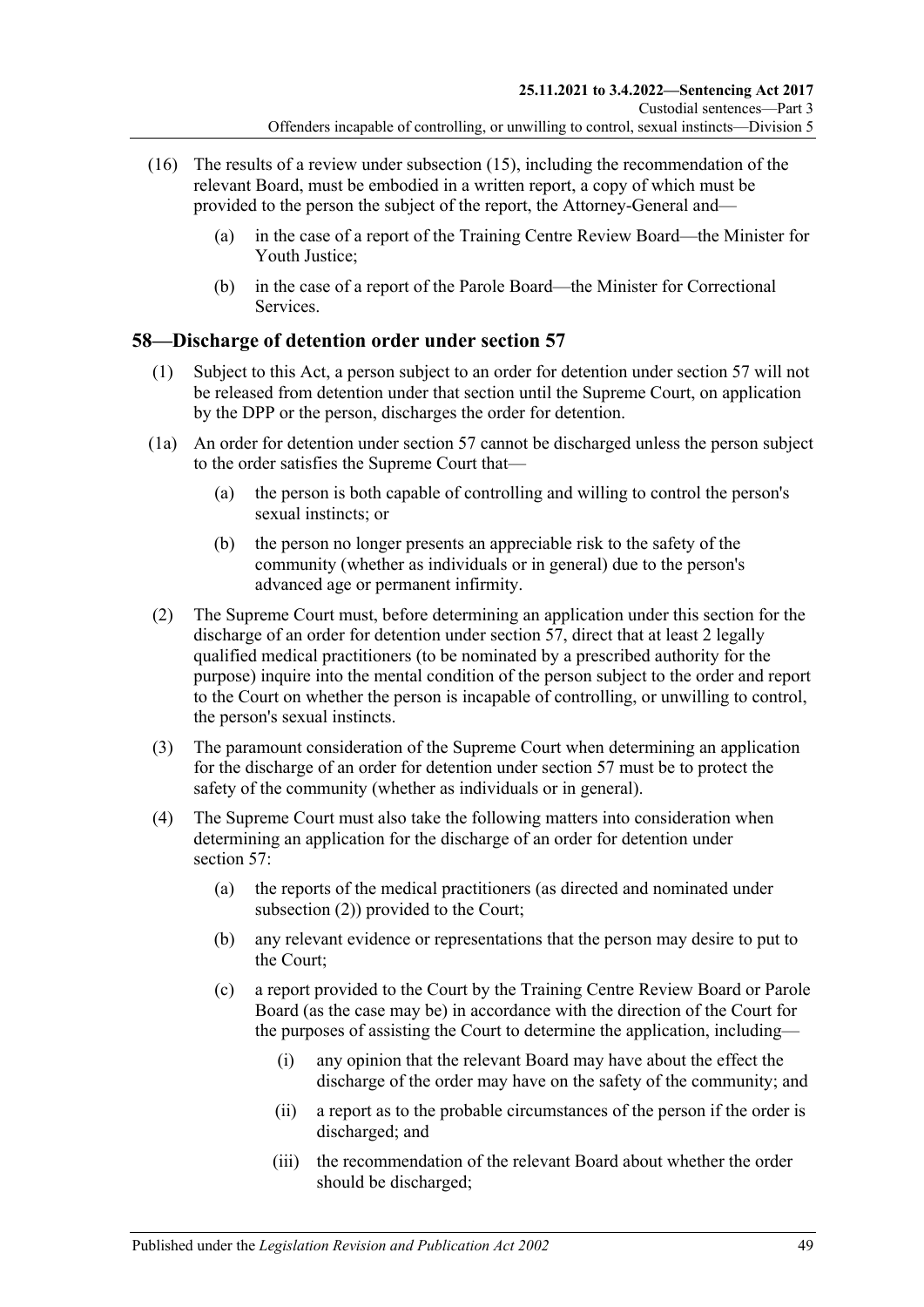- (d) the reports resulting from the periodic reviews under [section](#page-47-1)  $57(15)$  on the progress and circumstances of the person tendered to the Court;
- (e) any other report required by the Court under [section](#page-52-0) 61;
- (f) any other matter that the Court thinks relevant.
- (4a) The Supreme Court, when determining an application under this section, must not have regard to the length of time that the person subject to the order may spend in custody if the order is not discharged.
- (5) A copy of a report provided to the Supreme Court under [subsection](#page-48-1) (4) must be given to each party to the proceedings or to counsel for those parties.
- (6) If the discharge of an order for detention would result in the immediate release of a person subject to the order from custody, the Supreme Court may order that the discharge is not to take effect for such time as it considers necessary for the purpose of enabling the person to undergo a suitable pre-release program.

### <span id="page-49-3"></span><span id="page-49-0"></span>**59—Release on licence**

- (1) The Supreme Court may, on application by the DPP or the person, authorise the release on licence of a person detained in custody under this Division.
- (1a) A person detained in custody under this Division cannot be released on licence unless the person satisfies the Supreme Court that—
	- (a) the person is both capable of controlling and willing to control the person's sexual instincts; or
	- (b) the person no longer presents an appreciable risk to the safety of the community (whether as individuals or in general) due to the person's advanced age or permanent infirmity.
- <span id="page-49-4"></span><span id="page-49-1"></span>(2) The Supreme Court must, before determining an application under this section for the release on licence of a person detained in custody under this Division, direct that at least 2 legally qualified medical practitioners (to be nominated by a prescribed authority for the purpose) inquire into the mental condition of the person and report to the Court on whether the person is incapable of controlling, or unwilling to control, the person's sexual instincts.
- (3) The paramount consideration of the Supreme Court when determining an application under this section for the release on licence of a person detained in custody under this Division must be to protect the safety of the community (whether as individuals or in general).
- <span id="page-49-2"></span>(4) The Supreme Court must also take the following matters into consideration when determining an application under this section for the release on licence of a person detained in custody under this Division:
	- (a) the reports of the medical practitioners (as directed and nominated under [subsection](#page-49-1) (2)) provided to the Court;
	- (b) any relevant evidence or representations that the person may desire to put to the Court;
	- (c) a report provided to the Court by the appropriate board in accordance with the direction of the Court for the purposes of assisting the Court to determine the application, including—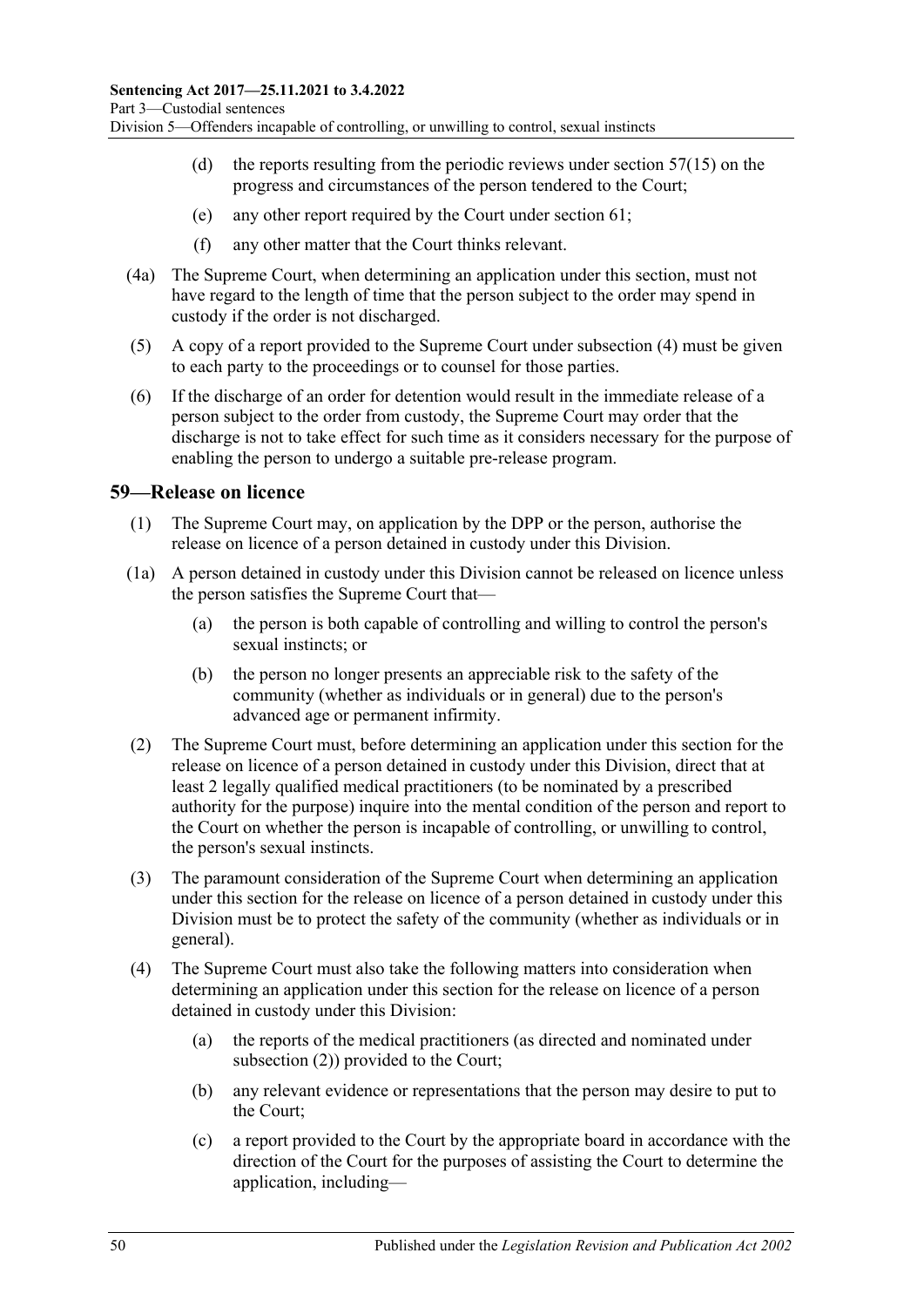- (i) any opinion of the appropriate board on the effect that the release on licence of the person would have on the safety of the community; and
- (ii) a report as to the probable circumstances of the person if the person is released on licence; and
- (iii) the recommendation of the appropriate board as to whether the person should be released on licence;
- (d) evidence tendered to the Court of the estimated costs directly related to the release of the person on licence;
- (e) the reports resulting from the periodic reviews under [section](#page-47-1) 57(15) on the progress and circumstances of the person tendered to the Court;
- (f) any other report required by the Court under [section](#page-52-0) 61;
- (g) any other matter that the Court thinks relevant.
- (4a) The Supreme Court, when determining an application under this section, must not have regard to the length of time that the person has spent in custody or may spend in custody if the person is not released on licence.
- (5) A copy of any report provided to the Supreme Court under [subsection](#page-49-2) (4) must be given to each party to the proceedings or to counsel for those parties.
- (6) On the Supreme Court authorising the release of a person under [subsection](#page-49-3) (1), the appropriate board must order the release of the person on licence on the day specified by the Court.
- <span id="page-50-2"></span><span id="page-50-0"></span>(7) Subject to this Act, every release of a person on licence under this section is subject to the following conditions:
	- (a) a condition prohibiting the person from possessing a firearm or ammunition or any part of a firearm;
	- (b) a condition requiring the person to submit to such tests (including testing without notice) for gunshot residue as may be reasonably required by a person or class of persons or body specified by the appropriate board.
- (8) Without limiting [subsection](#page-50-0) (7), the release of a person on licence under this section will be subject to such conditions as the appropriate board thinks fit and specifies in the licence (including a condition that the person be monitored by use of an electronic device approved under section 4 of the *[Correctional Services Act](http://www.legislation.sa.gov.au/index.aspx?action=legref&type=act&legtitle=Correctional%20Services%20Act%201982) 1982*).
- (9) If the Supreme Court has refused a person's application for release on licence, the person may not further apply for release for a period of 6 months, or such lesser or greater period as the Court may have directed on refusing the application.
- <span id="page-50-1"></span>(10) The appropriate board may—
	- (a) on application by the DPP or the person, or on its own initiative, vary or revoke a condition of a licence or impose further conditions; or
	- (b) on application by the DPP, or on its own initiative, cancel the release of a person on licence, if satisfied that—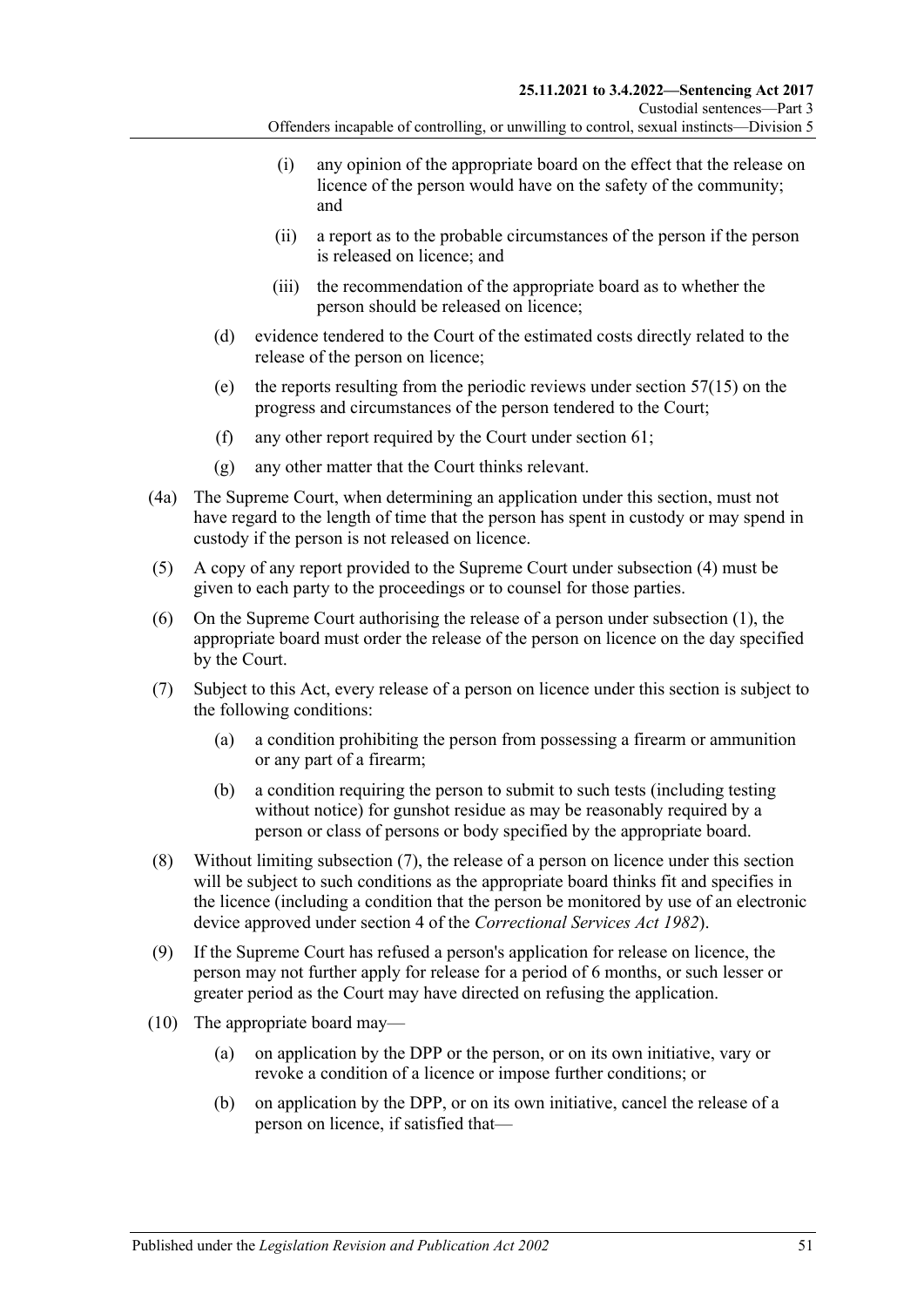- (i) in the case of a person released on licence on the ground referred to in [subsection](#page-49-4) (1a)(b)—there is evidence suggesting that the person may now present an appreciable risk to the safety of the community (whether as individuals or in general); or
- (ii) in any case—the person has contravened, or is likely to contravene, a condition of the licence.
- (11) A board cannot exercise its powers under [subsection](#page-50-1) (10) on its own initiative in relation to a person released on licence unless the person and the Crown have been afforded a reasonable opportunity to make submissions to the board on the matter, and the board has considered any submissions so made.
- (12) The appropriate board may only vary or revoke the conditions imposed by [subsection](#page-50-0) (7) on the release of a person on licence if the board is satisfied that—
	- (a) there are cogent reasons to do so; and
	- (b) the possession of a firearm, ammunition or part of a firearm by the person does not represent an undue risk to the safety of the public.
- (13) For the purposes of proceedings under [subsection](#page-50-1) (10), a member of the appropriate board may—
	- (a) summon the person the subject of the proceedings to appear before the board; or
	- (b) in the case of proceedings for cancellation of release—
		- (i) with the concurrence of a second member of the board—issue a warrant for the apprehension and detention of the person pending determination of the proceedings; or
		- (ii) apply to a magistrate for a warrant for the apprehension and detention of the person pending determination of the proceedings.
- (14) If a person who has been summoned to appear before the appropriate board fails to attend in compliance with the summons, the board may—
	- (a) determine the proceedings in the person's absence; or
	- (b) direct a member of the board to—
		- (i) issue a warrant; or
		- (ii) apply to a magistrate for a warrant,

for the apprehension and detention of the person for the purpose of bringing the person before the board.

- (15) A member of the appropriate board may apply to a magistrate for a warrant for the apprehension and return to custody of a person whose release on licence has been cancelled by the board.
- (16) A magistrate must, on application under this section, issue a warrant for the apprehension and detention of a person or for the apprehension and return to custody of a person, as the case may require, unless it is apparent, on the face of the application, that no reasonable grounds exist for the issue of the warrant.
- (17) The appropriate board may, if it thinks good reason exists for doing so, cancel a warrant issued under this section at any time before its execution.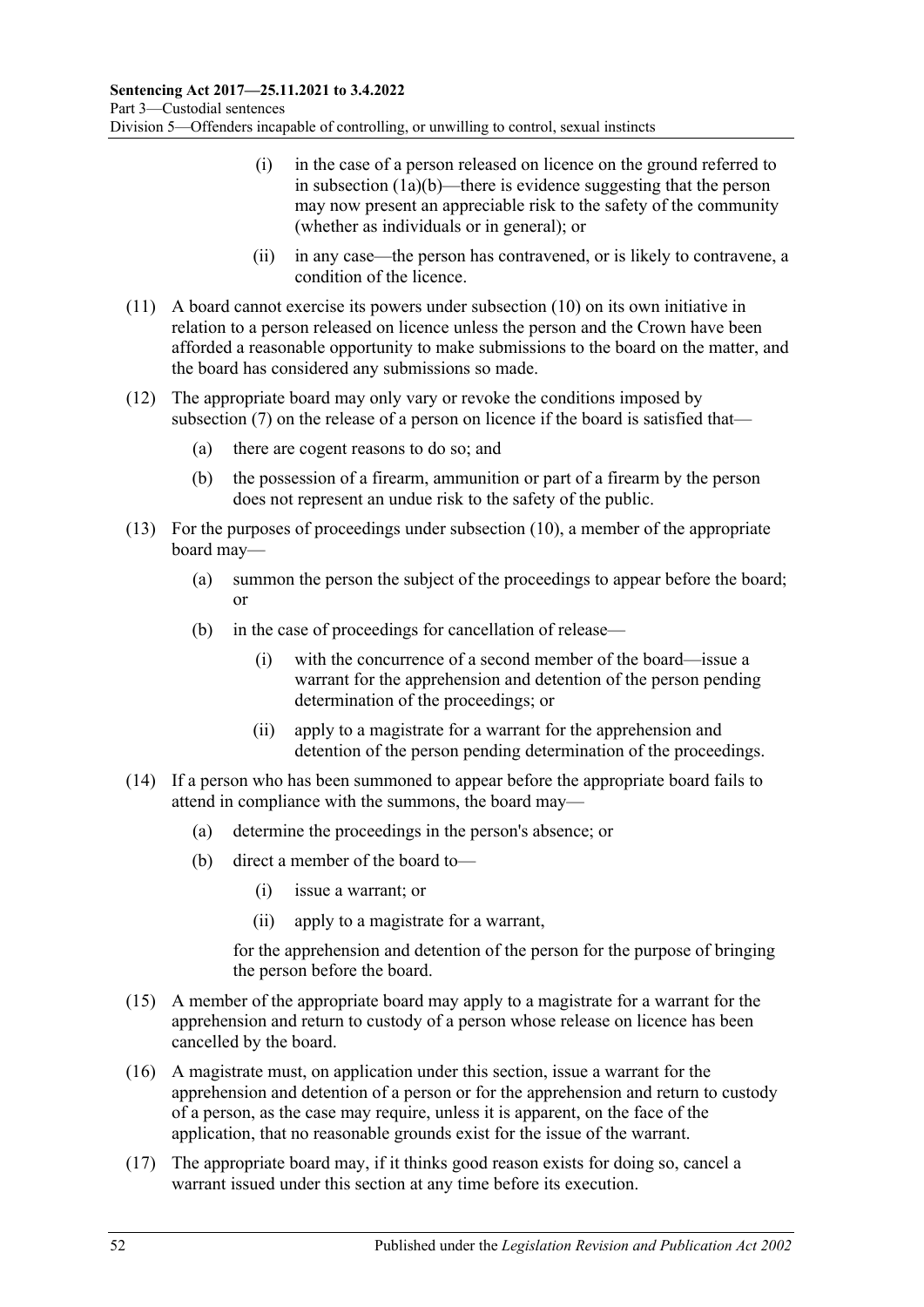- (18) If a person who has been released on licence commits an offence while subject to that licence and is sentenced to imprisonment for the offence, the release on licence is, by virtue of this subsection, cancelled.
- (20) For the purposes of this section, the *appropriate board*, in relation to proceedings under this section, means—
	- (a) if the person the subject of the proceedings is being detained in a training centre, or has been released on licence from a training centre—the Training Centre Review Board;
	- (b) in any other case—the Parole Board.

## <span id="page-52-1"></span>**60—Appropriate board may direct person to surrender firearm etc**

- (1) The appropriate board may, in relation to the release of a person on licence under [section](#page-49-0) 59 that is subject to the condition imposed by section  $59(7)(a)$ , direct the person to immediately surrender at a police station specified by the appropriate board any firearm, ammunition or part of a firearm owned or possessed by the person.
- (2) A person who refuses or fails to comply with a direction under [subsection](#page-52-1) (1) is guilty of an offence.

Maximum penalty: \$10 000 or imprisonment for 2 years.

- (3) No criminal liability attaches to a person to the extent that the person is complying with a direction under this section.
- (4) The Commissioner of Police must deal with any surrendered firearm, ammunition or part of a firearm in accordance with the scheme set out in the regulations.
- (5) No compensation is payable by the Crown or any other person in respect of the exercise of a function or power under this section.
- (6) The regulations may provide for the payment, recovery or waiver of fees in respect of this section.
- (7) In this section—

*appropriate board* has the same meaning as in [section](#page-49-0) 59.

## <span id="page-52-2"></span><span id="page-52-0"></span>**61—Court may obtain reports**

- (1) A court may, for the purpose of obtaining assistance in making a determination under this Division or [Schedule 2,](#page-102-0) require the Parole Board, the Training Centre Review Board or any other body or person to provide the court with a report on any matter.
- (2) A copy of a report provided to a court under [subsection](#page-52-2) (1) must be given to each party to the proceedings or to counsel for those parties.

## **62—Inquiries by medical practitioners**

If, for the purposes of this Division or [Schedule 2,](#page-102-0) the Supreme Court directs that at least 2 legally qualified medical practitioners (to be nominated by a prescribed authority) inquire into the mental condition of a person and report to the Court on whether the person is incapable of controlling, or unwilling to control, the person's sexual instincts, each medical practitioner so nominated—

(a) must carry out an independent personal examination of the person; and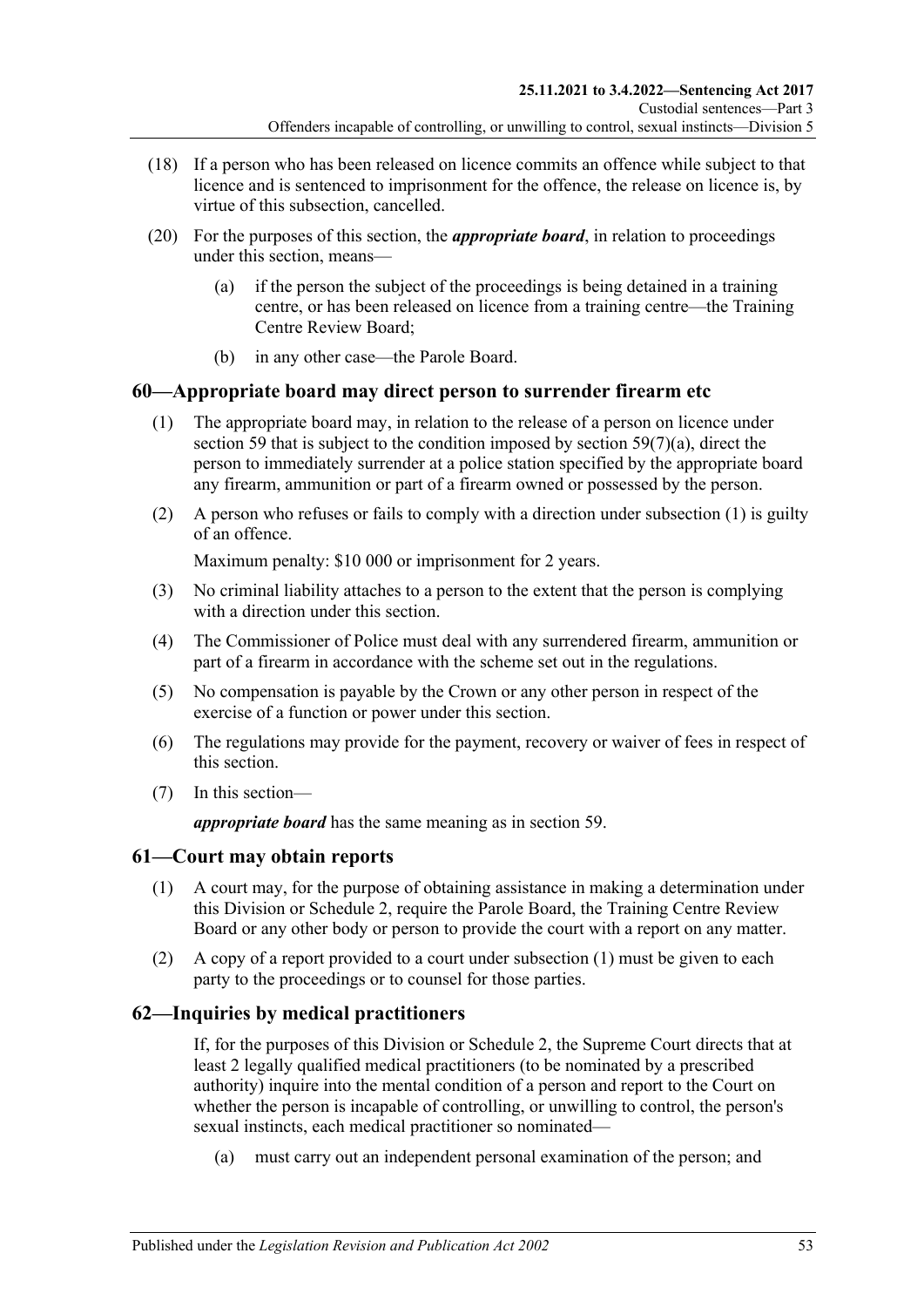- (b) may have access to any evidence before the court by which the person was convicted; and
- (c) may obtain the assistance of a psychologist, social worker, community corrections officer or any other person.

### **63—Parties**

Both the DPP and the person to whom an application under this Division or [Schedule](#page-102-0) 2 relates are parties to the application.

### **64—Service on guardian**

If the person to whom an application under this Division or [Schedule 2](#page-102-0) relates is under 18 years of age, a copy of the application must be served on a guardian of the child, unless—

- (a) it is not practicable to do so; or
- (b) the whereabouts of all of the guardians of the child cannot, after reasonable inquiries, be ascertained.

## **65—Appeals**

(1) An appeal lies to the Court of Appeal against—

- (a) a decision of the Supreme Court on an application to discharge an order for detention under this Division;
- (b) a decision of the Supreme Court on an application to release a person on licence under this Division.
- (2) An appeal under this section may be instituted by the DPP or by the person to whom the particular decision relates.
- (3) Subject to a contrary order of the Court of Appeal, an appeal cannot be commenced after 10 days from the date of the decision against which the appeal lies.
- (4) On an appeal, the Court of Appeal may—
	- (a) confirm, reverse or annul the decision subject to appeal;
	- (b) make any order that it considers should have been made in the first instance;
	- (c) make any consequential or ancillary orders.
- <span id="page-53-1"></span>(5) Subject to [subsection](#page-53-0)  $(6)$ , if—
	- (a) the Supreme Court decides—
		- (i) to discharge an order for detention under this Division; or
		- (ii) to release a person on licence under this Division; and
	- (b) counsel appearing on behalf of the DPP gives immediate notice that an appeal against the decision will be instituted,

the decision has no force or effect pending the outcome of the appeal.

<span id="page-53-0"></span>(6) If the DPP gives notice under [subsection](#page-53-1) (5) of an appeal against a decision of the Supreme Court but then a person acting on behalf of the DPP subsequently files with the Supreme Court a notice that the DPP does not desire to proceed with the appeal, the decision will take effect.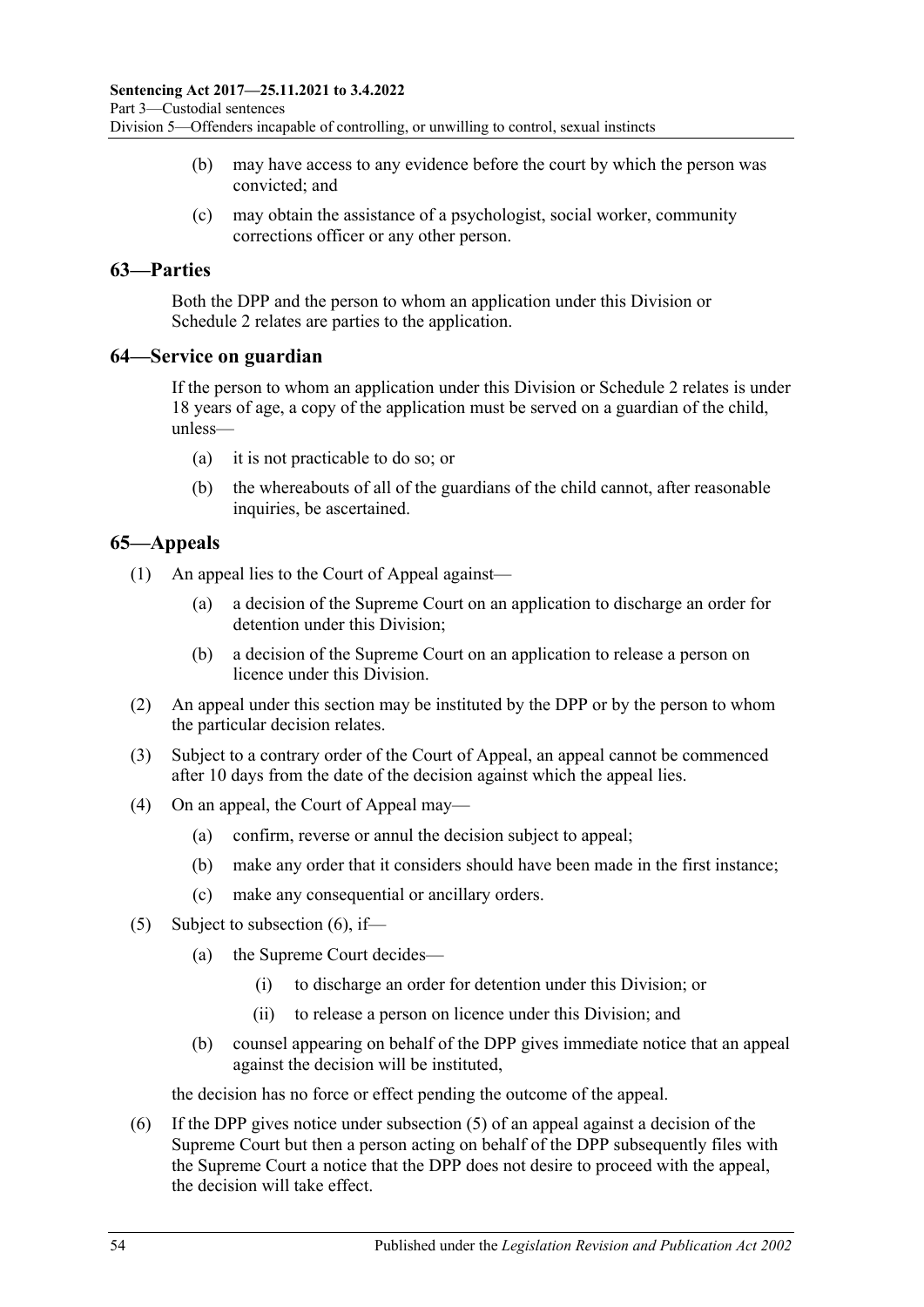## **66—Proclamations**

The Governor may, by proclamation, vary or revoke a proclamation under this Division.

## **67—Regulations**

The Governor may make regulations—

- (a) providing for the care, treatment, rights and duties of a person detained in custody under this Division in consequence of being found to be incapable of controlling the person's sexual instincts;
- (b) providing for the granting of periods of leave for a person so detained;
- (c) providing for any other related matter.

## **Division 6—Sentencing standards for offences involving paedophilia**

## **68—Sentencing standards for offences involving paedophilia**

- (1) The Parliament declares that—
	- (a) the 1997 amendment of sentencing standards reflected an emerging recognition by the judiciary and the community generally of the inherent seriousness of offences involving paedophilia; and
	- (b) the reformed standards should be applied to offences involving paedophilia committed before or after the enunciation of the 1997 amendment of sentencing standards (or committed in part before, and in part after, the enunciation of the 1997 amendment of sentencing standards).
- (2) In this section—

*1997 amendment of sentencing standards* means the change to sentencing standards enunciated in *R v D* (1997) 69 SASR 413;

*offences involving paedophilia* means all offences to which the 1997 amendment of sentencing standards is applicable, whether individual sentences for the offences have been, or are to be, imposed or a global sentence covering a series of offences (see [section](#page-20-0) 26) or a course of conduct involving a number of criminal incidents (see section 74 of the *[Criminal Law Consolidation Act](http://www.legislation.sa.gov.au/index.aspx?action=legref&type=act&legtitle=Criminal%20Law%20Consolidation%20Act%201935) 1935*);

*reformed standards* means sentencing standards as changed by the 1997 amendment of sentencing standards.

## **Division 7—Community based custodial sentences**

## **Subdivision 1—Home detention**

## **69—Purpose of home detention**

- (1) The purpose of a home detention order is to allow a court to impose a custodial sentence but direct that the sentence be served on home detention.
- (2) The paramount consideration of the court when determining whether to make a home detention order must be to protect the safety of the community (whether as individuals or in general).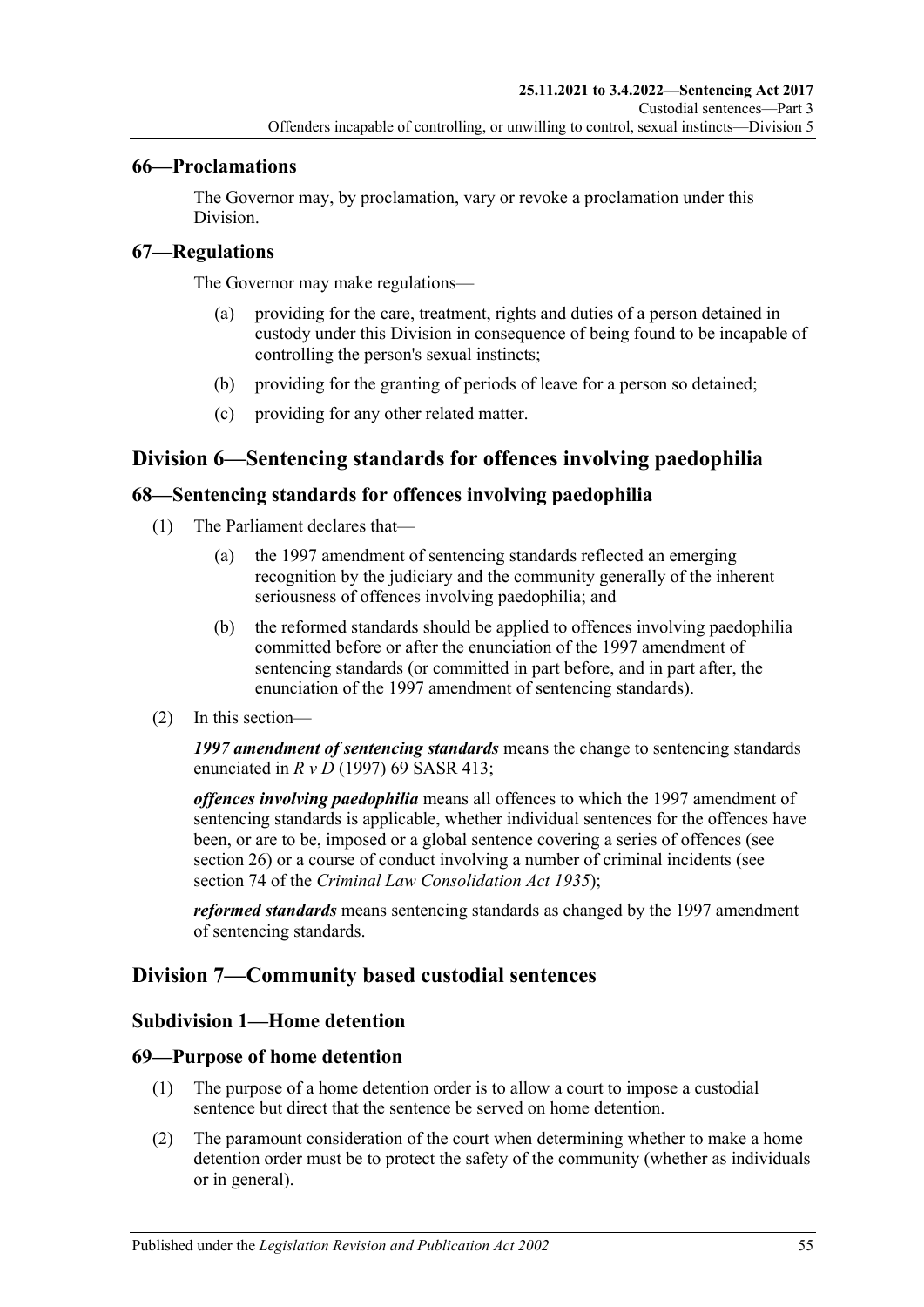## **70—Home detention not available for certain offences**

- (1) The powers vested in a court by this Subdivision—
	- (a) are exercisable despite the fact that an Act prescribes a minimum penalty; but
	- (b) are not exercisable in relation to—
		- (i) a defendant who is serving or is liable to serve a sentence of indeterminate duration and who has not had a non-parole period fixed; or
		- (ii) a defendant who is being sentenced for—
			- (A) an offence of murder; or
			- (B) treason; or
			- (C) an offence involving a terrorist act; or
			- (D) any other offence in respect of which an Act expressly prohibits the reduction, mitigation or substitution of penalties or sentences.
- (2) In this section—

*Act* includes a statutory instrument;

*terrorist act* has the same meaning as in Part 5.3 of the *Criminal Code* of the Commonwealth.

- (3) For the purposes of this Division, a reference to an *offence of murder* includes—
	- (a) an offence of conspiracy to murder; and
	- (b) an offence of aiding, abetting, counselling or procuring the commission of murder.

## **71—Home detention orders**

- (1) Subject to this section, if—
	- (a) a court has imposed a sentence of imprisonment on a defendant; and
	- (b) the court considers that the sentence should not be suspended under [Part](#page-78-1) 4 [Division](#page-78-1) 2; and
	- (c) the court considers that the defendant is a suitable person to serve the sentence on home detention,

the court may order that the defendant serve the sentence on home detention (a *home detention order*).

- (2) The following provisions apply to a home detention order:
	- (a) a home detention order must not be made if the court considers that the making of such an order would, or may, affect public confidence in the administration of justice;
	- (b) a home detention order must not be made if the defendant is being sentenced—
		- (i) as an adult to a period of imprisonment with a non-parole period of 2 years or more for a prescribed designated offence; or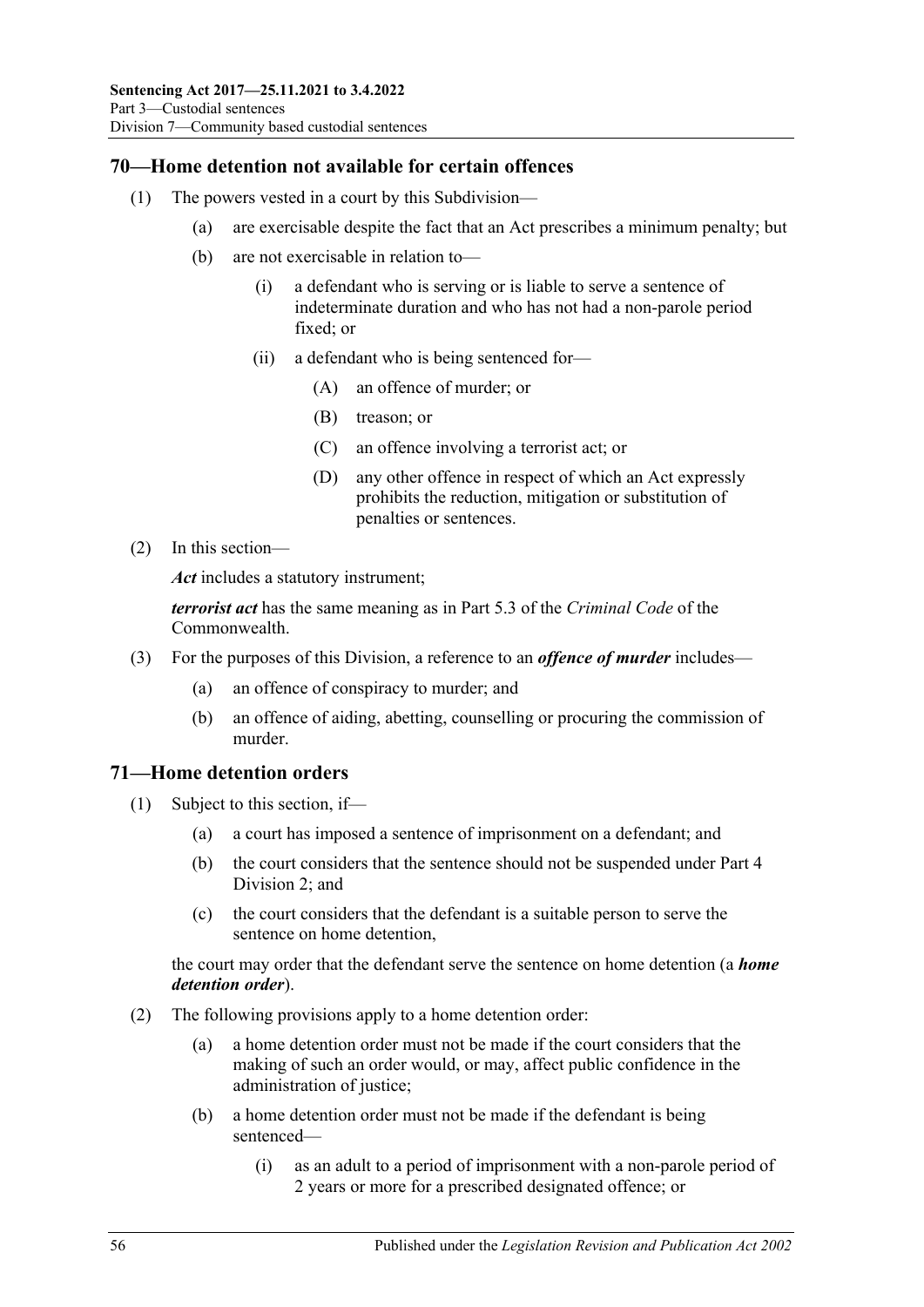- <span id="page-56-1"></span><span id="page-56-0"></span>(ii) as an adult for a serious sexual offence unless—
	- (A) the offence is a prescribed serious sexual offence that occurred in prescribed circumstances; or
	- (B) if [subsubparagraph](#page-56-0) (A) does not apply, the court is satisfied that special reasons exist for the making of a home detention order; or
- (iii) as an adult for a serious and organised crime offence or specified offence against police; or
- (iv) as an adult for a designated offence and, during the 5 year period immediately preceding the date on which the relevant offence was committed, a court has sentenced the defendant to imprisonment (other than where the sentence is suspended), home detention or an intensive correction order for a designated offence;
- (c) a home detention order must not be made unless the court is satisfied that the residence the court proposes to specify in its order is suitable and available for the detention of the defendant and that the defendant will be properly maintained and cared for while detained in that place;
- (d) a home detention order must not be made if the home detention is to be served cumulatively on another term of imprisonment (other than a term of imprisonment to be served subject to a home detention order), or concurrently with another term of imprisonment then being served, or about to be served, by the defendant;
- (e) a home detention order should not be made unless the court is satisfied that adequate resources exist for the proper monitoring of the defendant while on home detention by a home detention officer.
- (3) The court must take the following matters into consideration when determining whether to make a home detention order:
	- (a) the impact that the home detention order is likely to have on—
		- (i) any victim of the offence for which the defendant is being sentenced; and
		- (ii) any spouse or domestic partner of the defendant; and
		- (iii) any person residing at the residence at which the prisoner would, if released, be required to reside;
	- (b) the pre-sentence report (if any) ordered by the court;
	- (c) any other matter the court thinks relevant.
- (4) The following provisions apply for the purposes of subsection  $(2)(b)(ii)(B)$ :
	- (a) the court cannot be satisfied that special reasons exist for the purposes of subsection  $(2)(b)(ii)(B)$  unless the court is satisfied that—
		- (i) the defendant's advanced age or permanent infirmity means that the defendant no longer presents an appreciable risk to the safety of the community (whether as individuals or in general); and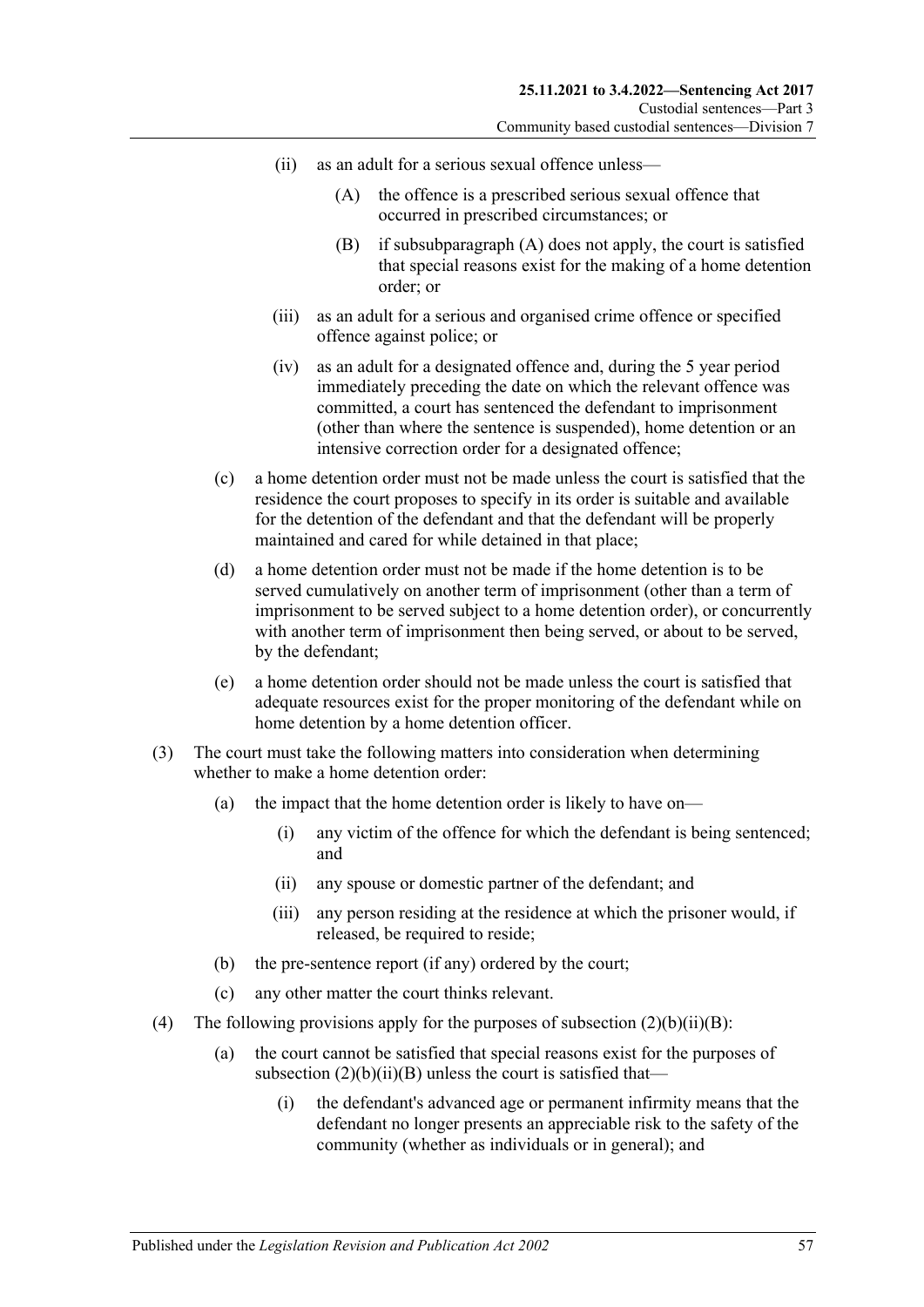- (ii) the interest of the community as a whole would be better served by the defendant serving the sentence on home detention rather than in custody;
- (b) the court must not have regard to any other matter in determining whether it is satisfied that special reasons exist for the purposes of subsection  $(2)(b)(ii)(B)$ .
- (5) In this section—

*designated offence* means any of the following offences under the *[Criminal Law](http://www.legislation.sa.gov.au/index.aspx?action=legref&type=act&legtitle=Criminal%20Law%20Consolidation%20Act%201935) [Consolidation Act](http://www.legislation.sa.gov.au/index.aspx?action=legref&type=act&legtitle=Criminal%20Law%20Consolidation%20Act%201935) 1935*:

- (a) an offence under section 13 or 13A;
- (b) an offence under section 19;
- (c) an offence under section 19AA;
- (d) an offence under section 19AC;
- (e) an offence under section 19A;
- (f) an offence under section 23 or 24;
- (g) an offence under section 29A;
- (h) an offence under section 39;
- (i) an offence under section 137;
- (j) an offence under section 170;
- (k) an offence under section 270B if the offence against the person to which that section applies is a relevant offence referred to in a preceding paragraph;

*foster parent*, of a child, includes—

- (a) an approved carer of the child; and
- (b) a person in whose care the child is placed under section 77 of the *[Children](http://www.legislation.sa.gov.au/index.aspx?action=legref&type=act&legtitle=Children%20and%20Young%20People%20(Safety)%20Act%202017)  [and Young People \(Safety\) Act](http://www.legislation.sa.gov.au/index.aspx?action=legref&type=act&legtitle=Children%20and%20Young%20People%20(Safety)%20Act%202017) 2017*;

*prescribed designated offence* means an offence under section 13 or 23 of the *[Criminal Law Consolidation Act](http://www.legislation.sa.gov.au/index.aspx?action=legref&type=act&legtitle=Criminal%20Law%20Consolidation%20Act%201935) 1935*;

#### *prescribed serious sexual offence* means—

- (a) any of the following offences under the *[Criminal Law Consolidation](http://www.legislation.sa.gov.au/index.aspx?action=legref&type=act&legtitle=Criminal%20Law%20Consolidation%20Act%201935) Act [1935](http://www.legislation.sa.gov.au/index.aspx?action=legref&type=act&legtitle=Criminal%20Law%20Consolidation%20Act%201935)* where the maximum penalty prescribed for the offence is, or includes, imprisonment for at least 5 years:
	- (i) an offence under section 49 (unlawful sexual intercourse);
	- (ii) an offence under section 56 (indecent assault);
	- (iii) an offence under section 58 (gross indecency);
	- (iv) an offence under section 63 (production or dissemination of child exploitation material);
	- (v) an offence under section 63B (procuring child to commit an indecent act etc); or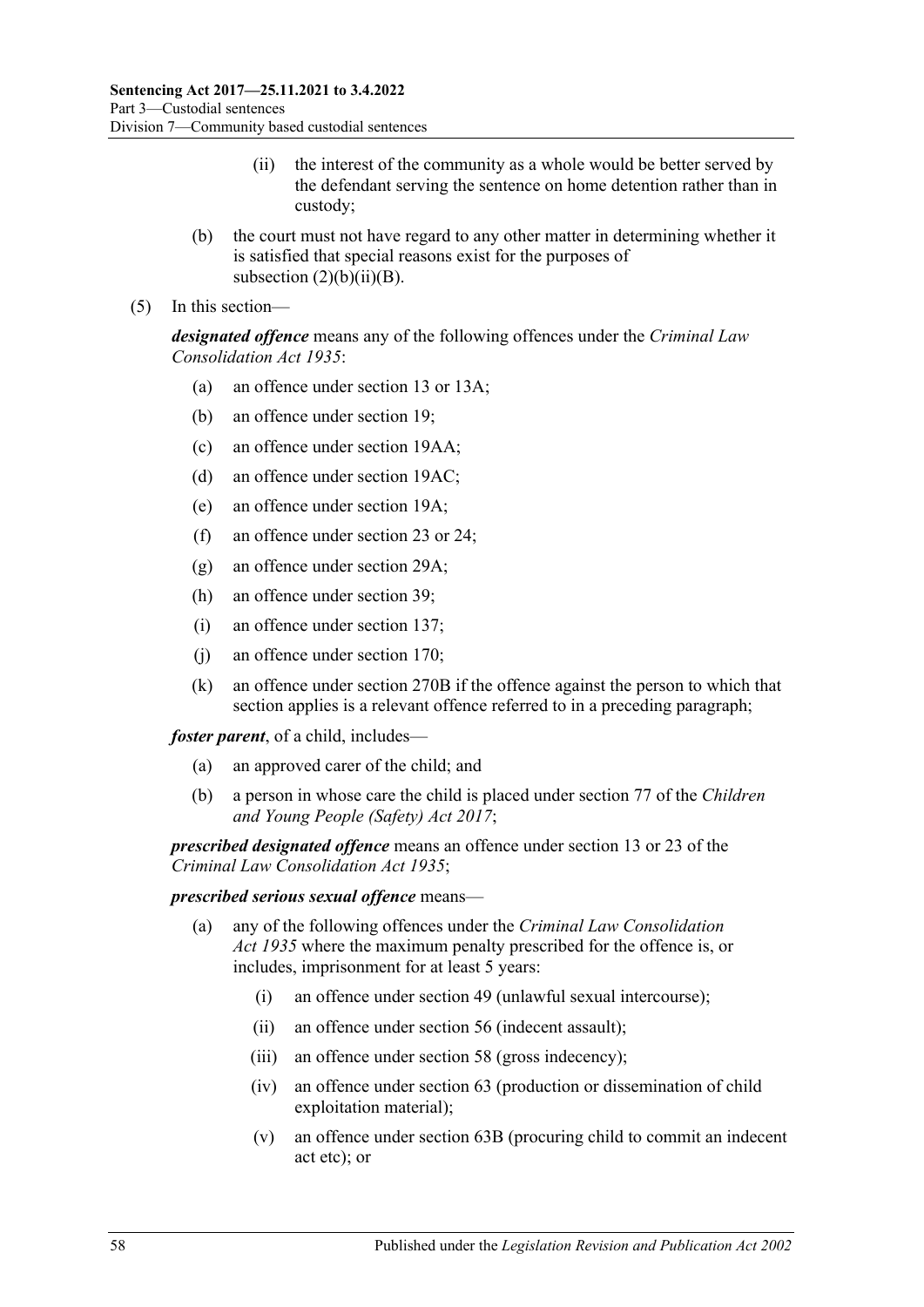- (b) an offence against a corresponding previous enactment substantially similar to an offence referred to in paragraph (a); or
- (c) an attempt to commit or an assault with intent to commit any of the offences referred to in either of the preceding paragraphs;

#### *serious and organised crime offence* means—

- (a) any of the following offences under the *[Criminal Law Consolidation](http://www.legislation.sa.gov.au/index.aspx?action=legref&type=act&legtitle=Criminal%20Law%20Consolidation%20Act%201935)  Act [1935](http://www.legislation.sa.gov.au/index.aspx?action=legref&type=act&legtitle=Criminal%20Law%20Consolidation%20Act%201935)*:
	- (i) an offence under section 83E;
	- (ii) an aggravated offence under section 172 or 251, where the aggravating circumstances of the offence are the circumstances referred to in section  $5AA(1)(ga)(i)$  or (ii) of that Act;
	- (iii) an offence under section 244 or 245;
	- (iv) an attempt to commit any of the offences referred to in any of the preceding subparagraphs; or
- (b) any of the following offences under the *[Controlled Substances Act](http://www.legislation.sa.gov.au/index.aspx?action=legref&type=act&legtitle=Controlled%20Substances%20Act%201984) 1984*:
	- (i) an offence under section 32(1);
	- (ii) an aggravated offence under section  $32(2)$ ,  $32(2a)$  or  $32(3)$ ;
	- (iii) an offence under section  $33(1)$ ;
	- (iv) an aggravated offence under section  $33(2)$  or  $33(3)$ ;
	- (v) an aggravated offence under section  $33A(1)$ ,  $33A(2)$ ,  $33A(3)$ ,  $33A(4)$ or 33A(5);
	- (va) an offence under section 33F, 33G or 33H;
	- (vi) an attempt to commit any of the offences referred to in any of the preceding subparagraphs;

<span id="page-58-1"></span>*serious sexual offence* means any of the following offences where the maximum penalty prescribed for the offence is, or includes, imprisonment for at least 5 years:

- <span id="page-58-0"></span> $(a)$
- (i) an offence under section 48, 48A, 49, 50, 51, 56, 58, 59, 60, 63, 63B, 66, 67, 68 or 72 of the *[Criminal Law Consolidation Act](http://www.legislation.sa.gov.au/index.aspx?action=legref&type=act&legtitle=Criminal%20Law%20Consolidation%20Act%201935) 1935*;
- (ii) an offence against a corresponding previous enactment substantially similar to an offence referred to in [subparagraph](#page-58-0) (i);
- (iii) an attempt to commit or an assault with intent to commit any of the offences referred to in either of the preceding subparagraphs;
- (b) an offence against the law of another State or a Territory corresponding to an offence referred to in [paragraph](#page-58-1) (a);

#### *specified offence against police* means—

(a) an aggravated offence under section 23(1) or 23(3) of the *[Criminal Law](http://www.legislation.sa.gov.au/index.aspx?action=legref&type=act&legtitle=Criminal%20Law%20Consolidation%20Act%201935)  [Consolidation Act](http://www.legislation.sa.gov.au/index.aspx?action=legref&type=act&legtitle=Criminal%20Law%20Consolidation%20Act%201935) 1935* where the aggravating circumstances of the offence are the circumstances referred to in section 5AA(1)(c) of that Act and the victim is a police officer; or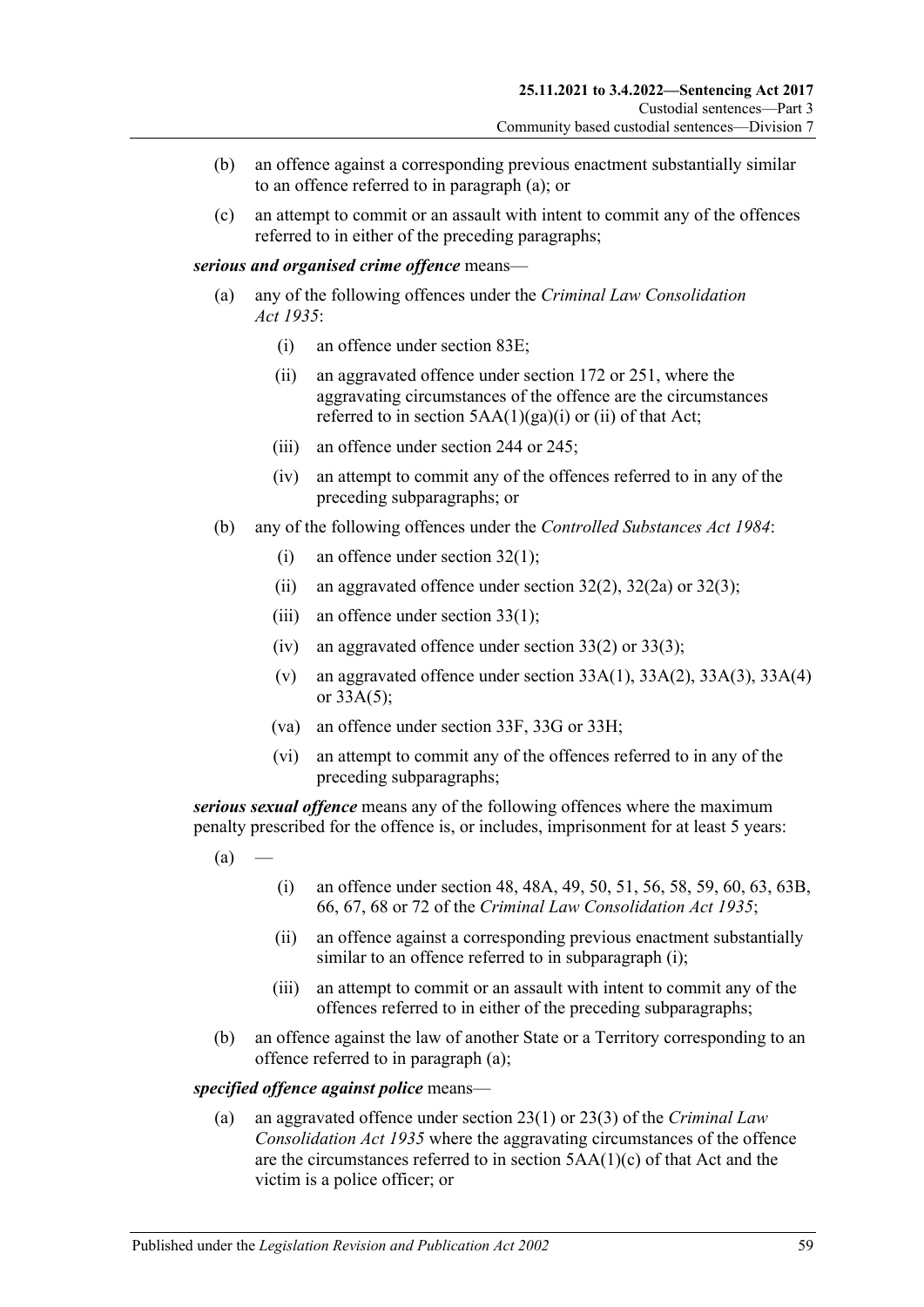- (b) an offence of attempted murder or attempted manslaughter under the *[Criminal Law Consolidation Act](http://www.legislation.sa.gov.au/index.aspx?action=legref&type=act&legtitle=Criminal%20Law%20Consolidation%20Act%201935) 1935* where the victim is a police officer and the offender committed the offence—
	- (i) knowing the victim to be acting in the course of the victim's official duty; or
	- (ii) in retribution for something the offender knows or believes to have been done by the victim in the course of the victim's official duty.
- <span id="page-59-0"></span>(6) For the purposes of this section, an offence occurred in *prescribed circumstances* if—
	- (a) the defendant was, at the time of the offence, 20 years of age or less; and
	- (b) the circumstances of the offending, including the victim's age and the age difference between the defendant and the victim, are such that it is appropriate that a home detention order be made; and
	- (c) the defendant was not, at the time of the offence, a person in a position of authority in relation to the victim.
- (7) For the purposes of [subsection](#page-59-0) (6), a person is in *a position of authority* in relation to a victim (the *child*) if—
	- (a) the person is a teacher and the child is a pupil of the teacher or of a school at which the teacher works; or
	- (b) the person is a parent, step-parent, guardian or foster parent of the child or the de facto partner or domestic partner of a parent, step-parent, guardian or foster parent of the child; or
	- (c) the person provides religious, sporting, musical or other instruction to the child; or
	- (d) the person is a religious official or spiritual leader (however described and including lay members and whether paid or unpaid) in a religious or spiritual group attended by the child; or
	- (e) the person is a health professional or social worker providing professional services to the child; or
	- (f) the person is responsible for the care of the child and the child has a cognitive impairment; or
	- (g) the person is employed or providing services in a correctional institution (within the meaning of the *[Correctional Services Act](http://www.legislation.sa.gov.au/index.aspx?action=legref&type=act&legtitle=Correctional%20Services%20Act%201982) 1982*) or a training centre (within the meaning of the *[Young Offenders Act](http://www.legislation.sa.gov.au/index.aspx?action=legref&type=act&legtitle=Young%20Offenders%20Act%201993) 1993*), or is a person engaged in the administration of those Acts, acting in the course of the person's duties in relation to the child; or
	- (h) the person is employed or providing services in a licensed children's residential facility (within the meaning of the *[Children and Young People](http://www.legislation.sa.gov.au/index.aspx?action=legref&type=act&legtitle=Children%20and%20Young%20People%20(Safety)%20Act%202017)  [\(Safety\) Act](http://www.legislation.sa.gov.au/index.aspx?action=legref&type=act&legtitle=Children%20and%20Young%20People%20(Safety)%20Act%202017) 2017*), or a residential care facility or other facility established under section 36 of the *[Family and Community Services Act](http://www.legislation.sa.gov.au/index.aspx?action=legref&type=act&legtitle=Family%20and%20Community%20Services%20Act%201972) 1972*, or is a person engaged in the administration of those Acts, acting in the course of the person's duties in relation to the child; or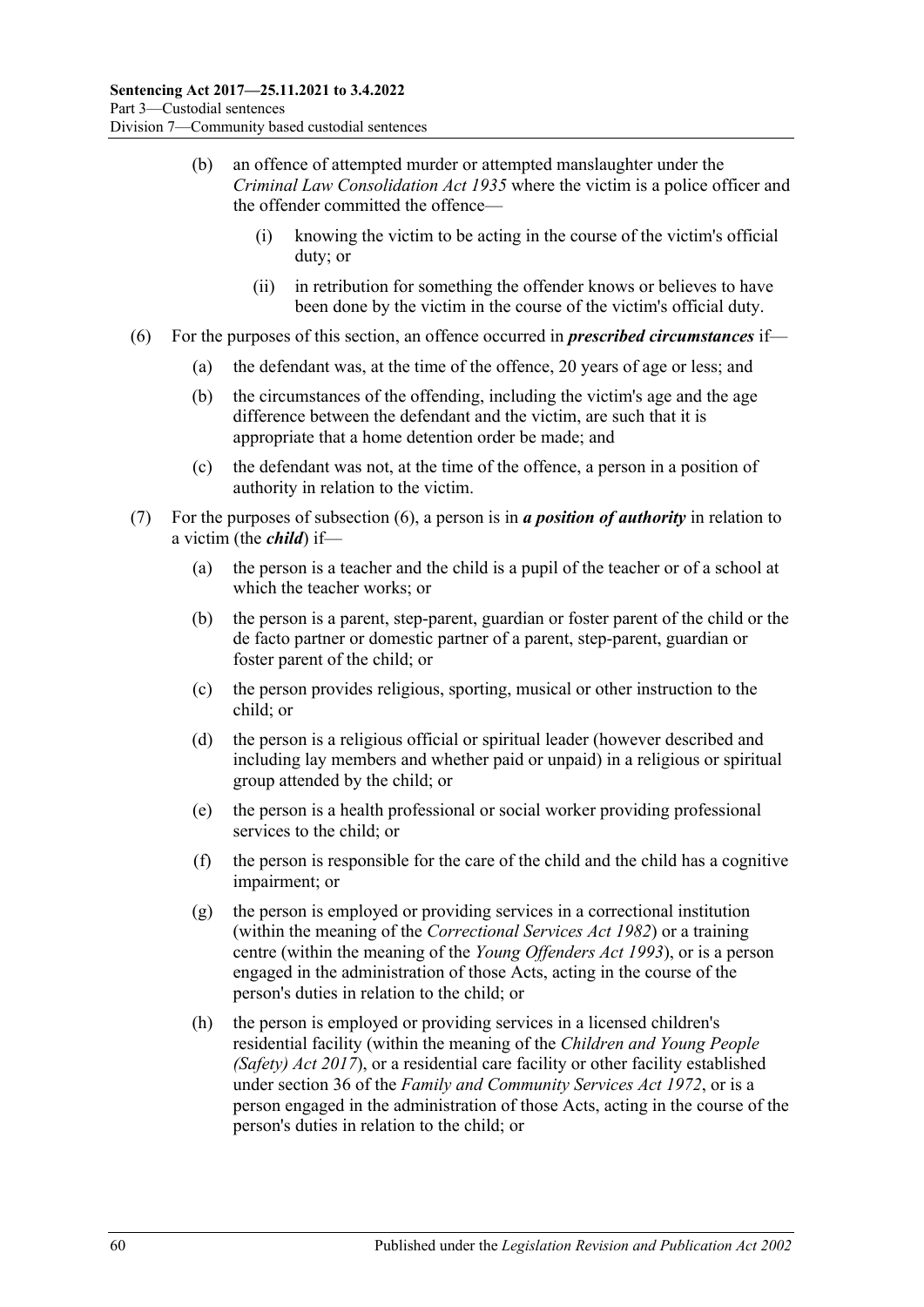- (i) the person is an employer of the child or other person who has the authority to determine significant aspects of the child's terms and conditions of employment or to terminate the child's employment (whether the child is being paid in respect of that employment or is working in a voluntary capacity).
- (8) A description of an offence appearing in brackets in this section is for convenience of reference only.

## **72—Conditions of home detention order**

- (1) A home detention order is subject to the following conditions:
	- (a) a condition requiring the person subject to the order to remain at the residence specified by the court throughout the period of the home detention order and not to leave that residence at any time during that period except for the following purposes:
		- (i) attendance at such remunerated employment at such times and places as approved from time to time by the home detention officer to whom the person is assigned during the period of the home detention order;
		- (ii) urgent medical or dental treatment for the person;
		- (iii) attendance at—
			- (A) a place for the purpose of undergoing assessment or treatment (or both) relating to the person's mental or physical condition; or
			- (B) an intervention program; or
			- (C) any other course of education, training or instruction, or other activity,

as approved or directed by the home detention officer to whom the person is assigned;

- (iv) any other purposes as approved or directed by the home detention officer to whom the person is assigned;
- (b) a condition requiring the person to be of good behaviour;
- (c) a condition requiring the person to be under the supervision of a home detention officer;
- (d) a condition requiring the person to obey the lawful directions of the home detention officer to whom the person is assigned;
- <span id="page-60-0"></span>(e) a condition prohibiting the person from possessing a firearm or ammunition or any part of a firearm;
- (f) a condition relating to the use of drugs by the person other than for therapeutic purposes;
- <span id="page-60-1"></span>(g) a condition requiring the person to submit to such tests (including testing without notice)—
	- (i) for gunshot residue; or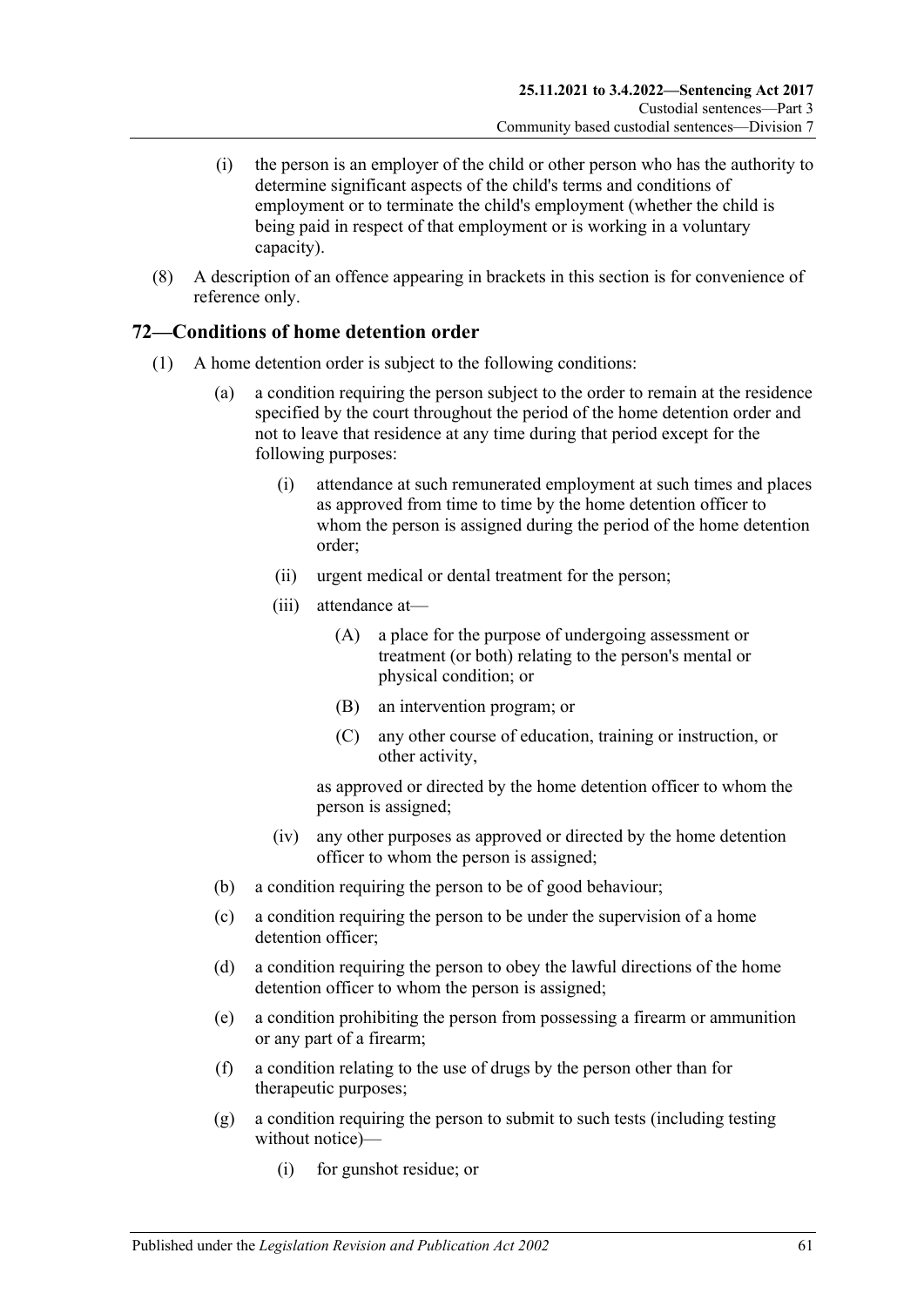(ii) relating to drug use,

as a home detention officer may reasonably require;

- <span id="page-61-1"></span>(h) a condition that the person be monitored by use of an electronic device approved under section 4 of the *[Correctional Services Act](http://www.legislation.sa.gov.au/index.aspx?action=legref&type=act&legtitle=Correctional%20Services%20Act%201982) 1982*;
- (i) such other conditions as the court thinks appropriate and specifies in the order.
- (2) A person subject to a home detention order will, unless the home detention order is earlier revoked, remain on home detention—
	- (a) in the case of a person subject to a non-parole period—until the person is released on parole; or
	- (b) in the case of any other person—in accordance with Part 4 Division 7 of the *[Correctional Services Act](http://www.legislation.sa.gov.au/index.aspx?action=legref&type=act&legtitle=Correctional%20Services%20Act%201982) 1982*.
- (3) Subject to [subsection](#page-61-0) (4), the court may vary or revoke a condition imposed under this section.
- <span id="page-61-0"></span>(4) The court may only vary or revoke the following conditions in the following circumstances:
	- (a) the conditions imposed by [subsection](#page-60-0) (1)(e) and [\(g\)\(i\)—](#page-60-1)if the court is satisfied, by evidence given on oath, that—
		- (i) there are cogent reasons to do so; and
		- (ii) the possession of a firearm, ammunition or part of a firearm by the person does not represent an undue risk to the safety of the public;
	- (b) the condition imposed by [subsection](#page-61-1)  $(1)(h)$ —if the court is satisfied, by evidence given on oath, that removal of the electronic device is necessary for medical reasons.

## <span id="page-61-4"></span>**73—Orders that court may make on breach of condition of home detention order etc**

- <span id="page-61-3"></span><span id="page-61-2"></span>(1) Subject to this section, if the court that imposed a home detention order on a person is satisfied that—
	- (a) a person subject to a home detention order has breached a condition of the order; or
	- (b) the residence specified by the court at which the person is required to remain throughout the period of the home detention order is no longer suitable for the person and no other suitable residence is available for the person's detention,

the court must revoke the home detention order and order that the balance of the sentence the person was serving on home detention be served in custody.

- (2) Despite [subsection](#page-61-2)  $(1)(a)$ , if the court is satisfied that the failure of the person to comply with the conditions of the home detention order was trivial or there are proper grounds on which the failure should be excused, the court—
	- (a) may refrain from revoking the order; and
	- (b) may impose a further condition on, or revoke or vary a condition of, the order.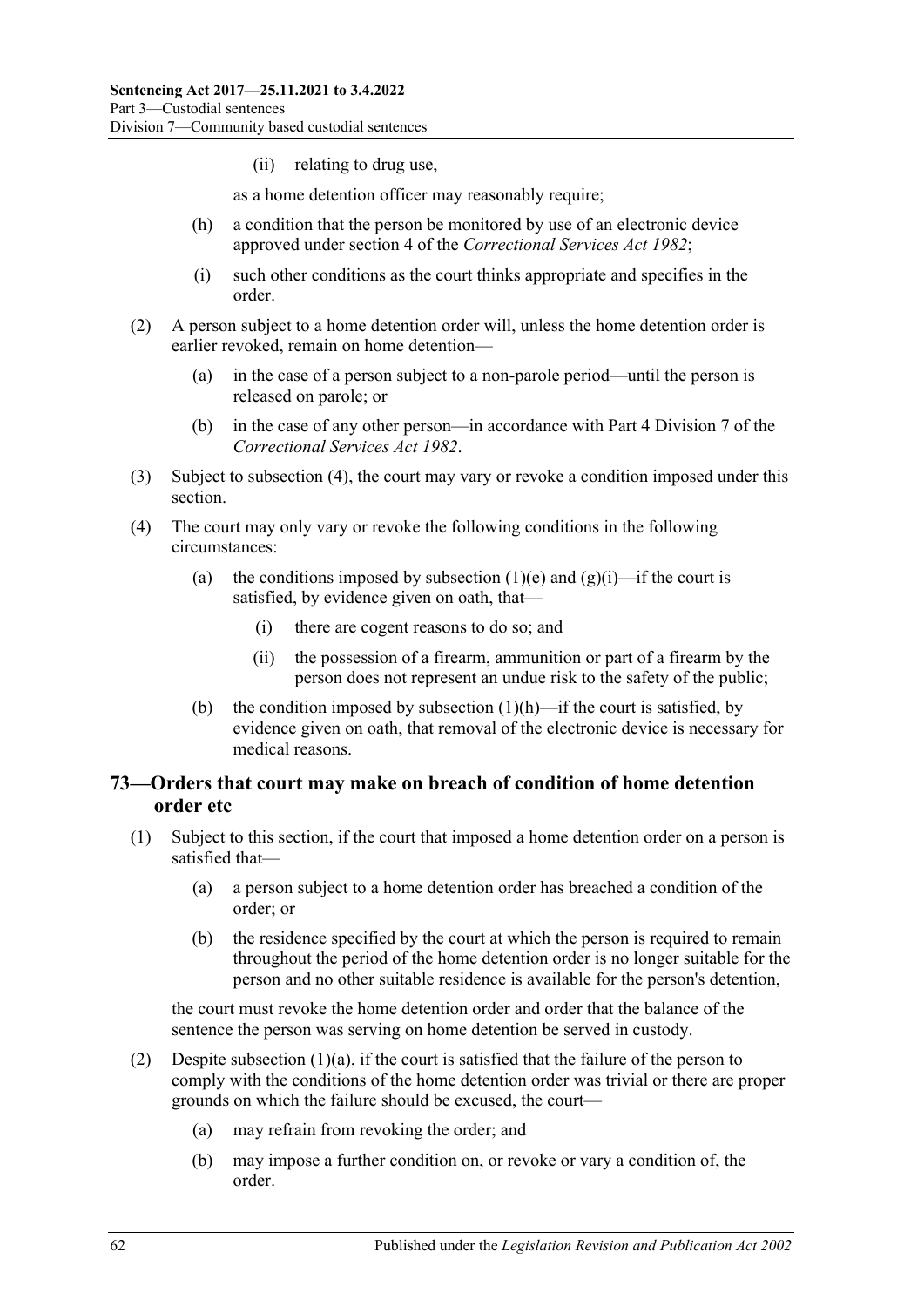- (3) A person subject to a home detention order is not in breach of a condition requiring the person to remain at the person's residence if the person leaves the residence for the purpose of averting or minimising a serious risk of death or injury (either to the person or some other person).
- (4) If a court revokes a home detention order and orders that the balance of the sentence be served in custody in the circumstances referred to in [subsection](#page-61-3) (1)(b), the court—
	- (a) must take the following periods into account:
		- (i) the period of compliance by the person with the conditions of the home detention order;
		- (ii) the period spent by the person on home detention or in custody pending determination of the proceedings under this section; and
	- (c) may direct that the sentence be cumulative on any other sentence, or sentences, of imprisonment then being served, or to be served, by the person.
- <span id="page-62-0"></span>(4a) If a court revokes a home detention order for breach of a condition of the order and orders that the balance of the sentence be served in custody—
	- (a) the balance of the sentence is the balance remaining as at the day on which the breach was committed, but the court may reduce the sentence after taking into account both of the following:
		- (i) any period spent by the person on home detention after the day on which the breach was committed pending determination of the proceedings for the breach;
		- (ii) any period spent by the person in custody pending determination of the proceedings for the breach of condition; and
	- (b) the court may direct that the sentence be cumulative on any other sentence, or sentences, of imprisonment then being served, or to be served, by the person.
- (4b) In relation to the breach of a condition of a home detention order, a reference in [subsection](#page-62-0) (4a) to the day on which the breach was committed will, in the case of proceedings relating to more than 1 breach, be taken to be a reference to the day on which the first breach was committed.
- (5) The court may, if it thinks it is necessary to do so for the purpose of proceedings under this section—
	- (a) issue a summons to a person subject to a home detention order requiring the person to appear before the court at the time and place specified in the summons; or
	- (b) issue a warrant for the person's arrest.
- (6) A person who appears before the court as required by a summons issued under this section may be remanded in custody pending determination of the proceedings.
- (7) If a person fails to appear before the court as required by a summons issued under this section, the court may issue a warrant for the person's arrest.
- <span id="page-62-1"></span>(8) If a person is arrested pursuant to a warrant issued under this section, the person must be brought before the court or the Magistrates Court not later than the next working day and may be remanded in custody pending determination of the proceedings.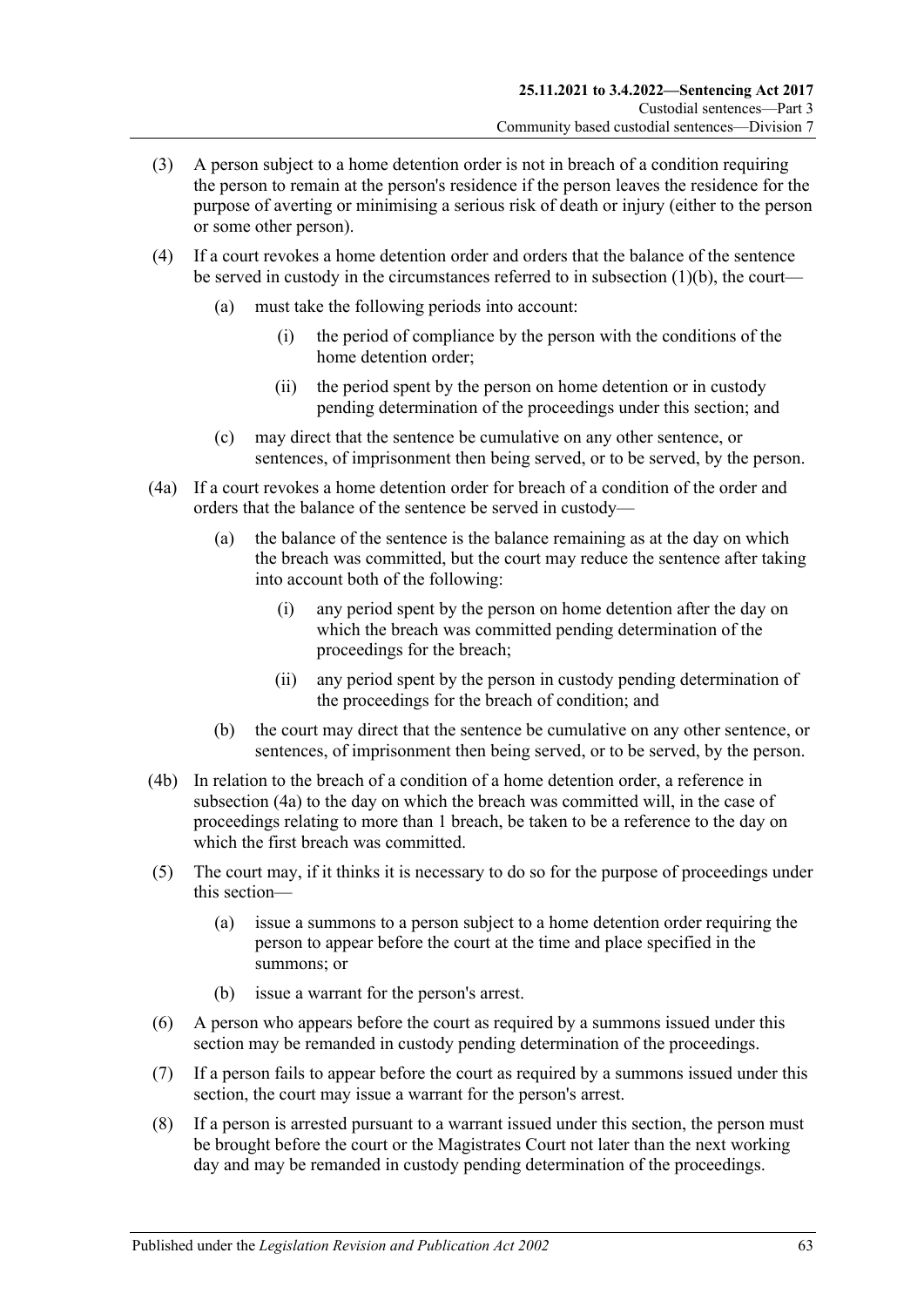- (9) A warrant issued under this section authorises the detention of the person in custody pending appearance before the court.
- <span id="page-63-0"></span>(10) The obligations of a person subject to a home detention order are suspended during any period the person is in custody.
- (11) If a person subject to a home detention order is found guilty of an offence by a court of a superior jurisdiction to that of the court that made the order, being an offence committed during the period of the home detention order, any proceedings for breach of condition arising out of the offence are to be taken in the court of superior jurisdiction.
- (12) If a person subject to a home detention order is found guilty of an offence by a court of an inferior jurisdiction to that of the court that made the order, being an offence committed during the period of the home detention order, the court of inferior jurisdiction must-
	- (a) sentence the person for the offence and remand the person to the court that made the home detention order to be dealt with for breach of condition of the order; or
	- (b) remand the person to the court that made the home detention order to be sentenced for the offence and dealt with for breach of condition of the order.
- (13) The court dealing with a person for breach of condition of a home detention order must hear any evidence adduced tending to establish that the person has failed to comply with a condition of the order and any evidence or representations that the person may wish to adduce or make in reply.
- (14) In this section—

### *court of an inferior jurisdiction* means—

- (a) if the court that made the home detention order is the Supreme Court—the District Court or the Magistrates Court;
- (b) if the court that made the home detention order is the District Court—the Magistrates Court;

### *court of a superior jurisdiction* means—

- (a) if the court that made the home detention order is the Magistrates Court—the Supreme Court or the District Court;
- (b) if the court that made the home detention order is the District Court—the Supreme Court.

## **74—Court to provide CE with copy of home detention order**

If a home detention order is made in respect of a person, or the order or conditions of the order are varied or revoked, or a further order is made in respect of the person, the court must notify the CE of the terms of the order, variation, revocation or further order, as the case may require.

## **75—CE must assign home detention officer**

(1) The CE must, on receiving a copy of a home detention order (and may after then from time to time) assign the person to whom the order relates to a home detention officer.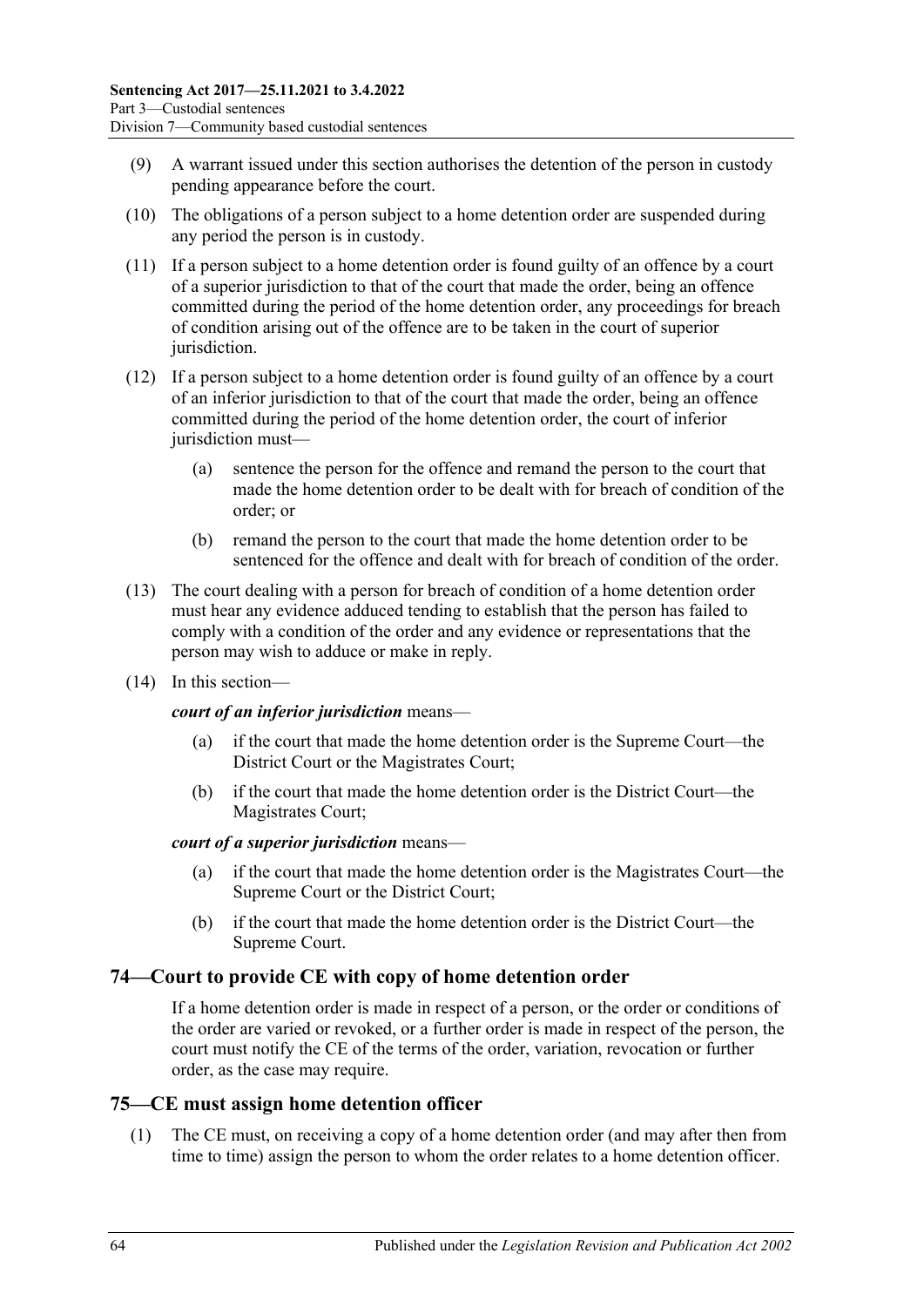- (2) The CE must ensure that the person is notified in writing of the name of the home detention officer to whom the person has been assigned and, if necessary, of the place and time at which the person must first report to that officer.
- (3) It is the duty of a home detention officer to endeavour to ensure that any person assigned to the officer complies with the conditions of the order.

## **76—Powers of home detention officers**

- (1) A home detention officer may, at any time—
	- (a) enter or telephone the residence of a person to whom the officer has been assigned; or
	- (b) telephone the person's place of employment or any other place at which the person is permitted or required to attend; or
	- (c) question any person who is at that residence or place as to the whereabouts of the person to whom the officer has been assigned,

for the purposes of ascertaining whether or not the person is complying with a condition of the home detention order.

- (2) A person must not—
	- (a) hinder a home detention officer in the exercise of powers under this section; or
	- (b) fail to answer truthfully any question put to the person by a home detention officer under those powers.

Maximum penalty: \$2 500.

## **77—Apprehension and detention of person subject to home detention order without warrant**

- (1) If the CE suspects on reasonable grounds that a person subject to a home detention order has breached a condition of the order, the person may be apprehended, without warrant, by a police officer or home detention officer and detained in custody for the purposes of proceedings relating to the suspected breach under [section](#page-61-4) 73 before the court that imposed the order.
- (2) [Section](#page-62-1) 73(8) to [\(10\)](#page-63-0) (inclusive) apply to a person apprehended under this section as if the person were arrested pursuant to a warrant issued under [section](#page-61-4) 73.

## **78—Offence to contravene or fail to comply with condition of home detention order**

A person subject to a home detention order who contravenes or fails to comply with a condition of the order is guilty of an offence.

Maximum penalty: \$10 000 or imprisonment for 2 years.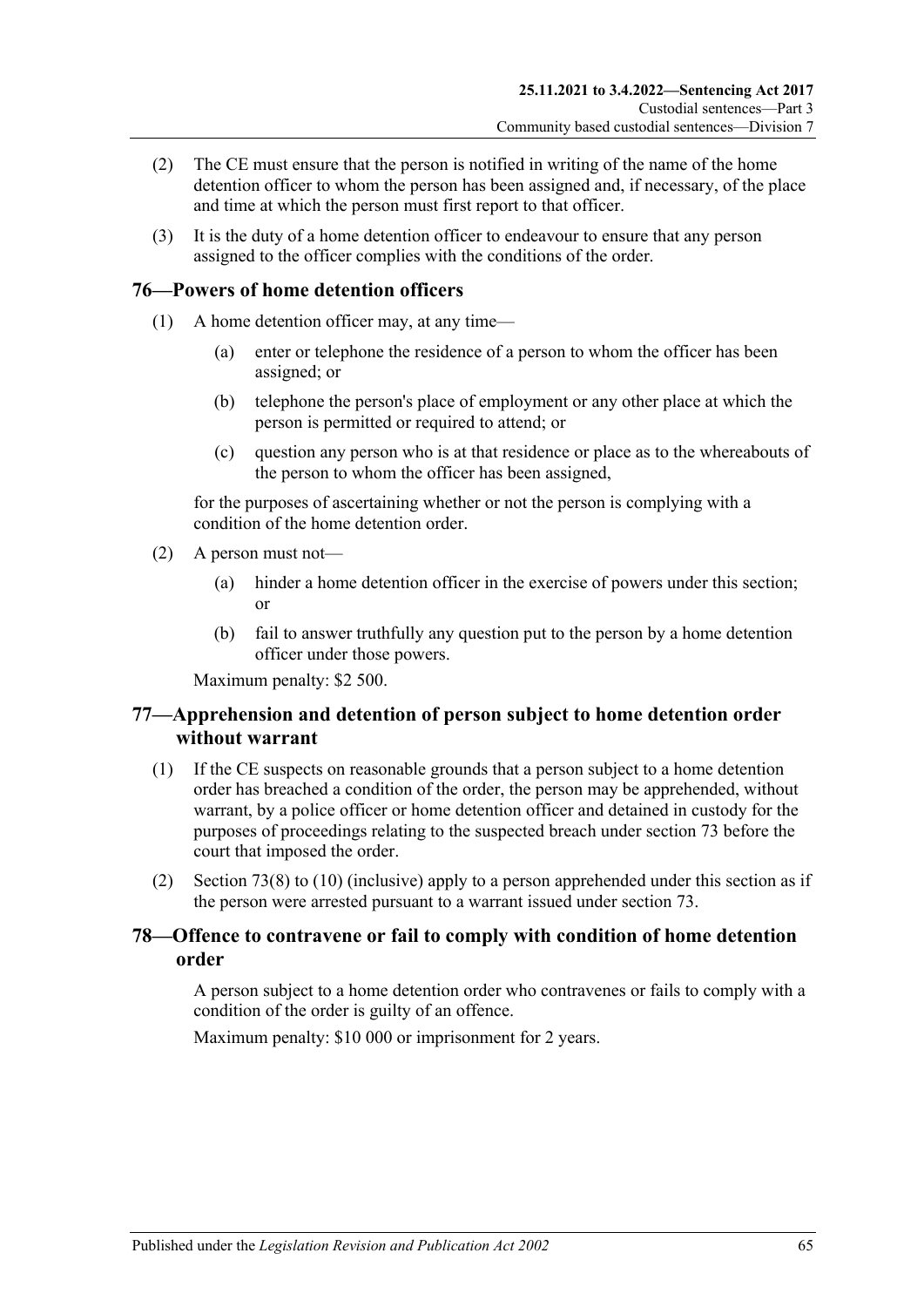## **Subdivision 2—Intensive correction**

## **79—Purpose of intensive correction order**

- (1) The purpose of an intensive correction order is to provide a court with an alternative sentencing option for a defendant where the court—
	- (a) is considering imposing a sentence of imprisonment of 2 years or less; and
	- (b) considers there is a genuine risk that the defendant will re-offend if not provided with a suitable intervention program for rehabilitation purposes.
- (2) The court should not impose an intensive correction order on a defendant unless the court considers that, given the short custodial sentence that the court would otherwise have imposed, rehabilitation of the defendant is more likely to be achieved by allowing the defendant to serve the sentence in the community while subject to strict conditions of intensive correction.
- (3) Despite the preceding subsections, the paramount consideration of the court when determining whether to make an intensive correction order must be to protect the safety of the community (whether as individuals or in general).

## **80—Intensive correction not available for certain offences**

- (1) The powers vested in a court by this Subdivision—
	- (a) are exercisable despite the fact that an Act prescribes a minimum penalty; but
	- (ab) are not exercisable in relation to an offence involving a terrorist act; or
	- (b) are not exercisable in relation to any offence in respect of which an Act expressly prohibits the reduction, mitigation or substitution of penalties or sentences.
- (2) In this section—

*Act* includes a statutory instrument;

*terrorist act* has the same meaning as Part 5.3 of the *Criminal Code* of the Commonwealth.

## **81—Intensive correction orders**

- (1) Subject to this section, if—
	- (a) a court has imposed a sentence of imprisonment on a defendant of a term that is 2 years or less; and
	- (b) the court considers that the sentence should not be suspended under [Part](#page-78-1) 4 [Division](#page-78-1) 2; and
	- (c) the court determines that there is good reason for the defendant to serve the sentence in the community while subject to intensive correction,

<span id="page-65-0"></span>the court may order that the defendant serve the sentence in the community while subject to intensive correction (an *intensive correction order*).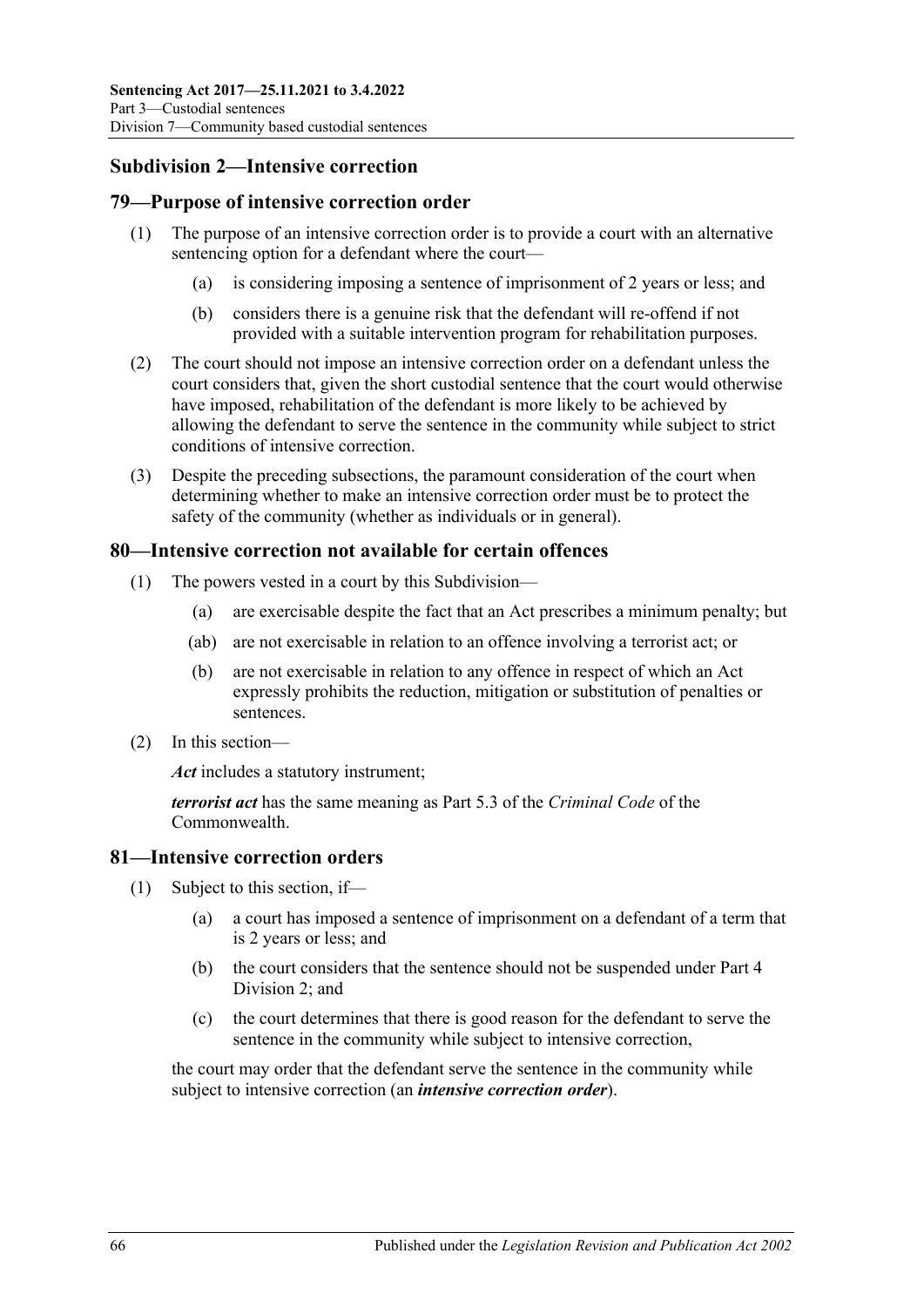- (2) For the purposes of [subsection](#page-65-0)  $(1)(c)$ , the court may determine that, even though a custodial sentence is warranted and there is a moderate to high risk of the defendant re-offending, any rehabilitation achieved during the period that would be spent in prison is likely to be limited compared to the likely rehabilitative effect if the defendant were instead to spend that period in the community while subject to intensive correction.
- (3) The following provisions apply to an intensive correction order:
	- (a) an intensive correction order must not be made if the sentence is to be served cumulatively on another term of imprisonment (other than a term of imprisonment to be served subject to an intensive correction order), or concurrently with another term of imprisonment then being served, or about to be served, by the defendant;
	- (ab) an intensive correction order must not be made if the defendant is being sentenced—
		- (i) as an adult for a serious sexual offence; or
		- (ii) as an adult for a serious and organised crime offence or specified offence against police; or
		- (iii) as an adult for a designated offence and, during the 5 year period immediately preceding the date on which the relevant offence was committed, a court has sentenced the defendant to imprisonment (other than where the sentence is suspended), home detention or an intensive correction order for a designated offence;
	- (b) an intensive correction order should not be made if the court is not satisfied that adequate resources exist for the proper monitoring of the defendant while subject to an intensive correction order by a community corrections officer.
- (4) The court must take the following matters into consideration when determining whether to make an intensive correction order:
	- (a) the impact that the intensive correction order is likely to have on—
		- (i) any victim of the offence for which the defendant is being sentenced; and
		- (ii) any spouse or domestic partner of the defendant; and
		- (iii) any person residing at the residence at which the defendant may, if released, reside;
	- (b) the pre-sentence report (if any) ordered by the court;
	- (c) any other matter the court thinks relevant.
- (5) In this section—

*designated offence* means any of the following offences under the *[Criminal Law](http://www.legislation.sa.gov.au/index.aspx?action=legref&type=act&legtitle=Criminal%20Law%20Consolidation%20Act%201935)  [Consolidation Act](http://www.legislation.sa.gov.au/index.aspx?action=legref&type=act&legtitle=Criminal%20Law%20Consolidation%20Act%201935) 1935*:

- (a) an offence under section 12 (conspiring or soliciting to commit murder);
- (b) an offence under section 13 (manslaughter);
- (c) an offence under section 13A (criminal liability in relation to suicide);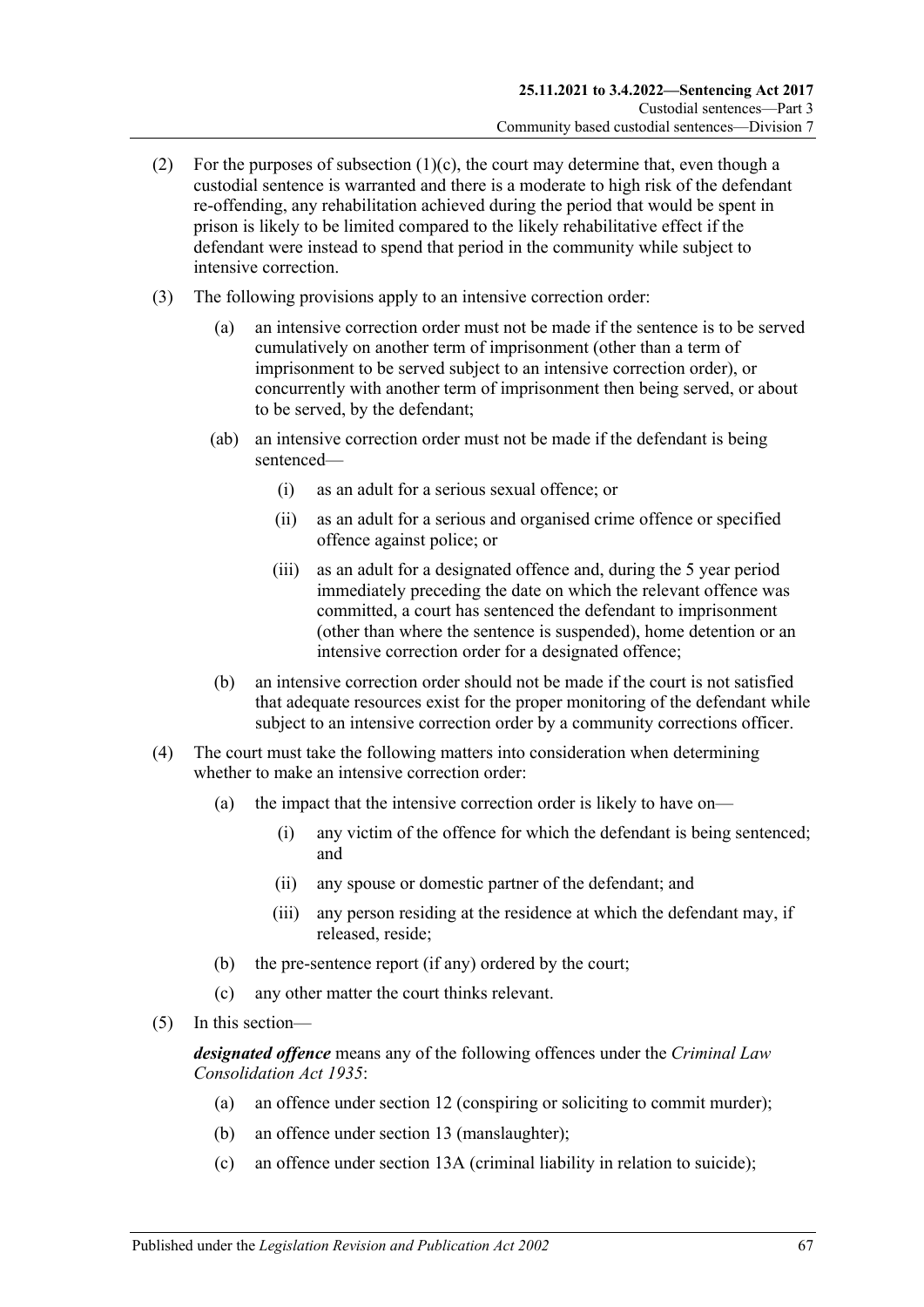- (d) an offence under section 19 (unlawful threats);
- (e) an offence under section 19AA (unlawful stalking);
- (f) an offence under section 19AC (dangerous driving to escape police pursuit);
- (g) an offence under section 19A (causing death or harm by use of vehicle or vessel);
- (h) an offence under section 23 (causing serious harm);
- (i) an offence under section 24 (causing harm);
- (j) an offence under section 29A (shooting at police officers);
- (k) an offence under section 39 (kidnapping);
- (l) an offence under section 137 (robbery);
- (m) an offence under section 170 (serious criminal trespass—places of residence);
- (n) an offence under section 270B (assaults with intent) if the offence against the person to which that section applies is a relevant offence referred to in a preceding paragraph;

*serious and organised crime offence* means—

- (a) any of the following offences under the *[Criminal Law Consolidation](http://www.legislation.sa.gov.au/index.aspx?action=legref&type=act&legtitle=Criminal%20Law%20Consolidation%20Act%201935)  Act [1935](http://www.legislation.sa.gov.au/index.aspx?action=legref&type=act&legtitle=Criminal%20Law%20Consolidation%20Act%201935)*:
	- (i) an offence under section 83E (participation in criminal organisation);
	- (ii) an aggravated offence under—
		- (A) section 172 (blackmail); or
		- (B) section 251 (abuse of public office),

where the aggravating circumstances of the offence are the circumstances referred to in section  $5AA(1)(ga)(i)$  or (ii) of that Act;

- (iii) an offence under section 244 (offences relating to witnesses);
- (iv) an offence under section 245 (offences relating to jurors);
- (v) an attempt to commit any of the offences referred to in any of the preceding subparagraphs; or
- (b) any of the following offences under the *[Controlled Substances Act](http://www.legislation.sa.gov.au/index.aspx?action=legref&type=act&legtitle=Controlled%20Substances%20Act%201984) 1984*:
	- (i) an offence under section 32(1) (trafficking (large commercial quantity controlled drug));
	- (ii) an aggravated offence under section 32(2) (trafficking (commercial quantity controlled drug));
	- (iii) an aggravated offence under section 32(2a) (trafficking (controlled drug in prescribed area));
	- (iv) an aggravated offence under section 32(3) (trafficking (controlled drug));
	- (v) an offence under section 33(1) (manufacturing controlled drug for sale (large commercial quantity));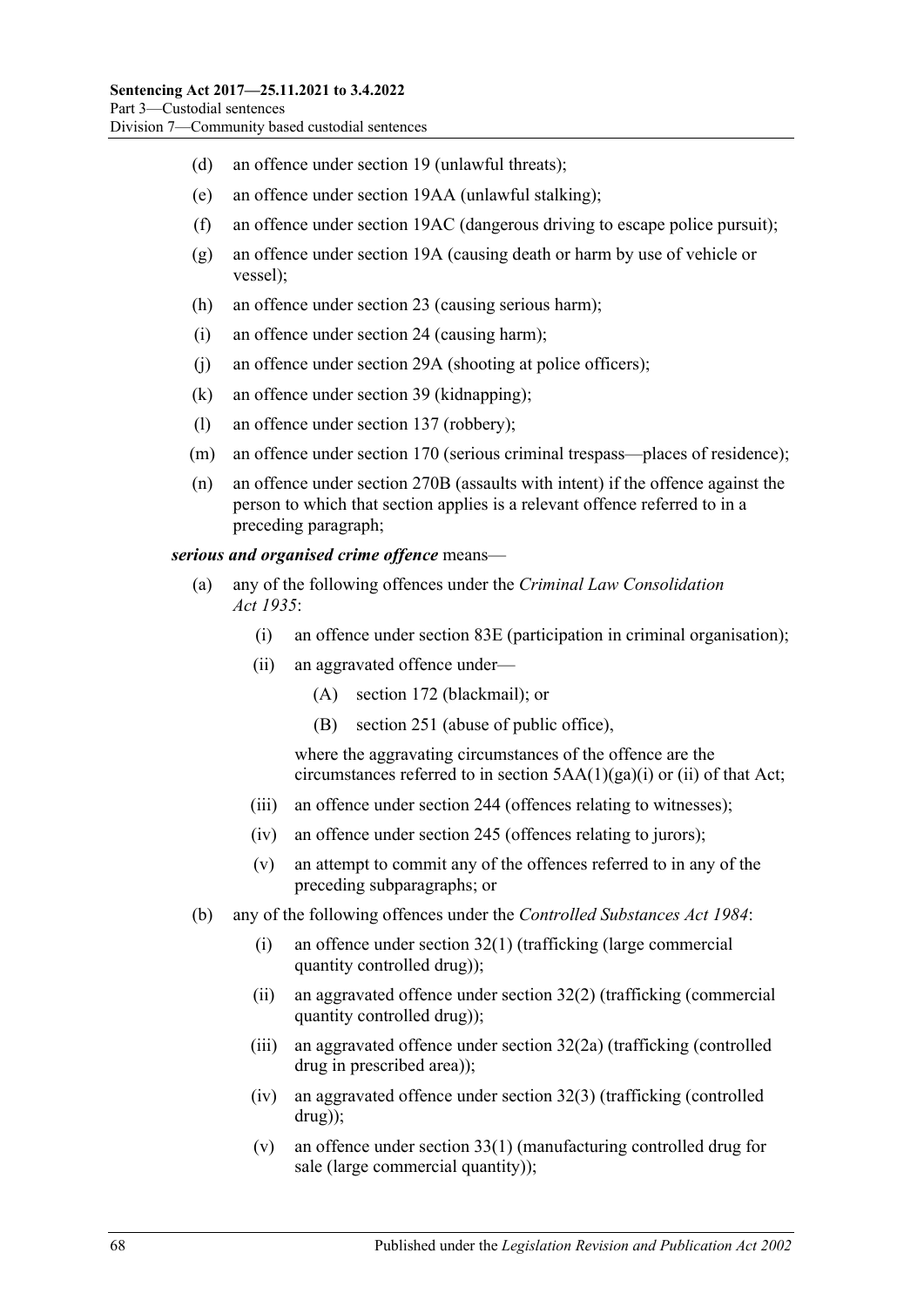- (vi) an aggravated offence under section 33(2) (manufacturing controlled drug for sale (commercial quantity));
- (vii) an aggravated offence under section 33(3) (manufacturing controlled drug for sale);
- (viii) an aggravated offence under section 33A(1) (sale/manufacture etc controlled precursor (large commercial quantity));
- $(ix)$  an aggravated offence under section  $33A(2)$  (sale/manufacture etc controlled precursor (commercial quantity));
- (x) an aggravated offence under section 33A(3) (sale/manufacture etc controlled precursor);
- (xi) an aggravated offence under section 33A(4) (manufacture etc controlled precursor);
- (xii) an aggravated offence under section 33A(5) (manufacture etc controlled precursor);
- (xiii) an offence under section 33F (sale, supply or administration of controlled drug to child);
- (xiv) an offence under section 33G (sale, supply or administration of controlled drug in school zone);
- (xv) an offence under section 33H (procuring child to commit offence (relating to controlled drug, precursor or plant));
- (xvi) an attempt to commit any of the offences referred to in any of the preceding subparagraphs;

#### <span id="page-68-0"></span>*serious sexual offence* means—

- (a) any of the following offences under the *[Criminal Law Consolidation](http://www.legislation.sa.gov.au/index.aspx?action=legref&type=act&legtitle=Criminal%20Law%20Consolidation%20Act%201935)  Act [1935](http://www.legislation.sa.gov.au/index.aspx?action=legref&type=act&legtitle=Criminal%20Law%20Consolidation%20Act%201935)* where the maximum penalty prescribed for the offence is, or includes, imprisonment for at least 5 years:
	- (i) an offence under section 48 (rape);
	- (ii) an offence under section 48A (compelled sexual manipulation);
	- (iii) an offence under section 49 (unlawful sexual intercourse);
	- (iv) an offence under section 50 (persistent sexual abuse of a child);
	- (v) an offence under section 51 (sexual exploitation of person with a cognitive impairment);
	- (vi) an offence under section 56 (indecent assault);
	- (vii) an offence under section 58 (gross indecency);
	- (viii) an offence under section 59 (abduction);
	- (ix) an offence under section 60 (procuring sexual intercourse);
	- (x) an offence under section 63 (production or dissemination of child exploitation material);
	- (xi) an offence under section 63B (procuring child to commit an indecent act etc);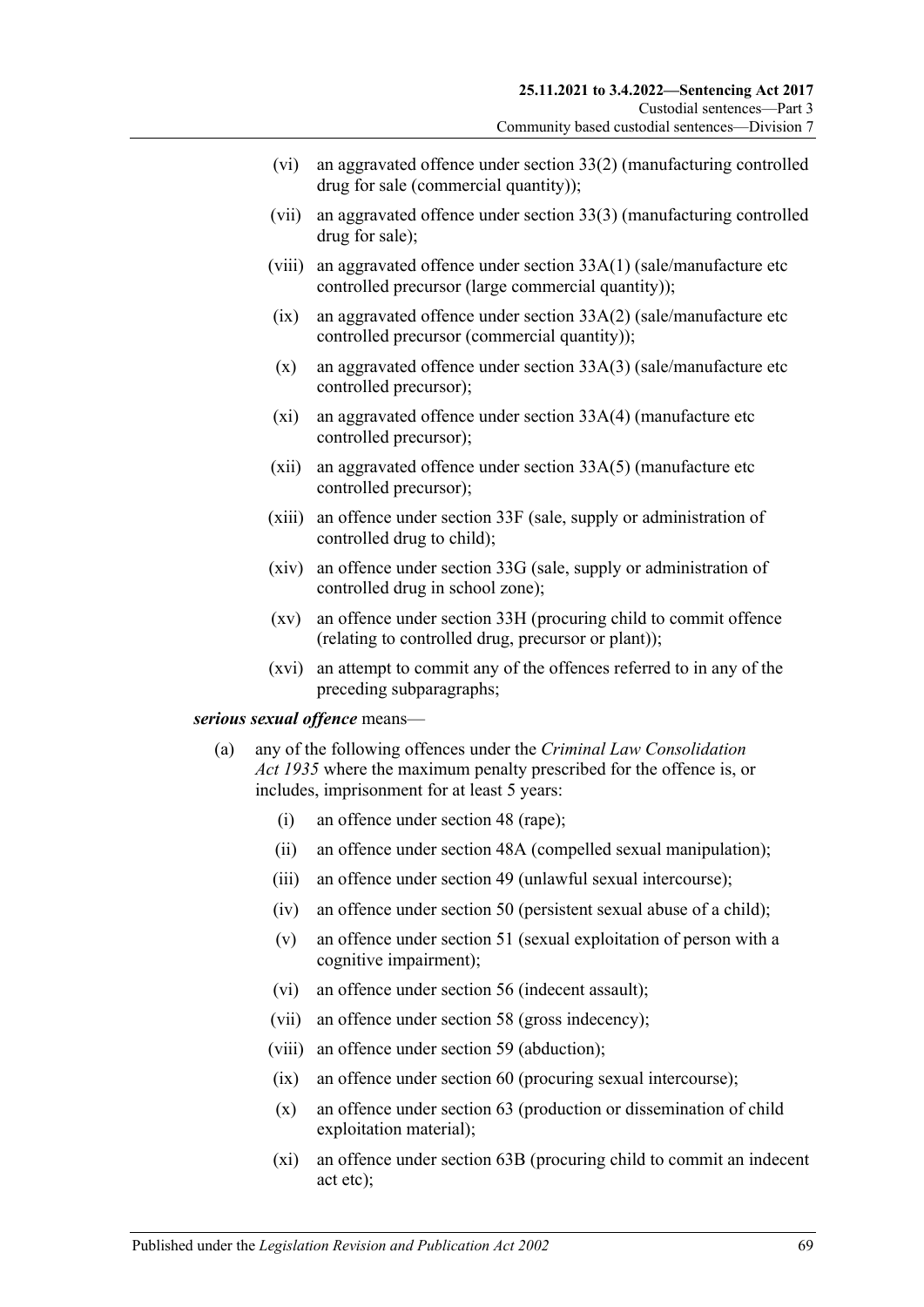- (xii) an offence under section 66 (sexual servitude and related offences);
- (xiii) an offence under section 67 (deceptive recruiting for commercial sexual services);
- (xiv) an offence under section 68 (use of children in commercial sexual services);
- (xv) an offence under section 72 (incest);
- (xvi) an offence against a corresponding previous enactment substantially similar to an offence referred to in any of the preceding subparagraphs;
- (xvii) an attempt to commit or an assault with intent to commit any of the offences referred to in any of the preceding subparagraphs; or
- (b) an offence against the law of another State or a Territory corresponding to an offence referred to in [paragraph](#page-68-0) (a);

#### *specified offence against police* means—

- (a) an aggravated offence under—
	- (i) section 23(1) of the *[Criminal Law Consolidation Act](http://www.legislation.sa.gov.au/index.aspx?action=legref&type=act&legtitle=Criminal%20Law%20Consolidation%20Act%201935) 1935* (intentionally causing serious harm); or
	- (ii) section 23(3) of the *Criminal Law [Consolidation Act](http://www.legislation.sa.gov.au/index.aspx?action=legref&type=act&legtitle=Criminal%20Law%20Consolidation%20Act%201935) 1935* (recklessly causing serious harm),

where the aggravating circumstances of the offence are the circumstances referred to in section  $5AA(1)(c)$  of that Act and the victim is a police officer; or

- (b) an offence of attempted murder or attempted manslaughter under the *[Criminal Law Consolidation Act](http://www.legislation.sa.gov.au/index.aspx?action=legref&type=act&legtitle=Criminal%20Law%20Consolidation%20Act%201935) 1935* where the victim is a police officer and the offender committed the offence—
	- (i) knowing the victim to be acting in the course of the victim's official duty; or
	- (ii) in retribution for something the offender knows or believes to have been done by the victim in the course of the victim's official duty.
- (6) A description of an offence appearing in brackets in this section is for convenience of reference only.

#### **82—Conditions of intensive correction order**

- (1) An intensive correction order is subject to the following conditions:
	- (a) a condition requiring the person to be of good behaviour;
	- (b) a condition requiring the person to be under the supervision of a community corrections officer;
	- (c) a condition requiring the person to obey the lawful directions of the community corrections officer to whom the person is assigned;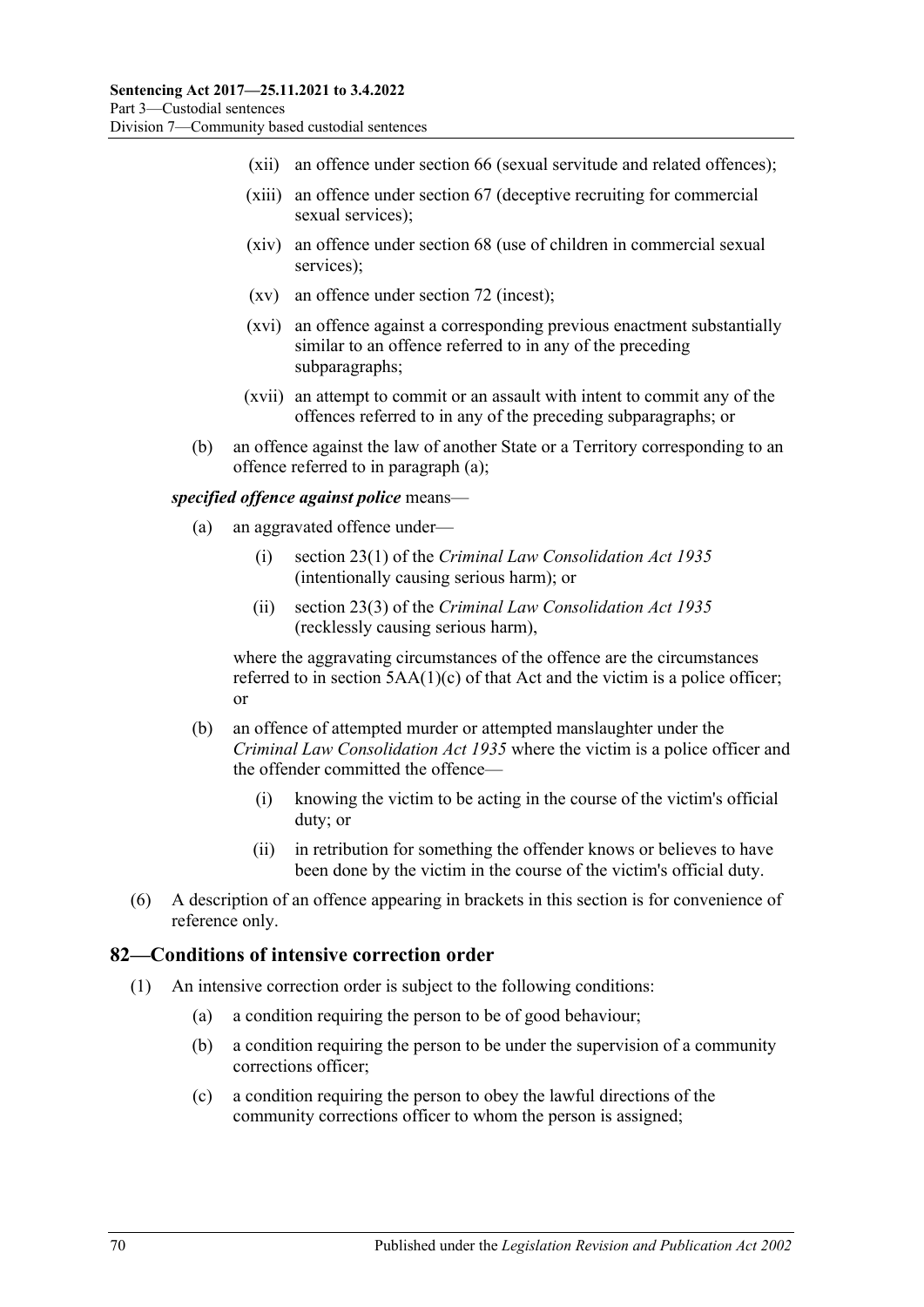- (d) a condition requiring the person to report to a specified place not later than 2 working days after the date of the order unless, within that period, the defendant receives a notice from the CE to the contrary;
- <span id="page-70-2"></span>(e) a condition prohibiting the person from possessing a firearm or ammunition or any part of a firearm;
- <span id="page-70-3"></span>(f) a condition requiring the person to submit to such tests (including testing without notice) for gunshot residue as a community corrections officer may reasonably require;
- (g) a condition that the person undergo assessment or treatment (or both) relating to the person's mental or physical condition;
- (ga) a condition requiring the person to undertake an intervention program as directed by the community corrections officer to whom the person is assigned;
- (h) a condition requiring the person to report to the community corrections officer to whom the person is assigned any change of address or employment, not later than 2 working days after the date of the change;
- (i) a condition that the person must not leave the State for any reason except in accordance with the written permission of the CE;
- (j) if the defendant is unemployed—a condition requiring the person to perform a specified number of hours of community service;
- (k) a condition requiring the person to comply with the following:
	- (i) regulations made for the purposes of this section;
	- (ii) the lawful directions of the CE;
- (l) such other conditions as the court thinks appropriate and specifies in the order.
- <span id="page-70-1"></span><span id="page-70-0"></span>(2) Without limiting the generality of [subsection](#page-70-0) (1)(l), an intensive correction order may (for example) be subject to any of the following conditions:
	- (a) a condition that the person subject to the order reside at specified premises;
	- (b) a condition that the defendant be monitored by use of an electronic device approved under section 4 of the *[Correctional Services Act](http://www.legislation.sa.gov.au/index.aspx?action=legref&type=act&legtitle=Correctional%20Services%20Act%201982) 1982*;
	- (c) a condition requiring the defendant to abstain from drugs of a specified class (including alcohol);
	- (e) a condition requiring the person to submit to such tests (including testing without notice) relating to drug use, as a community corrections officer may reasonably require;
	- (f) a condition that the person contribute financially to any course or treatment program that the person is required to undertake;
	- (g) any other condition that the court thinks fit.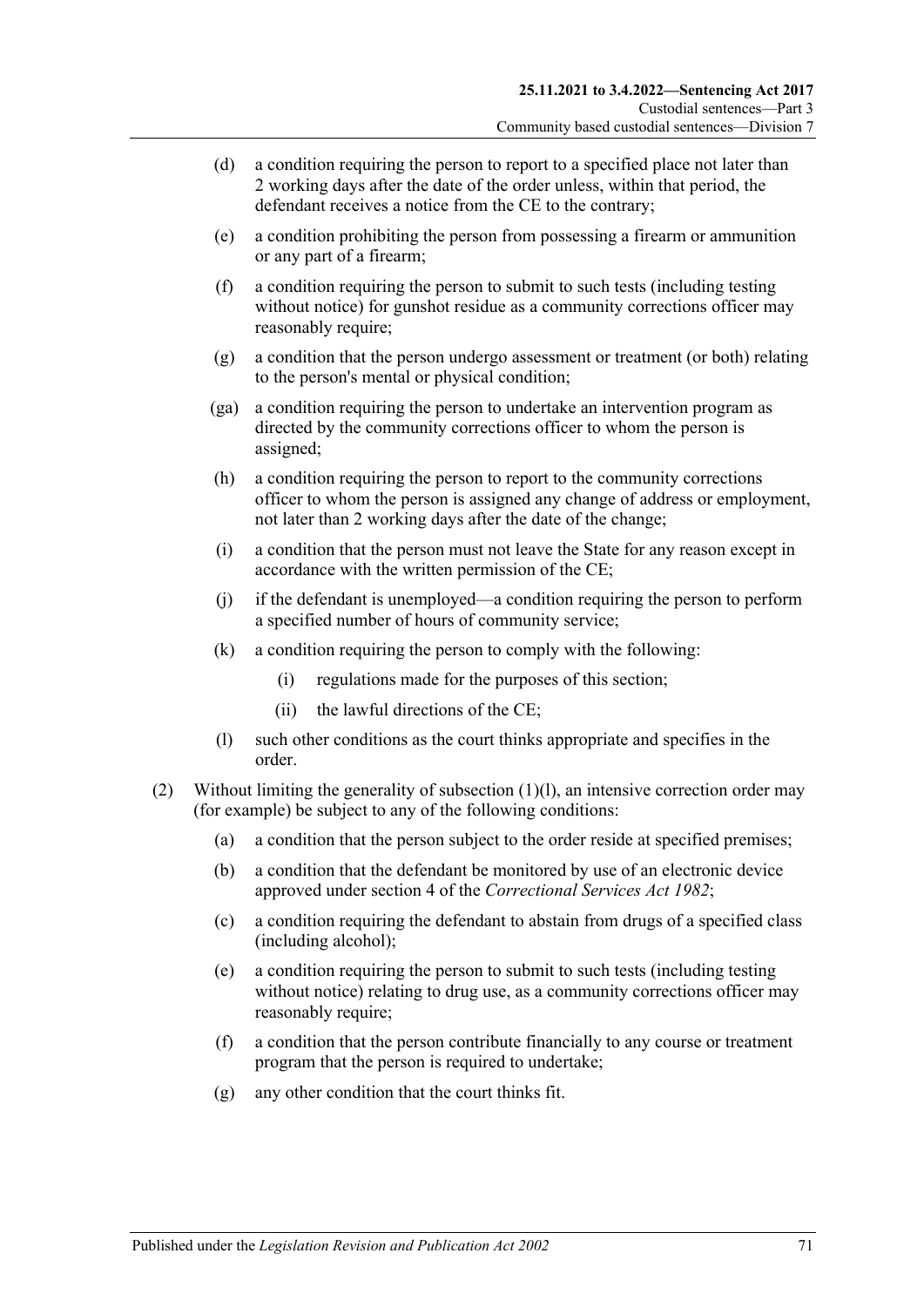- (3) Without limiting the generality of [subsection](#page-70-1)  $(1)(k)(ii)$ , the CE may (for example) direct the person subject to the order to do 1 or more of the following during the period of the order:
	- (a) reside at specified premises;
	- (b) be monitored (for a period not exceeding 28 days) by use of an electronic device approved under section 4 of the *[Correctional Services Act](http://www.legislation.sa.gov.au/index.aspx?action=legref&type=act&legtitle=Correctional%20Services%20Act%201982) 1982*;
	- (c) submit to such tests (including testing without notice) relating to drug use, as a community corrections officer may reasonably require;
	- (d) if the defendant is unemployed—perform a specified number of hours of community service per week (which must be at least 12 hours but not more than 20 hours per week).
- (4) A person subject to an intensive correction order will, unless the intensive correction order is earlier revoked, remain subject to intensive correction in the community until the expiry of the order.
- (5) Subject to [subsection](#page-71-0) (6), the court may vary or revoke a condition imposed under this section.
- <span id="page-71-0"></span>(6) The court may only vary or revoke the conditions imposed by [subsection](#page-70-2)  $(1)(e)$  and  $(f)$ if the court is satisfied, by evidence given on oath, that—
	- (a) there are cogent reasons to do so; and
	- (b) the possession of a firearm, ammunition or part of a firearm by the person does not represent an undue risk to the safety of the public.

## **83—Orders that court may make on breach of condition of intensive correction order etc**

- <span id="page-71-1"></span>(1) Subject to this section, if the court that imposed an intensive correction order on a person is satisfied that a person subject to an intensive correction order has breached a condition of the order, the court must revoke the intensive correction order and order that the balance of the sentence the person was serving in the community be served in custody.
- (2) Despite [subsection](#page-71-1) (1), if the court is satisfied that the failure of the person to comply with the conditions of the intensive correction order was trivial or there are proper grounds on which the failure should be excused, the court—
	- (a) may refrain from revoking the order; and
	- (b) may vary the order (including by extending the term of the order but not so that the order would exceed in aggregate a period of 2 years or imposing a condition of home detention); and
	- (c) may impose a further condition on, or revoke or vary a condition of, the order.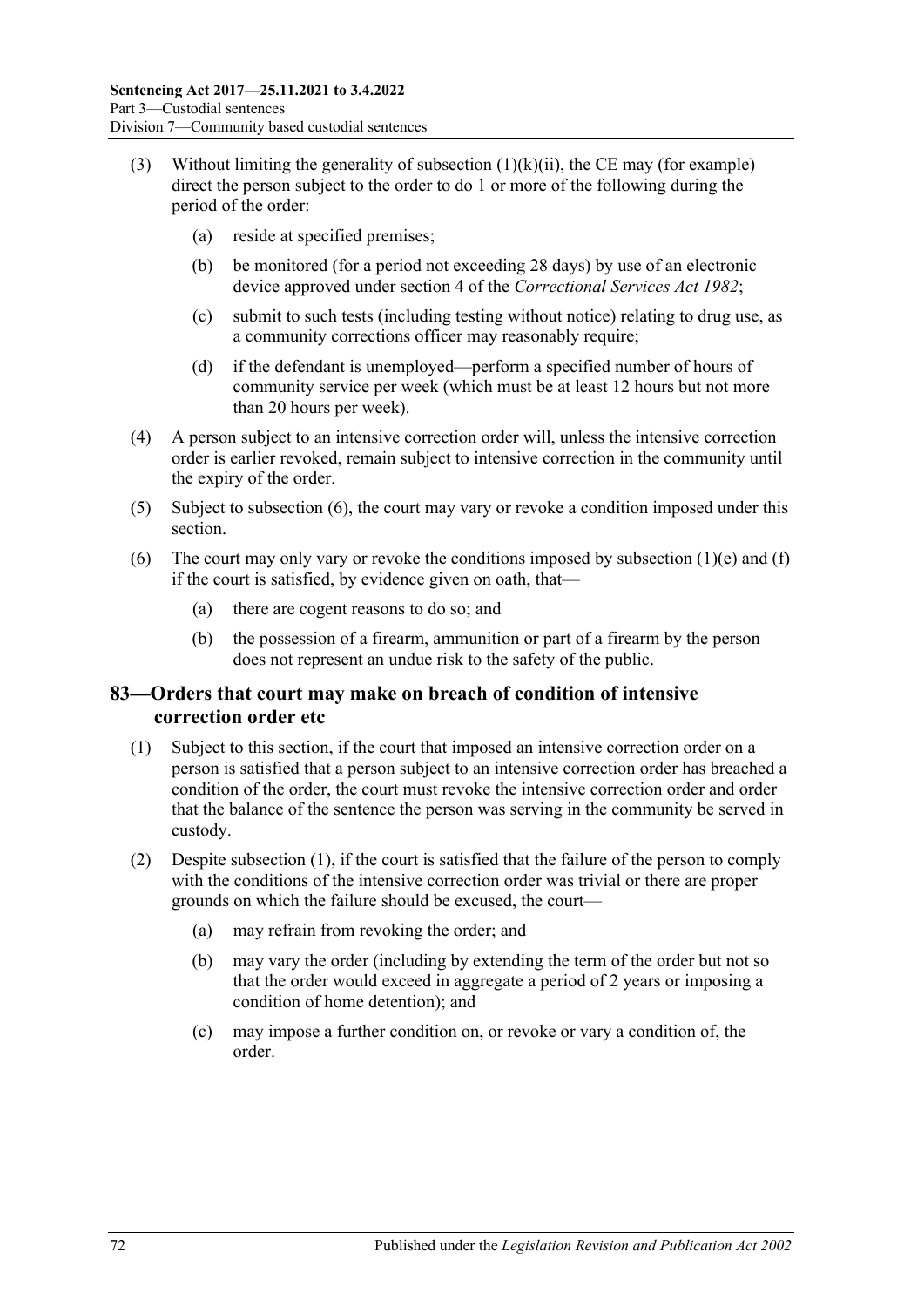- (3) If a court revokes an intensive correction order for a breach of a condition of the order and orders that the balance of the sentence be served in custody under subsection (1)-
	- (a) the balance of the sentence is the balance remaining as at the day on which the breach was committed, but the court may reduce the sentence after taking into account both of the following:
		- (i) any period spent by the person subject to the intensive correction order after the day on which the breach was committed pending determination of the proceedings for the breach;
		- (ii) any period spent by the person in custody pending determination of the proceedings for the breach of condition; and
	- (b) the court may direct that the sentence be cumulative on any other sentence, or sentences, of imprisonment then being served, or to be served, by the person.
- (3a) A reference in subsection (3) to the day on which the breach (of a condition) was committed will, in the case of proceedings relating to more than 1 breach, be taken to be a reference to the day on which the first breach was committed.
- (4) If the court imposes a condition of home detention, the terms of the condition require the defendant to reside in a specified place and to remain at that place for a specified period (which may not exceed the balance of the term of the sentence), not leaving it except for 1 of the following purposes:
	- (a) attendance at remunerated employment at such times and places as are approved from time to time by the community corrections officer to whom the person is assigned;
	- (b) urgent medical or dental treatment for the defendant;
	- (ba) attendance at—
		- (i) a place for the purpose of undergoing assessment or treatment (or both) relating to the defendant's mental or physical condition; or
		- (ii) an intervention program; or
		- (iii) any other course of education, training or instruction, or other activity,

as approved or directed by the community corrections officer to whom the person is assigned;

- (c) averting or minimising a serious risk of death or injury (whether to the defendant or some other person);
- (d) any other purpose approved or directed by the community corrections officer to whom the defendant is assigned.
- (5) The court may, if it thinks it is necessary to do so for the purpose of proceedings under this section—
	- (a) issue a summons to a person subject to an intensive correction order requiring the person to appear before the court at the time and place specified in the summons; or
	- (b) issue a warrant for the person's arrest.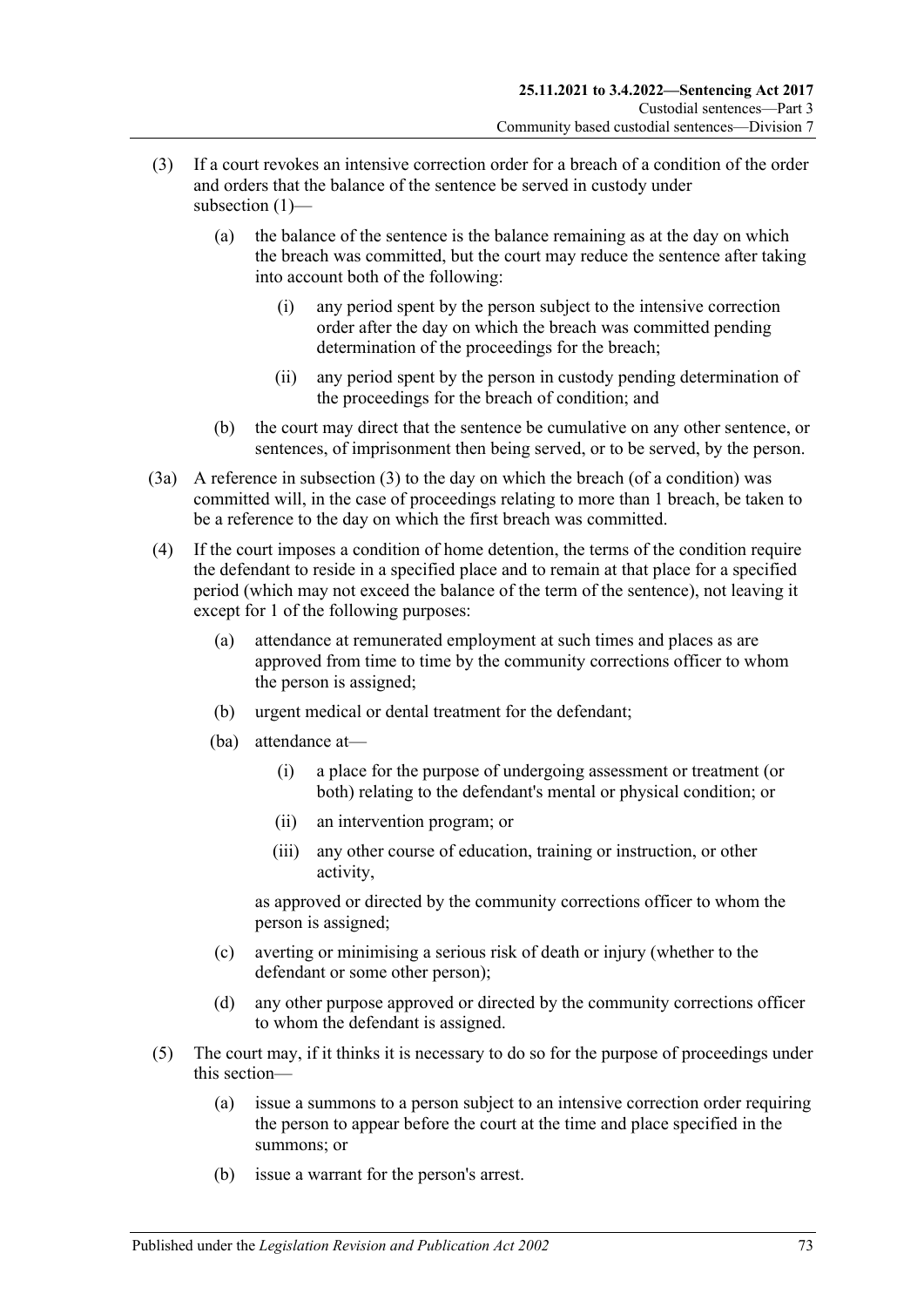- (6) A person who appears before the court as required by a summons issued under this section may be remanded in custody pending determination of the proceedings.
- (7) If a person fails to appear before the court as required by a summons issued under this section, the court may issue a warrant for the person's arrest.
- (8) If a person is arrested pursuant to a warrant issued under this section, the person must be brought before the court or the Magistrates Court not later than the next working day and may be remanded in custody pending determination of the proceedings.
- <span id="page-73-0"></span>(9) A warrant issued under this section authorises the detention of the person in custody pending appearance before the court.
- (10) The obligations of a person subject to an intensive correction order are suspended during any period the person is in custody.
- <span id="page-73-1"></span>(11) If a person subject to an intensive correction order is found guilty of an offence by a court of a superior jurisdiction to that of the court that made the order, being an offence committed during the period of the intensive correction order, any proceedings for breach of condition arising out of the offence are to be taken in the court of superior jurisdiction.
- (12) If a person subject to an intensive correction order is found guilty of an offence by a court of an inferior jurisdiction to that of the court that made the order, being an offence committed during the period of the intensive correction order, the court of inferior jurisdiction must—
	- (a) sentence the person for the offence and remand the person to the court that made the intensive correction order to be dealt with for breach of condition of the order; or
	- (b) remand the person to the court that made the intensive correction order to be sentenced for the offence and dealt with for breach of condition of the order.
- (13) The court dealing with a person for breach of condition of an intensive correction order must hear any evidence adduced tending to establish that the person has failed to comply with a condition of the order and any evidence or representations that the person may wish to adduce or make in reply.
- (14) In this section—

#### *court of an inferior jurisdiction* means—

- (a) if the court that made the intensive correction order is the Supreme Court—the District Court or the Magistrates Court;
- (b) if the court that made the intensive correction order is the District Court—the Magistrates Court;

#### *court of a superior jurisdiction* means—

- (a) if the court that made the intensive correction order is the Magistrates Court—the Supreme Court or the District Court;
- (b) if the court that made the intensive correction order is the District Court—the Supreme Court.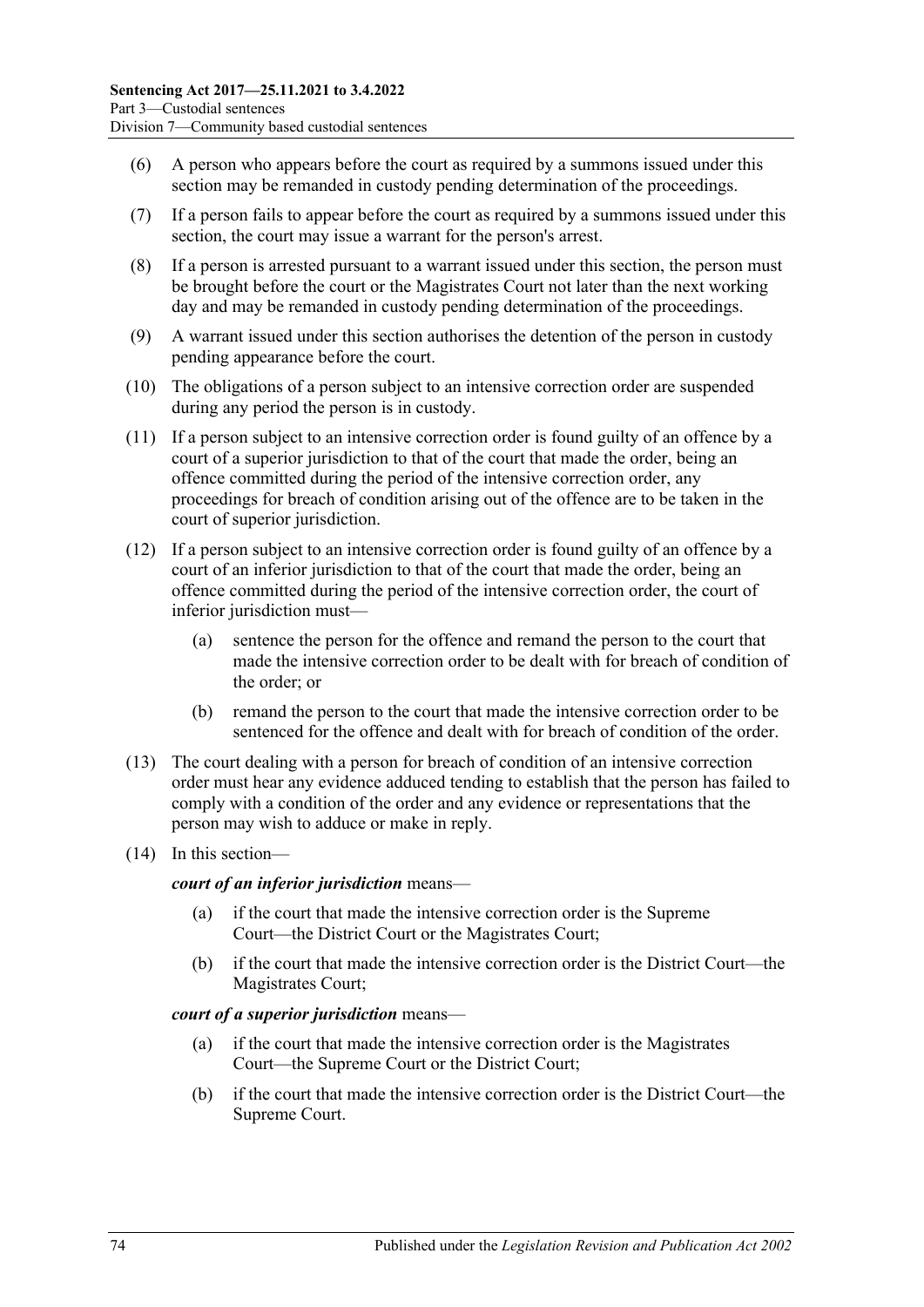#### **84—Court to provide CE with copy of intensive correction order**

If an intensive correction order is made in respect of a person, or the order or conditions of the order are varied or revoked, or a further order is made in respect of the person, the court must notify the CE of the terms of the order, variation, revocation or further order, as the case may require.

#### **85—CE must assign community corrections officer**

- (1) The CE must, on receiving a copy of an intensive correction order (and may after then from time to time) assign the person to whom the order relates to a community corrections officer.
- (2) The CE must ensure that the person is notified in writing of the name of the community corrections officer to whom the person has been assigned and, if necessary, of the place and time at which the person must first report to that officer.
- (3) It is the duty of a community corrections officer to endeavour to ensure that any person assigned to the officer complies with the conditions of the order.

#### **86—Provisions relating to community service**

- (1) The following provisions apply to an intensive correction order that includes a condition requiring the performance of community service:
	- (a) the court must specify the number of hours of community service to be performed by the person to whom the sentence relates, being not less than 15 or more than 300;
	- (b) the court must not specify a number of hours of community service to be performed by a person who is already performing, or is liable to perform, community service, where the aggregate of that number and the number of hours previously specified would exceed 300;
	- (c) the court must specify a period, not exceeding 18 months, within which the community service is to be performed;
	- (d) the person is required to report to a specified place not later than 2 working days after the date of the order unless, within that period, the person receives a notice from the CE to the contrary;
	- (e) the person is required to perform community service for not less than 4 hours each week and on such day, or days, as the community corrections officer to whom the person is assigned may direct;
	- (f) the person may not, except in circumstances approved by the Minister for Correctional Services, be required to perform community service for a continuous period exceeding 7.5 hours;
	- (g) if on any day a period of community service is to exceed 4 continuous hours, the next hour must be a meal break;
	- (h) the person may not be required to perform community service at a time that would interfere with the person's remunerated employment or with a course of training or instruction relating to, or likely to assist the person to obtain, remunerated employment, or that would cause unreasonable disruption of the person's commitments in caring for the person's dependants;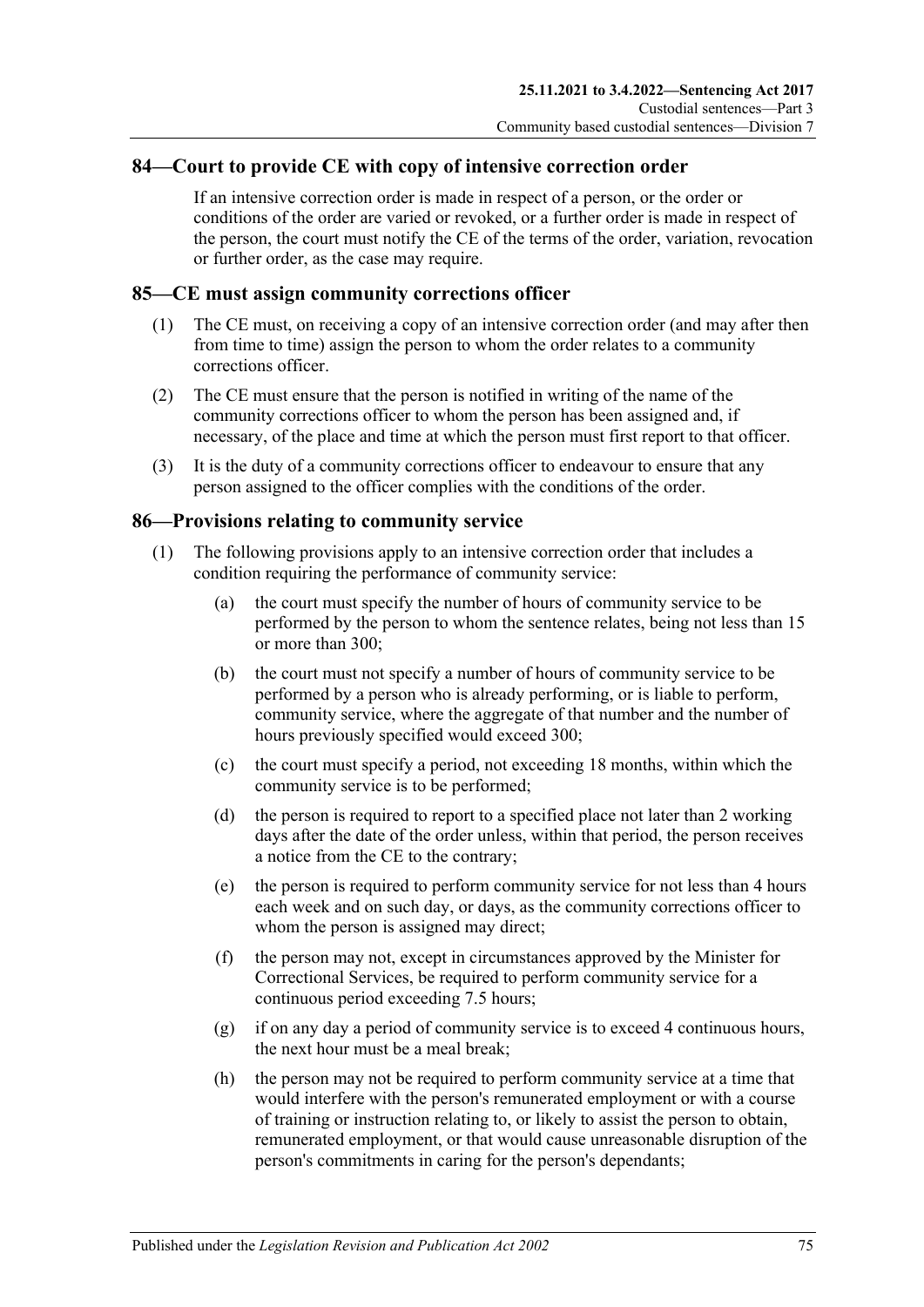- (i) the person may not be required to perform community service at a time that would cause the person to offend against a rule of a religion that the person practises;
- (j) the attendance of the person at any educational or recreational course of instruction approved by the Minister for Correctional Services will be taken to be performance of community service;
- (k) the person will not be remunerated for the performance of community service under the order;
- (l) the person must obey the lawful directions of the community corrections officer to whom the person is assigned.
- (2) This section does not apply in relation to the performance of community service by a youth.

#### <span id="page-75-0"></span>**87—Court to be notified if suitable community service placement not available**

- (1) If the CE, on being notified that a court has included in an intensive correction order a condition requiring the performance of community service, is of the opinion that suitable community service work cannot be found for the defendant, whether because of the defendant's physical or mental disability, the location of the defendant, or for some other reason, the CE must notify the court in writing of that fact.
- (2) On receiving a notification under [subsection](#page-75-0) (1), the court may revoke the condition or discharge the intensive correction order (as the case may be) and may require the defendant to appear before the court for further order.

#### **88—Community corrections officer to give reasonable directions**

- (1) A community corrections officer responsible for supervising a person in the community under this Subdivision—
	- (a) must give reasonable directions to the person requiring the person to report to the officer on a regular basis; and
	- (b) may give reasonable directions to the person—
		- (i) requiring the person to notify the officer of any change in the person's place of residence or employment; or
		- (ii) requiring the person to reside, or not to reside, in any particular place or area or with any particular person; or
		- (iii) requiring the person to take up, or not to take up, any particular employment, to be punctual in reporting to work or not to give up some particular employment; and
	- (c) may give the person other directions of a kind authorised by the Minister for Correctional Services, either generally or in relation to that person.
- (2) If the person is required to perform community service as a condition of an intensive correction order, the community corrections officer may also give reasonable directions to the person—
	- (a) requiring the person to report to a community service centre or other place at certain times; or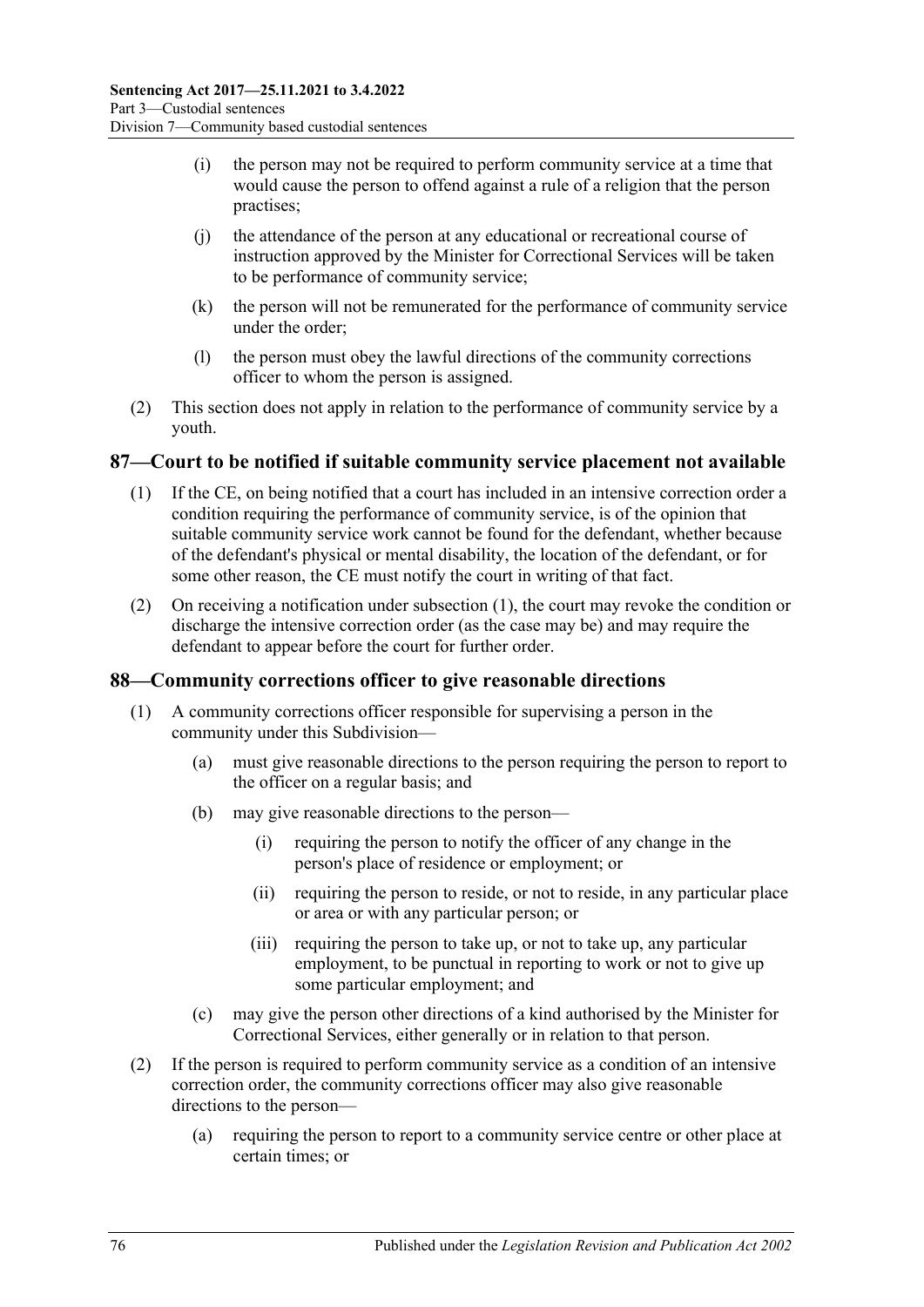- (b) requiring the person to perform certain projects or tasks as community service; or
- (c) requiring the person to undertake or participate in courses of instruction at a community service centre or other place; or
- (d) requiring the person to behave in a particular manner while undertaking community service.

#### **89—Power of Minister in relation to default in performance of community service**

- <span id="page-76-0"></span>(1) If the Minister for Correctional Services is satisfied that a person who is required to perform community service as a condition of an intensive correction order has failed to obey a direction given by the community corrections officer to whom the person is assigned, the Minister may, instead of commencing proceedings for breach of order, by notice in writing served personally, increase the number of hours of community service that the person is required to perform.
- (2) If the Minister increases the hours of community service to be performed under a condition of an intensive correction order, the order will be taken to have been amended accordingly.
- (3) The number of hours of community service may not be increased under [subsection](#page-76-0) (1) by more than 24 in aggregate, but such an increase may be made despite the fact that its effect is to increase the total number of hours to be performed beyond the normal limit.
- (4) If the Minister for Correctional Services is satisfied that a person has failed to comply with a condition of an intensive correction order requiring performance of community service, the Minister may, by notice in writing served personally or by post, suspend the operation of the order until proceedings for breach of the intensive correction order have been determined.

#### **90—Apprehension and detention of person subject to intensive correction order without warrant**

- (1) If the CE suspects on reasonable grounds that a person subject to an intensive correction order has breached a condition of the order, the person may be apprehended, without warrant, by a police officer or community corrections officer and detained in custody for the purposes of proceedings relating to the suspected breach under [section](#page-71-0) 83 before the court that imposed the order.
- (2) [Section](#page-73-0) 83(9) to [\(11\)](#page-73-1) (inclusive) apply to a person apprehended under this section as if the person were arrested pursuant to a warrant issued under [section](#page-71-0) 83.

## **91—Offence to contravene or fail to comply with condition of intensive correction order**

A person subject to an intensive correction order who contravenes or fails to comply with a condition of the order is guilty of an offence.

Maximum penalty: \$2 500 or imprisonment for 6 months.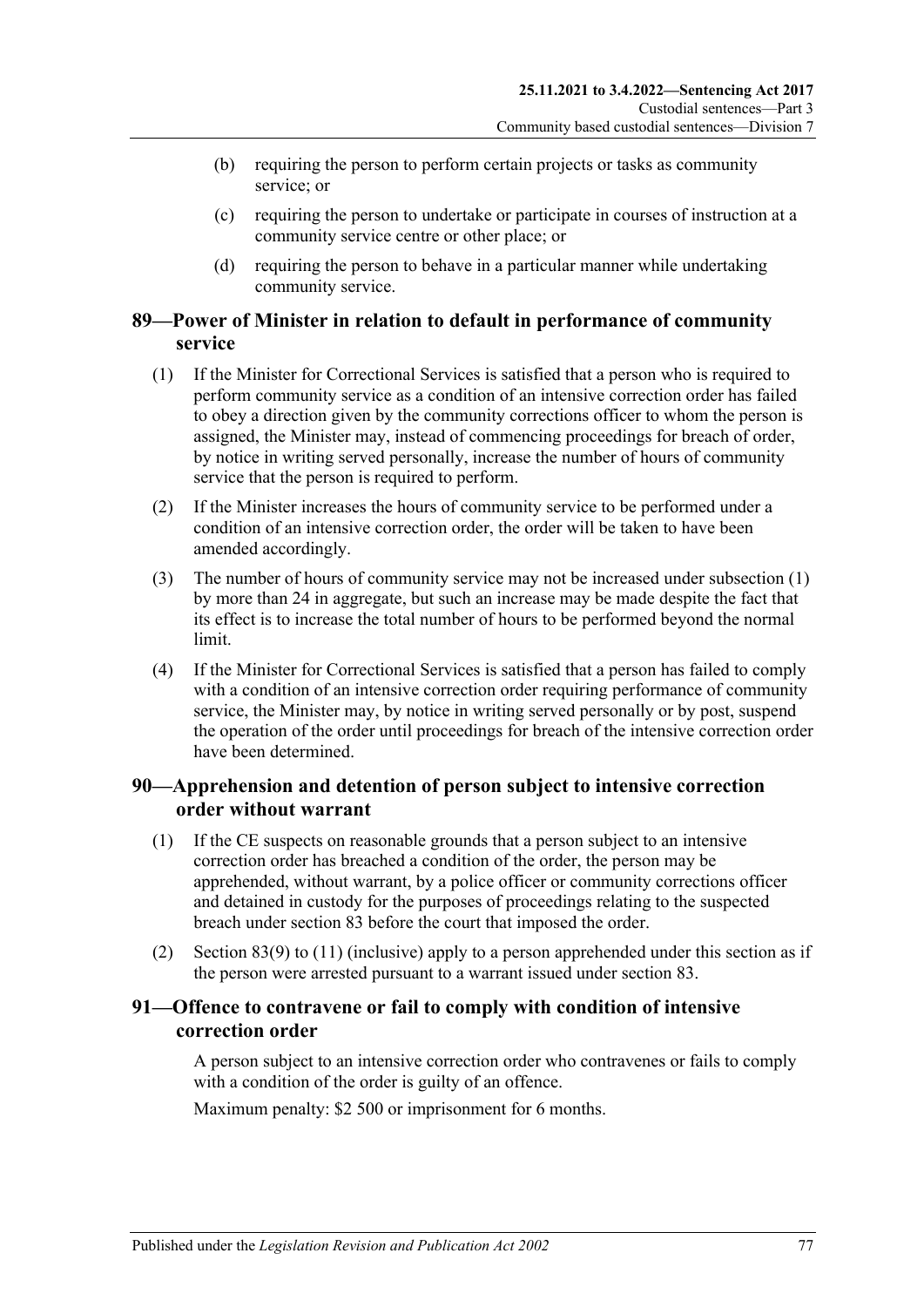## **Subdivision 3—General**

#### **92—Court may direct person to surrender firearm etc**

- (1) This section applies to the following persons:
	- (a) a person subject to a home detention order under [Subdivision](#page-54-0) 1;
	- (b) a person subject to an intensive correction order under [Subdivision](#page-65-0) 2.
- (2) A court may, when imposing a sentence on a person to whom this section applies, direct the person to immediately surrender at a police station specified by the court any firearm, ammunition or part of a firearm owned or possessed by the person.
- (3) No criminal liability attaches to a person to the extent that the person is complying with a direction under this section.
- (4) The Commissioner of Police must deal with any surrendered firearm, ammunition or part of a firearm in accordance with the scheme set out in the regulations.
- (5) No compensation is payable by the Crown or any other person in respect of the exercise of a function or power under this section.
- (6) The regulations may provide for the payment, recovery or waiver of fees in respect of this section.

## **Division 8—Effect of imprisonment for contempt**

#### **93—Effect of imprisonment for contempt**

If a person is imprisoned for contempt of court—

- (a) any sentence of imprisonment that the person has not yet begun to serve (and any non-parole period in respect of that sentence) will not commence until the expiry of the period of imprisonment for contempt; and
- (b) any sentence of imprisonment that the person is then serving (and any non-parole period in respect of that sentence) ceases to run for the period of imprisonment for contempt.

# **Part 4—Other community based sentences**

## **Division 1—Purpose, interpretation and application**

#### **94—Purpose of Part**

The purpose of this Part is to provide a court with an option to impose a non-custodial community based sentence on a defendant.

## **95—Interpretation and application of Part**

- (1) In this Part, a reference to a *bond under this Act* is a reference to a bond under [section](#page-78-0) 96 or [97,](#page-83-0) as the case requires.
- <span id="page-77-0"></span>(2) The powers vested in a court by this Part—
	- (a) are exercisable despite the fact that an Act prescribes a minimum penalty; but
	- (b) are not exercisable in relation to—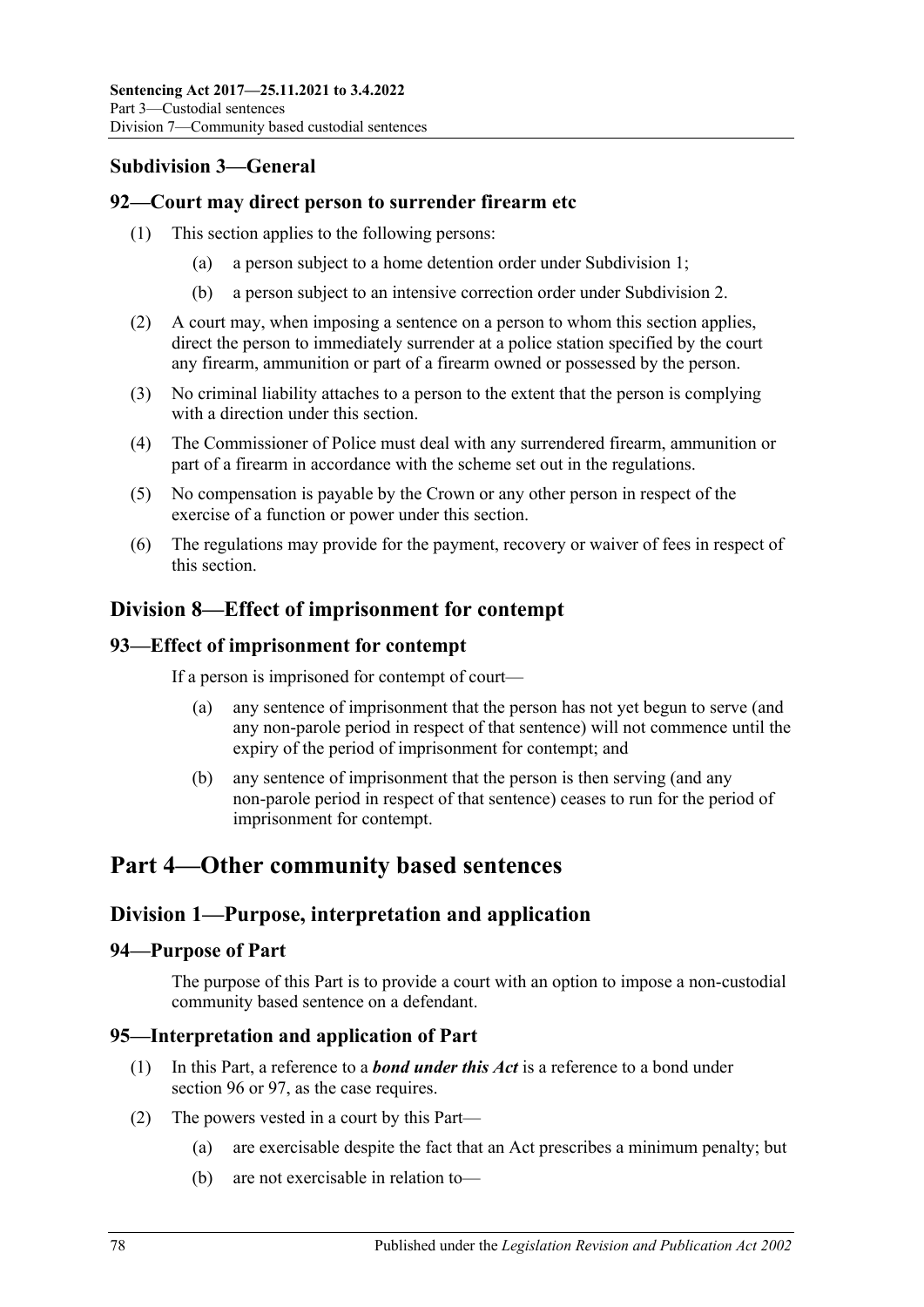- (i) murder or treason; or
- (ia) an offence involving a terrorist act; or
- (ii) any other offence in respect of which an Act expressly prohibits the reduction, mitigation or substitution of penalties or sentences.
- (3) In [subsection](#page-77-0) (2)—

*Act* includes a statutory instrument;

*terrorist act* has the same meaning as in Part 5.3 of the *Criminal Code* of the Commonwealth.

- (4) For the purposes of this Part, a reference to an *offence of murder* includes—
	- (a) an offence of conspiracy to murder; and
	- (b) an offence of aiding, abetting, counselling or procuring the commission of murder.

#### **Division 2—Bonds, community service and supervision in community**

#### <span id="page-78-3"></span><span id="page-78-0"></span>**96—Suspension of imprisonment on defendant entering into bond**

- (1) Subject to this section, if a court has imposed a sentence of imprisonment on a defendant, the court may, if it thinks that good reason exists for doing so, suspend the sentence on condition that the defendant enter into a bond—
	- (a) to be of good behaviour; and
	- (b) to comply with the conditions of the bond referred to in [subsection](#page-78-1) (2); and
	- (c) to comply with any other conditions of the bond as the court thinks appropriate and specifies in the bond.
- <span id="page-78-6"></span><span id="page-78-1"></span>(2) Subject to this Act, a bond under this section is subject to the following conditions:
	- (a) a condition prohibiting the defendant from possessing a firearm or ammunition or any part of a firearm;
	- (b) a condition requiring the defendant to submit to such tests (including testing without notice) for gunshot residue as may be reasonably required by a person or class of persons or body specified by the court.
- <span id="page-78-5"></span><span id="page-78-4"></span><span id="page-78-2"></span>(3) A sentence of imprisonment may not be suspended under this section if the defendant is being sentenced—
	- (a) to a sentence of imprisonment that is to be served cumulatively on another term of imprisonment, or concurrently with another term of imprisonment then being served, or about to be served, by the defendant; or
	- (b) as an adult to a period of imprisonment of 2 years or more for a prescribed designated offence; or
	- (ba) as an adult for a serious sexual offence; or
	- (c) as an adult for a serious and organised crime offence or specified offence against police; or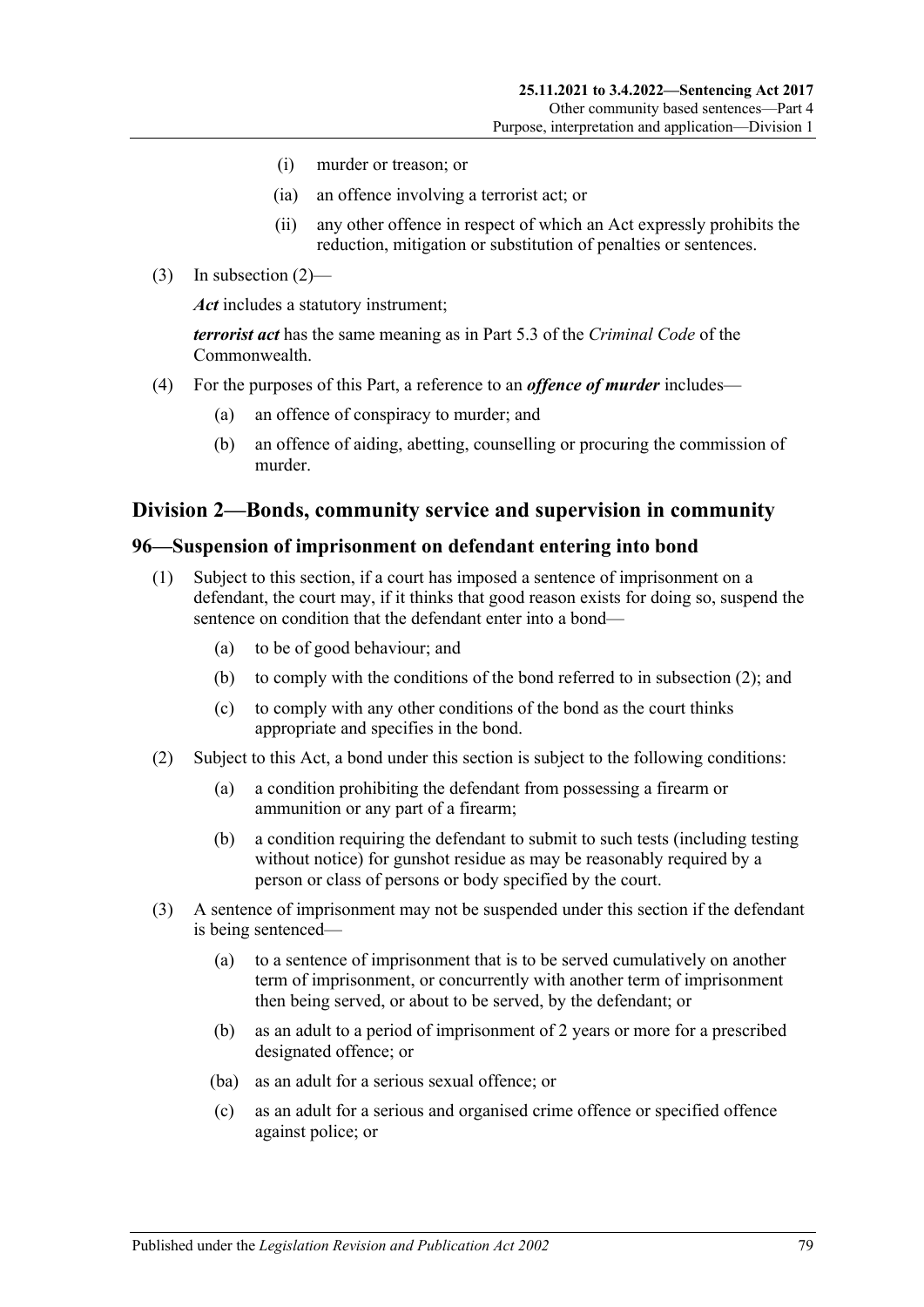- <span id="page-79-0"></span>(d) as an adult for a designated offence and, during the 5 year period immediately preceding the date on which the relevant offence was committed, a court has suspended a sentence of imprisonment or period of detention imposed on the defendant for a designated offence.
- <span id="page-79-1"></span>(4) Despite [subsection](#page-78-2)  $(3)(a)$ , if the period of imprisonment to which a defendant is liable under 1 or more sentences is more than 3 months but less than 12 months, the sentencing court may, by order—
	- (a) direct that the defendant serve a specified period (being not less than 1 month) of the imprisonment in prison; and
	- (b) suspend the remainder of the sentence on condition that the defendant enter into a bond of a kind described in [subsection](#page-78-3) (1) that will have effect on the defendant's release from prison.
- <span id="page-79-2"></span>(5) Despite [subsection](#page-78-4) (3)(b), if a defendant is being sentenced as an adult to a period of imprisonment of 2 years or more for a prescribed designated offence, the sentencing court may, by order—
	- (a) direct that the defendant serve a specified period of the imprisonment in prison (which, if a non-parole period has been fixed in respect of the defendant, must be a period that is one-fifth of the non-parole period fixed); and
	- (b) suspend the remainder of the sentence on condition that the defendant enter into a bond of a kind described in [subsection](#page-78-3) (1) that will have effect on the defendant's release from prison.
- (6) Despite [subsection](#page-78-5)  $(3)(c)$  and  $(d)$ , the court may, if satisfied that exceptional circumstances exist for doing so—
	- (a) suspend a sentence of imprisonment imposed on a defendant for a serious and organised crime offence or specified offence against police, or for a designated offence in the circumstances described in [subsection](#page-79-0) (3)(d), on condition that the defendant enter into a bond of a kind described in [subsection](#page-78-3) (1); or
	- (b) make an order under [subsection](#page-79-1) (4) in respect of a defendant being sentenced for a serious and organised crime offence or specified offence against police, or for a designated offence in the circumstances described in [subsection](#page-79-0) (3)(d), if the period of imprisonment to which the defendant is liable under 1 or more sentences is more than 3 months but less than 12 months.
- (8) If a probationer under a bond entered into under this section complies with the conditions of the bond, the sentence of imprisonment is, on the expiration of the bond, wholly extinguished.
- (9) In this section—

*designated offence* means any of the following offences under the *[Criminal Law](http://www.legislation.sa.gov.au/index.aspx?action=legref&type=act&legtitle=Criminal%20Law%20Consolidation%20Act%201935)  [Consolidation Act](http://www.legislation.sa.gov.au/index.aspx?action=legref&type=act&legtitle=Criminal%20Law%20Consolidation%20Act%201935) 1935*:

- (a) an offence under section 13 or 13A;
- (b) an offence under section 19;
- (c) an offence under section 19AA;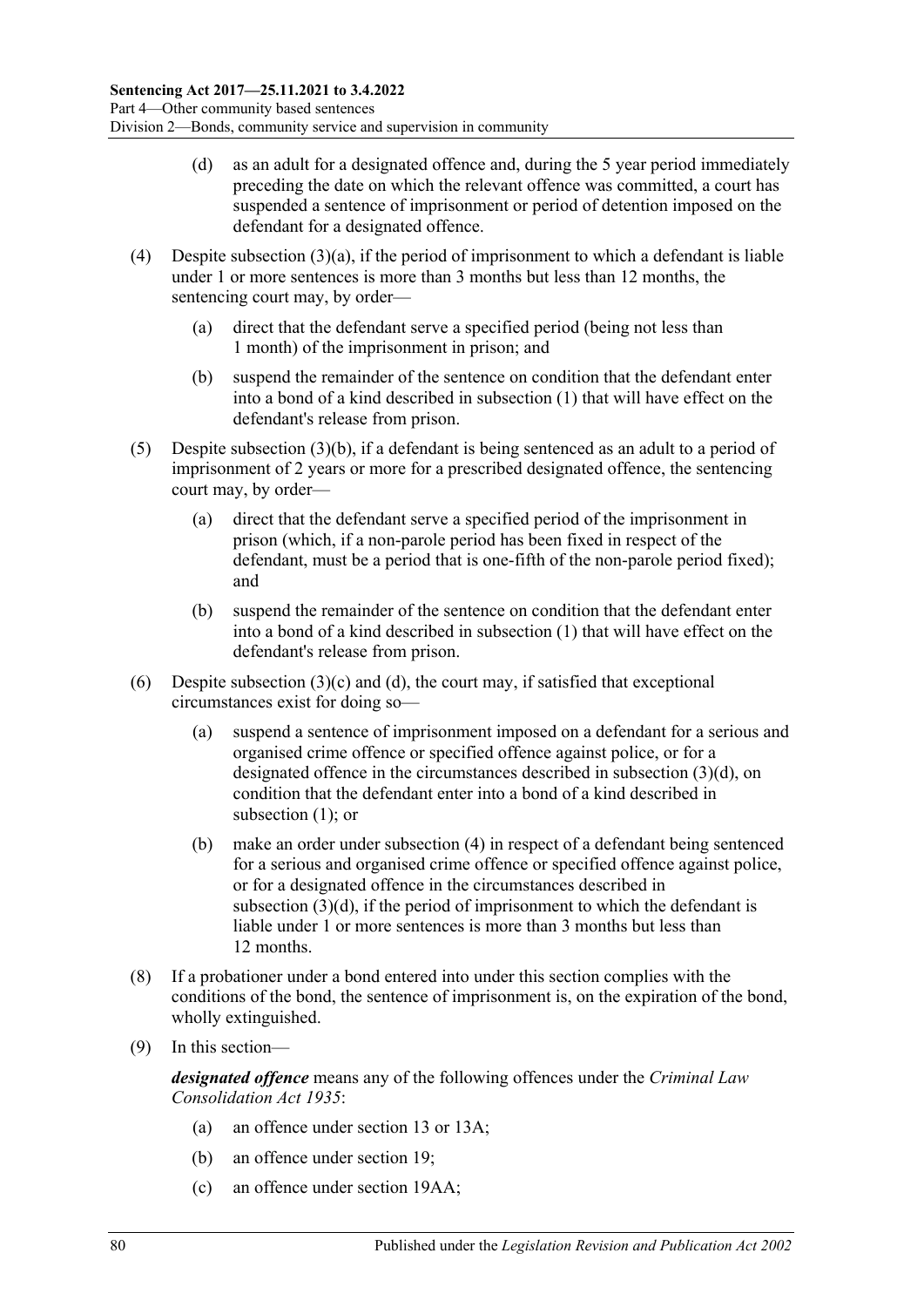- (d) an offence under section 19AC;
- (e) an offence under section 19A;
- (f) an offence under section 23 or 24;
- (g) an offence under section 29A;
- (ga) an offence against section  $20AA(1)$ , (2) or (4);
- (h) an offence under section 39;
- (j) an offence under section 137;
- (k) an offence under section 170;
- (l) an offence under section 270B if the offence against the person to which that section applies is a relevant offence referred to in a preceding paragraph;

*foster parent*, of a child, includes—

- (a) an approved carer of the child; and
- (b) a person in whose care the child is placed under section 77 of the *[Children](http://www.legislation.sa.gov.au/index.aspx?action=legref&type=act&legtitle=Children%20and%20Young%20People%20(Safety)%20Act%202017) [and Young People \(Safety\) Act](http://www.legislation.sa.gov.au/index.aspx?action=legref&type=act&legtitle=Children%20and%20Young%20People%20(Safety)%20Act%202017) 2017*;

*prescribed designated offence* means an offence under section 13 or 23 of the *[Criminal Law Consolidation Act](http://www.legislation.sa.gov.au/index.aspx?action=legref&type=act&legtitle=Criminal%20Law%20Consolidation%20Act%201935) 1935*;

#### *serious and organised crime offence* means—

- (a) any of the following offences under the *[Criminal Law Consolidation](http://www.legislation.sa.gov.au/index.aspx?action=legref&type=act&legtitle=Criminal%20Law%20Consolidation%20Act%201935)  Act [1935](http://www.legislation.sa.gov.au/index.aspx?action=legref&type=act&legtitle=Criminal%20Law%20Consolidation%20Act%201935)*:
	- (i) an offence under section 83E;
	- (ii) an aggravated offence under section 172 or 251, where the aggravating circumstances of the offence are the circumstances referred to in section  $5AA(1)(ga)(i)$  or (ii) of that Act;
	- (iii) an offence under section 244 or 245; or
- (b) any of the following offences under the *[Controlled Substances Act](http://www.legislation.sa.gov.au/index.aspx?action=legref&type=act&legtitle=Controlled%20Substances%20Act%201984) 1984*:
	- (i) an offence under section 32(1);
	- (ii) an aggravated offence under section  $32(2)$ ,  $32(2a)$  or  $32(3)$ ;
	- (iii) an offence under section 33(1);
	- (iv) an aggravated offence under section  $33(2)$  or  $33(3)$ ;
	- (v) an aggravated offence under section  $33A(1)$ ,  $33A(2)$ ,  $33A(3)$ ,  $33A(4)$ or 33A(5);
	- (vi) an offence under section 33F, 33G or 33H;

<span id="page-80-0"></span>*serious sexual offence* means—

 $(a)$ 

- (i) any of the following offences under the *[Criminal Law Consolidation](http://www.legislation.sa.gov.au/index.aspx?action=legref&type=act&legtitle=Criminal%20Law%20Consolidation%20Act%201935)  Act [1935](http://www.legislation.sa.gov.au/index.aspx?action=legref&type=act&legtitle=Criminal%20Law%20Consolidation%20Act%201935)* where the maximum penalty prescribed for the offence is, or includes, imprisonment for at least 5 years:
	- (A) an offence under section 48 (rape);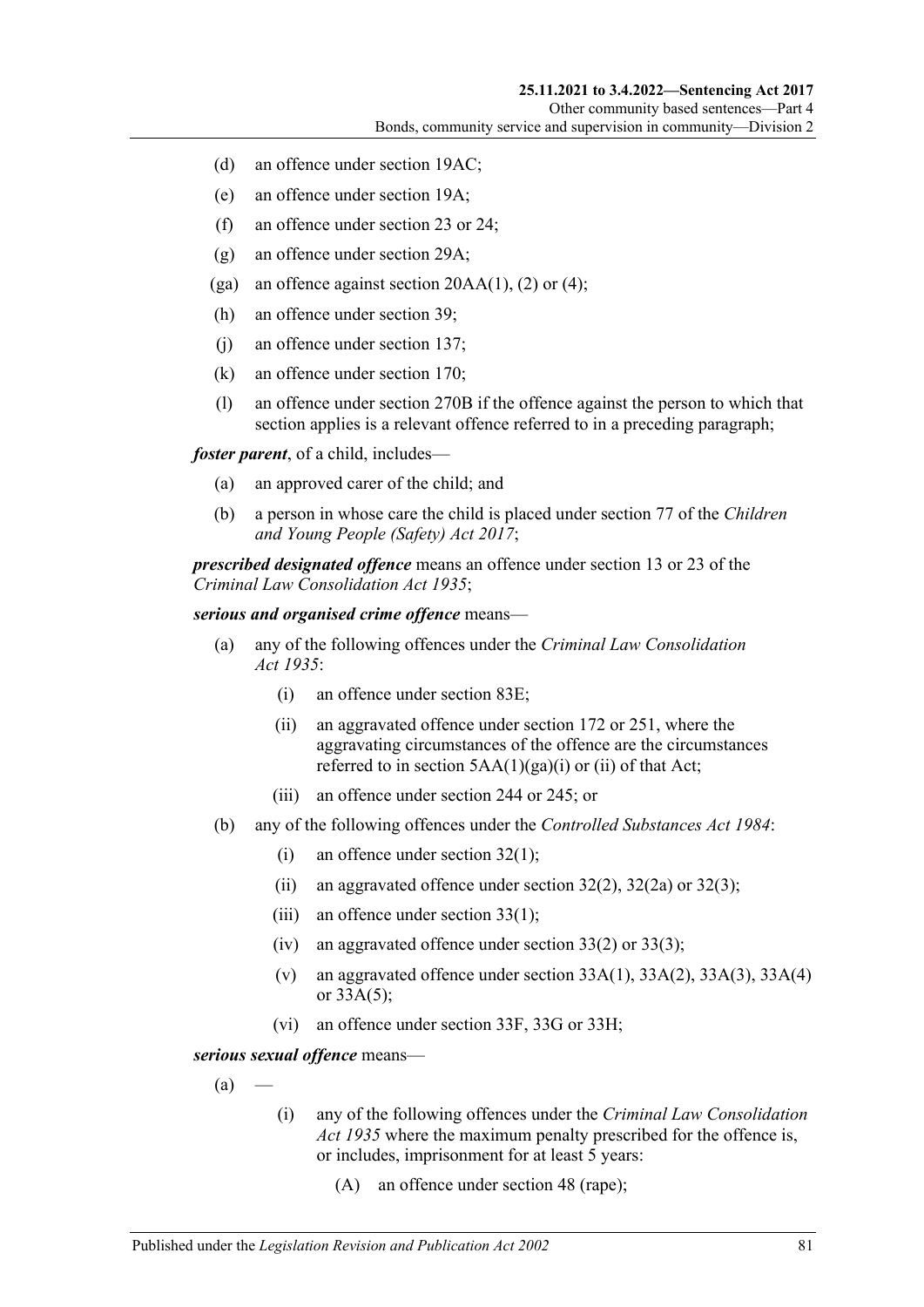- (B) an offence under section 48A (compelled sexual manipulation);
- (C) an offence under section 50 (persistent sexual abuse of a child);
- (D) an offence under section 51 (sexual exploitation of person with a cognitive impairment);
- (E) an offence under section 59 (abduction);
- (F) an offence under section 60 (procuring sexual intercourse);
- (G) an offence under section 66 (sexual servitude and related offences);
- (H) an offence under section 67 (deceptive recruiting for commercial sexual services);
- (I) an offence under section 68 (use of children in commercial sexual services);
- (J) an offence under section 72 (incest);
- (K) an offence against a corresponding previous enactment substantially similar to an offence referred to in any of the preceding subsubparagraphs;
- (L) an attempt to commit or an assault with intent to commit any of the offences referred to in any of the preceding subsubparagraphs; or
- (ii) any of the following offences under the *[Criminal Law Consolidation](http://www.legislation.sa.gov.au/index.aspx?action=legref&type=act&legtitle=Criminal%20Law%20Consolidation%20Act%201935)  Act [1935](http://www.legislation.sa.gov.au/index.aspx?action=legref&type=act&legtitle=Criminal%20Law%20Consolidation%20Act%201935)* where the maximum penalty prescribed for the offence is, or includes, imprisonment for at least 5 years:
	- (A) an offence under section 49 (unlawful sexual intercourse), other than an offence that occurred in prescribed circumstances;
	- (B) an offence under section 56 (indecent assault), other than an offence that occurred in prescribed circumstances;
	- (C) an offence under section 58 (gross indecency), other than an offence that occurred in prescribed circumstances;
	- (D) an offence under section 63 (production or dissemination of child exploitation material), other than an offence that occurred in prescribed circumstances;
	- (E) an offence under section 63B (procuring child to commit an indecent act etc), other than an offence that occurred in prescribed circumstances; or
- (iii) an offence against a corresponding previous enactment substantially similar to an offence referred to in either of the preceding subparagraphs; or
- (iv) an attempt to commit or an assault with intent to commit any of the offences referred to in any of the preceding subparagraphs; or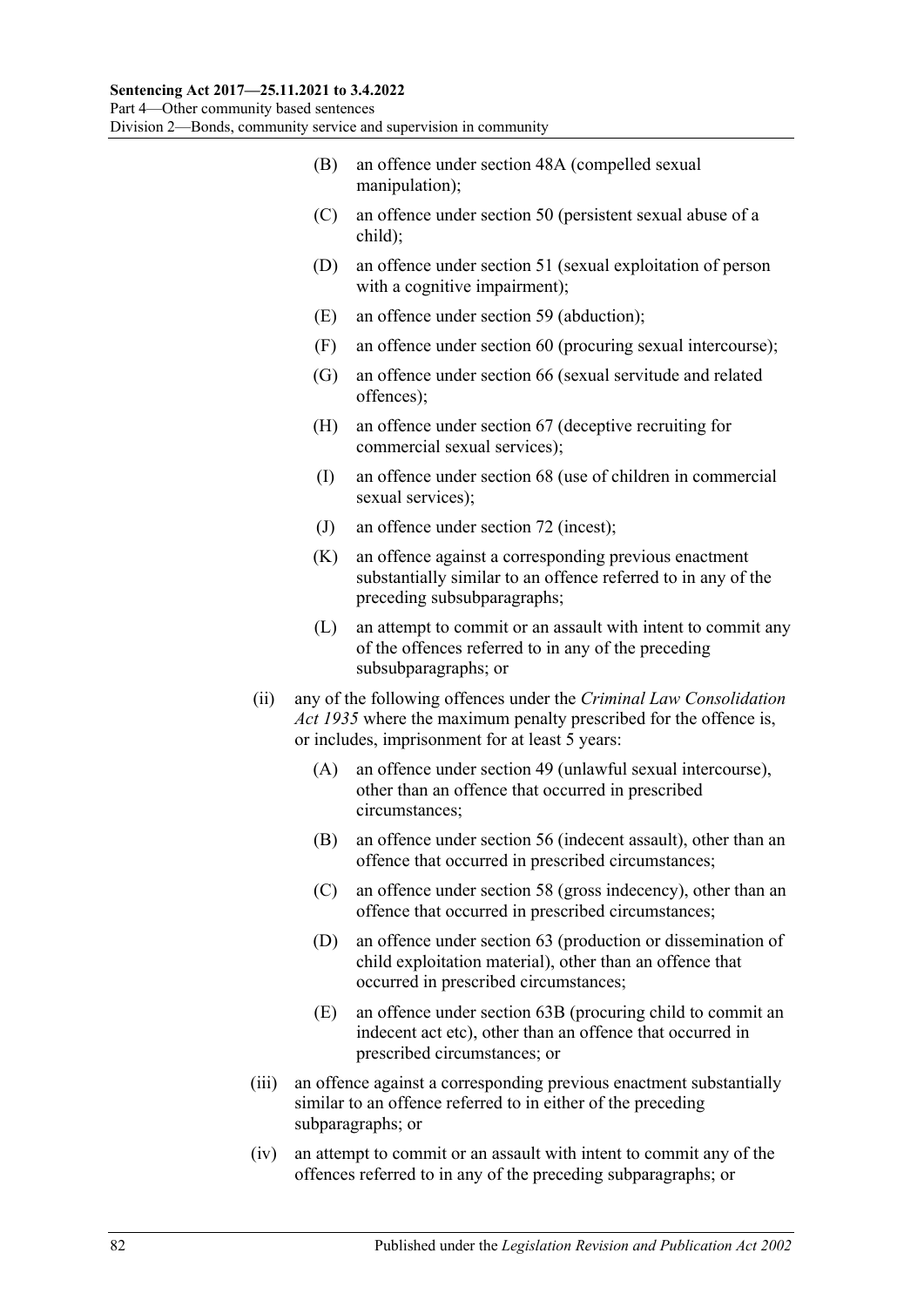(b) an offence against the law of another State or a Territory corresponding to an offence referred to in [paragraph](#page-80-0) (a);

#### *specified offence against police* means—

- (a) an aggravated offence under section 23(1) or 23(3) of the *[Criminal Law](http://www.legislation.sa.gov.au/index.aspx?action=legref&type=act&legtitle=Criminal%20Law%20Consolidation%20Act%201935)  [Consolidation Act](http://www.legislation.sa.gov.au/index.aspx?action=legref&type=act&legtitle=Criminal%20Law%20Consolidation%20Act%201935) 1935* where the aggravating circumstances of the offence are the circumstances referred to in section 5AA(1)(c) of that Act and the victim is a police officer; or
- (b) an offence of attempted murder or attempted manslaughter under the *[Criminal Law Consolidation Act](http://www.legislation.sa.gov.au/index.aspx?action=legref&type=act&legtitle=Criminal%20Law%20Consolidation%20Act%201935) 1935* where the victim is a police officer and the offender committed the offence—
	- (i) knowing the victim to be acting in the course of the victim's official duty; or
	- (ii) in retribution for something the offender knows or believes to have been done by the victim in the course of the victim's official duty.
- <span id="page-82-0"></span>(10) For the purposes of this section, an offence occurred in *prescribed circumstances* if—
	- (a) the defendant was, at the time of the offence, 20 years of age or less; and
	- (b) the circumstances of the offending, including the victim's age and the age difference between the defendant and the victim, are such that it is appropriate that the sentence be suspended; and
	- (c) the defendant was not, at the time of the offence, a person in a position of authority in relation to the victim.
- (11) For the purposes of [subsection](#page-82-0) (10), a person is in *a position of authority* in relation to a victim (the *child*) if—
	- (a) the person is a teacher and the child is a pupil of the teacher or of a school at which the teacher works; or
	- (b) the person is a parent, step-parent, guardian or foster parent of the child or the de facto partner or domestic partner of a parent, step-parent, guardian or foster parent of the child; or
	- (c) the person provides religious, sporting, musical or other instruction to the child; or
	- (d) the person is a religious official or spiritual leader (however described and including lay members and whether paid or unpaid) in a religious or spiritual group attended by the child; or
	- (e) the person is a health professional or social worker providing professional services to the child; or
	- (f) the person is responsible for the care of the child and the child has a cognitive impairment; or
	- (g) the person is employed or providing services in a correctional institution (within the meaning of the *[Correctional Services Act](http://www.legislation.sa.gov.au/index.aspx?action=legref&type=act&legtitle=Correctional%20Services%20Act%201982) 1982*) or a training centre (within the meaning of the *[Young Offenders Act](http://www.legislation.sa.gov.au/index.aspx?action=legref&type=act&legtitle=Young%20Offenders%20Act%201993) 1993*), or is a person engaged in the administration of those Acts, acting in the course of the person's duties in relation to the child; or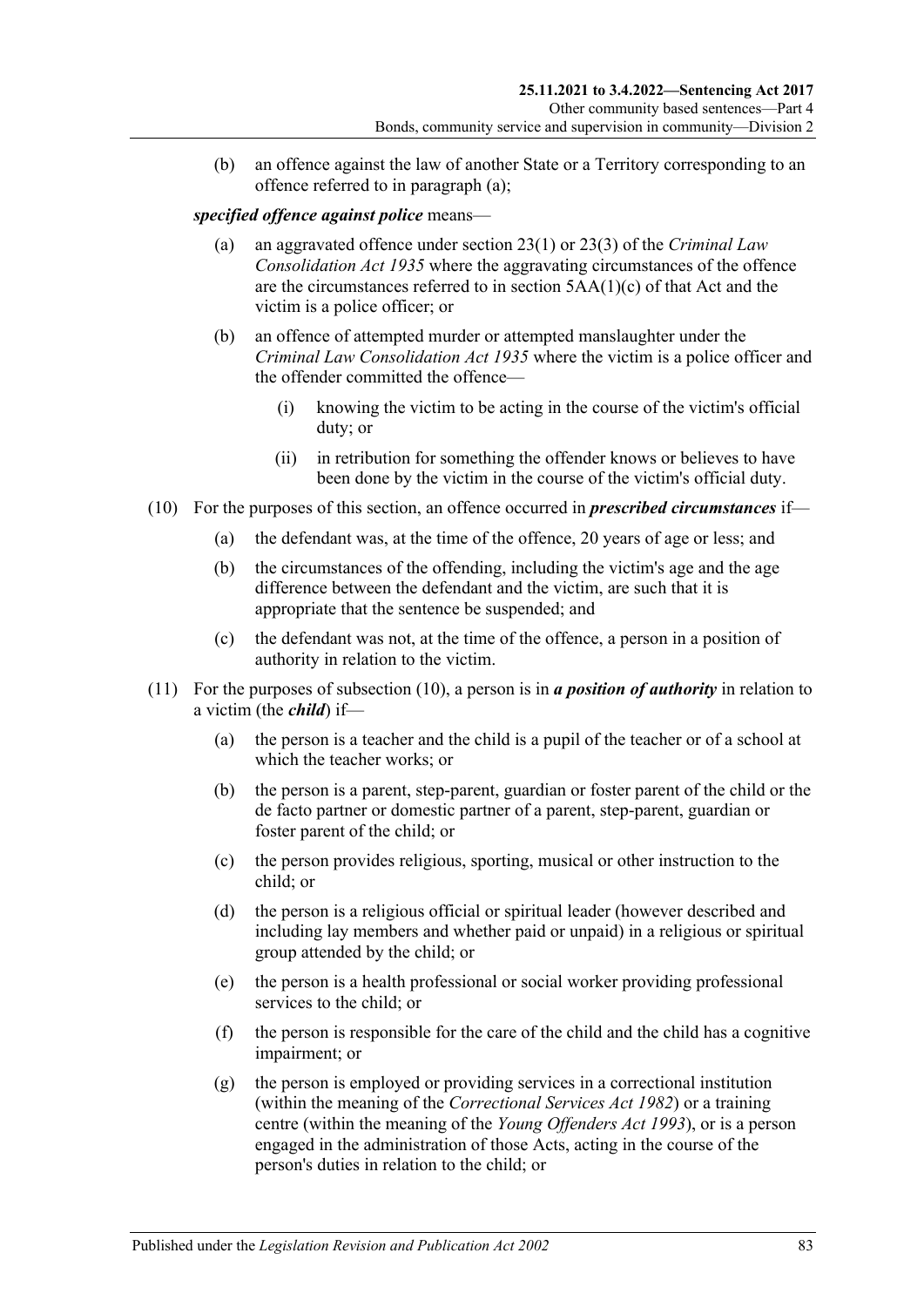- (h) the person is employed or providing services in a licensed children's residential facility (within the meaning of the *[Children and Young People](http://www.legislation.sa.gov.au/index.aspx?action=legref&type=act&legtitle=Children%20and%20Young%20People%20(Safety)%20Act%202017)  [\(Safety\) Act](http://www.legislation.sa.gov.au/index.aspx?action=legref&type=act&legtitle=Children%20and%20Young%20People%20(Safety)%20Act%202017) 2017*), or a residential care facility or other facility established under section 36 of the *[Family and Community Services Act](http://www.legislation.sa.gov.au/index.aspx?action=legref&type=act&legtitle=Family%20and%20Community%20Services%20Act%201972) 1972*, or is a person engaged in the administration of those Acts, acting in the course of the person's duties in relation to the child; or
- (i) the person is an employer of the child or other person who has the authority to determine significant aspects of the child's terms and conditions of employment or to terminate the child's employment (whether the child is being paid in respect of that employment or is working in a voluntary capacity).
- (12) A description of an offence appearing in brackets in this section is for convenience of reference only.

#### <span id="page-83-0"></span>**97—Discharge of other defendants on entering into good behaviour bond**

- <span id="page-83-1"></span>(1) If a court finds a person guilty of an offence, the court may, if it thinks that good reason exists for doing so, discharge the defendant with or without recording a conviction, and without imposing any other penalty, on condition that the defendant enter into a bond—
	- (a) to be of good behaviour; and
	- (b) to comply with the other conditions (if any) included in the bond; and
	- (c) if the terms of the bond so require, to appear before the court for sentence, or conviction and sentence, if the defendant fails during the term of the bond to comply with a condition of the bond.
- (2) However, if the defendant is not to be so required to appear before the court, the court cannot impose any conditions under [subsection](#page-83-1) (1)(b).
- (3) If a defendant is discharged on a bond under this section—
	- (a) no fresh prosecution may be commenced in respect of the offence; and
	- (b) the defendant will only be liable to sentence, or conviction and sentence, if the defendant fails to comply with a condition of the bond and the terms of the bond require the defendant to appear before the court for sentencing in that event.

#### **98—Conditions of bonds under this Act**

- (1) Subject to this Act, a bond under this Act may include such of the following conditions as the court thinks appropriate and directs be included:
	- (a) a condition requiring the defendant to be under the supervision of a community corrections officer for a specified period;
	- (b) a condition requiring the defendant to reside with a specified person or in a specified place or area;
	- (c) a condition requiring the defendant not to reside with a specified person or in a specified place or area;
	- (d) a condition requiring the defendant to perform a specified number of hours of community service;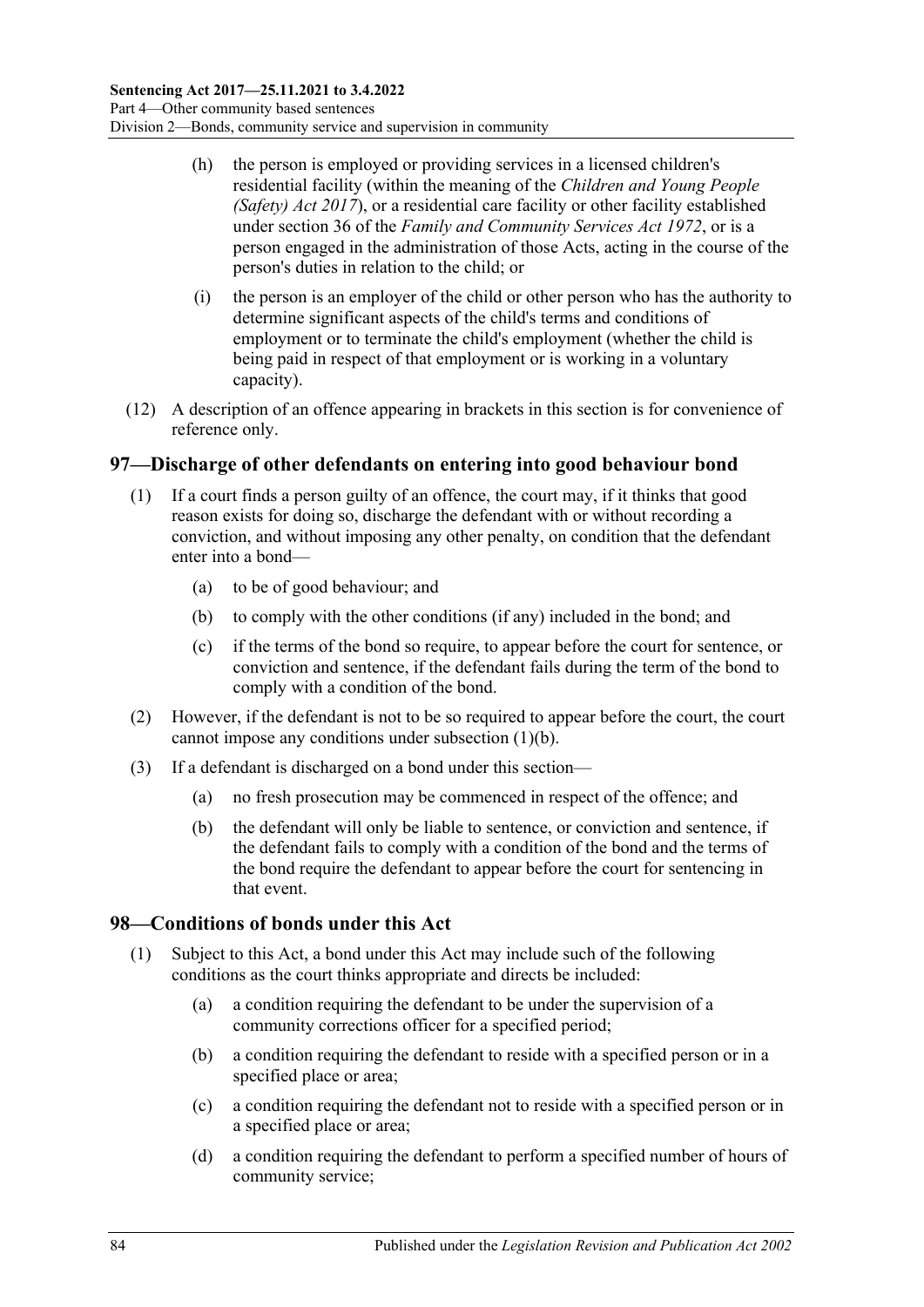- (e) a condition requiring the defendant to undertake an intervention program;
- (f) a condition requiring the defendant to undergo medical or psychiatric treatment in accordance with the terms of the bond;
- (g) a condition requiring the defendant to abstain from drugs of a specified class (including alcohol);
- (h) a condition requiring the person to submit to such tests (including testing without notice) relating to drug use as a community corrections officer may reasonably require;
- (i) a condition requiring the defendant—
	- (i) to restore misappropriated property to any person apparently entitled to possession of it; or
	- (ii) to pay compensation of a specified amount to any person for injury, loss or damage resulting from the offence;
- (j) a condition requiring the defendant to attend and complete, within the term of the bond or such lesser period as the court may specify, a specified education program approved by the Attorney-General for the offence of which the defendant has been found guilty;
- (k) a condition requiring the defendant to comply with—
	- (i) regulations (if any) made for the purposes of this section; or
	- (ii) the lawful directions of the CE;
- (l) any other condition that the court thinks appropriate and specifies in the bond.
- (2) A court must not include a condition (whether under this or any other section) requiring the defendant to reside with a specified person or in a specified place unless the court is satisfied that accommodation is available for the defendant with that person or in that place and that the accommodation is suitable in all the circumstances.
- (3) A court must not include a condition requiring the defendant to undergo specified medical or psychiatric treatment unless it is satisfied that treatment of the nature specified in the bond has been recommended for the defendant by a legally qualified medical practitioner and is available to the defendant.
- (4) The following provisions apply in relation to an education program approved or to be approved for the purposes of this section:
	- (a) the Attorney-General may approve such a program unconditionally or subject to such conditions as the Attorney-General thinks fit and specifies in the instrument of approval;
	- (b) the Attorney-General may, by written notice to the program provider, revoke an approval or vary the conditions of an approval;
	- (c) any fees for undertaking an approved education program are to be borne by the defendant, subject to any relief from payment given by the program provider in accordance with conditions imposed by the Attorney-General under this subsection.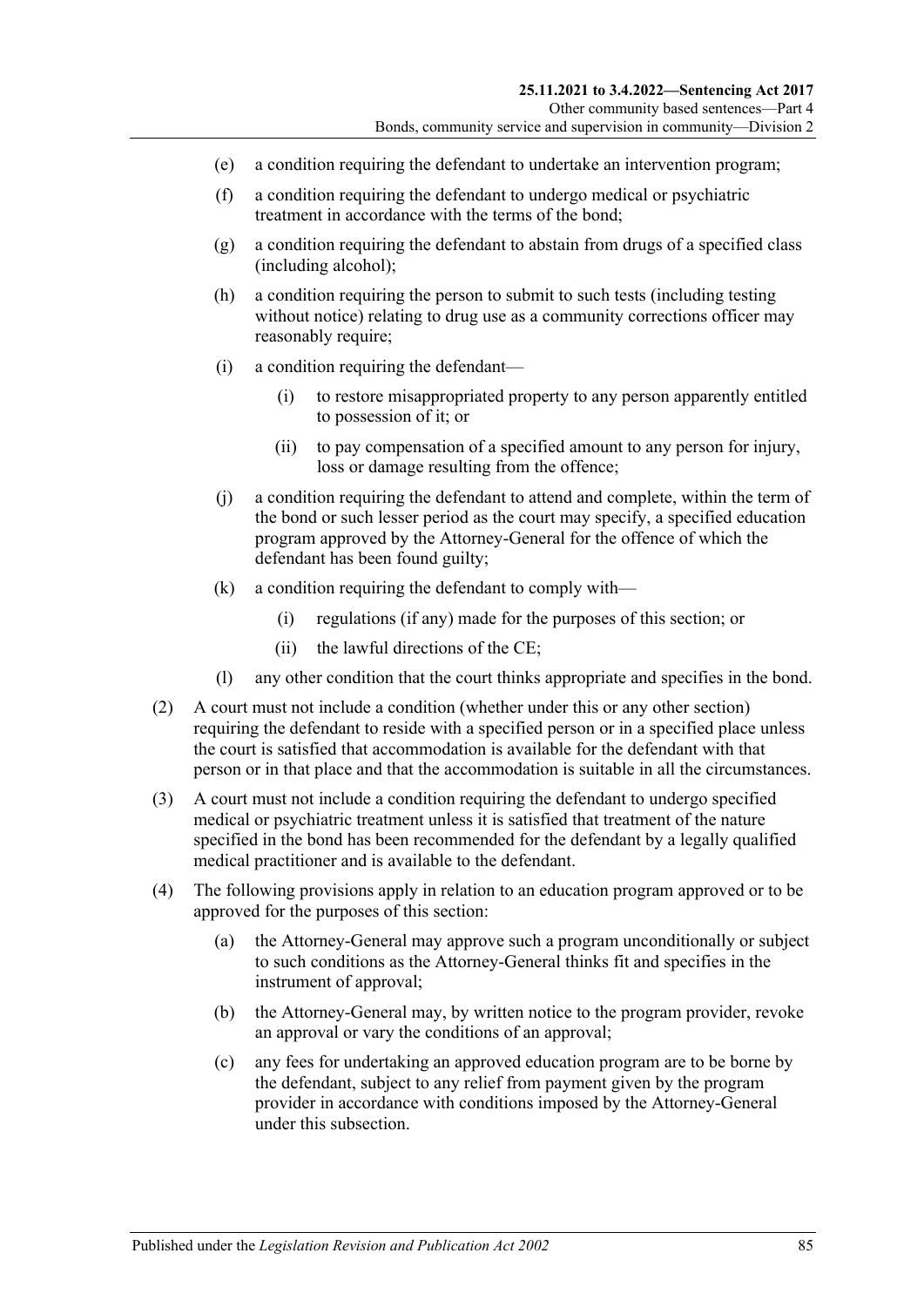- (5) Before the court imposes a condition requiring a defendant to undertake an intervention program, the court must satisfy itself that—
	- (a) the defendant is eligible for the services to be included on the program in accordance with applicable eligibility criteria (if any); and
	- (b) the services are available for the defendant at a suitable time and place.
- (6) The court may make appropriate orders for assessment of a defendant to determine—
	- (a) a form of intervention program that is appropriate for the defendant; and
	- (b) the defendant's eligibility for the services included on the program,

and may release the defendant on bail on condition that the defendant undertake the assessment as ordered.

- (7) A certificate apparently signed by—
	- (a) an intervention program manager as to—
		- (i) whether the services to be included on an intervention program are available for a particular person and, if so, when and where they will be available; or
		- (ii) whether a particular person is eligible for the services to be included on the program; or
	- (b) a community corrections officer as to whether a particular person has complied with conditions regulating the person's participation in an intervention program,

is admissible as evidence of the matter so certified.

#### **99—Term of bond**

Subject to this Act, a bond under this Act is effective for the term that is specified in the bond.

#### **100—Guarantors etc**

- (1) If the court thinks it appropriate—
	- (a) a bond under this Act may oblige the defendant to pay a sum specified in the bond in the event of non-compliance with a condition of the bond; and
	- (b) the court may require the defendant to find 1 or more guarantors of such an obligation.
- $(2)$  A court—
	- (a) may require a defendant to find 1 or more persons to guarantee the defendant's compliance with the conditions of the bond; and
	- (b) if such a requirement is made, must specify the amount that any such guarantor will be liable to pay in the event of the defendant's non-compliance with a condition of the bond.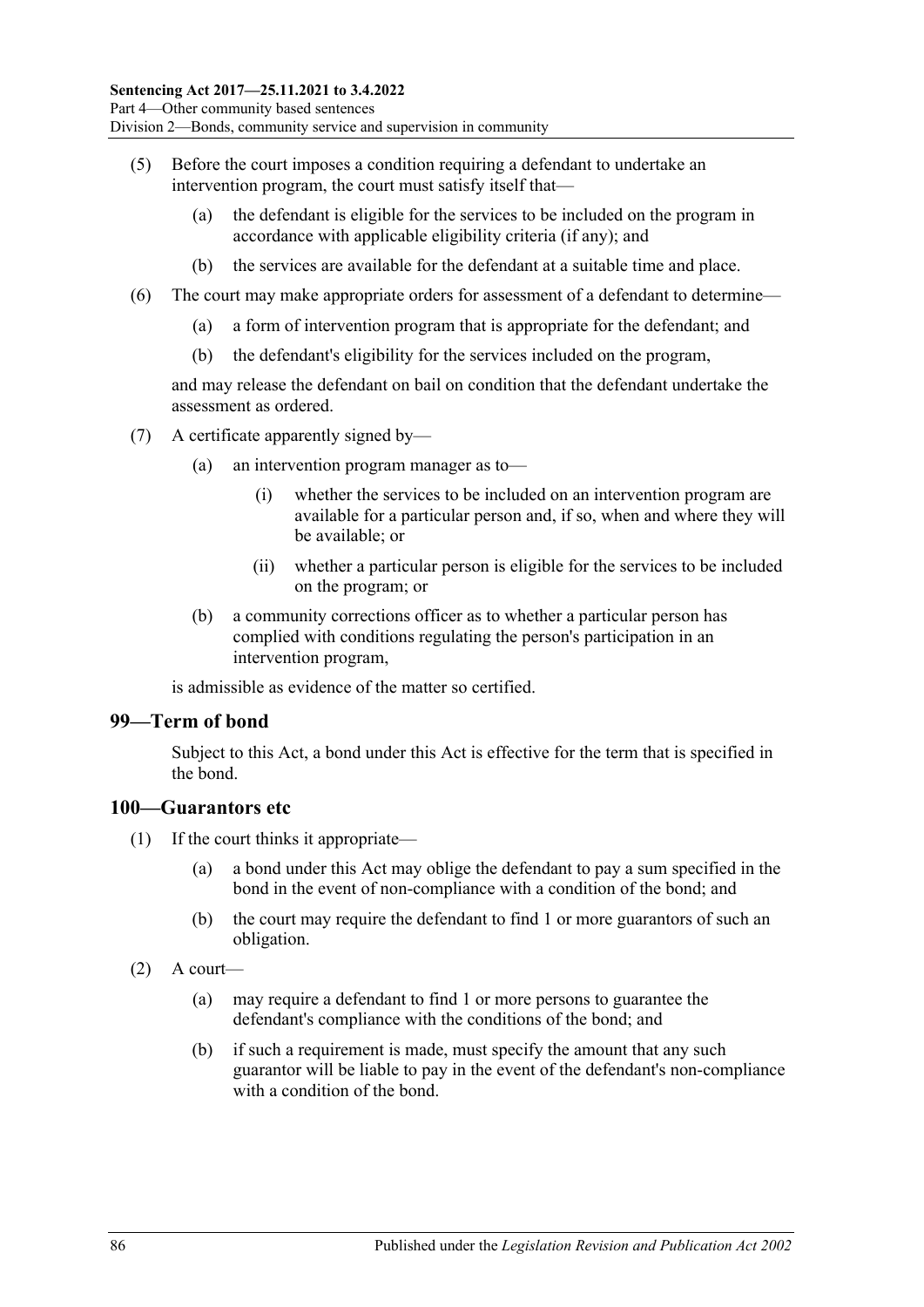#### **101—Court may direct person to surrender firearm etc**

- (1) A probative court may, in relation to a bond that is subject to the condition imposed by section [96\(2\)\(a\),](#page-78-6) direct the probationer to immediately surrender at a police station specified by the court any firearm, ammunition or part of a firearm owned or possessed by the probationer.
- (2) No criminal liability attaches to a person to the extent that the person is complying with a direction under this section.
- (3) The Commissioner of Police must deal with any surrendered firearm, ammunition or part of a firearm in accordance with the scheme set out in the regulations.
- (4) No compensation is payable by the Crown or any other person in respect of the exercise of a function or power under this section.
- (5) The regulations may provide for the payment, recovery or waiver of fees in respect of this section.

#### **102—Court to provide CE with copy of court order**

If a defendant enters into a bond under this Act, the conditions of a bond are varied, the term of a bond is extended, or a bond is discharged, the court must notify the CE of the terms of the bond, variation or extension, or of the discharge, as the case may require.

#### <span id="page-86-0"></span>**103—Variation or discharge of bond**

- (1) A probative court may, on the application of a probationer or the Minister for Correctional Services, vary or revoke a condition of a bond under this Act.
- (2) If, on an application for variation under [subsection](#page-86-0) (1), a probative court extends, beyond the term of the bond, the period within which community service is to be performed by the probationer, the term of the bond is extended accordingly.
- (3) A probative court cannot extend the period within which community service is to be performed by more than 6 months.
- (4) A probative court may only vary or revoke the conditions imposed by [section](#page-78-1) 96(2) on a bond if the court is satisfied, by evidence given on oath, that—
	- (a) there are cogent reasons to do so; and
	- (b) the possession of a firearm, ammunition or part of a firearm by the probationer does not represent an undue risk to the safety of the public.
- (5) Subject to [subsection](#page-87-0) (6), if the Minister for Correctional Services is satisfied, on the application of a probationer—
	- (a) that it is no longer necessary for the probationer to remain under supervision; and
	- (b) that it would not be in the best interests of the probationer to remain under supervision,

the Minister may, by instrument in writing, waive the obligation of the probationer to comply any further with the condition requiring supervision.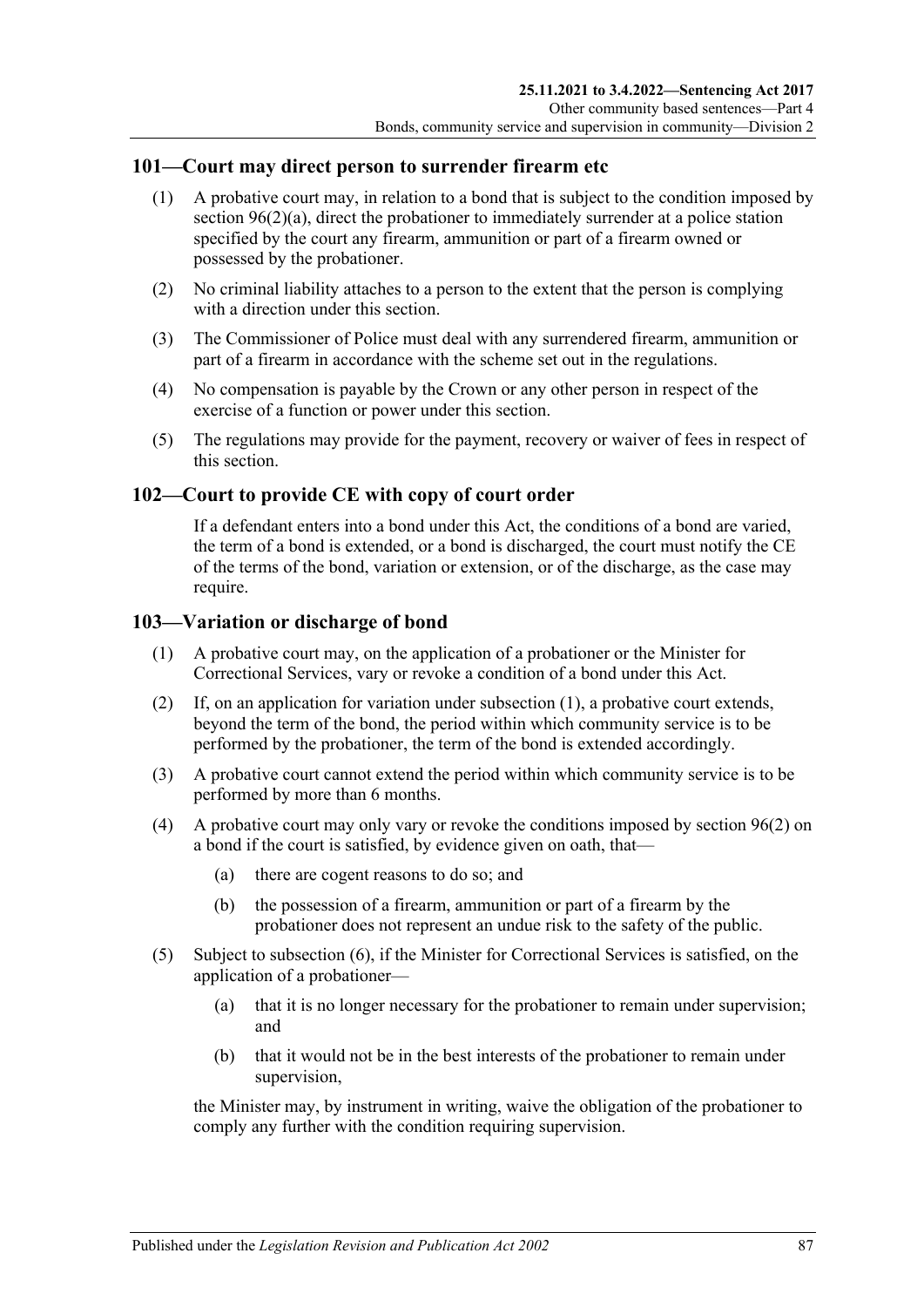- <span id="page-87-0"></span>(6) The Minister for Correctional Services must, before deciding whether to waive the obligation of a probationer to comply any further with a condition requiring supervision, take into account the likely impact on a victim to which this subsection applies if the probationer is no longer required to remain under supervision.
- (7) [Subsection](#page-87-0) (6) applies to a victim in respect of whom a victim impact statement was provided to the sentencing court when the probationer was sentenced.
- (8) If a probative court is satisfied, on the application of a probationer, that it is no longer necessary for the probationer to remain subject to the bond, the court may, by order, discharge the bond.

#### **104—Court to be notified if suitable community service placement not available**

- <span id="page-87-1"></span>(1) If the CE, on being notified that a court has made an order for community service or included in a bond a condition requiring the performance of community service, is of the opinion that suitable community service work cannot be found for the defendant, whether because of the defendant's physical or mental disability, the location of the defendant, or for some other reason, the CE must notify the court in writing of that fact.
- (2) On receiving a notification under [subsection](#page-87-1) (1), the court may discharge the community service order or revoke the condition (as the case may be) and may require the defendant to appear before the court for further order.

## <span id="page-87-2"></span>**105—Provisions relating to community service**

- (1) The following provisions apply if a court imposes a sentence of community service, or includes in a bond a condition requiring the performance of community service:
	- (a) the court must specify the number of hours of community service to be performed by the person to whom the sentence relates, being not less than 15 or more than 300;
	- (b) the court must not specify a number of hours of community service to be performed by a person who is already performing, or is liable to perform, community service, where the aggregate of that number and the number of hours previously specified would exceed 300;
	- (c) the court must specify a period, not exceeding 18 months, within which the community service is to be performed;
	- (d) the person is required to report to a specified place not later than 2 working days after the date of the order unless, within that period, the person receives a notice from the CE to the contrary;
	- (e) the person is required to perform community service for not less than 4 hours each week and on such day, or days, as the community corrections officer to whom the person is assigned may direct;
	- (f) the person may not, except in circumstances approved by the Minister for Correctional Services, be required to perform community service for a continuous period exceeding 7.5 hours;
	- (g) if on any day a period of community service is to exceed 4 continuous hours, the next hour must be a meal break;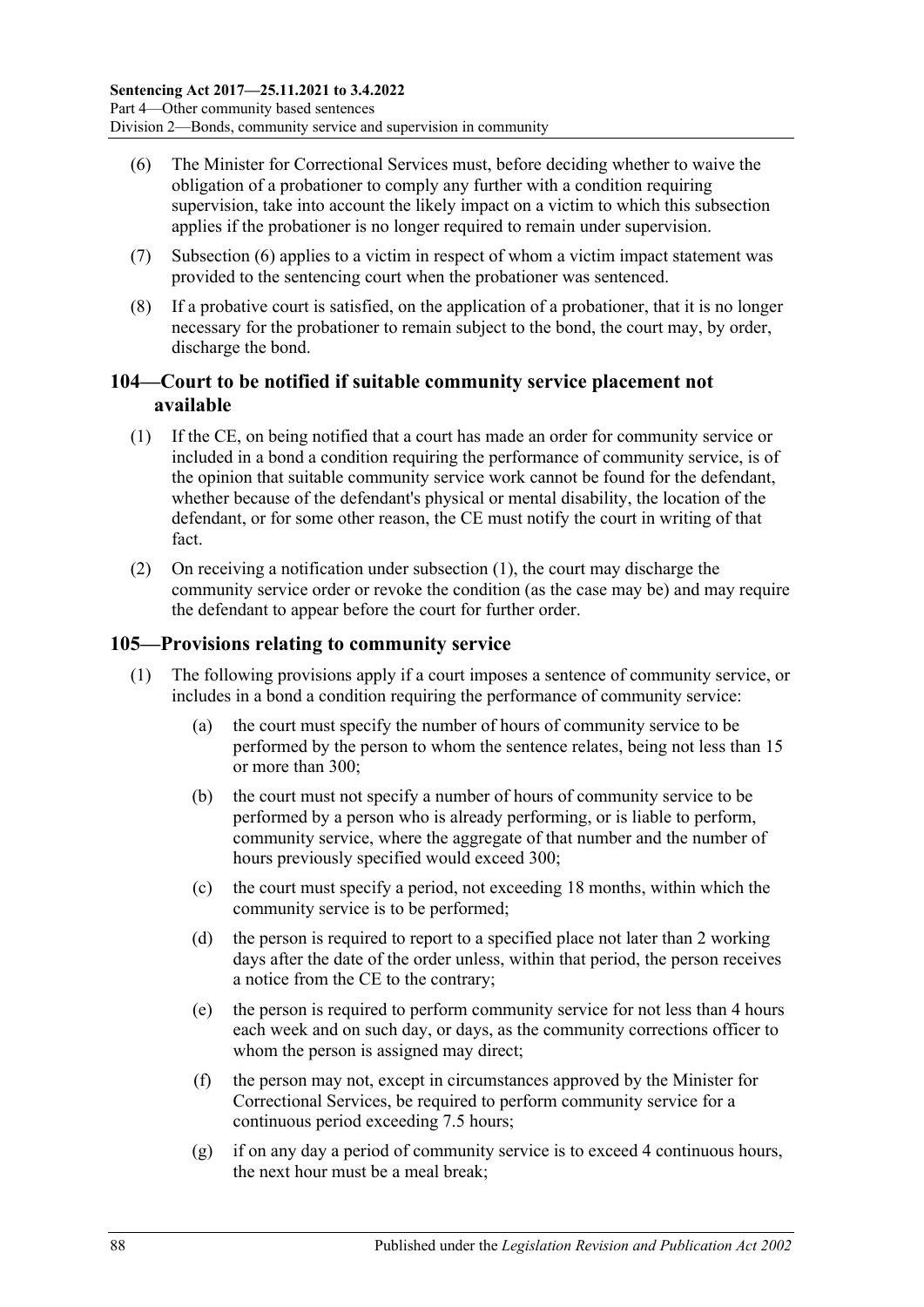- (h) the person may not be required to perform community service at a time that would interfere with the person's remunerated employment or with a course of training or instruction relating to, or likely to assist the person to obtain, remunerated employment, or that would cause unreasonable disruption of the person's commitments in caring for the person's dependants;
- (i) the person may not be required to perform community service at a time that would cause the person to offend against a rule of a religion that the person practises;
- (j) the attendance of the person at any educational or recreational course of instruction approved by the Minister for Correctional Services will be taken to be performance of community service;
- (k) the person will not be remunerated for the performance of community service under the order;
- (l) the person must obey the lawful directions of the community corrections officer to whom the person is assigned.
- (2) This section does not apply in relation to the performance of community service by a youth.

#### **106—Provisions relating to supervision in the community**

- (1) A court may, in addition to sentencing a defendant to community service—
	- (a) order that the defendant be under the supervision of a community corrections officer for the duration of the sentence; and
	- (b) make such other orders as the court thinks necessary for securing compliance with this Part.
- (2) The following provisions apply if a court makes an order, or includes a condition in a bond, requiring the person to whom the order or bond relates to be under the supervision of a community corrections officer:
	- (a) the court must, in the case of a probationer, specify the period during which the probationer is to be under supervision;
	- (b) the person is required to report to a specified place not later than 2 working days after the date of the order or bond unless, within that period, the defendant receives a notice from the CE to the contrary;
	- (c) the person must obey the lawful directions of the community corrections officer to whom the person is assigned;
	- (d) the person must not, during the period of supervision, leave the State for any reason except in accordance with the written permission of the CE.

#### **107—CE must assign community corrections officer**

- (1) The CE must, on receiving a copy of an order or a bond requiring supervision or the performance of community service (and may, after then, from time to time) assign the person to whom the bond or order relates to a community corrections officer.
- (2) The CE must ensure that the person is notified in writing of the name of the community corrections officer to whom the person has been assigned and, if necessary, of the place and time at which the person must first report to that officer.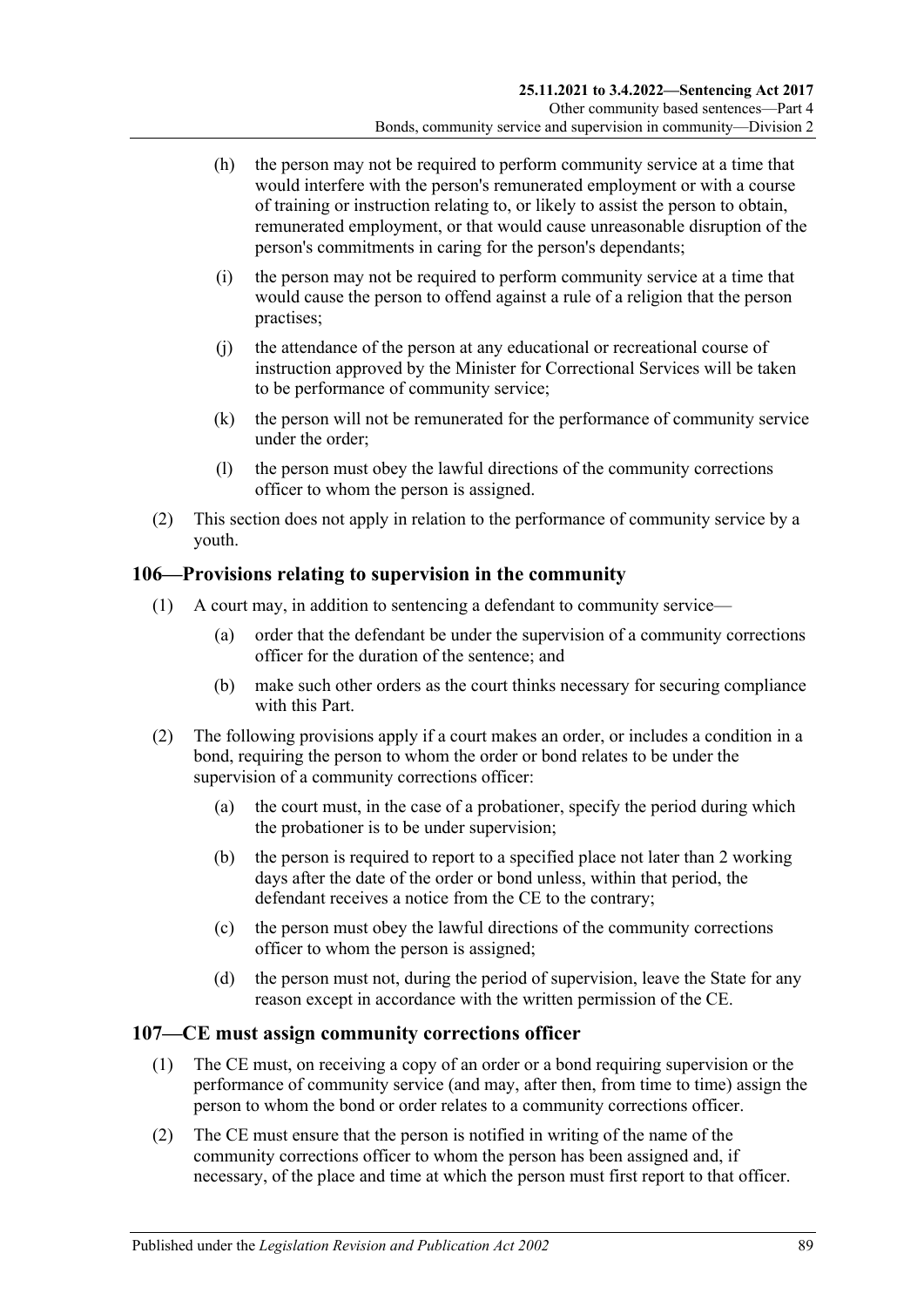(3) It is the duty of a community corrections officer to endeavour to ensure that any person assigned to the officer complies with the conditions of the bond or order.

#### **108—Community corrections officer to give reasonable directions**

- (1) A community corrections officer responsible for supervising a person in the community—
	- (a) must give reasonable directions to the person requiring the person to report to the officer on a regular basis; and
	- (b) may give reasonable directions to the person—
		- (i) requiring the person to notify the officer of any change in the person's place of residence or employment; or
		- (ii) requiring the person to reside, or not to reside, in any particular place or area or with any particular person; or
		- (iii) requiring the person to take up, or not to take up, any particular employment, to be punctual in reporting to work or not to give up some particular employment; and
	- (c) may give the person other directions of a kind authorised by the Minister for Correctional Services, either generally or in relation to that person.
- (2) If the person is required to perform community service, the community corrections officer may also give reasonable directions to the person—
	- (a) requiring the person to report to a community service centre or other place at certain times; or
	- (b) requiring the person to perform certain projects or tasks as community service; or
	- (c) requiring the person to undertake or participate in courses of instruction at a community service centre or other place; or
	- (d) requiring the person to behave in a particular manner while undertaking community service.

#### <span id="page-89-0"></span>**110—Variation of community service order**

- (1) If, on the application of a person required to perform community service under a bond or an order of a court, the Minister for Correctional Services is satisfied that—
	- (a) the person will not complete the community service in the time provided for in the order or the bond; and
	- (b) sufficient reason exists for the person not being able to complete the community service in the required time,

the Minister may, by instrument in writing, extend the period within which the person must complete the performance of the community service.

(2) The court that ordered a person to perform community service, or a court of coordinate jurisdiction, may, on application by the person or the Minister for Correctional Services, vary the terms of the order for community service, or vary or revoke an ancillary order.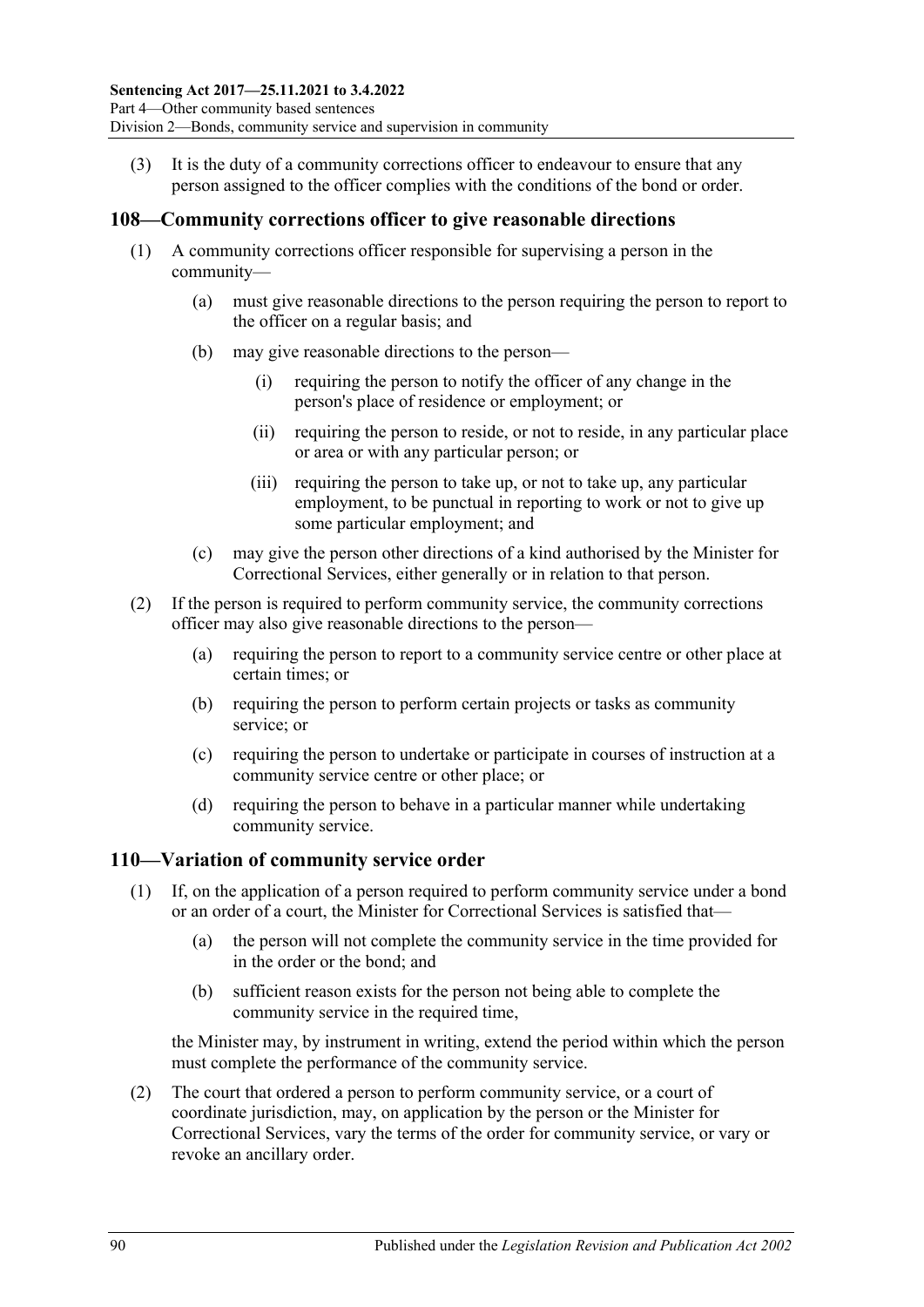- (3) The period within which community service must be performed cannot be extended under this section, whether by the Minister or the court, by a period exceeding 6 months, or periods that, in aggregate, exceed 6 months.
- (4) If the Minister extends the period within which a person must complete the performance of community service under an order or a bond, the order or bond will be taken to have been amended accordingly.
- (5) The Minister must notify the probative or sentencing court of any exercise of powers under [subsection](#page-89-0) (1).

#### <span id="page-90-0"></span>**111—Power of Minister to cancel unperformed hours of community service**

- (1) If, on the application of a person required to perform community service under a bond or an order of a court, the Minister for Correctional Services is satisfied that—
	- (a) although some hours of community service remain unperformed, the person has substantially complied with the requirement; and
	- (b) there is no apparent intention on the person's part to deliberately evade the person's obligations under the bond or order; and
	- (c) sufficient reason exists for not insisting on performance of some or all of those hours,

the Minister may, by instrument in writing, waive compliance with the requirement to perform those hours, or a specified number of them.

- (2) The Minister cannot exercise powers under [subsection](#page-90-0) (1) to waive performance of more than 10 hours under the 1 hond or order.
- (3) The Minister must notify the probative or sentencing court of any exercise of powers under [subsection](#page-90-0) (1).

#### **112—Power of Minister in relation to default in performance of community service**

- <span id="page-90-1"></span>(1) If the Minister for Correctional Services is satisfied that a person who is required to perform community service has failed to obey a direction given by the community corrections officer to whom the person is assigned, the Minister, instead of commencing proceedings for breach of order or bond, may, by notice in writing served personally, increase the number of hours of community service that the person is required to perform.
- (2) If the Minister increases the hours of community service to be performed under an order or a bond, the order or bond will be taken to have been amended accordingly.
- (3) The number of hours of community service may not be increased under [subsection](#page-90-1) (1) by more than 24 in aggregate, but such an increase may be made despite the fact that its effect is to increase the total number of hours to be performed beyond the normal limit.
- (4) If the Minister for Correctional Services is satisfied that a person has failed to comply with an order or a bond requiring performance of community service, the Minister may, by notice in writing served personally or by post, suspend the operation of the order or the relevant condition of the bond until proceedings for breach of the community service order or bond have been determined.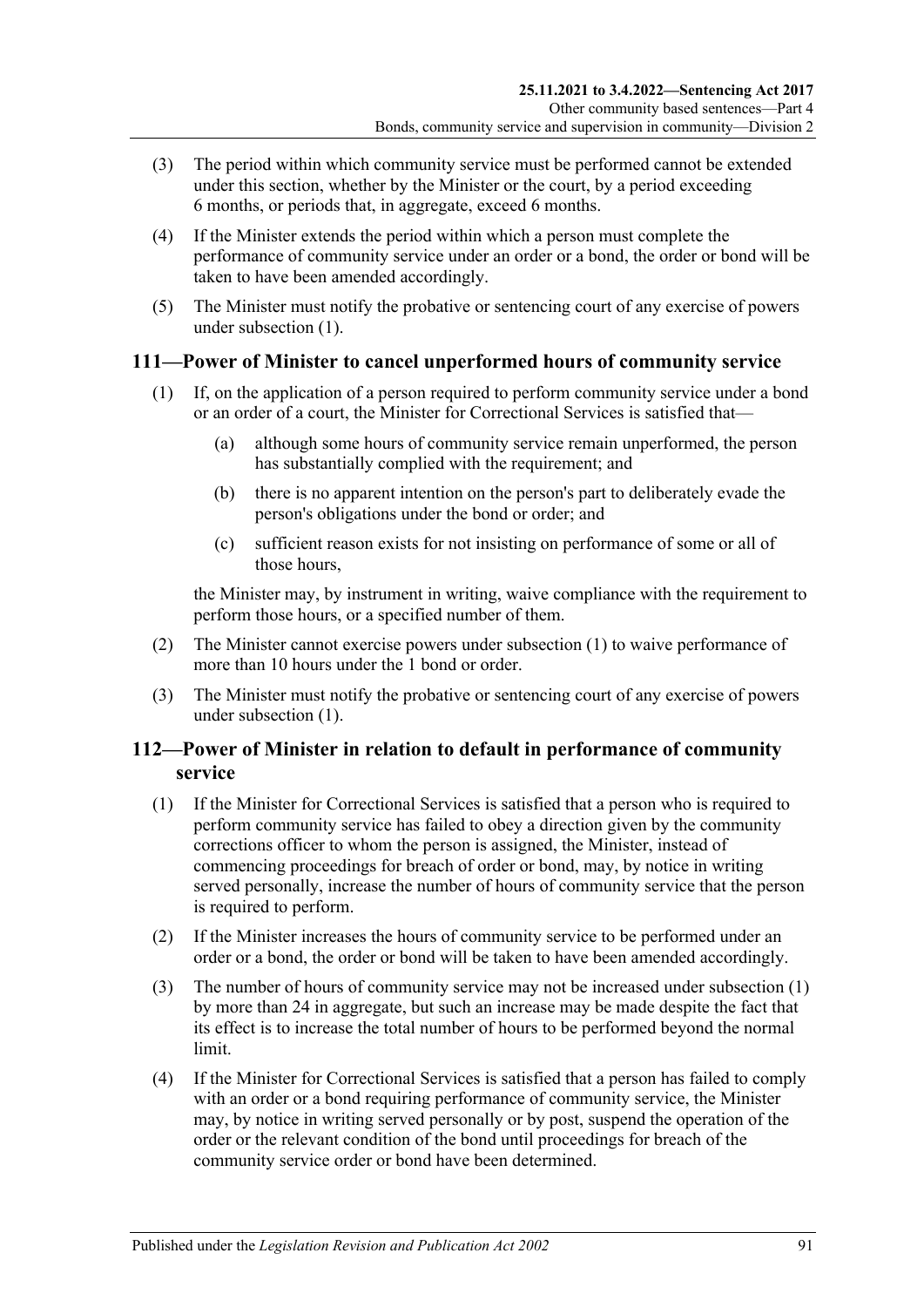## **Division 3—Enforcement of bonds, community service orders and other orders of a non-pecuniary nature**

## **Subdivision 1—Bonds**

#### **113—Non-compliance with bond**

- (1) If it appears to a probative court, by evidence given on oath, that a probationer may have failed to comply with a condition of the probationer's bond, the court—
	- $(a)$  may—
		- (i) issue a summons to the probationer requiring the probationer to appear before the court at the time and place specified in the summons; or
		- (ii) issue a warrant for the probationer's arrest; and
	- (b) may issue a summons to a guarantor.
- (2) If a person fails to appear before the court as required by a summons issued under this section, the court may issue a warrant for the person's arrest.
- (3) If a person is arrested pursuant to a warrant issued under this section, the person must be brought before the probative court or the Magistrates Court not later than the next working day and may be remanded in custody or released on bail pending determination of the proceedings.
- (4) If a probationer is found guilty of an offence by a court of a superior jurisdiction to that of the probative court, being an offence committed during the term of the bond, any proceedings for breach of condition arising out of the offence are to be taken in the court of superior jurisdiction.
- (5) If a probationer is found guilty of an offence by a court of an inferior jurisdiction to that of the probative court, being an offence committed during the term of the bond, the court of an inferior jurisdiction must—
	- (a) sentence the probationer for the offence and remand the probationer to the probative court to be dealt with for breach of the conditions of the bond; or
	- (b) remand the probationer to the probative court to be sentenced for the offence and dealt with for breach of the conditions of the bond.
- (6) The court dealing with a probationer for breach of condition must hear any evidence adduced tending to establish that the probationer has failed to comply with a condition of the bond and any evidence or representations that the probationer may wish to adduce or make in reply.
- (7) In this section—

*court of an inferior jurisdiction* means—

- (a) if the probative court is the Supreme Court—the District Court or the Magistrates Court;
- (b) if the probative court is the District Court—the Magistrates Court;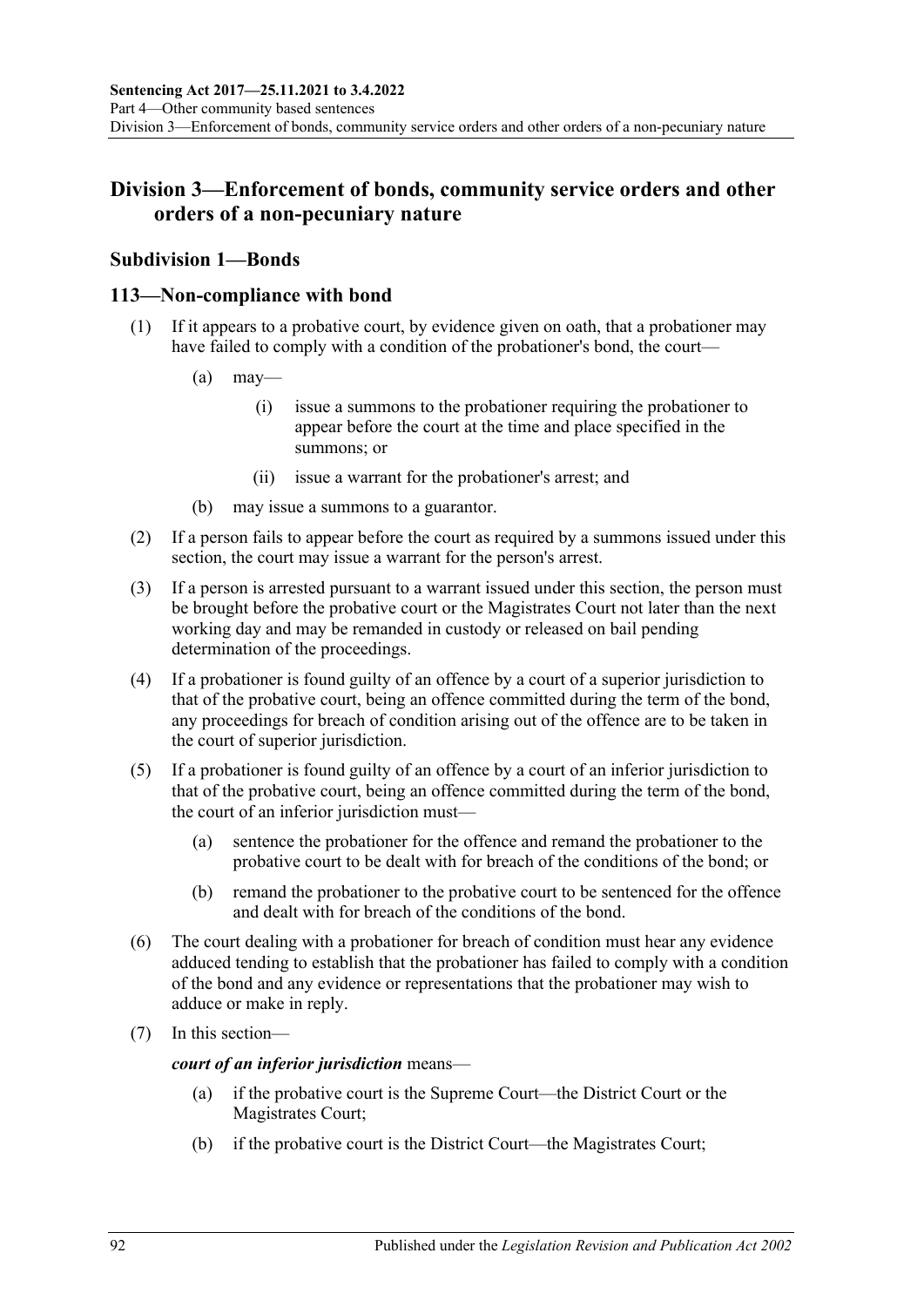#### *court of a superior jurisdiction* means—

- (a) if the probative court is the Magistrates Court—the Supreme Court or the District Court;
- (b) if the probative court is the District Court—the Supreme Court.

#### **114—Orders that court may make on breach of bond**

- <span id="page-92-1"></span>(1) If the court is satisfied that the probationer has failed to comply with a condition of the bond, the court—
	- (a) may, if the bond requires the probationer to pay a sum in the event of non-compliance with a condition of the bond, order the probationer to pay the whole or a part of that sum; or
	- (b) may order a guarantor to pay the whole or a part of the amount due under the guarantee; or
	- (c) may, if the probationer has not been sentenced for the original offence and the terms of the bond require the defendant to appear before the court for sentencing in the event of failure to comply with a condition of the bond—
		- (i) sentence the probationer for the offence, or convict and sentence the probationer for the offence, as the case may require; or
		- (ii) if the court is satisfied that the failure of the probationer to comply with the conditions of the bond was trivial or that there are proper grounds on which the failure should be excused, refrain from taking any action in respect of the failure; or
	- (d) if the probationer has been sentenced to imprisonment for the original offence and that sentence has been suspended—must, subject to [subsection](#page-92-0) (3), revoke the suspension and order that the sentence be carried into effect.
- (2) The court may not order a person to pay an amount pursuant to [subsection](#page-92-1)  $(1)(a)$ unless the court is satisfied that—
	- (a) the person has, or will within a reasonable time have, the means to pay the amount; and
	- (b) payment of the amount would not unduly prejudice the welfare of dependants of the person.
- <span id="page-92-0"></span>(3) If a probationer is subject to a suspended sentence of imprisonment and the court is satisfied that the failure of the probationer to comply with the conditions of the bond was trivial or that there are proper grounds on which the failure should be excused, the court may refrain from revoking the suspension and—
	- (a) in the case of a bond requiring performance of community service—may—
		- (i) extend the term of the bond by such period (not exceeding 12 months) as the court thinks fit; or
		- (ii) extend the period within which any uncompleted hours of community service must be performed by not more than 6 months; or
		- (iii) if the period within which the community service must be performed has expired, impose a period of not more than 6 months within which any uncompleted hours of community service must be performed; or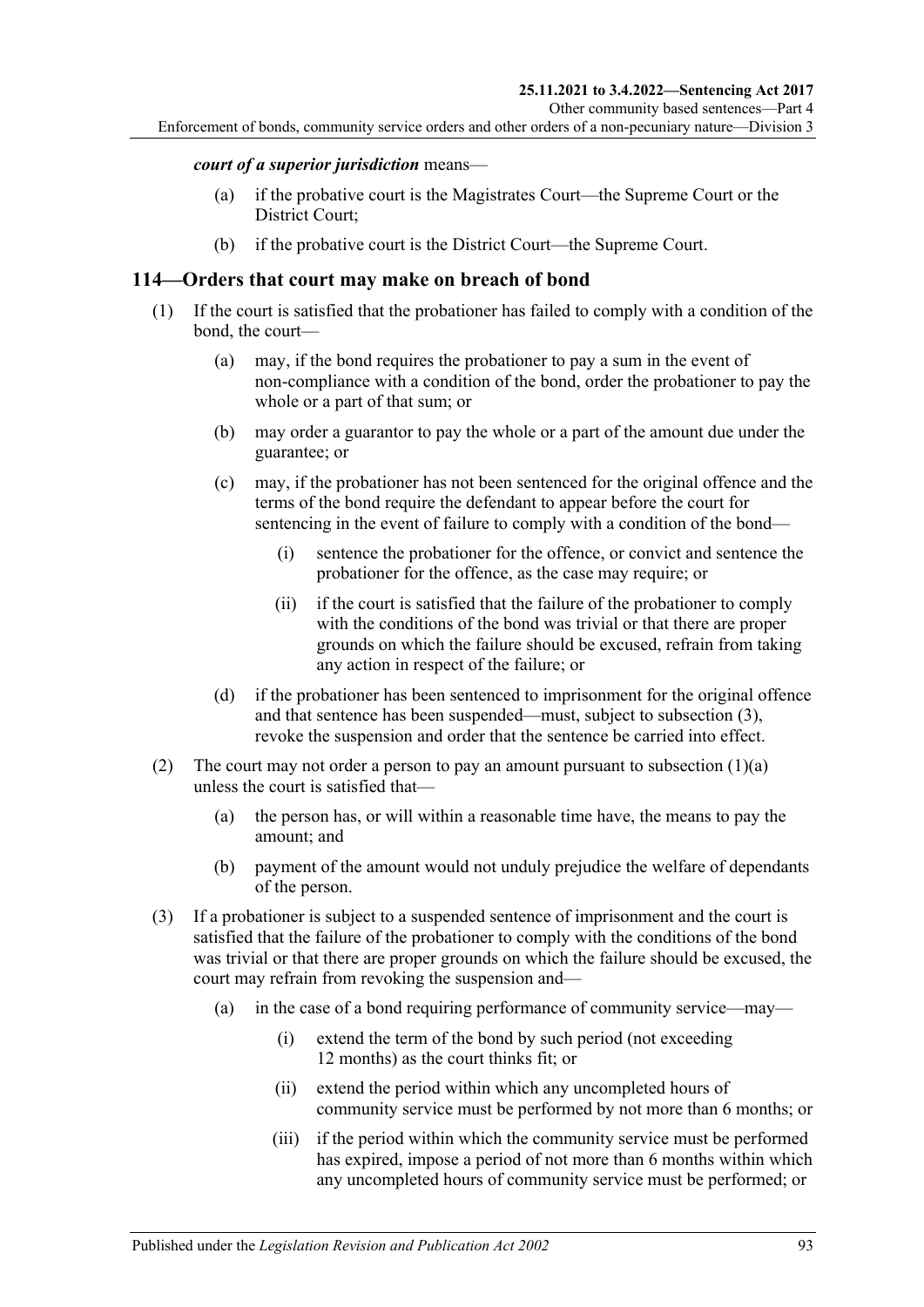Part 4—Other community based sentences

Division 3—Enforcement of bonds, community service orders and other orders of a non-pecuniary nature

- (iv) cancel the whole or a number of any unperformed hours of community service; or
- (v) revoke or vary any other condition of the bond; and
- <span id="page-93-0"></span>(b) in the case of any other bond—may—
	- (i) extend the term of the bond by such period (not exceeding 12 months) as the court thinks fit; or
	- (ii) impose a condition on the bond requiring the probationer to perform a specified number of hours of community service; or
	- (iii) revoke or vary any other condition of the bond; and
- (c) if the bond has expired in any case—may require the probationer to enter into a further bond, the term of which must not exceed 12 months.
- (4) [Section](#page-87-2) 105 applies in relation to a bond in respect of which a condition requiring the performance of community service is imposed under [subsection](#page-93-0) (3)(b)(ii).
- (5) If a court revokes the suspension of a sentence of imprisonment, the court may make any of the following orders:
	- (a) if it considers that there are special circumstances justifying it in so doing—an order reducing the term of the suspended sentence;
	- (b) an order directing that time spent by the probationer in custody pending determination of the proceedings for breach of condition be counted as part of the term of the suspended sentence;
	- (c) in the case of a probationer whose sentence of imprisonment was partially suspended under [section](#page-79-2) 96(5) and even if the term of the sentence now to be served in custody is less than 12 months—an order fixing or extending a non-parole period taking into account the time spent in custody by the probationer before being released on the bond;
	- (e) an order directing that
		- (i) in the case of a sentence partially suspended under [section](#page-79-1)  $96(4)$ or [\(5\)—](#page-79-2)any part of the sentence that the probationer has not served in custody; or
		- (ii) in any other case—the suspended sentence,

be cumulative on another sentence, or sentences, of imprisonment then being served, or to be served, by the probationer.

(6) If a court other than the probative court sentences a probationer for the original offence, the court cannot impose a sentence that the probative court could not have imposed.

#### **Subdivision 2—Community service orders and other orders of a non-pecuniary nature**

#### <span id="page-93-1"></span>**115—Community service orders may be enforced by imprisonment**

(1) Subject to this section, an order requiring community service is enforceable by imprisonment in default of compliance.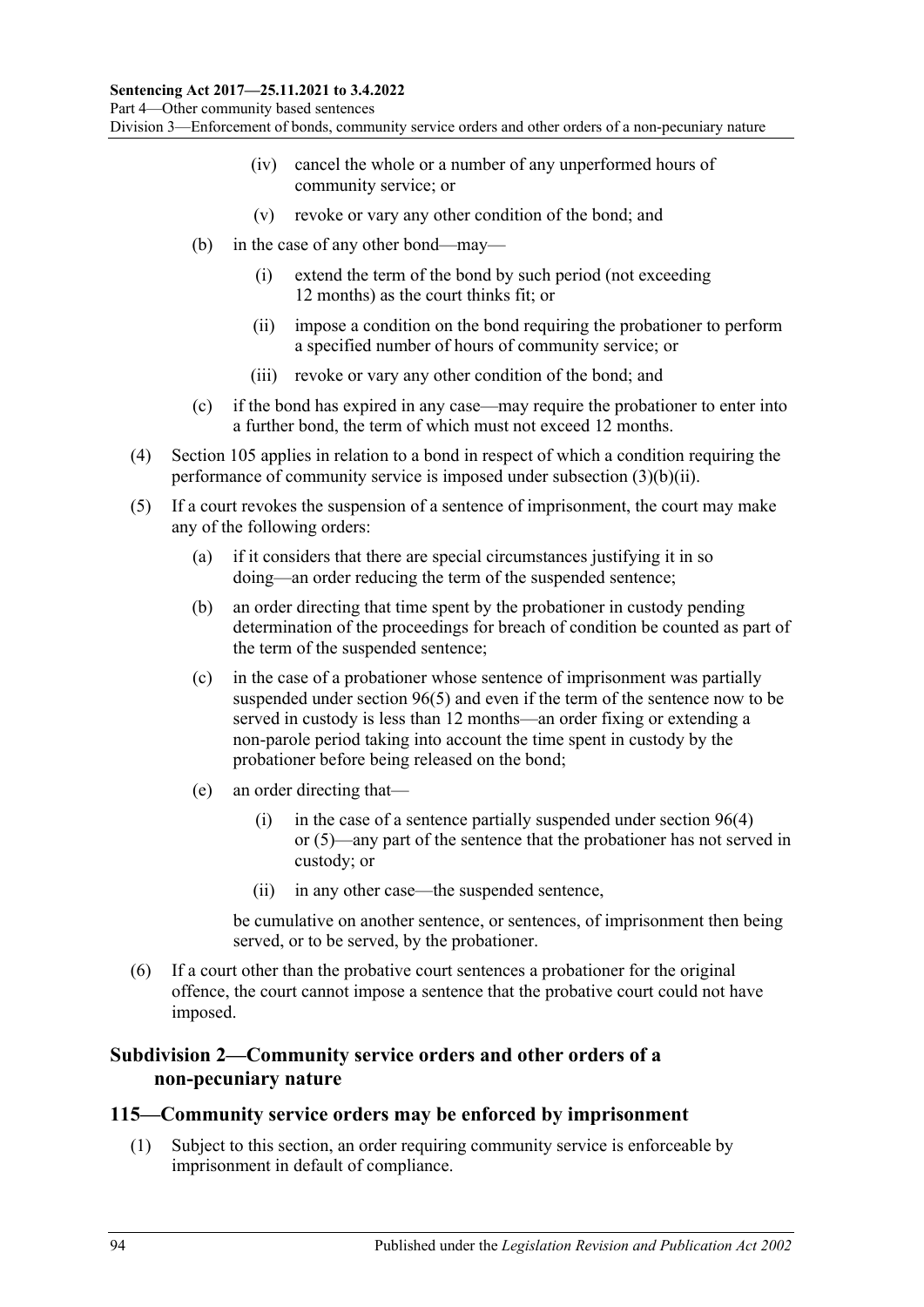- <span id="page-94-1"></span>(2) The term of imprisonment to be served in default of compliance will be—
	- (a) a term calculated on the basis of 1 day for each 7.5 hours of community service remaining to be performed under the order; or
	- (b) 6 months,

whichever is the lesser.

- <span id="page-94-0"></span>(3) If it appears to the court, by evidence given on oath, that a person has failed to comply with an order requiring performance of community service, the court may—
	- (a) issue a notice requiring the person to appear before the court at the time and place specified in the notice to show cause why a warrant of commitment should not be issued against the person for the default; or
	- (b) issue a warrant for the person's arrest.
- (4) If a person fails to appear before the court as required by a notice issued under [subsection](#page-94-0) (3), the court may issue a warrant for the person's arrest.
- <span id="page-94-3"></span><span id="page-94-2"></span>(5) If the court is satisfied that the person has failed to comply with the order requiring performance of community service—
	- (a) the court may issue a warrant of commitment for the appropriate term of imprisonment fixed in accordance with [subsection](#page-94-1) (2); but
	- (b) if the person is a youth, the court may, instead of taking action under [paragraph](#page-94-2) (a), make an order for home detention for a period fixed on the same basis.
- (6) The court may, on issuing a warrant under [subsection](#page-94-3) (5), direct that the imprisonment to which the person becomes liable by virtue of the warrant be cumulative on any other term of imprisonment being served, or to be served, by the person.
- (7) Despite [subsection](#page-94-3) (5), if the court is satisfied that the failure of a person to comply with an order requiring performance of community service was trivial or that there are proper grounds on which the failure should be excused, the court—
	- (a) may refrain from issuing a warrant of commitment; and
	- $(b)$  may—
		- (i) extend the term of the order by such period, not exceeding 6 months, as the court thinks necessary for the purpose of enabling the person to perform the remaining hours of community service (if any);
		- (ii) if the order has expired, impose a further order, for a term not exceeding 6 months, requiring the person to perform the number of hours of community service unperformed under the previous order;
		- (iii) cancel the whole or a number of the unperformed hours of community service under the order.
- <span id="page-94-4"></span>(8) However, if the court is satisfied that the person who has failed to comply with the order requiring performance of community service has the means to pay a fine without the person or the person's dependants suffering hardship, the court may—
	- (a) revoke the community service order; and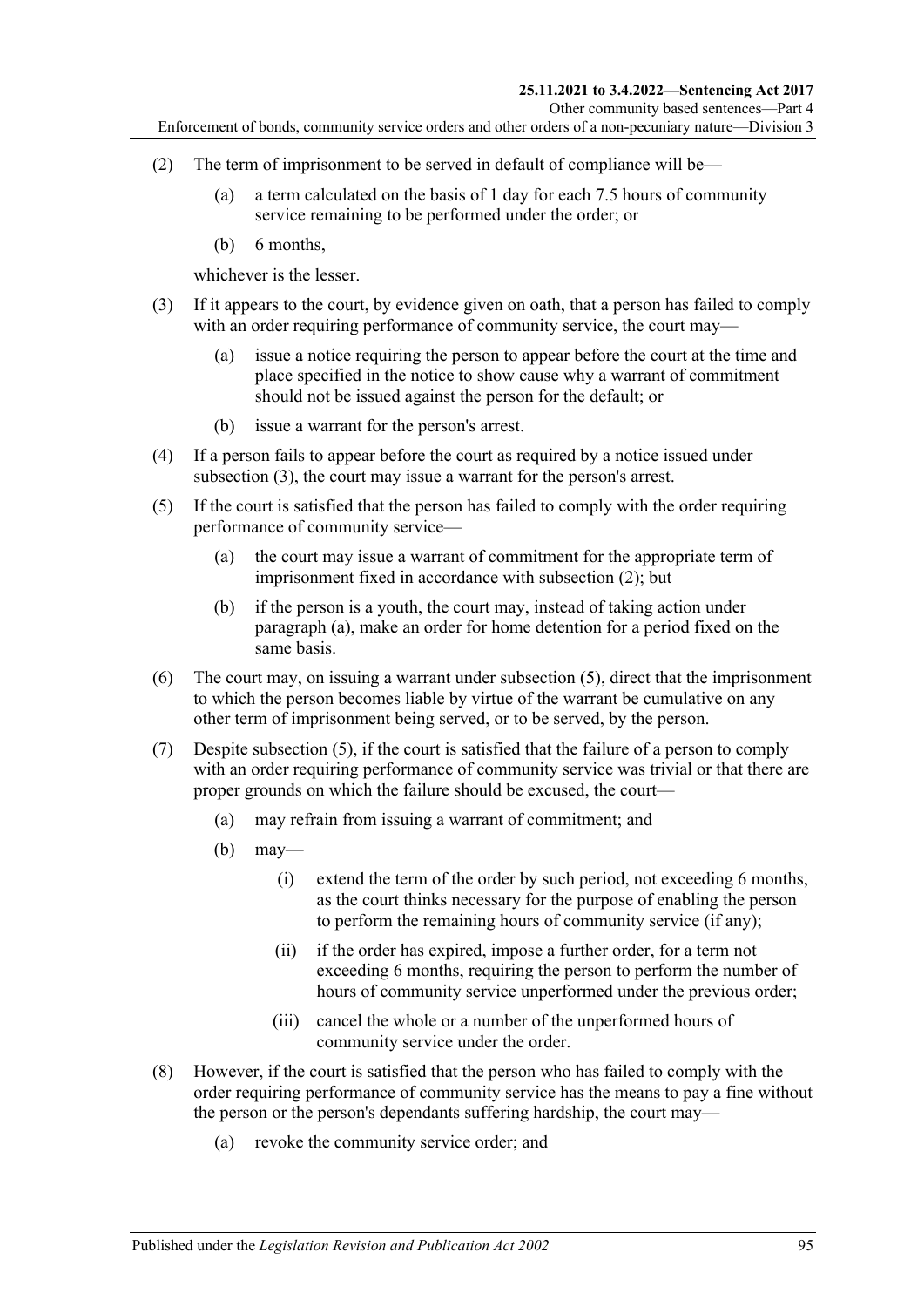- (b) impose a fine not exceeding the maximum fine that may be imposed for the offence in respect of which the community service order was made (or, if the order was made in respect of more than 1 offence—the total of the maximum fines that may be imposed for the offences).
- (9) In imposing a fine under [subsection](#page-94-4) (8), the court must take into account the number of hours of community service (if any) that the person performed under the revoked order.

#### <span id="page-95-2"></span><span id="page-95-0"></span>**116—Other non-pecuniary orders may be enforced by imprisonment**

- (1) If it appears to the court, by evidence given on oath, that a person has failed to comply with an order requiring the person to do some act (other than the performance of community service or the payment of a pecuniary sum), the court may—
	- (a) issue a notice requiring the person to appear before the court at the time and place specified in the notice to show cause why the person should not be dealt with for the default; or
	- (b) issue a warrant for the person's arrest.
- (2) If a person fails to appear before the court as required by a notice issued under [subsection](#page-95-0) (1), the court may issue a warrant for the person's arrest.
- <span id="page-95-1"></span>(3) If the court is satisfied that the person has failed to comply with the order, the court may sentence the person to such term of imprisonment (not exceeding 6 months) as the court thinks fit and issue a warrant of commitment accordingly.
- (4) The court may, on issuing a warrant under [subsection](#page-95-1) (3), direct that the imprisonment to which the person becomes liable by virtue of the warrant be cumulative on any other term of imprisonment being served, or to be served, by the person.

## <span id="page-95-3"></span>**117—Registrar may exercise jurisdiction under this Division**

- (1) Subject to rules of court or the regulations, the powers of a court under [sections](#page-93-1) 115 and [116](#page-95-2) are exercisable by—
	- (a) if the person in relation to whom the powers are to be exercised is a youth—the Registrar of the Youth Court;
	- (b) in any other case—a Registrar of the Magistrates Court.
- (2) Subject to rules of court or the regulations, a person who is aggrieved by a decision or order of a Registrar made under [subsection](#page-95-3) (1) may apply in accordance with rules of court to the court for a review of the decision or order.
- (3) The court may, on completion of the review—
	- (a) confirm the decision or order;
	- (b) quash the decision or order and substitute any decision or order that could have been made in the first instance;
	- (c) make any ancillary order (including an order as to costs) the court thinks fit.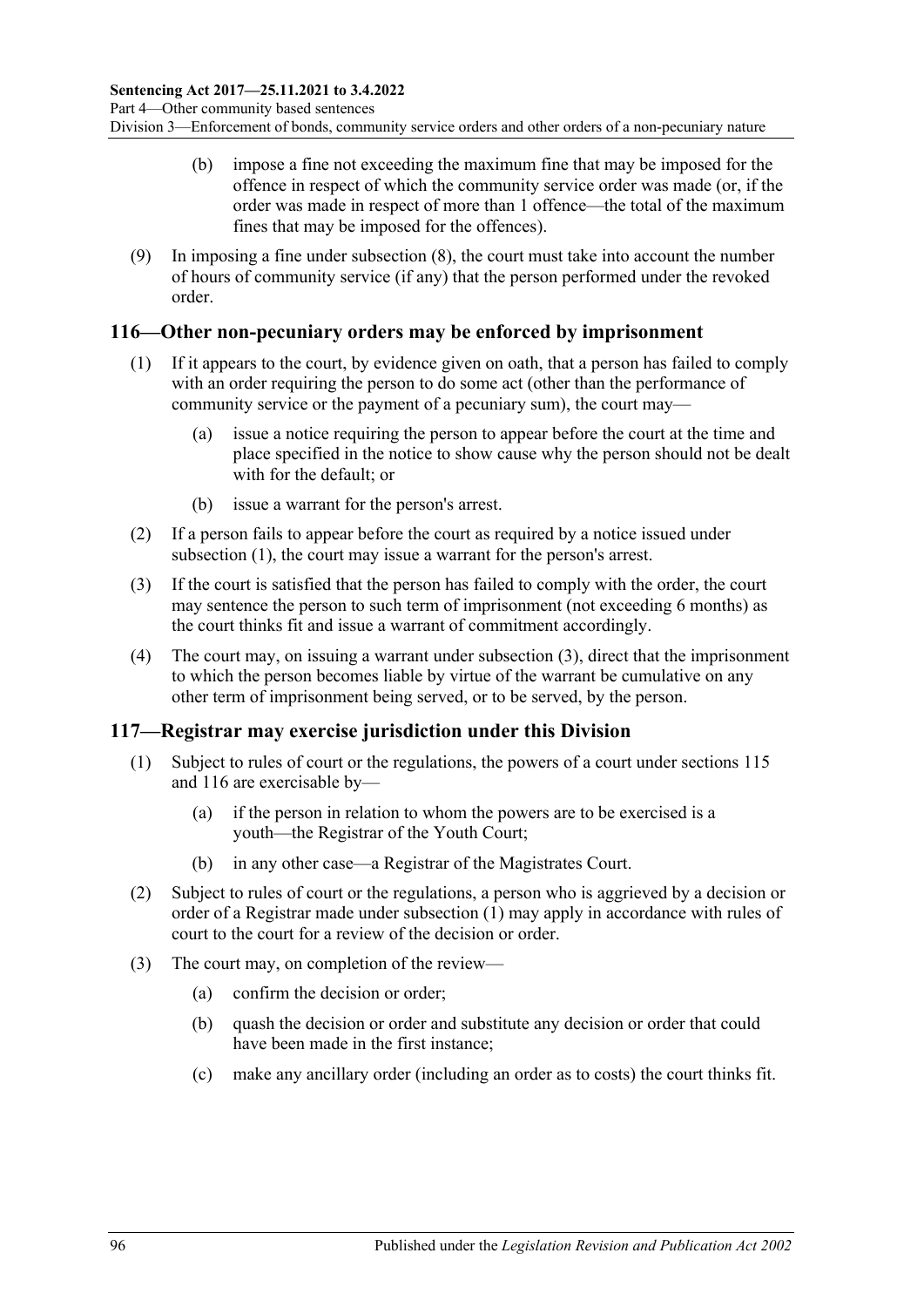## **118—Detention in prison**

If the court issues an order for detention of a youth or sentences a youth to detention under this Division—

- (a) where the youth is already in custody in a prison, the youth will serve the detention in a prison; or
- (b) where the youth has previously served a sentence of imprisonment or detention in a prison, the court may direct that the youth serve the detention in a prison,

and the *[Correctional Services Act](http://www.legislation.sa.gov.au/index.aspx?action=legref&type=act&legtitle=Correctional%20Services%20Act%201982) 1982* applies to and in relation to a youth serving detention in a prison under this section.

# **Part 5—Financial penalties**

#### **119—Maximum fine if no other maximum provided**

If a fine is imposed in respect of an offence for which an Act or statutory instrument does not prescribe a fine, the fine may not exceed—

- (a) if the Supreme Court imposes the fine—\$75 000; and
- (b) if the District Court imposes the fine—\$35 000; and
- (c) if the Magistrates Court imposes the fine—\$10 000.

#### **120—Order for payment of pecuniary sum not to be made in certain circumstances**

- (1) The court must not make an order requiring a defendant to pay a pecuniary sum (other than a VIC levy) if the court is satisfied that the means of the defendant, so far as they are known to the court, are such that—
	- (a) the defendant would be unable to comply with the order; or
	- (b) compliance with the order would unduly prejudice the welfare of dependants of the defendant,

(and in such a case the court may, if it thinks fit, order the payment of a lesser amount).

- (2) Subject to [subsection](#page-96-0) (3), the court is not obliged to inform itself as to the defendant's means, but it should consider any evidence on the subject that the defendant or the prosecutor has placed before it.
- <span id="page-96-0"></span>(3) In considering whether the defendant would be able to comply with the order, the court should have regard to any information available to the court as to other pecuniary sums that have been paid, or are payable, by the defendant.

#### **121—Preference must be given to compensation for victims**

If a court considers—

- (a) that it is appropriate—
	- (i) to make an order for compensation (under this Act or any other Act); and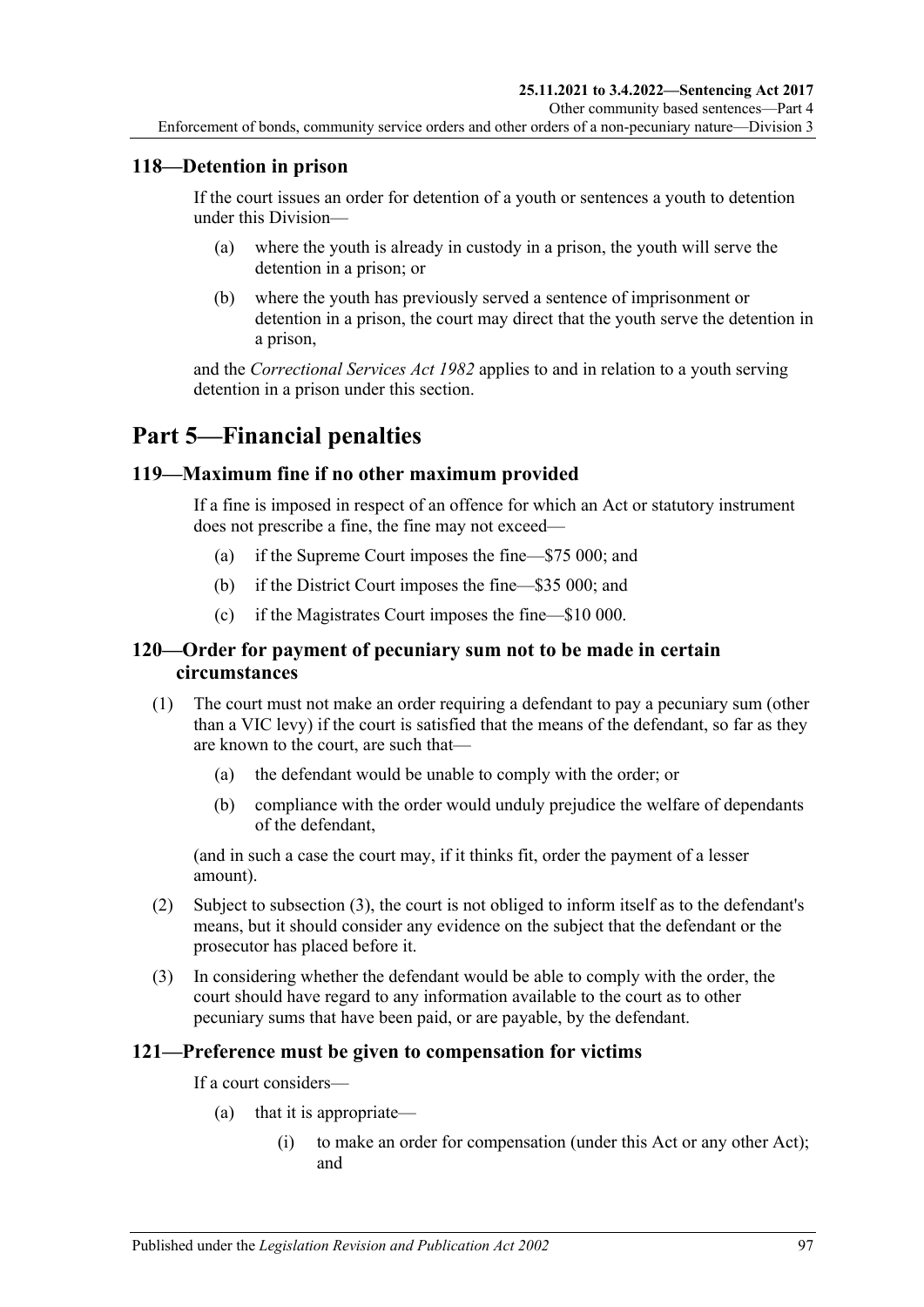- (ii) to impose a fine or make any other order for the payment of a pecuniary sum; but
- (b) that the defendant has insufficient means to pay both the compensation and the fine or other pecuniary sum,

the court must give preference to compensation.

#### <span id="page-97-0"></span>**122—Court not to fix time for payment of pecuniary sums**

- (1) If a court makes an order requiring a defendant to pay a pecuniary sum, the court is not empowered to make any order relating to the time or manner in which the sum is to be paid.
- (2) [Subsection](#page-97-0) (1) does not derogate from an order of a court or an officer of a court that was in force immediately before this section came into operation.

# **Part 6—Restitution and compensation**

## **Division 1—Restitution and compensation generally**

#### <span id="page-97-2"></span><span id="page-97-1"></span>**123—Restitution of property**

- (1) If the offence of which the defendant has been found guilty, or any other offence that is to be taken into account by the court in determining sentence, involves the misappropriation of property, the court may order the defendant, or any other person in possession of the property, to restore the property to a person who appears to be entitled to possession of the property.
- (2) An order under [subsection](#page-97-1) (1) does not prejudice a person's title to the property.

#### **124—Compensation**

- (1) Subject to this section, a court may make an order requiring a defendant to pay compensation for injury, loss or damage resulting from the offence of which the defendant has been found guilty or for any offence taken into account by the court in determining sentence for that offence.
- (2) An order for compensation may be made under this section—
	- (a) either on application by the prosecutor or on the court's own initiative; and
	- (b) instead of, or in addition to, dealing with the defendant in any other way.
- $(3)$  If—
	- (a) a court finds a defendant guilty of an offence, or takes an offence into account in determining sentence; and
	- (b) the circumstances of the offence are such as to suggest that a right to compensation has arisen, or may have arisen, under this section,

the court must, if it does not make an order for compensation, give its reasons for not doing so.

(4) Compensation under this section will be of such amount as the court considers appropriate having regard to any evidence before the court and to any representations made by or on behalf of the prosecutor or the defendant.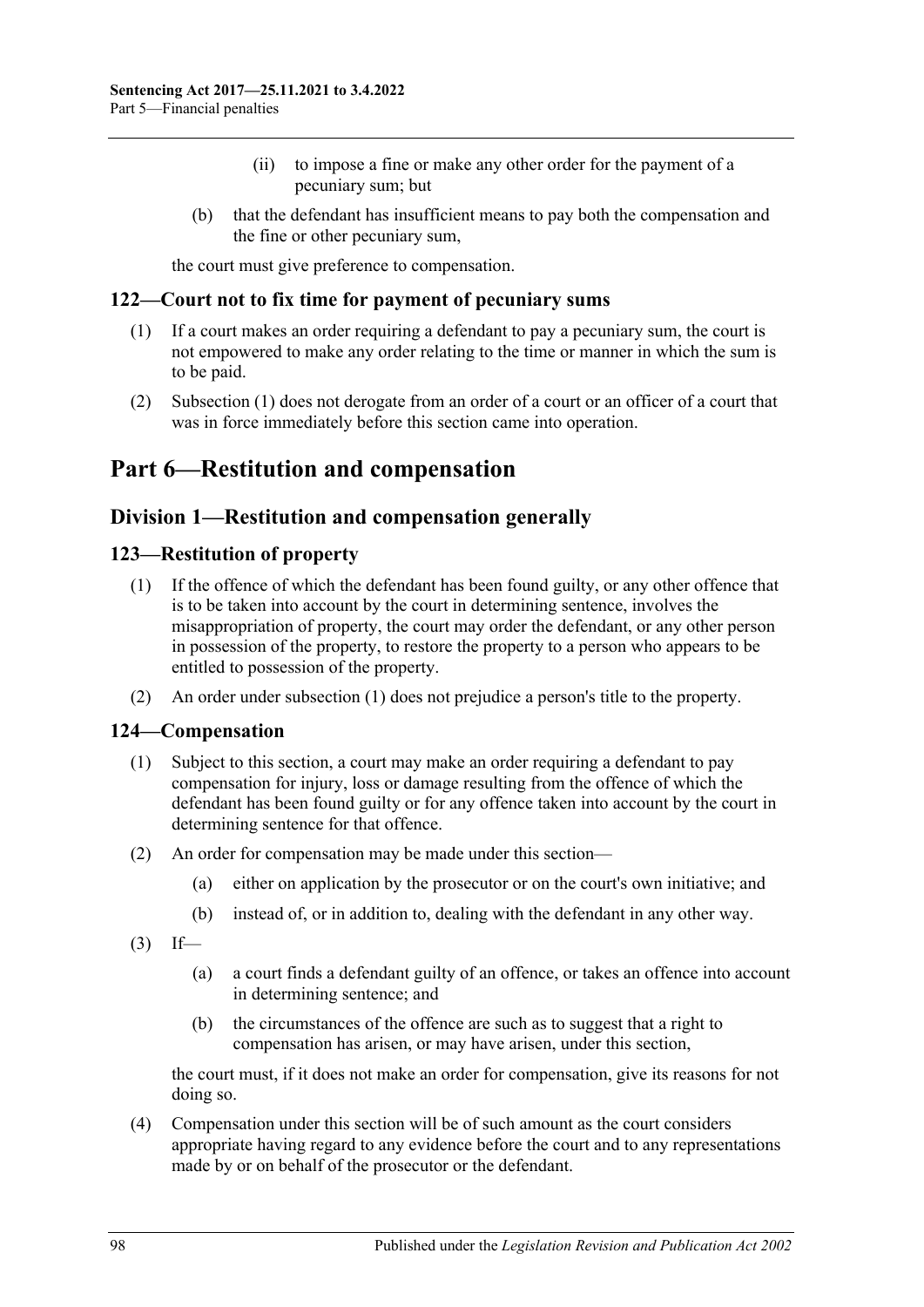- (5) If property of which a person was dispossessed as a result of the offence is recovered, any damage to the property while it was out of the person's possession is to be treated for the purposes of this section as having resulted from the offence.
- (6) The power of a court to award compensation under this section is subject to the following qualifications:
	- (a) no compensation may be awarded for injury, loss or damage caused by, or arising out of the use of, a motor vehicle except damage to property;
	- (b) no compensation may be awarded against an employer in favour of an employee or former employee if—
		- (i) the offence arises from breach of a statutory duty related to employment; and
		- (ii) the injury, loss or damage is compensable under the *[Return to Work](http://www.legislation.sa.gov.au/index.aspx?action=legref&type=act&legtitle=Return%20to%20Work%20Act%202014)  Act [2014](http://www.legislation.sa.gov.au/index.aspx?action=legref&type=act&legtitle=Return%20to%20Work%20Act%202014)*.
- (7) Compensation may be ordered under this section in relation to an offence despite the fact that compensation may be ordered under some other statutory provision that relates more specifically to the offence or proceedings in respect of the offence.
- (8) The amount paid to a person pursuant to an order under this section for compensation for injury, loss or damage must be taken into consideration by a court or any other body in awarding compensation for that injury, loss or damage under any other Act or law.

## **125—Certificate for victims of identity theft**

- (1) A court that finds a person guilty of an offence involving—
	- (a) the assumption of another person's identity; or
	- (b) the use of another person's personal identification information,

may, on application by a victim of the offence, issue a certificate under [subsection](#page-98-0) (2).

- <span id="page-98-0"></span>(2) The certificate is to give details of—
	- (a) the offence; and
	- (b) the name of the victim; and
	- (c) any other matters considered by the court to be relevant.
- (3) In this section—

*personal identification information* has the same meaning as in Part 5A of the *[Criminal Law Consolidation Act](http://www.legislation.sa.gov.au/index.aspx?action=legref&type=act&legtitle=Criminal%20Law%20Consolidation%20Act%201935) 1935*;

*victim* means a person whose identity has been assumed, or personal identification information has been used, without the person's consent, in connection with the commission of the offence.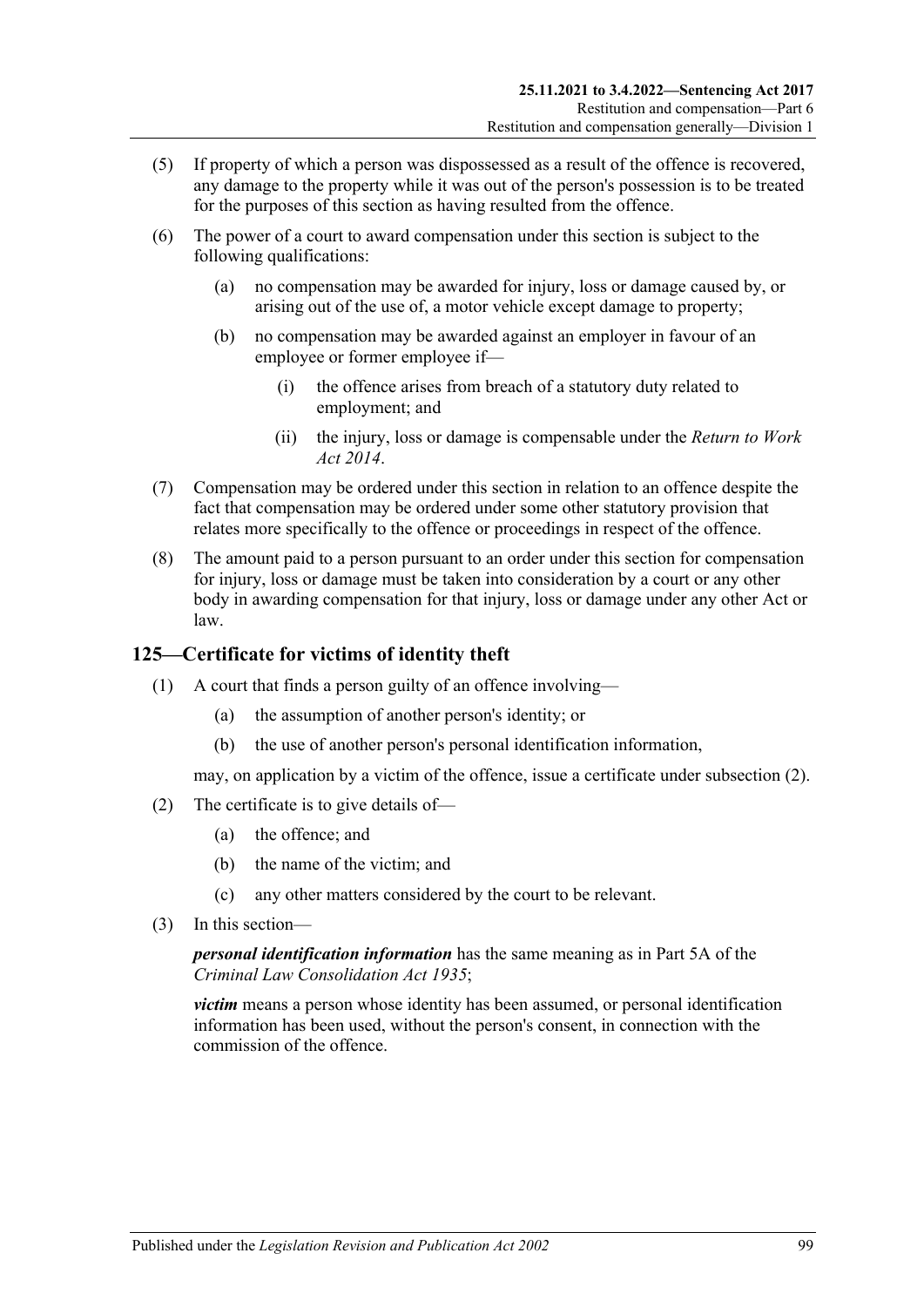# **Division 2—Enforcement of restitution orders**

#### **126—Non-compliance with order for restitution of property**

- $(1)$  If—
	- (a) an order is made under [section](#page-97-2) 123 requiring property to be restored to a person; and
	- (b) the order is not complied with,

the person may request an authorised officer to take action under this section for enforcement of the order.

- <span id="page-99-0"></span>(2) On receiving a request under this section in relation to an order requiring the restitution of property, an authorised officer may—
	- (a) enter any land (using such force as may be necessary) on which the officer reasonably suspects the property is situated and seize and remove the property; or
	- (b) cause the property to be valued (in such manner as the officer thinks fit) and make an order requiring the defendant to pay to the person an amount equal to the value of the property.
- <span id="page-99-1"></span>(3) In exercising powers under [subsection](#page-99-0) (2)(a), an authorised officer may be assisted by such other persons (including a member of the police force) as the officer considers necessary in the circumstances.
- (4) An authorised officer who makes an order under [subsection](#page-99-1) (2)(b) must cause a copy of the order to be served on the defendant personally or by post.
- (5) An order under [subsection](#page-99-1)  $(2)(b)$ 
	- (a) may be made in the absence of, and without prior notice to, the defendant; and
	- (b) may be varied or cancelled by an authorised officer in such circumstances as the officer considers just; and
	- (c) is enforceable as a pecuniary sum.
- (6) The prescribed fees for issuing, serving and executing an order under [subsection](#page-99-1) (2)(b) are payable in addition to the amount specified in the order as the value of the relevant property and form part of the amount payable under the order.
- (7) In this section—

*authorised officer* means the sheriff or a person authorised in writing by the sheriff for the purposes of this section;

*defendant*, in relation to property, means the defendant in the proceedings in which the order requiring restitution of the property was made.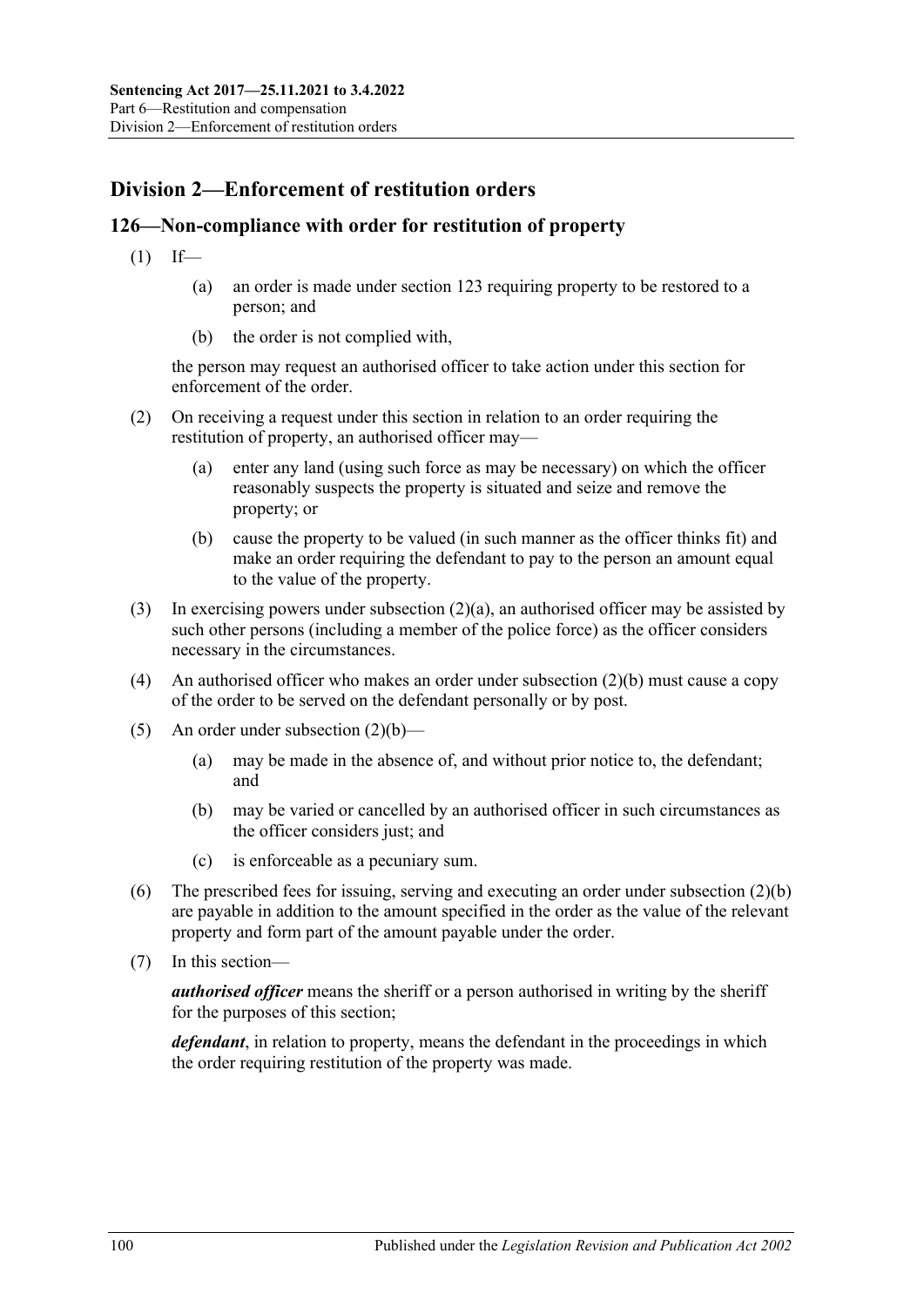# **Part 7—Miscellaneous**

#### **127—Power of delegation—intervention program manager**

- (1) An intervention program manager may, by instrument in writing, delegate a power or function under this Act—
	- (a) to a particular person; or
	- (b) to the person for the time being occupying a particular position.
- (2) A power or function so delegated under this section may, if the instrument of delegation so provides, be further delegated.
- (3) A delegation—
	- (a) may be absolute or conditional; and
	- (b) does not derogate from the power of the delegator to act in a matter; and
	- (c) is revocable at will.

#### <span id="page-100-0"></span>**128—Regulations**

- (1) The Governor may make such regulations as are contemplated by, or as are necessary or expedient for the purposes of, this Act.
- (2) Without limiting the generality of [subsection](#page-100-0) (1), the regulations may—
	- (a) prescribe forms for the purposes of this Act;
	- (b) prescribe, or provide for the calculation of, costs, fees or charges for the purposes of this Act;
	- (c) exempt any person or class of persons from the obligation to pay any costs, fees or charges so prescribed;
	- (d) prescribe penalties, not exceeding \$5 000, for breach of, or non-compliance with, a regulation.
- (3) The regulations may—
	- (a) be of general or limited application; and
	- (b) make different provision according to the persons, things or circumstances to which they are expressed to apply; and
	- (c) provide that a specified provision of this Act does not apply, or applies with prescribed variations, to any person, circumstance or situation (or person, circumstance or situation of a prescribed class) specified by the regulations, subject to any condition to which the regulations are expressed to be subject; and
	- (d) provide that any matter or thing is to be determined, dispensed with, regulated or prohibited according to the discretion of the Minister, an authorised officer or another prescribed person.
- (4) The regulations may make provisions of a savings or transitional nature consequent on the commencement of any provisions of this Act (including provisions of a transitional nature modifying any provisions of this Act).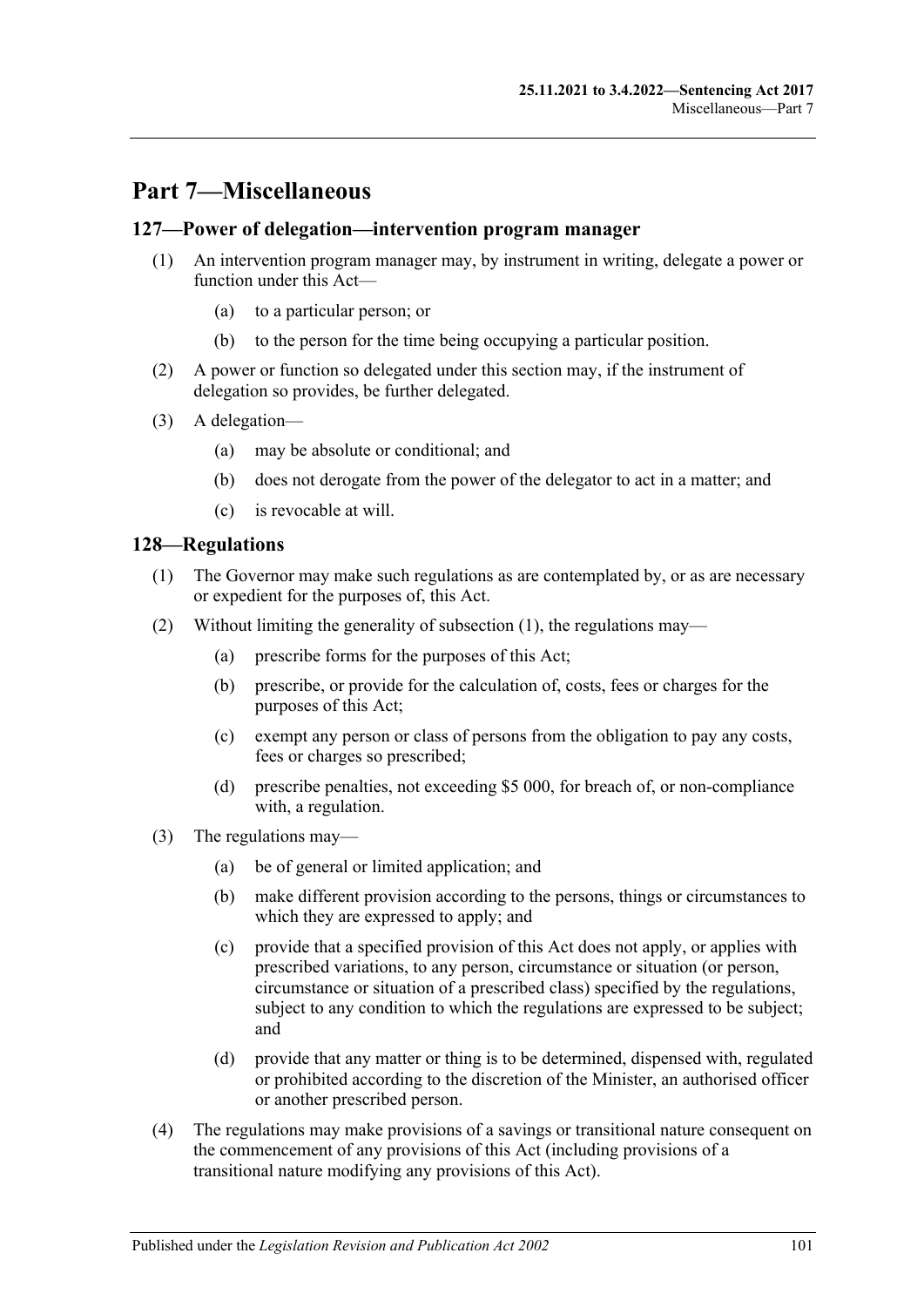# **Schedule 1—Repeal and transitional provisions Part 1—Repeal of** *Criminal Law (Sentencing) Act 1988*

## <span id="page-101-0"></span>**1—Repeal of Act**

The *[Criminal Law \(Sentencing\) Act](http://www.legislation.sa.gov.au/index.aspx?action=legref&type=act&legtitle=Criminal%20Law%20(Sentencing)%20Act%201988) 1988* is repealed.

# **Part 2—Transitional provisions**

## **2—Transitional provisions**

- (1) Subject to this clause, this Act applies to the sentencing of a defendant after the commencement of this Act, regardless of whether the offence for which the defendant is being sentenced was committed before or after that commencement.
- (2) However—
	- (a) the old sentence reduction provisions of the repealed Act will continue to apply in relation to the sentencing of a defendant for an offence where the proceedings for that offence are commenced before the commencement of the amendments to the repealed Act to be effected by the *[Summary Procedure](http://www.legislation.sa.gov.au/index.aspx?action=legref&type=act&legtitle=Summary%20Procedure%20(Indictable%20Offences)%20Amendment%20Act%202017)  [\(Indictable Offences\) Amendment Act](http://www.legislation.sa.gov.au/index.aspx?action=legref&type=act&legtitle=Summary%20Procedure%20(Indictable%20Offences)%20Amendment%20Act%202017) 2017*; while
	- (b) the new sentence reduction provisions of this Act will apply in relation to the sentencing of a defendant for an offence where the proceedings for that offence are commenced after the commencement of the amendments to the repealed Act to be effected by the *[Summary Procedure \(Indictable Offences\)](http://www.legislation.sa.gov.au/index.aspx?action=legref&type=act&legtitle=Summary%20Procedure%20(Indictable%20Offences)%20Amendment%20Act%202017)  [Amendment Act](http://www.legislation.sa.gov.au/index.aspx?action=legref&type=act&legtitle=Summary%20Procedure%20(Indictable%20Offences)%20Amendment%20Act%202017) 2017*, regardless of when the offence was committed
- (3) In this clause—

*new sentence reduction provisions* means Part 2 Division [2 Subdivision](#page-24-0) 4 of this Act;

*old sentence reduction provisions* means sections 10A, 10B and 10C and Part 2 Division 6 of the repealed Act;

*repealed Act* means the *[Criminal Law \(Sentencing\) Act](http://www.legislation.sa.gov.au/index.aspx?action=legref&type=act&legtitle=Criminal%20Law%20(Sentencing)%20Act%201988) 1988* repealed by [clause](#page-101-0) 1.

# **Part 3—Transitional provisions relating to** *Sentencing (Release on Licence) Amendment Act 2018*

## **3—Transitional provisions**

- (1) [Section 58](#page-48-0) of this Act as in force immediately after the commencement of Part 2 of the *[Sentencing \(Release on Licence\) Amendment Act](http://www.legislation.sa.gov.au/index.aspx?action=legref&type=act&legtitle=Sentencing%20(Release%20on%20Licence)%20Amendment%20Act%202018) 2018* applies to the following applications:
	- (a) an application under that section for the discharge of an order for detention (whether the order for detention was made under [section](#page-45-0) 57 of this Act or section 23 of the repealed Act) where the application is made after that commencement;
	- (b) an application under that section for the discharge of an order for detention (whether the order for detention was made under [section](#page-45-0) 57 of this Act or section 23 of the repealed Act) where the application was made but not finalised before that commencement;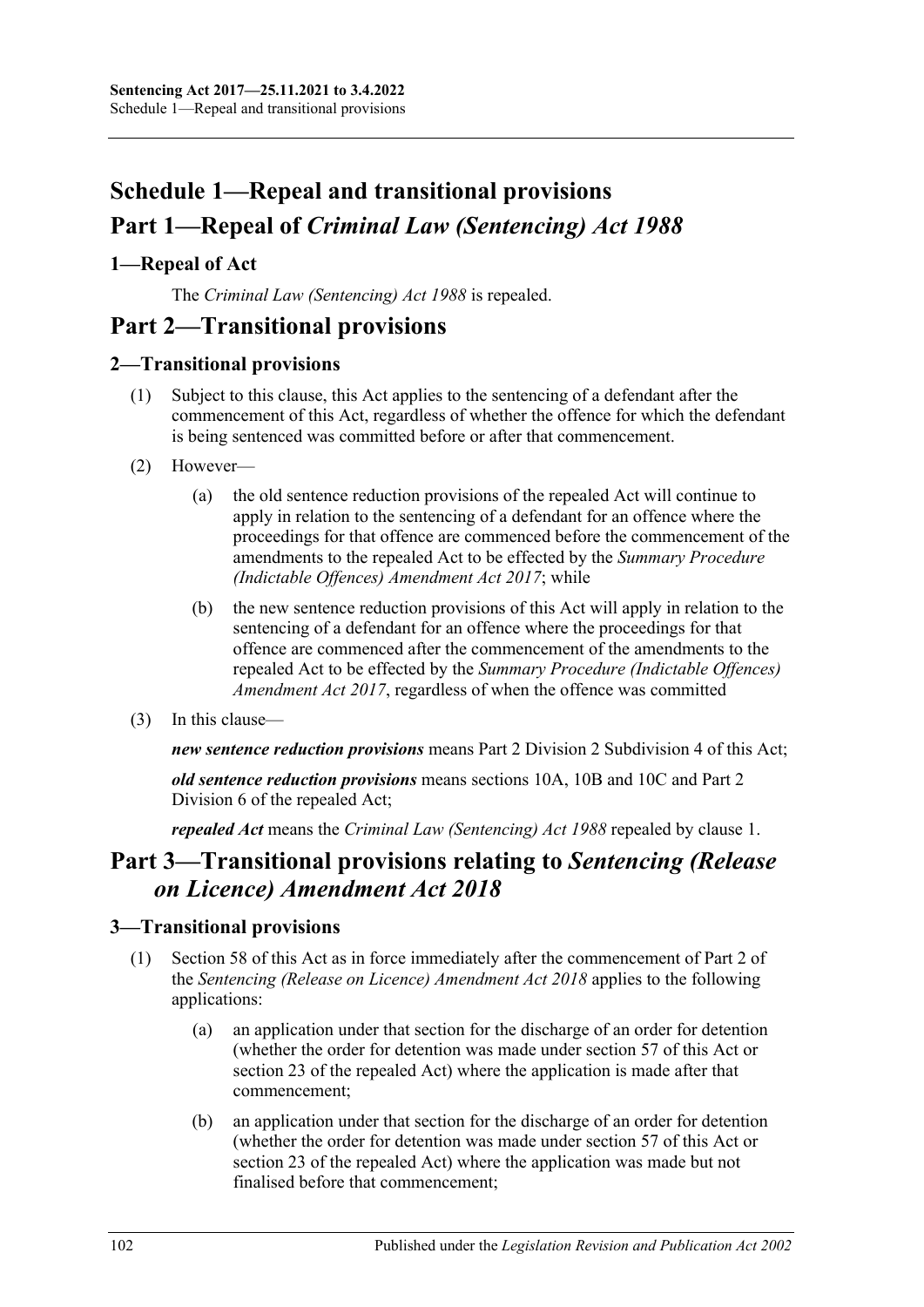- (c) an application under section 23A of the repealed Act for the discharge of an order for detention under section 23 of the repealed Act where the application was made but not finalised before that commencement.
- (2) [Section 59](#page-49-0) of this Act as in force immediately after the commencement of Part 2 of the *[Sentencing \(Release on Licence\) Amendment Act](http://www.legislation.sa.gov.au/index.aspx?action=legref&type=act&legtitle=Sentencing%20(Release%20on%20Licence)%20Amendment%20Act%202018) 2018* applies to the following applications:
	- (a) an application under that section for the release on licence from an order for detention (whether the order for detention was made under [section](#page-45-0) 57 of this Act or section 23 of the repealed Act) where the application is made after that commencement;
	- (b) an application under that section for the release on licence from an order for detention (whether the order for detention was made under [section](#page-45-0) 57 of this Act or section 23 of the repealed Act) where the application was made but not finalised before that commencement;
	- (c) an application under section 24 of the repealed Act for the release on licence from an order for detention under section 23 of the repealed Act where the application was made but not finalised before that commencement.
- (3) In this clause—

*repealed Act* means the *[Criminal Law \(Sentencing\) Act](http://www.legislation.sa.gov.au/index.aspx?action=legref&type=act&legtitle=Criminal%20Law%20(Sentencing)%20Act%201988) 1988*.

# **Schedule 2—Re-consideration of authorisations to release on licence under section 24 of repealed Act or [section](#page-49-0) 59 of this Act**

## **1—Re-consideration of authorisations to release on licence under section 24 of repealed Act or [section](#page-49-0) 59 of this Act**

- (1) This clause applies to a person subject to an order for detention under section 23 of the repealed Act or [section](#page-45-0) 57 of this Act who, before the commencement of this clause, has been authorised by the Supreme Court under section 24 of the repealed Act or [section](#page-49-0) 59 of this Act (as the case may be) to be released on licence.
- (2) After the commencement of this clause, the Supreme Court may, on application by the DPP—
	- (a) cancel the release on licence of a person to whom this clause applies; or
	- (b) confirm the release on licence of a person to whom this clause applies.
- <span id="page-102-0"></span>(3) For the purposes of proceedings under this clause, the DPP may apply to a magistrate for a warrant for the apprehension and detention of the person pending determination of the proceedings.
- (4) A magistrate must, on application under [subclause](#page-102-0) (3), issue a warrant for the apprehension and detention of a person unless it is apparent, on the face of the application, that no reasonable grounds exist for the issue of the warrant.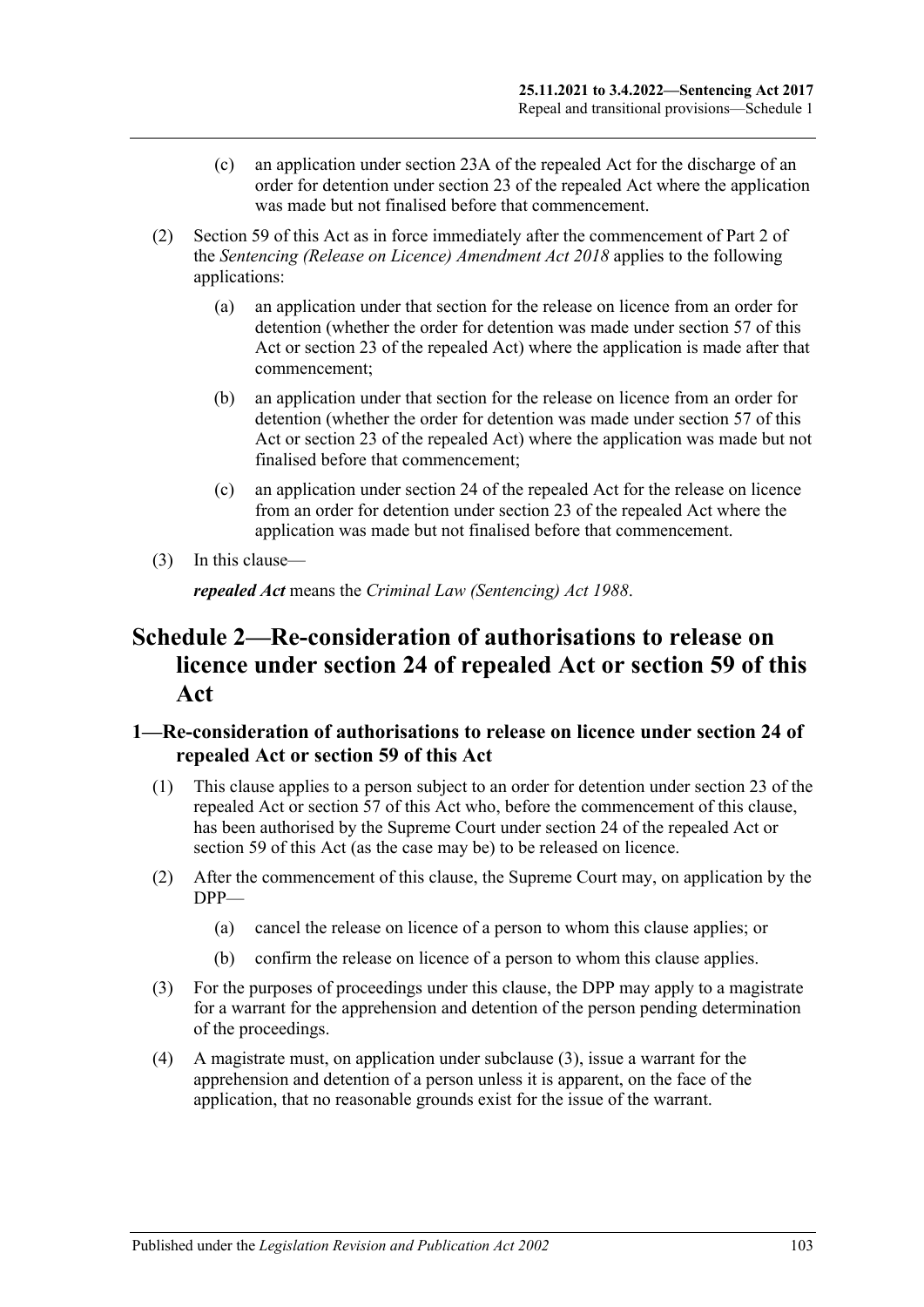#### **Sentencing Act 2017—25.11.2021 to 3.4.2022**

Schedule 2—Re-consideration of authorisations to release on licence under section 24 of repealed Act or section 59 of this Act

- (5) The release on licence of a person to whom this clause applies must not be confirmed unless the person satisfies the Supreme Court that—
	- (a) the person is both capable of controlling and willing to control the person's sexual instincts; or
	- (b) the person no longer presents an appreciable risk to the safety of the community (whether as individuals or in general) due to the person's advanced age or permanent infirmity.
- <span id="page-103-0"></span>(6) The Supreme Court must, before determining an application under this clause, direct that at least 2 legally qualified medical practitioners (to be nominated by a prescribed authority for the purpose) inquire into the mental condition of the person and report to the Court on whether the person is incapable of controlling, or unwilling to control, the person's sexual instincts.
- (7) The paramount consideration of the Supreme Court when determining an application under this clause must be to protect the safety of the community (whether as individuals or in general).
- <span id="page-103-1"></span>(8) The Supreme Court must also take the following matters into consideration when determining an application under this clause:
	- (a) the reports of the medical practitioners (as directed and nominated under [subclause](#page-103-0) (6)) provided to the Court;
	- (b) any relevant evidence or representations that the person may desire to put to the Court;
	- (c) a report provided to the Court by the appropriate board in accordance with the direction of the Court for the purposes of assisting the Court to determine the application, including—
		- (i) any opinion of the appropriate board on the effect that the release on licence of the person has had, or would have, on the safety of the community; and
		- $(ii)$
- (A) if the person has been released on licence—a report as to the current circumstances of the person; or
- (B) if the person has not yet been released on licence—a report as to the probable circumstances of the person if the person is so released; and
- (iii) the recommendation of the appropriate board about whether the person is suitable for release on licence;
- (d) evidence tendered to the Court of the estimated costs directly related to the release of the person on licence;
- (e) any other report required by the Court under [section](#page-52-0) 61 of this Act;
- (f) any other matter that the Court thinks relevant.
- (9) The Supreme Court, when determining an application under this clause, must not have regard to the length of time that the person has spent in custody or may spend in custody if the person's release on licence is cancelled or not confirmed.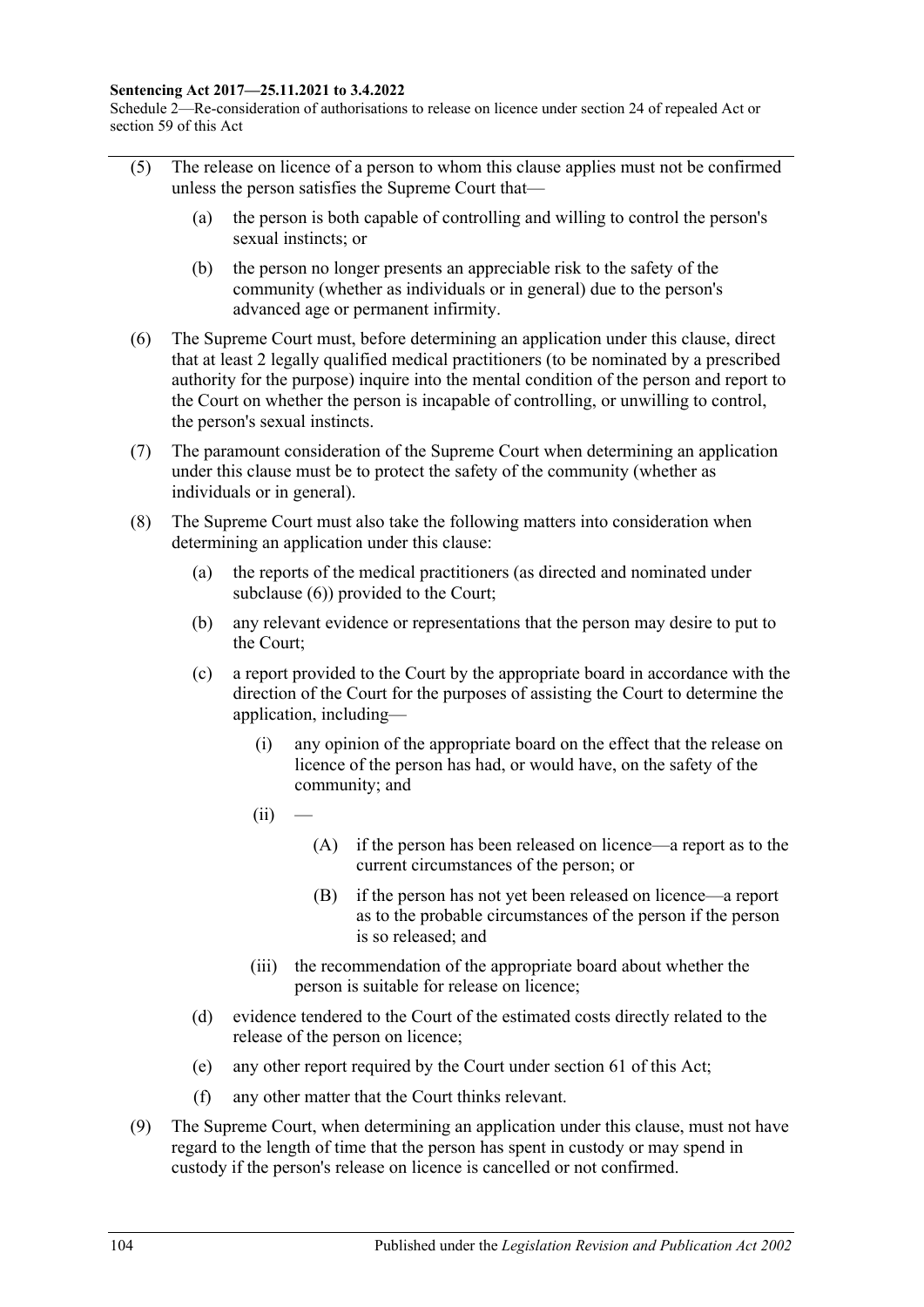#### **25.11.2021 to 3.4.2022—Sentencing Act 2017**

Re-consideration of authorisations to release on licence under section 24 of repealed Act or section 59 of this Act—Schedule 2

- (10) A copy of any report provided to the Supreme Court under [subclause](#page-103-1) (8) must be given to each party to the proceedings or to counsel for those parties.
- (11) For the purposes of this clause—

*appropriate board*, in relation to proceedings under this clause, means—

- (a) if the person the subject of the proceedings is being detained in a training centre, or has been released on licence from a training centre—the Training Centre Review Board;
- (b) in any other case—the Parole Board;

*repealed Act* means the *[Criminal Law \(Sentencing\) Act](http://www.legislation.sa.gov.au/index.aspx?action=legref&type=act&legtitle=Criminal%20Law%20(Sentencing)%20Act%201988) 1988*.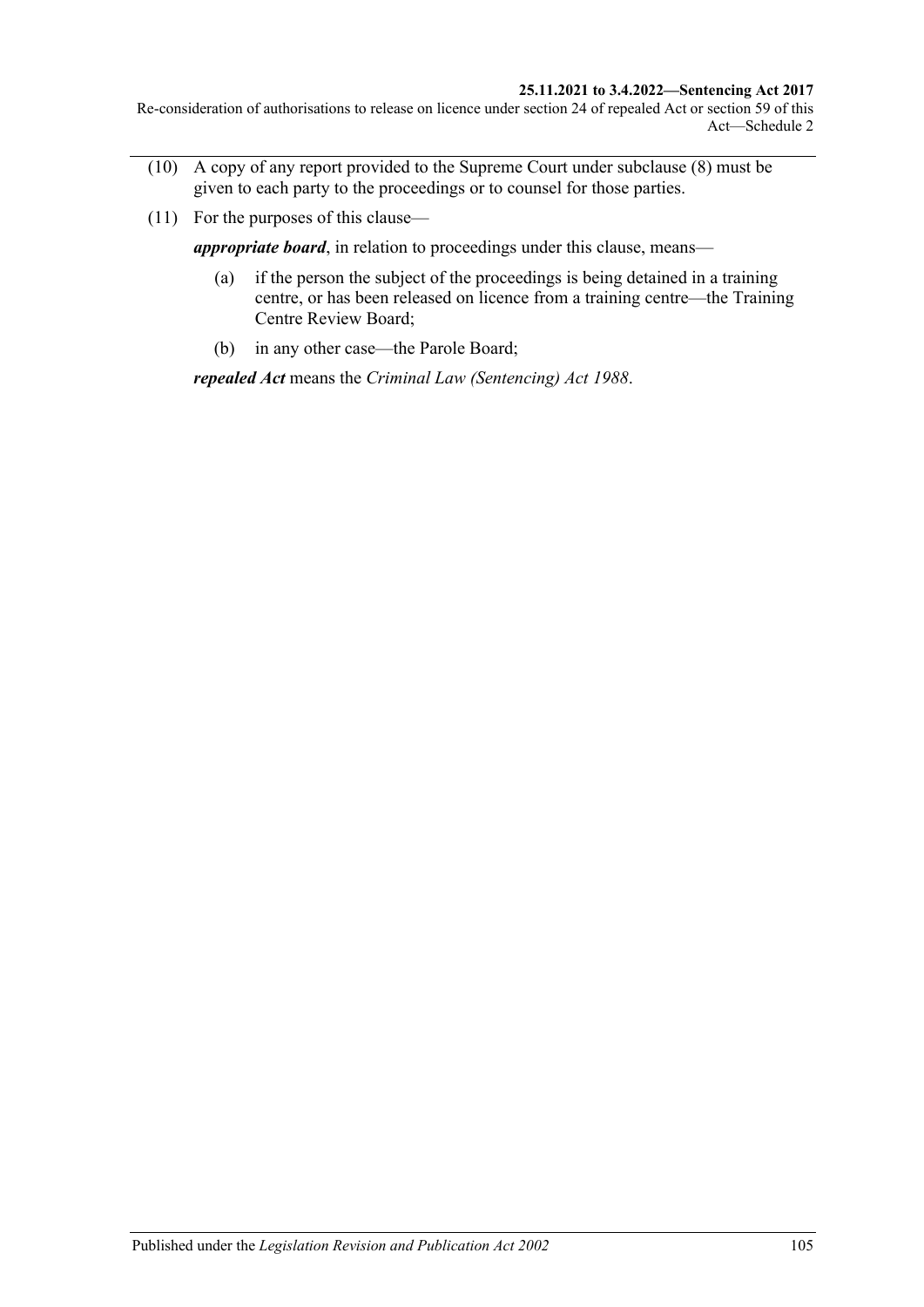# **Legislative history**

#### **Notes**

- Amendments of this version that are uncommenced are not incorporated into the text.
- Please note—References in the legislation to other legislation or instruments or to titles of bodies or offices are not automatically updated as part of the program for the revision and publication of legislation and therefore may be obsolete.
- Earlier versions of this Act (historical versions) are listed at the end of the legislative history.
- For further information relating to the Act and subordinate legislation made under the Act see the Index of South Australian Statutes or www.legislation.sa.gov.au.

# **Principal Act and amendments**

New entries appear in bold.

| Year | N <sub>0</sub> | Title                                                                                          | Assent     | Commencement                                                                          |
|------|----------------|------------------------------------------------------------------------------------------------|------------|---------------------------------------------------------------------------------------|
| 2017 | 26             | Sentencing Act 2017                                                                            | 18.7.2017  | 30.4.2018 (Gazette 6.2.2018 p610)                                                     |
| 2017 | 67             | <b>Statutes Amendment (Youths</b><br>Sentenced as Adults) Act 2017                             | 12.12.2017 | Pt 4 (s 6) & Sch 1 (cl 1) -30.4.2018<br>immediately after s 6 of $26/2017$ : s $2(2)$ |
| 2018 | 2              | Sentencing (Release on Licence)<br>Amendment Act 2018                                          | 25.6.2018  | 25.6.2018                                                                             |
| 2018 | 32             | Statutes Amendment (Drug Offences)<br>Act 2018                                                 | 22.11.2018 | Pt 3 (ss 26 & 27)-1.4.2019 (Gazette<br>$7.2.2019$ $p415$                              |
| 2018 | 36             | Sentencing (Miscellaneous)<br>Amendment Act 2018                                               | 6.12.2018  | 28.2.2019 (Gazette 28.2.2019 p703)                                                    |
| 2019 | 11             | Sentencing (Suspended and<br>Community Based Custodial<br>Sentences) Amendment Act 2019        | 23.5.2019  | Pt 2 (ss 4 to 17) & Sch 1<br>(cl 3)-23.5.2019 (Gazette 23.5.2019<br>p1351             |
| 2019 | 17             | Criminal Law Consolidation<br>(Assaults on Prescribed Emergency<br>Workers) Amendment Act 2019 | 1.8.2019   | Sch 1 (cll 2 & 3)-3.10.2019 (Gazette<br>3.10.2019 p3398)                              |
| 2019 | 21             | <b>Statutes Amendment</b><br>(Attorney-General's Portfolio)<br>(No 2) Act 2019                 | 19.9.2019  | Pt 11 (s 18)-19.9.2019: s 2(1)                                                        |
| 2019 | 45             | Supreme Court (Court of Appeal)<br>Amendment Act 2019                                          | 19.12.2019 | Sch 1 (cl 78)-1.1.2021 (Gazette<br>10.12.2020 p5638)                                  |
| 2020 | 33             | Sentencing (Serious Repeat<br>Offenders) Amendment Act 2020                                    | 1.10.2020  | 14.11.2020 (Gazette 12.11.2020 p5040)                                                 |
| 2020 | 35             | Statutes Amendment (Sentencing)<br>Act 2020                                                    | 22.10.2020 | Pt 3 (ss 7 to 10)-2.11.2020 (Gazette<br>29.10.2020 p4927)                             |
| 2020 | 43             | Statutes Amendment (Abolition of<br>Defence of Provocation and Related<br>Matters) Act 2020    | 10.12.2020 | Pt 5 (s 12) & Sch 1 (cl 3) -29.3.2021<br>(Gazette 27.1.2021 p163)                     |
| 2021 | 37             | <b>Statutes Amendment (Intervention</b><br>Orders and Penalties) Act 2021                      | 30.9.2021  | Pt 3 (s 5)-4.4.2022 (Gazette 27.1.2022<br>p115                                        |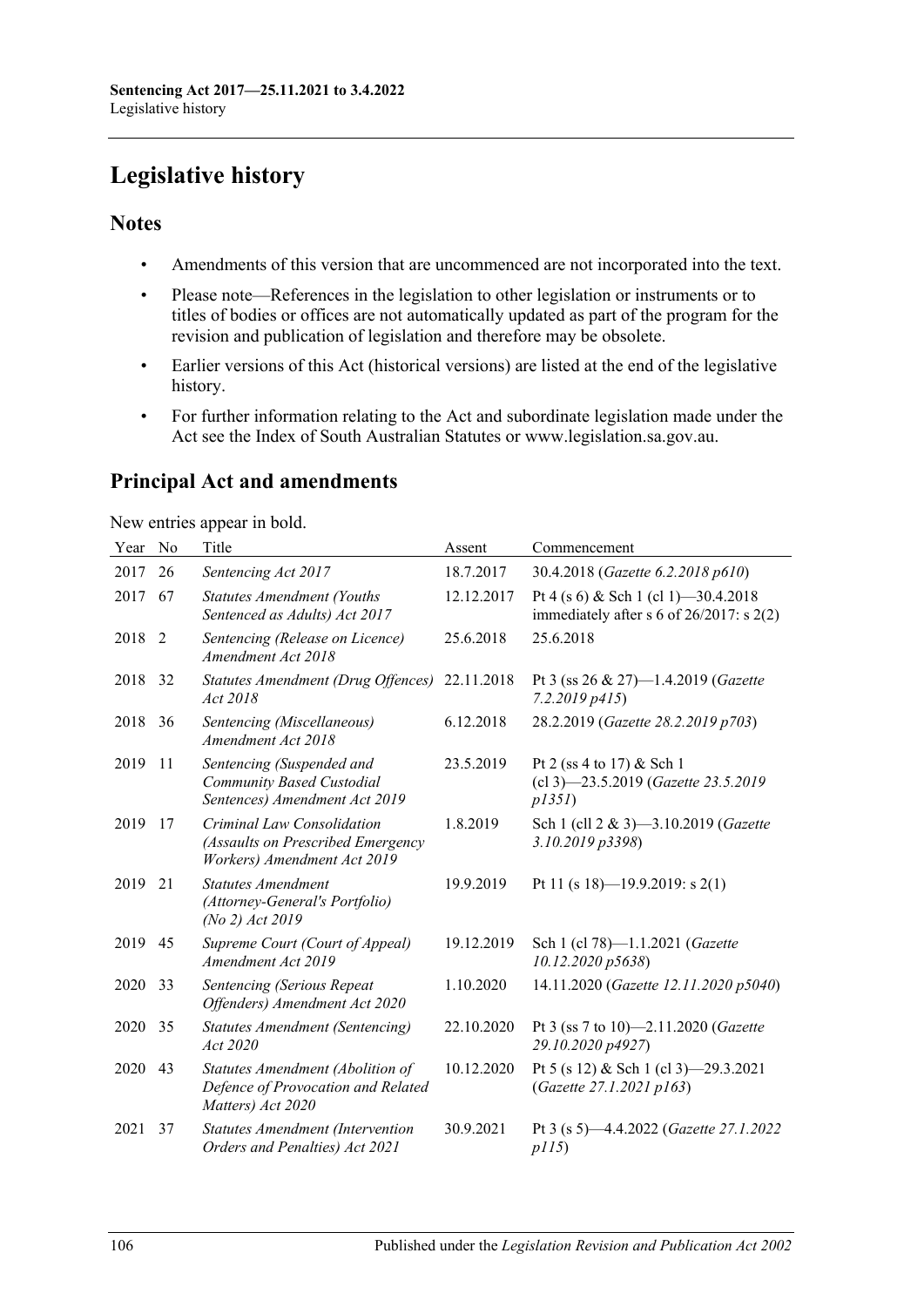| 2021 46 | <b>Sentencing (Hate Crimes)</b><br><b>Amendment Act 2021</b> | 25.11.2021 25.11.2021 |                                                                   |
|---------|--------------------------------------------------------------|-----------------------|-------------------------------------------------------------------|
| 2021 57 | Statutes Amendment (Child Sexual<br>Abuse) Act 2021          | 9.12.2021             | Pt 5 (ss 19 to 21)—1.6.2022 ( <i>Gazette</i><br>$17.2.2022\ p490$ |

## **Provisions amended**

New entries appear in bold.

| Provision                     | How varied                                                     | Commencement |  |  |  |
|-------------------------------|----------------------------------------------------------------|--------------|--|--|--|
| Pt1                           |                                                                |              |  |  |  |
| s <sub>2</sub>                | omitted under Legislation Revision and<br>Publication Act 2002 | 25.6.2018    |  |  |  |
| s <sub>4</sub>                |                                                                |              |  |  |  |
| s(4(1))                       | amended by 17/2019 Sch 1 cl 2                                  | 3.10.2019    |  |  |  |
| s <sub>5</sub>                |                                                                |              |  |  |  |
| s 5(1)                        |                                                                |              |  |  |  |
| intervention                  | substituted by 36/2018 s 4                                     | 28.2.2019    |  |  |  |
| program manager<br>Pt 2       |                                                                |              |  |  |  |
| Pt 2 Div 1                    |                                                                |              |  |  |  |
| s 11                          |                                                                |              |  |  |  |
| s 11(1)                       | amended by 46/2021 s 3                                         | 25.11.2021   |  |  |  |
| Pt 2 Div 2                    |                                                                |              |  |  |  |
| Pt 2 Div 2 Subdiv 3           | deleted by $11/2019 s 4$                                       | 23.5.2019    |  |  |  |
| Pt 2 Div 2 Subdiv 4           |                                                                |              |  |  |  |
| s 38                          | deleted by 35/2020 s 7                                         | 2.11.2020    |  |  |  |
| s 39                          |                                                                |              |  |  |  |
| $s \frac{39(3a)}{2}$          | inserted by $35/2020$ s $8(1)$                                 | 2.11.2020    |  |  |  |
| $s \, 39(4)$                  | amended by 35/2020 s 8(2)                                      | 2.11.2020    |  |  |  |
| s 40                          |                                                                |              |  |  |  |
| $s\ 40(3)$                    | amended by 36/2018 s 5(1), (2)                                 | 28.2.2019    |  |  |  |
|                               | substituted by $35/2020$ s $9(1)$                              | 2.11.2020    |  |  |  |
| $s\ 40(4a)$                   | inserted by $35/2020$ s $9(2)$                                 | 2.11.2020    |  |  |  |
| $s\ 40(5)$                    | amended by 35/2020 s 9(3)                                      | 2.11.2020    |  |  |  |
| $s\,40(8)$                    |                                                                |              |  |  |  |
| serious harm                  | inserted by $35/2020$ s $9(4)$                                 | 2.11.2020    |  |  |  |
| serious indictable<br>offence | inserted by $35/2020$ s $9(4)$                                 | 2.11.2020    |  |  |  |
| violence                      | serious offence of inserted by $35/2020$ s $9(4)$              | 2.11.2020    |  |  |  |
| serious sexual<br>offence     | inserted by $35/2020$ s $9(4)$                                 | 2.11.2020    |  |  |  |
| Pt 3                          |                                                                |              |  |  |  |
| Pt 3 Div 2                    |                                                                |              |  |  |  |

s 46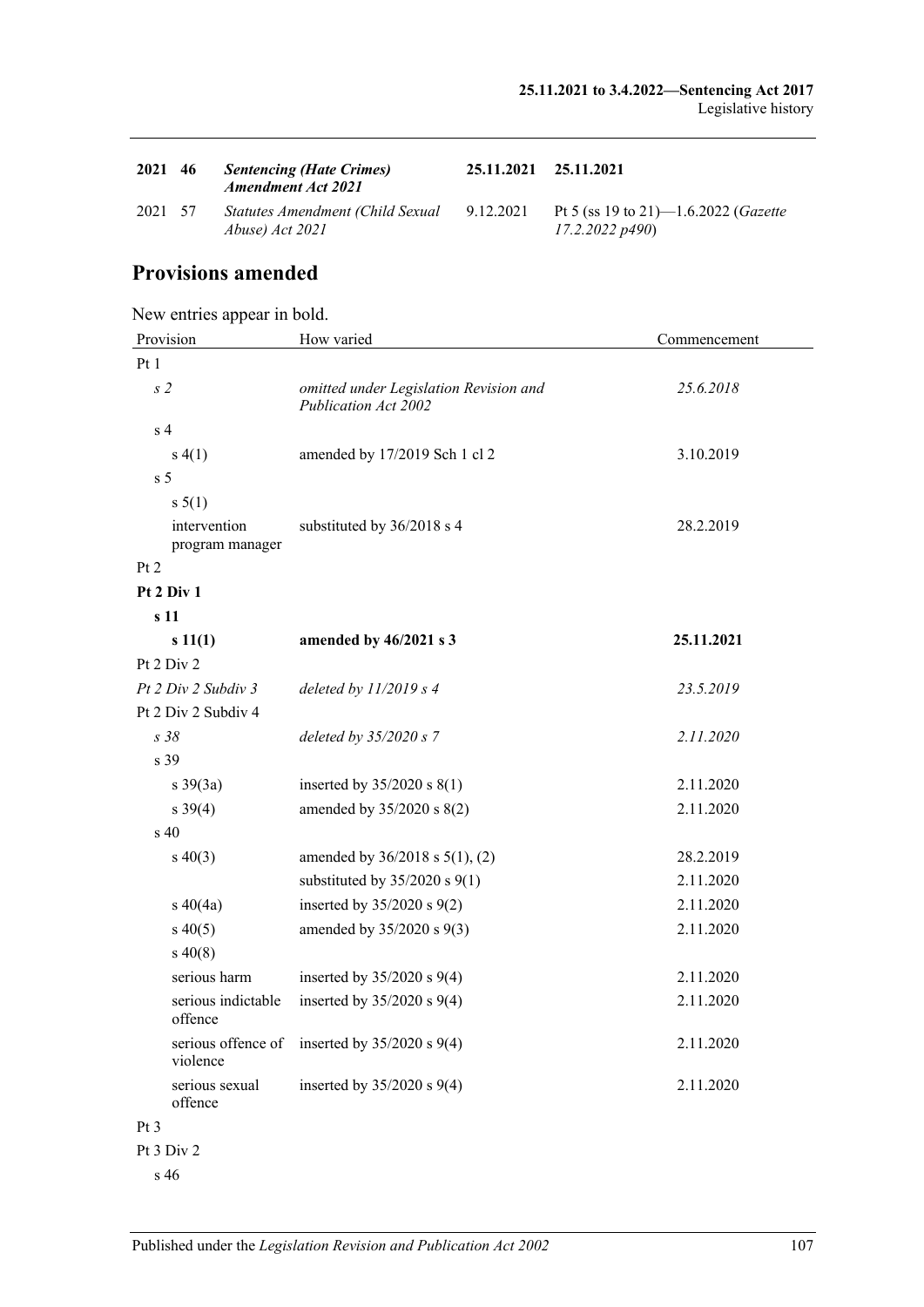#### **Sentencing Act 2017—25.11.2021 to 3.4.2022** Legislative history

| $s\,46(1)$                                | amended by $67/2017$ s 6              | 30.4.2018                       |
|-------------------------------------------|---------------------------------------|---------------------------------|
| s 48                                      |                                       |                                 |
| $s \, 48(1)$                              | deleted by $43/2020 s 12(1)$          | 29.3.2021                       |
| $s\ 48(2)$                                | amended by 43/2020 s 12(2)            | 29.3.2021                       |
| $s\ 48(3)$                                | amended by 43/2020 s 12(3), (4)       | 29.3.2021                       |
| $s\ 48(3a)$                               | inserted by $43/2020$ s $12(5)$       | 29.3.2021                       |
| $s\,48(5)$                                | inserted by $43/2020$ s $12(6)$       | 29.3.2021                       |
| Pt 3 Div 4                                |                                       |                                 |
| s 52 before<br>substitution by<br>33/2020 |                                       |                                 |
| s 52(1)                                   |                                       |                                 |
| serious offence                           | amended by $11/2019 s 5$              | 23.5.2019                       |
| s <sub>52</sub>                           | substituted by 33/2020 s 4            | 14.11.2020                      |
| serious offence                           | amended by 37/2021 s 5                | uncommenced-not<br>incorporated |
| s 53                                      | substituted by 33/2020 s 4            | 14.11.2020                      |
| s <sub>55</sub>                           |                                       |                                 |
| s 55(1)                                   | substituted by 33/2020 s 5            | 14.11.2020                      |
| Pt 3 Div 5                                |                                       |                                 |
| s 58                                      |                                       |                                 |
| s 58(1a)                                  | inserted by $2/2018$ s $3(1)$         | 25.6.2018                       |
| s 58(4a)                                  | inserted by $2/2018$ s $3(2)$         | 25.6.2018                       |
| s 58(6)                                   | inserted by $2/2018$ s 3(3)           | 25.6.2018                       |
| s 59                                      |                                       |                                 |
| s 59(1a)                                  | inserted by $2/2018$ s $4(1)$         | 25.6.2018                       |
| s 59(4a)                                  | inserted by $2/2018$ s $4(2)$         | 25.6.2018                       |
| s 59(10)                                  | amended by $2/2018$ s $4(3)$          | 25.6.2018                       |
| s 59(19)                                  | deleted by $2/2018 s 4(4)$            | 25.6.2018                       |
| s 61                                      |                                       |                                 |
| s 61(1)                                   | amended by 2/2018 s 5                 | 25.6.2018                       |
| s 62                                      | amended by 2/2018 s 6                 | 25.6.2018                       |
| s 63                                      | amended by 2/2018 s 7                 | 25.6.2018                       |
| s 64                                      | amended by 2/2018 s 8                 | 25.6.2018                       |
| s 65                                      |                                       |                                 |
| s 65(1)                                   | (c) deleted by $2/2018$ s $9(1)$      | 25.6.2018                       |
|                                           | amended by 45/2019 Sch 1 cl 78        | 1.1.2021                        |
| $s\,65(3)$                                | amended by 45/2019 Sch 1 cl 78        | 1.1.2021                        |
| s 65(4)                                   | amended by 45/2019 Sch 1 cl 78        | 1.1.2021                        |
| s 65(5)                                   | (a)(iii) deleted by $2/2018$ s $9(2)$ | 25.6.2018                       |
| Pt 3 Div 7                                |                                       |                                 |
| Pt 3 Div 7 Subdiv 1                       |                                       |                                 |
| s 70                                      |                                       |                                 |
| $s \, 70(2)$                              |                                       |                                 |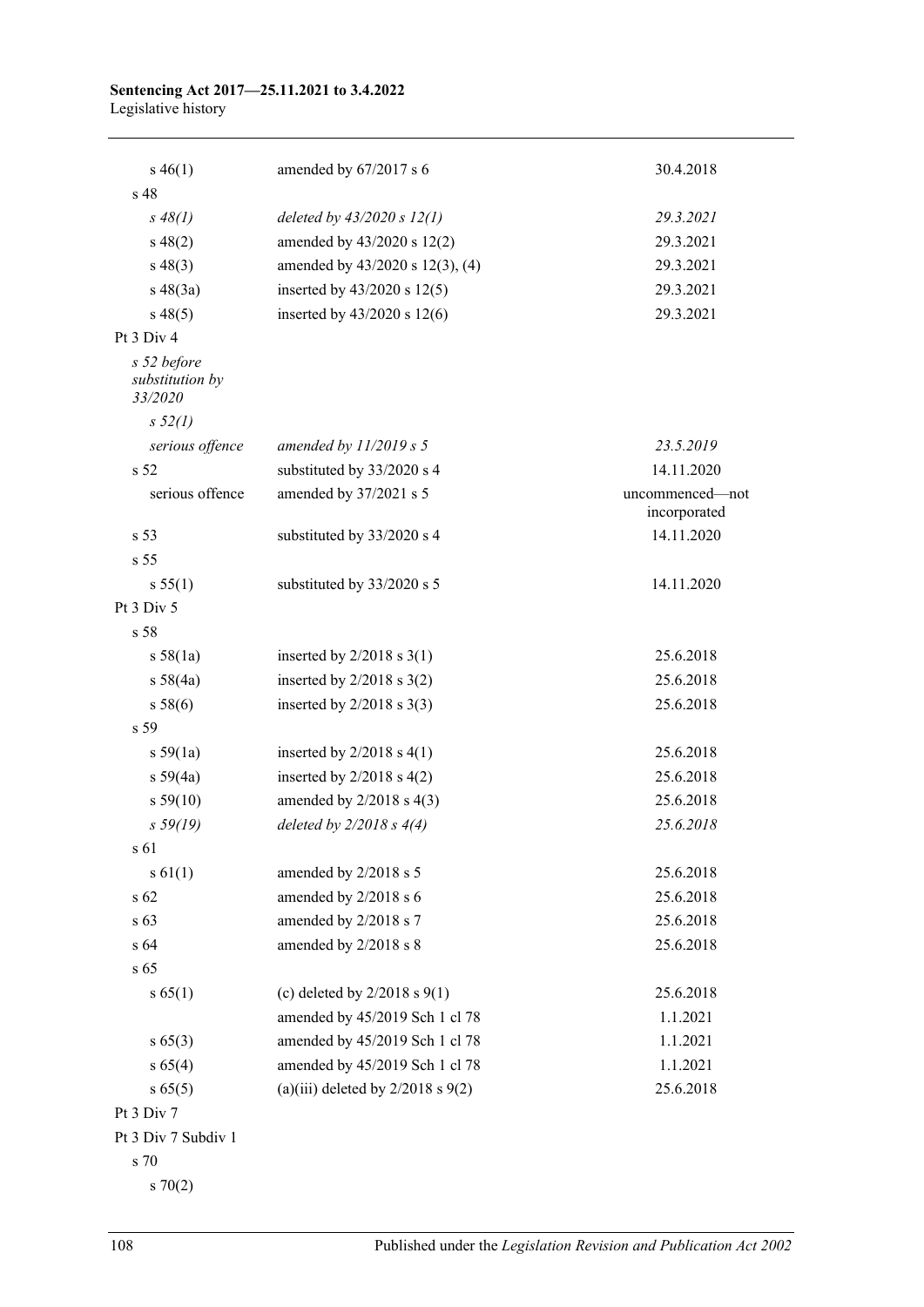| terrorist act                             | amended by 11/2019 s 6                           | 23.5.2019 |
|-------------------------------------------|--------------------------------------------------|-----------|
| s 71                                      |                                                  |           |
| $s \, 71(2)$                              | amended by 11/2019 s $7(1)$ —(3)                 | 23.5.2019 |
| $s \, 71(4)$                              | substituted by $11/2019$ s 7(4)                  | 23.5.2019 |
| $s \, 71(5)$                              |                                                  |           |
|                                           | designated offence amended by $11/2019$ s $7(5)$ | 23.5.2019 |
| foster parent                             | inserted by $11/2019$ s 7(6)                     | 23.5.2019 |
| prescribed serious<br>sexual offence      | inserted by $11/2019$ s $7(7)$                   | 23.5.2019 |
| serious and<br>organised crime<br>offence | amended by $36/2018$ s $6(1)$ , (2)              | 28.2.2019 |
|                                           | amended by 32/2018 s 26                          | 1.4.2019  |
| s $71(6)$ (8)                             | inserted by $11/2019$ s 7(8)                     | 23.5.2019 |
| s 73                                      |                                                  |           |
| $s \, 73(4)$                              | amended by 11/2019 s 8(1)                        | 23.5.2019 |
|                                           | (b) deleted by $11/2019$ s $8(2)$                | 23.5.2019 |
| s $73(4a)$ and $(4b)$                     | inserted by $11/2019$ s $8(3)$                   | 23.5.2019 |
| Pt 3 Div 7 Subdiv 2                       |                                                  |           |
| s 79                                      |                                                  |           |
| $s \, 79(1)$                              | amended by 36/2018 s 7                           | 28.2.2019 |
| s80                                       |                                                  |           |
| s 80(1)                                   | amended by $11/2019$ s $9(1)$                    | 23.5.2019 |
| s 80(2)                                   |                                                  |           |
| terrorist act                             | inserted by $11/2019$ s $9(2)$                   | 23.5.2019 |
| s 81                                      |                                                  |           |
| s 81(3)                                   | amended by 11/2019 s 10(1), (2)                  | 23.5.2019 |
| s $81(5)$ and $(6)$                       | inserted by $11/2019$ s $10(3)$                  | 23.5.2019 |
| s 82                                      |                                                  |           |
| s 82(1)                                   | amended by 11/2019 s 11(1)                       | 23.5.2019 |
| $s \, 82(2)$                              | (d) deleted by $11/2019 s 11(2)$                 | 23.5.2019 |
| s 83                                      |                                                  |           |
| s 83(3)                                   | substituted by $11/2019$ s $12(1)$               | 23.5.2019 |
| s 83(3a)                                  | inserted by 11/2019 s 12(1)                      | 23.5.2019 |
| s 83(4)                                   | amended by 11/2019 s 12(2)-(4)                   | 23.5.2019 |
| Pt 4                                      |                                                  |           |
| s 95                                      |                                                  |           |
| $s\,95(2)$                                | amended by 11/2019 s 13(1)                       | 23.5.2019 |
| $s\,95(3)$                                |                                                  |           |
| terrorist act                             | inserted by 11/2019 s 13(2)                      | 23.5.2019 |
| s 95(4)                                   | inserted by 11/2019 s 13(3)                      | 23.5.2019 |
| s 96                                      |                                                  |           |
| $s\,96(3)$                                | amended by 11/2019 s 14(1)                       | 23.5.2019 |
| $s\,96(7)$                                | deleted by 11/2019 s 14(2)                       | 23.5.2019 |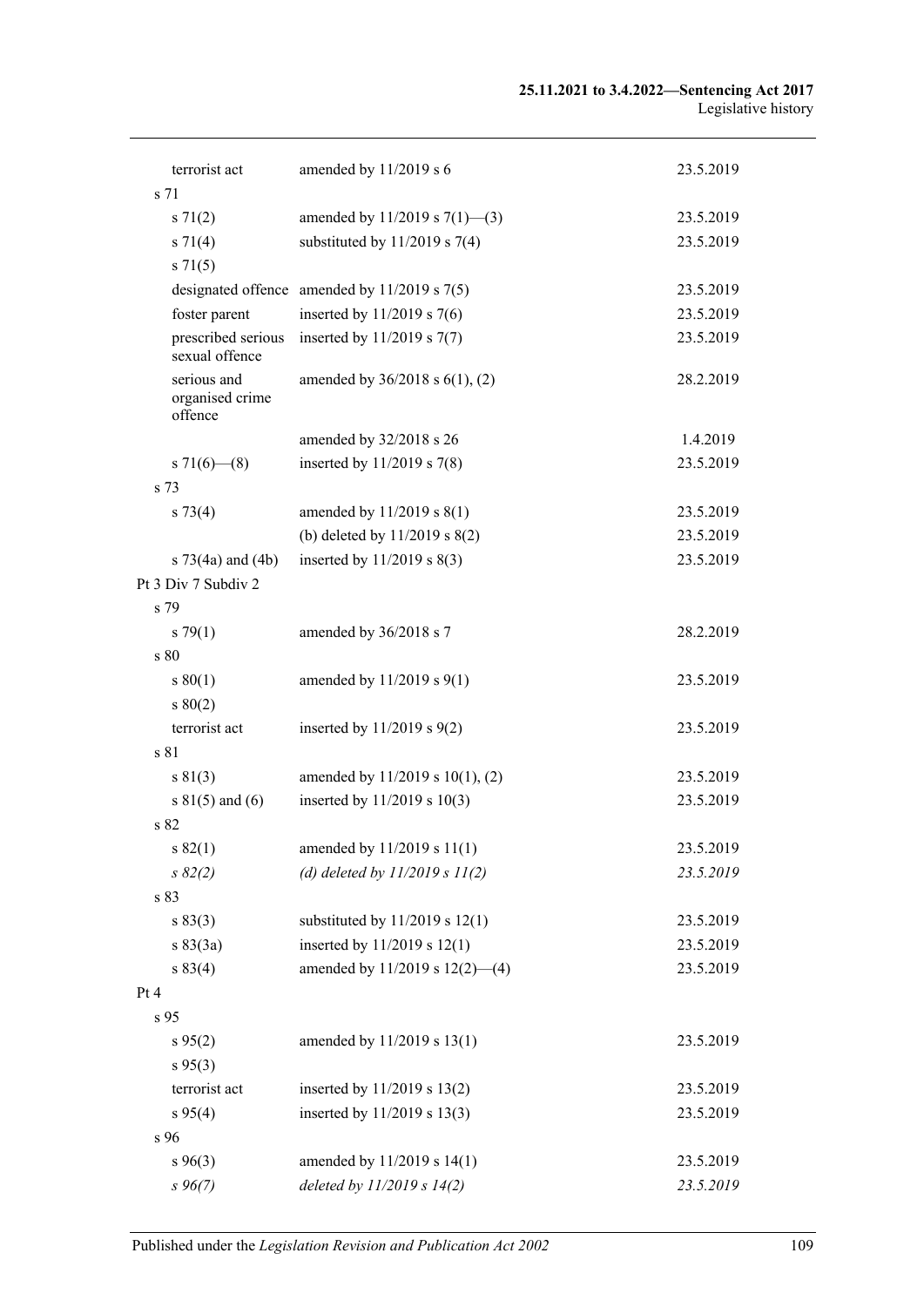#### **Sentencing Act 2017—25.11.2021 to 3.4.2022** Legislative history

#### s 96(9)

|                                           | designated offence amended by $11/2019$ s $14(3)$ | 23.5.2019 |
|-------------------------------------------|---------------------------------------------------|-----------|
|                                           | (i) deleted by $11/2019$ s $14(4)$                | 23.5.2019 |
|                                           | amended by 17/2019 Sch 1 cl 3                     | 3.10.2019 |
| foster parent                             | inserted by $11/2019$ s $14(5)$                   | 23.5.2019 |
| serious and<br>organised crime<br>offence | amended by 32/2018 s 27                           | 1.4.2019  |
| serious sexual<br>offence                 | inserted by $11/2019$ s $14(6)$                   | 23.5.2019 |
| s 96(10)–(12)                             | inserted by $11/2019$ s $14(7)$                   | 23.5.2019 |
| s 98                                      |                                                   |           |
| $s\,98(7)$                                | amended by 36/2018 s 8                            | 28.2.2019 |
| s 103                                     |                                                   |           |
| s 103(2)                                  | amended by 36/2018 s 9                            | 28.2.2019 |
| $s$ 106                                   |                                                   |           |
| s 106(2)                                  | amended by 11/2019 s 15                           | 23.5.2019 |
| s 109                                     | deleted by $11/2019 s 16$                         | 23.5.2019 |
| s 114                                     |                                                   |           |
| s 114(5)                                  | (d) deleted by $11/2019 s 17$                     | 23.5.2019 |
| Pt 6                                      |                                                   |           |
| s 124                                     |                                                   |           |
| s 124(6)                                  | (c) deleted by $21/2019$ s 18                     | 19.9.2019 |
| Sch 1                                     |                                                   |           |
| Pt 3                                      | inserted by 2/2018 s 10                           | 25.6.2018 |
| Sch 2                                     | inserted by 2/2018 s 11                           | 25.6.2018 |

# **Transitional etc provisions associated with Act or amendments**

# *Statutes Amendment (Youths Sentenced as Adults) Act 2017, Sch 1*

### **1—Transitional provision**

An amendment effected by this Act applies to a youth who is being sentenced as an adult after the commencement of the amendment, whether the offence in respect of which the youth is being sentenced occurred before or after that commencement.

## *Sentencing (Suspended and Community Based Custodial Sentences) Amendment Act 2019, Sch 1 Pt 2*

### **3—Savings and transitional provisions**

- (1) An amendment effected by a provision of this Act applies to the sentencing of a defendant after the commencement of the provision, regardless of whether—
	- (a) the offence for which the defendant is being sentenced was committed before or after that commencement; or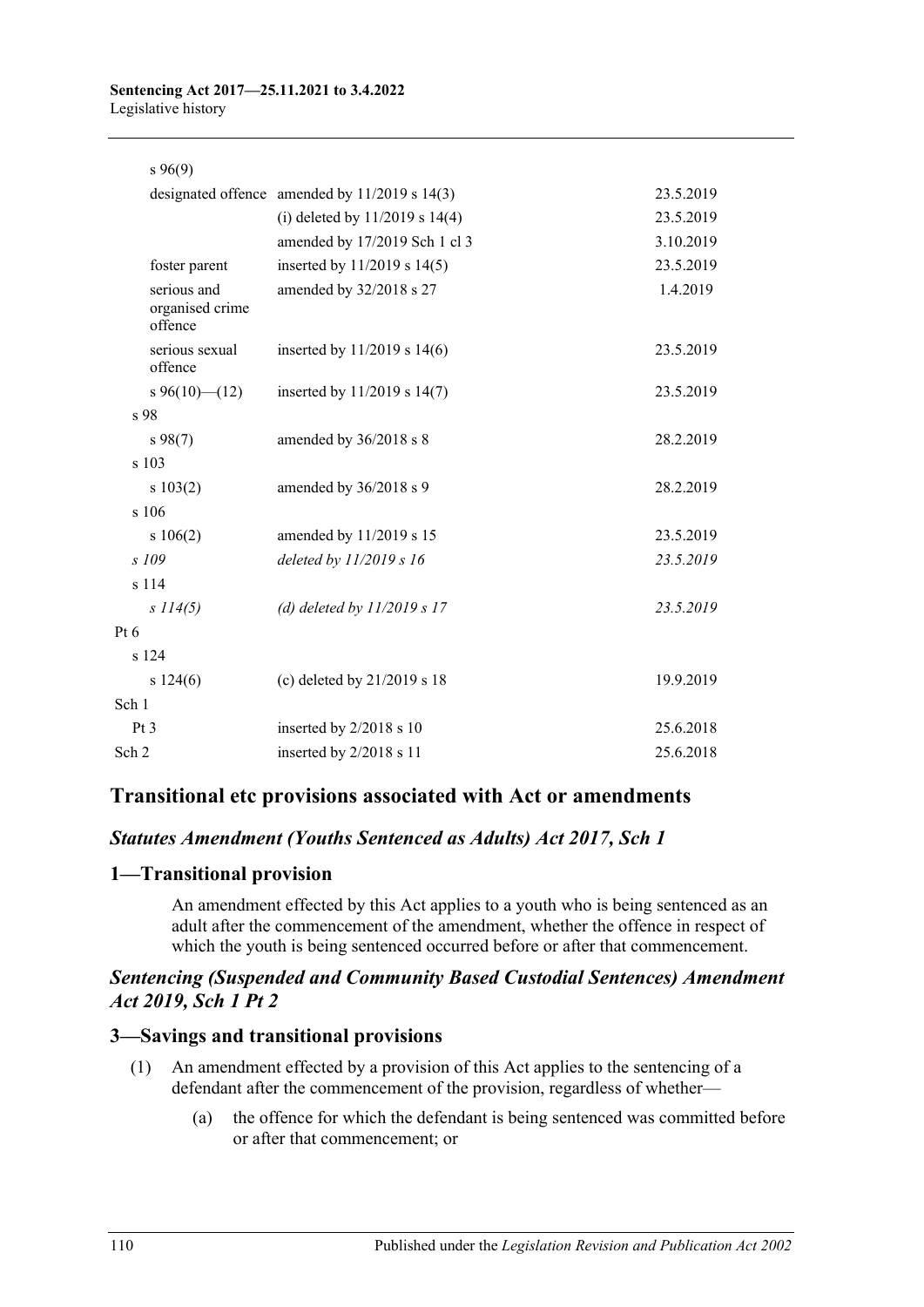- (b) the defendant is being sentenced at first instance or on an appeal against sentence.
- (2) An amendment effected by a provision of this Act relating to proceedings for a breach of a condition of a home detention order or intensive correction order applies to such proceedings—
	- (a) commenced but not determined before the commencement of the provision; or
	- (b) commenced after the commencement of the provision,

regardless of whether the breach to which the proceedings relate was committed before or after that commencement.

(3) An amendment effected by a provision of this Act does not apply to or in relation to a home detention condition included in a bond under section 96(7) of the *[Sentencing](http://www.legislation.sa.gov.au/index.aspx?action=legref&type=act&legtitle=Sentencing%20Act%202017)  Act [2017](http://www.legislation.sa.gov.au/index.aspx?action=legref&type=act&legtitle=Sentencing%20Act%202017)* (as in force immediately before the commencement of section 14(2) of this Act).

# *Statutes Amendment (Sentencing) Act 2020, Pt 3*

### **10—Transitional provision**

- (1) The *[Sentencing Act](http://www.legislation.sa.gov.au/index.aspx?action=legref&type=act&legtitle=Sentencing%20Act%202017) 2017* as amended by this Part applies in relation to the sentencing of a person for an offence to which the person pleads guilty on or after the commencement of this Part (regardless of whether the offence was committed before or after that commencement).
- (2) To avoid doubt, nothing in this Part affects any sentence imposed before the commencement of this Part.

## *Sentencing (Serious Repeat Offenders) Amendment Act 2020, Sch 1—Transitional provisions etc*

### **1—Application of amendments**

- (1) The *[Sentencing Act](http://www.legislation.sa.gov.au/index.aspx?action=legref&type=act&legtitle=Sentencing%20Act%202017) 2017* as amended by this Act applies in relation to a sentence imposed after the commencement of this Act regardless of whether—
	- (a) the offence for which the defendant is being sentenced was committed before or after that commencement; or
	- (b) the defendant is being sentenced at first instance or on an appeal.
- (2) To avoid doubt, nothing in this Act affects any sentence imposed before the commencement of this Act.

# *Statutes Amendment (Abolition of Defence of Provocation and Related Matters) Act 2020, Sch 1—Transitional provisions*

## **3—Transitional provision—amendments to** *Sentencing Act 2017*

Section 48 of the *[Sentencing Act](http://www.legislation.sa.gov.au/index.aspx?action=legref&type=act&legtitle=Sentencing%20Act%202017) 2017* (as amended by this Act) applies in relation to a non-parole period in respect of an offence where—

(a) proceedings for the offence were commenced but not determined before the commencement of this clause; and